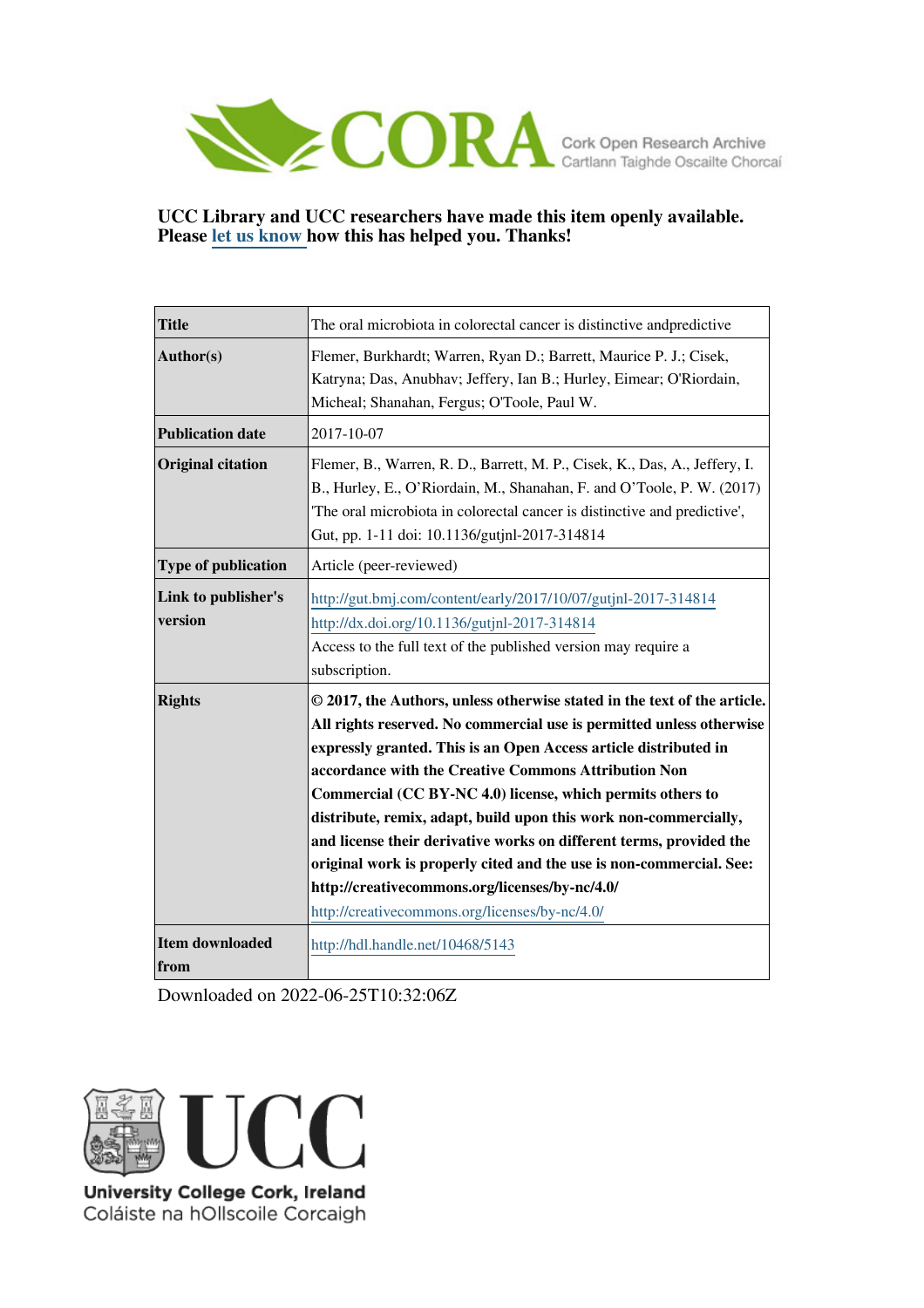## **Supplementary Table 1: Patient Information**

|                        | Individual | Diseasegroup | <b>Diseasesite</b> |
|------------------------|------------|--------------|--------------------|
| APC033.001             | APC033.001 | control      | control            |
| APC033.001_STOOL       | APC033.001 | control      | control            |
| APC033.001_SWAB        | APC033.001 | control      | control            |
| APC033.002             | APC033.002 | polyp        | rectal             |
| APC033.002_STOOL       | APC033.002 | polyp        | rectal             |
| APC033.002_SWAB        | APC033.002 | polyp        | rectal             |
| APC033.003             | APC033.003 | control      | control            |
| APC033.003_SWAB        | APC033.003 | control      | control            |
| APC033.004 STOOL       | APC033.004 | polyp        | ascending          |
| APC033.004 SWAB        | APC033.004 | polyp        | ascending          |
| APC033.004OFFE         | APC033.004 | polyp        | ascending          |
| APC033.004OFFS         | APC033.004 | polyp        | ascending          |
| APC033.004ONE          | APC033.004 | polyp        | ascending          |
| APC033.005             | APC033.005 | control      | control            |
| APC033.005_STOOL       | APC033.005 | control      | control            |
| APC033.005 SWAB        | APC033.005 | control      | control            |
| APC033.006 SWAB        | APC033.006 | polyp        | rectal             |
| APC033.006E_STOOL      | APC033.006 | polyp        | rectal             |
| APC033.006OFFE         | APC033.006 | polyp        | rectal             |
| APC033.007             | APC033.007 | polyp        | sigmoid            |
| APC033.007_SWAB        | APC033.007 | polyp        | sigmoid            |
| APC033.007E_STOOL      | APC033.007 | polyp        | sigmoid            |
| APC033.008             | APC033.008 | polyp        | ascending          |
| APC033.008_SWAB        | APC033.008 | polyp        | ascending          |
| APC033.008E_STOOL      | APC033.008 | polyp        | ascending          |
| APC033.009             | APC033.009 | control      | control            |
| APC033.009_STOOL       | APC033.009 | control      | control            |
| APC033.009_SWAB        | APC033.009 | control      | control            |
| APC033.010             | APC033.010 | polyp        | caecum             |
| APC033.010E_STOOL      | APC033.010 | polyp        | caecum             |
| APC033.011             | APC033.011 | polyp        | ascending          |
| APC033.011_STOOL       | APC033.011 | polyp        | ascending          |
| <b>APC033.011 SWAB</b> | APC033.011 | polyp        | ascending          |
| APC033.012             | APC033.012 | control      | control            |
| APC033.012_SWAB        | APC033.012 | control      | control            |
| APC033.013             | APC033.013 | control      | control            |
| APC033.013_STOOL       | APC033.013 | control      | control            |
| APC033.013_SWAB        | APC033.013 | control      | control            |
| APC033.014             | APC033.014 | polyp        | descending         |
| APC033.014 SWAB        | APC033.014 | polyp        | descending         |
| APC033.015             | APC033.015 | control      | control            |
| APC033.015_STOOL       | APC033.015 | control      | control            |
| APC033.016             | APC033.016 | control      | control            |
| APC033.016_SWAB        | APC033.016 | control      | control            |
| APC033.017             | APC033.017 | control      | control            |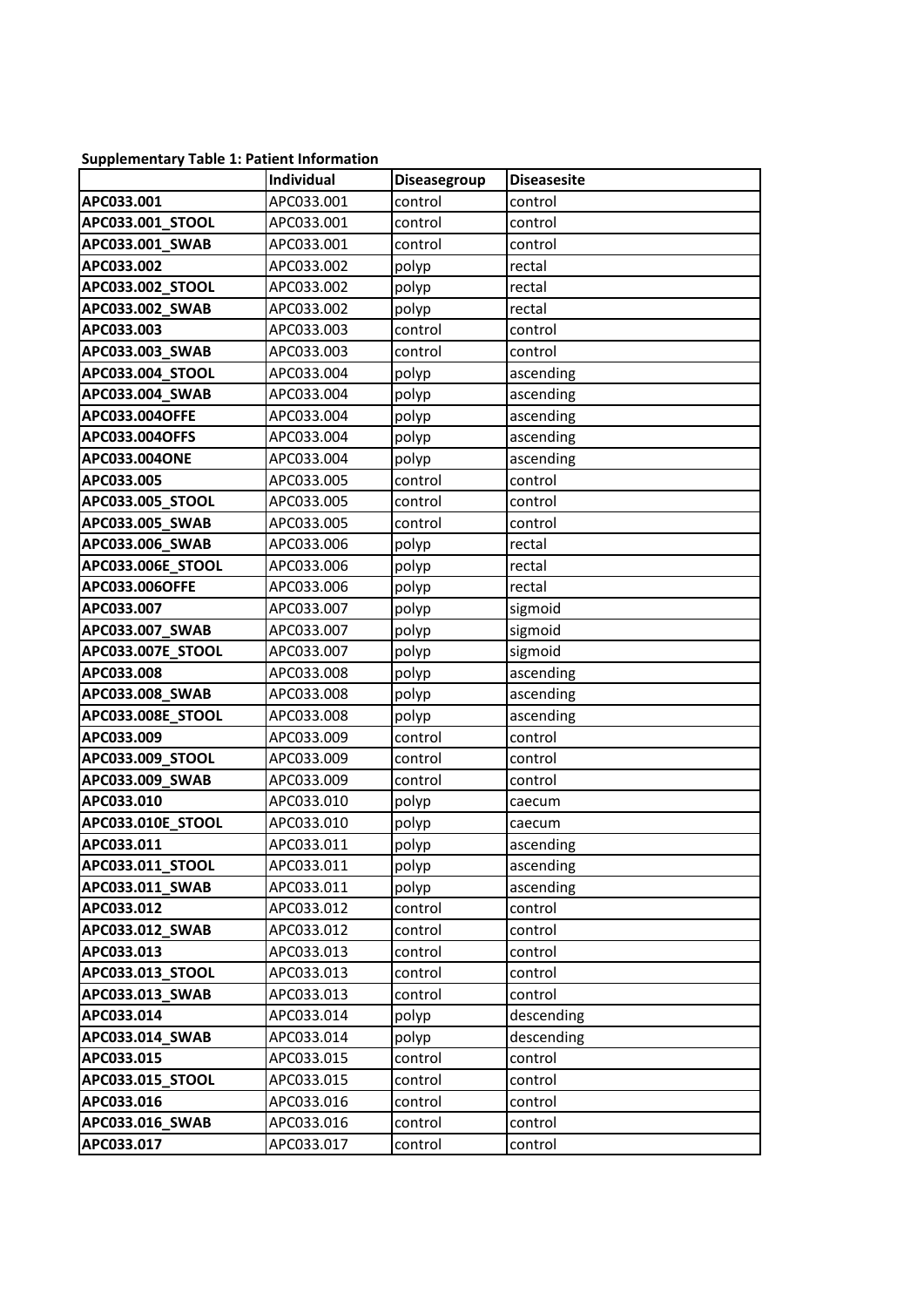| APC033.017_SWAB               | APC033.017               | control            | control            |
|-------------------------------|--------------------------|--------------------|--------------------|
| APC033.017E_STOOL             | APC033.017               | control            | control            |
| APC033.018_SWAB               | APC033.018               | control            | control            |
| APC033.018E_STOOL             | APC033.018               | control            | control            |
| APC033.019                    | APC033.019               | control            | control            |
| APC033.019_STOOL              | APC033.019               | control            | control            |
| APC033.019_SWAB               | APC033.019               | control            | control            |
| APC033.020                    | APC033.020               | control            | control            |
| APC033.021                    | APC033.021               | control            | control            |
| APC033.021E_STOOL             | APC033.021               | control            | control            |
| APC033.022                    | APC033.022               | polyp              | sigmoid            |
| APC033.022_STOOL              | APC033.022               | polyp              | sigmoid            |
| APC033.023_SWAB               | APC033.023               | control            | control            |
| APC033.023E_STOOL             | APC033.023               | control            | control            |
| APC033.024E_STOOL             | APC033.024               | control            | control            |
| APC033.025_STOOL              | APC033.025               | control            | control            |
| APC033.025_SWAB               | APC033.025               | control            | control            |
| APC033.026_SWAB               | APC033.026               | control            | control            |
| APC033.026E_STOOL             | APC033.026               | control            | control            |
| APC033.027                    | APC033.027               | polyp              | rectal             |
| APC033.027_SWAB               | APC033.027               | polyp              | rectal             |
| APC033.027E_STOOL             | APC033.027               | polyp              | rectal             |
| APC033.028_SWAB               | APC033.028               | control            | control            |
| APC033.028E_STOOL             | APC033.028               | control            | control            |
| APC033.029                    | APC033.029               | control            | control            |
| APC033.029_SWAB               | APC033.029               | control            | control            |
| APC033.029E_STOOL             | APC033.029               | control            | control            |
| APC033.030                    | APC033.030               | control            | control            |
| APC033.030 STOOL              | APC033.030               | control            | control            |
| APC033.031<br>APC033.031_SWAB | APC033.031<br>APC033.031 | control<br>control | control<br>control |
| APC033.031E_STOOL             | APC033.031               | control            | control            |
| APC033.032                    | APC033.032               | polyp              | splenic flexure    |
| APC033.032 STOOL              | APC033.032               | polyp              | splenic flexure    |
| APC033.032_SWAB               | APC033.032               | polyp              | splenic flexure    |
| APC033.033                    | APC033.033               | control            | control            |
| APC033.035                    | APC033.035               | polyp              | hepatic flexure    |
| APC033.035_STOOL              | APC033.035               | polyp              | hepatic flexure    |
| APC033.035_SWAB               | APC033.035               | polyp              | hepatic flexure    |
| APC033.036                    | APC033.036               | polyp              | rectosigmoid       |
| APC033.036_STOOL              | APC033.036               | polyp              | rectosigmoid       |
| APC033.036_SWAB               | APC033.036               | polyp              | rectosigmoid       |
| APC033.037                    | APC033.037               | polyp              | asc and desc       |
| APC033.037_STOOL              | APC033.037               | polyp              | asc and desc       |
| APC033.037_SWAB               | APC033.037               | polyp              | asc and desc       |
| APC033.038                    | APC033.038               | control            | control            |
| APC033.038_STOOL              | APC033.038               | control            | control            |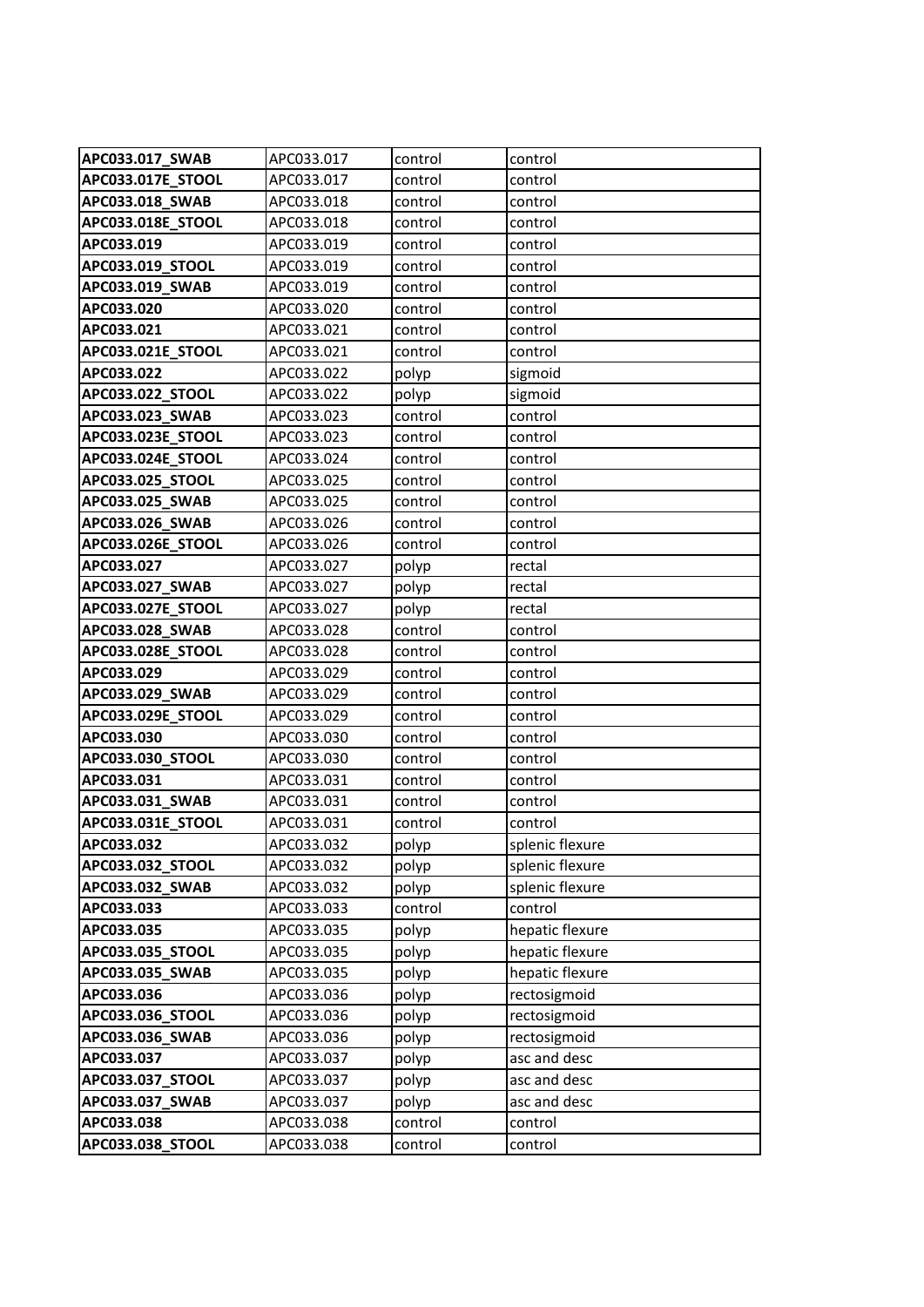| APC033.038_SWAB                        | APC033.038               | control                  | control                        |
|----------------------------------------|--------------------------|--------------------------|--------------------------------|
| APC033.039                             | APC033.039               | control                  | control                        |
| APC033.039_SWAB                        | APC033.039               | control                  | control                        |
| APC033.041                             | APC033.041               | polyp                    | caec and rectosigmoid; history |
| APC033.041 STOOL                       | APC033.041               | polyp                    | caec and rectosigmoid; history |
| APC033.042                             | APC033.042               | control                  | control                        |
| APC033.042_STOOL                       | APC033.042               | control                  | control                        |
| APC033.042_SWAB                        | APC033.042               | control                  | control                        |
| APC033.043                             | APC033.043               | control                  | control                        |
| APC033.043_SWAB                        | APC033.043               | control                  | control                        |
| APC033.044                             | APC033.044               | control                  | control                        |
| APC033.044_SWAB                        | APC033.044               | control                  | control                        |
| APC033.044E_STOOL                      | APC033.044               | control                  | control                        |
| APC033.045                             | APC033.045               | polyp                    | sigmoid                        |
| APC033.045_STOOL                       | APC033.045               | polyp                    | sigmoid                        |
| APC033.045 SWAB                        | APC033.045               | polyp                    | sigmoid                        |
| APC033.046                             | APC033.046               | polyp                    | caecal                         |
| APC033.046_SWAB                        | APC033.046               | polyp                    | caecal                         |
| APC033.048                             | APC033.048               | polyp                    | sigmoid                        |
| APC033.048_STOOL                       | APC033.048               | polyp                    | sigmoid                        |
| APC033.049                             | APC033.049               | polyp                    | caecal                         |
| APC033.049_STOOL                       | APC033.049               | polyp                    | caecal                         |
| APC033.050                             | APC033.050               | polyp                    | caecal                         |
| APC033.050_STOOL                       | APC033.050               | polyp                    | caecal                         |
| APC033.051                             | APC033.051               | control                  | control                        |
| APC033.051_STOOL                       | APC033.051               | control                  | control                        |
| APC033.052                             | APC033.052               | polyp                    | sigmoid                        |
| APC033.052_SWAB                        | APC033.052               | polyp                    | sigmoid                        |
| APC033.053                             | APC033.053               | control                  | control                        |
| APC033.053 SWAB                        | APC033.053               | control                  | control                        |
| APC033.054                             | APC033.054               | polyp                    | caecal                         |
| APC033.056_STOOL                       | APC033.056               | <b>CRC</b>               | rectal                         |
| <b>APC033.056OFFE</b>                  | APC033.056<br>APC033.056 | <b>CRC</b><br><b>CRC</b> | rectal                         |
| <b>APC033.056OFFS</b><br>APC033.056ONE | APC033.056               | <b>CRC</b>               | rectal<br>rectal               |
| APC033.057                             | APC033.057               | control                  | control                        |
| APC033.057_STOOL                       | APC033.057               | control                  | control                        |
| APC033.057_SWAB                        | APC033.057               | control                  | control                        |
| APC033.058                             | APC033.058               | polyp                    | sigmoid                        |
| APC033.058_STOOL                       | APC033.058               | polyp                    | sigmoid                        |
| APC033.058_SWAB                        | APC033.058               | polyp                    | sigmoid                        |
| APC033.059                             | APC033.059               | polyp                    | caecal                         |
| APC033.059_SWAB                        | APC033.059               | polyp                    | caecal                         |
| APC033.060                             | APC033.060               | polyp                    | rectal                         |
| APC033.060_STOOL                       | APC033.060               | polyp                    | rectal                         |
| APC033.060_SWAB                        | APC033.060               | polyp                    | rectal                         |
| APC033.061                             | APC033.061               | polyp                    | both                           |
|                                        |                          |                          |                                |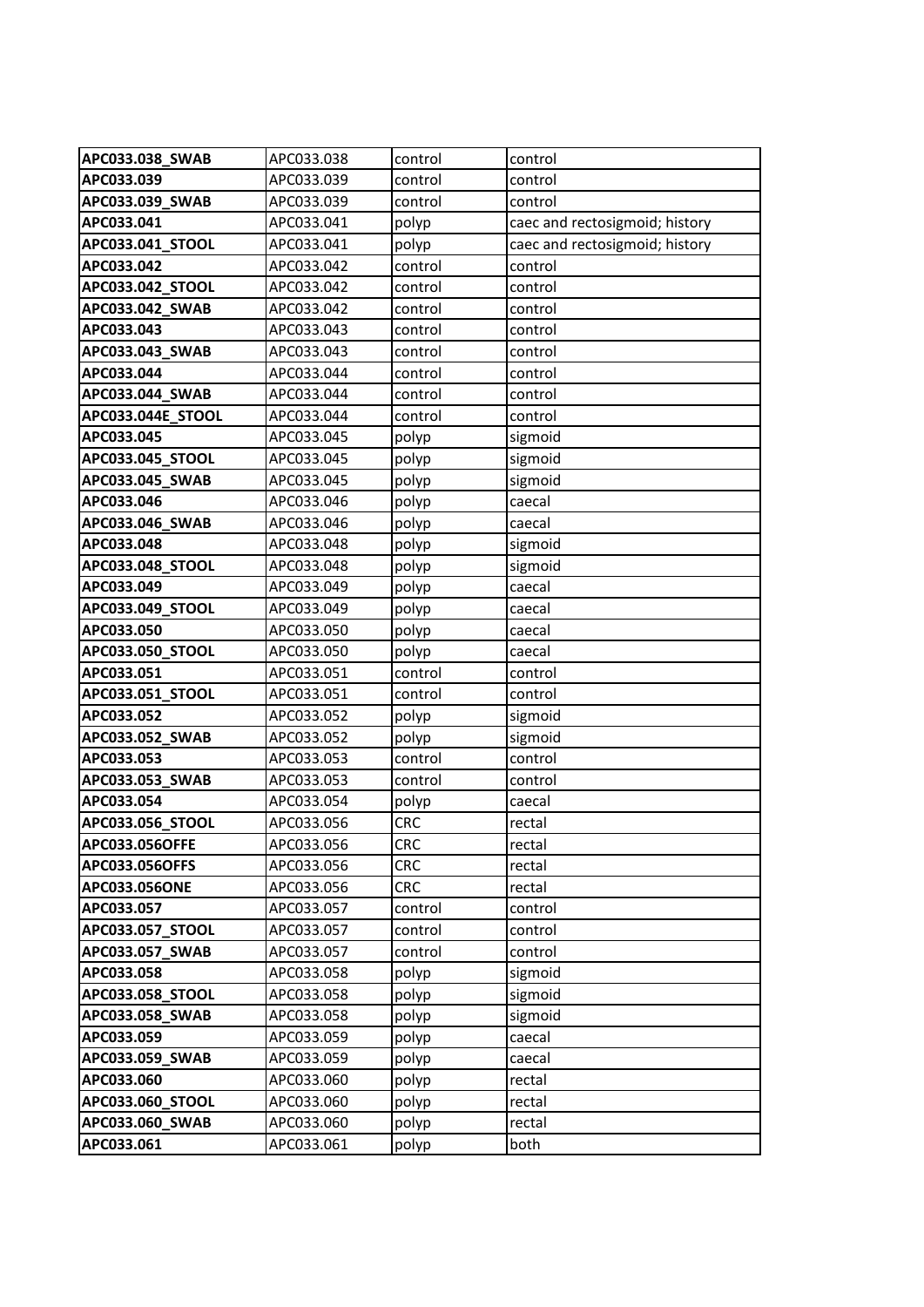| APC033.061_SWAB              | APC033.061                     | polyp                    | both                   |
|------------------------------|--------------------------------|--------------------------|------------------------|
| APC033.062                   | APC033.062                     | control                  | control                |
| APC033.062_STOOL             | APC033.062                     | control                  | control                |
| APC033.062_SWAB              | APC033.062                     | control                  | control                |
| APC033.063                   | APC033.063                     | control                  | control                |
| APC033.063_STOOL             | APC033.063                     | control                  | control                |
| APC033.063_SWAB              | APC033.063                     | control                  | control                |
| APC033.EM600_SWAB            | APC033.EM600                   | <b>CRC</b>               | caecal                 |
| APC033.EM601_SWAB            | APC033.EM601                   | <b>CRC</b>               | caecal                 |
| APC033.EM601OFF              | APC033.EM601                   | <b>CRC</b>               | caecal                 |
| APC033.EM601ON               | APC033.EM601                   | <b>CRC</b>               | caecal                 |
| APC033.EM602_SWAB            | APC033.EM602                   | <b>CRC</b>               | hepatic flexure        |
| APC033.EM602OFF              | APC033.EM602                   | <b>CRC</b>               | hepatic flexure        |
| APC033.EM602ON               | APC033.EM602                   | <b>CRC</b>               | hepatic flexure        |
| APC033.EM603_SWAB            | APC033.EM603                   | <b>CRC</b>               | sigmoid                |
| APC033.EM603OFF              | APC033.EM603                   | <b>CRC</b>               | sigmoid                |
| APC033.EM603ON               | APC033.EM603                   | <b>CRC</b>               | sigmoid                |
| APC033.EM604_SWAB            | APC033.EM604                   | <b>CRC</b>               | rectal                 |
| APC033.EM605_STOOL           | APC033.EM605                   | <b>CRC</b>               | rectal                 |
| APC033.EM605_SWAB            | APC033.EM605                   | <b>CRC</b>               | rectal                 |
| APC033.EM605OFF              | APC033.EM605                   | <b>CRC</b>               | rectal                 |
| APC033.EM606_STOOL           | APC033.EM606                   | <b>CRC</b>               | rectosigmoid           |
| CRC001_SWAB                  | <b>CRC001</b>                  | <b>CRC</b>               | rectosigmoid           |
| CRC001OFF                    | <b>CRC001</b>                  | <b>CRC</b>               | rectosigmoid           |
| <b>CRC001ON</b>              | <b>CRC001</b>                  | <b>CRC</b>               | rectosigmoid           |
| CRC002_STOOL                 | <b>CRC002</b>                  | <b>CRC</b>               | rectosigmoid           |
| CRC002_SWAB                  | <b>CRC002</b>                  | <b>CRC</b>               | rectosigmoid           |
| CRC002OFF                    | <b>CRC002</b>                  | <b>CRC</b>               | rectosigmoid           |
| CRC003_STOOL                 | CRC003                         | <b>CRC</b>               | rectal                 |
| CRC003_SWAB                  | <b>CRC003</b>                  | <b>CRC</b>               | rectal                 |
| CRC003OFF<br><b>CRC003ON</b> | <b>CRC003</b><br><b>CRC003</b> | <b>CRC</b><br><b>CRC</b> | rectal                 |
| CRC004_SWAB                  | <b>CRC004</b>                  | <b>CRC</b>               | rectal<br>rectosigmoid |
| <b>CRC004OFF</b>             | CRC004                         | <b>CRC</b>               | rectosigmoid           |
| CRC005_STOOL                 | <b>CRC005</b>                  | <b>CRC</b>               | rectal                 |
| CRC005_SWAB                  | <b>CRC005</b>                  | <b>CRC</b>               | rectal                 |
| CRC007_STOOL                 | <b>CRC007</b>                  | <b>CRC</b>               | rectal                 |
| CRC007_SWAB                  | <b>CRC007</b>                  | <b>CRC</b>               | rectal                 |
| CRC008_SWAB                  | <b>CRC008</b>                  | <b>CRC</b>               | nodata                 |
| CRC008OFF                    | <b>CRC008</b>                  | <b>CRC</b>               | nodata                 |
| <b>CRC008ON</b>              | <b>CRC008</b>                  | <b>CRC</b>               | nodata                 |
| CRC009_SWAB                  | <b>CRC009</b>                  | <b>CRC</b>               | sigmoid                |
| CRC009OFF                    | <b>CRC009</b>                  | <b>CRC</b>               | sigmoid                |
| CRC009ON                     | <b>CRC009</b>                  | <b>CRC</b>               | sigmoid                |
| CRC010_STOOL                 | <b>CRC010</b>                  | <b>CRC</b>               | nodata                 |
| CRC010_SWAB                  | <b>CRC010</b>                  | <b>CRC</b>               | nodata                 |
| CRC010OFF                    | <b>CRC010</b>                  | <b>CRC</b>               | nodata                 |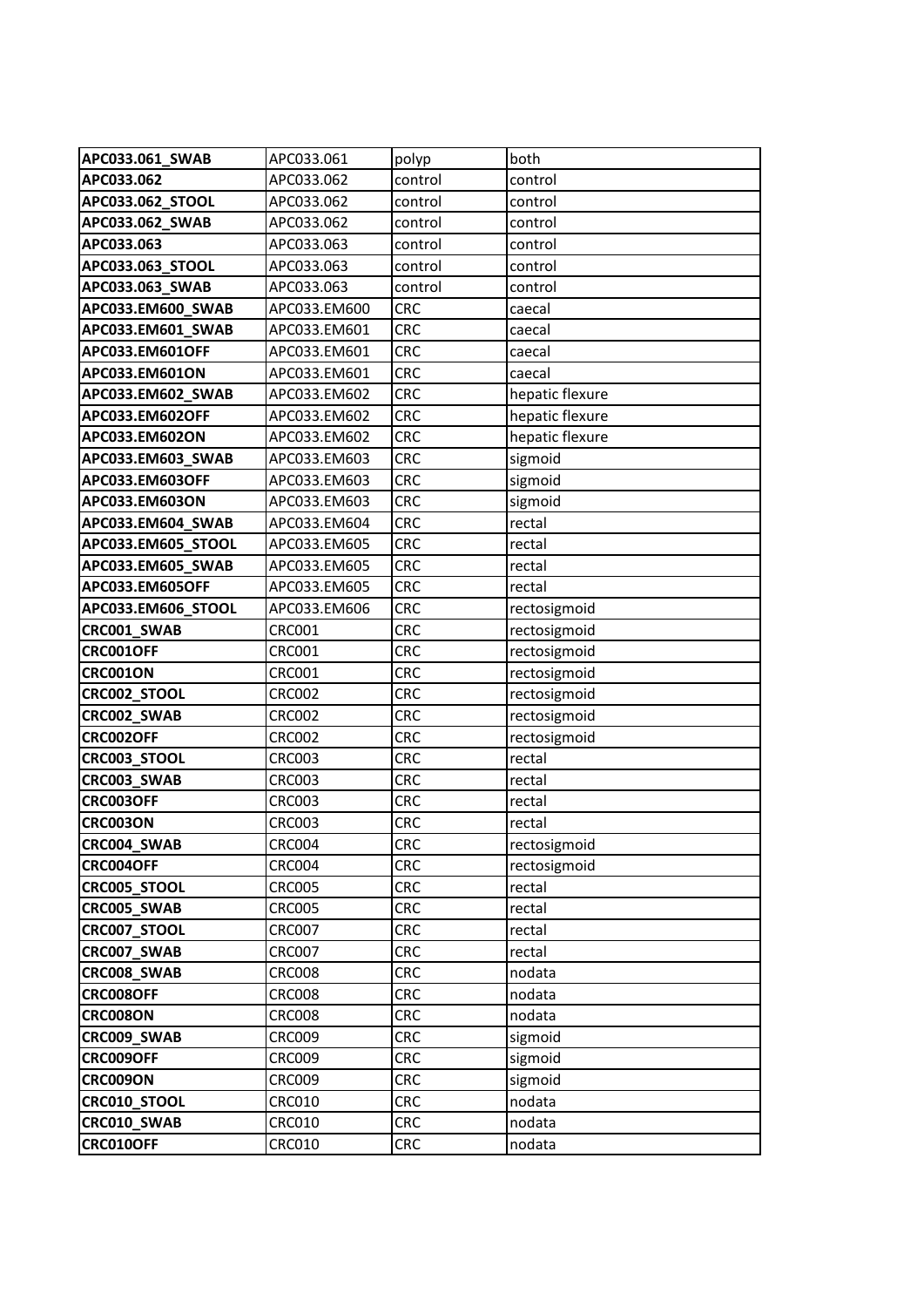| <b>CRC010ON</b>     | <b>CRC010</b> | <b>CRC</b> | nodata       |
|---------------------|---------------|------------|--------------|
| CRC011_STOOL        | <b>CRC011</b> | <b>CRC</b> | rectal       |
| CRC012OFF           | <b>CRC012</b> | <b>CRC</b> | caecal       |
| <b>CRC012ON</b>     | <b>CRC012</b> | <b>CRC</b> | caecal       |
| <b>CRC013 STOOL</b> | <b>CRC013</b> | <b>CRC</b> | rectosigmoid |
| CRC013OFF           | <b>CRC013</b> | <b>CRC</b> | rectosigmoid |
| CRC017OFF           | <b>CRC017</b> | <b>CRC</b> | rectosigmoid |
| <b>CRC017ON</b>     | <b>CRC017</b> | <b>CRC</b> | rectosigmoid |
| <b>EM001</b>        | EM001         | control    | control      |
| <b>EM016</b>        | EM016         | control    | control      |
| <b>EM025</b>        | <b>EM025</b>  | control    | control      |
| <b>EM047</b>        | EM047         | control    | control      |
| <b>EM051</b>        | EM051         | control    | control      |
| <b>EM053</b>        | EM053         | control    | control      |
| <b>EM061</b>        | EM061         | control    | control      |
| <b>EM065</b>        | <b>EM065</b>  | control    | control      |
| <b>EM070</b>        | <b>EM070</b>  | control    | control      |
| <b>EM075</b>        | <b>EM075</b>  | control    | control      |
| <b>EM083</b>        | EM083         | control    | control      |
| <b>EM084</b>        | <b>EM084</b>  | control    | control      |
| <b>EM086</b>        | <b>EM086</b>  | control    | control      |
| <b>EM089</b>        | EM089         | control    | control      |
| <b>EM095</b>        | EM095         | control    | control      |
| <b>EM097</b>        | EM097         | control    | control      |
| <b>EM102</b>        | EM102         | control    | control      |
| <b>EM109</b>        | EM109         | control    | control      |
| <b>EM119</b>        | EM119         | control    | control      |
| <b>EM145</b>        | EM145         | control    | control      |
| <b>EM172</b>        | EM172         | control    | control      |
| <b>EM176</b>        | EM176         | control    | control      |
| <b>EM193</b>        | EM193         | control    | control      |
| <b>EM203</b>        | EM203         | control    | control      |
| <b>EM223</b>        | EM223         | control    | control      |
| <b>EM228</b>        | EM228         | control    | control      |
| <b>EM230</b>        | EM230         | control    | control      |
| <b>EM244</b>        | EM244         | control    | control      |
| <b>EM261</b>        | EM261         | control    | control      |
| <b>EM263</b>        | EM263         | control    | control      |
| <b>EM269</b>        | EM269         | control    | control      |
| <b>EM270</b>        | EM270         | control    | control      |
| <b>EM278</b>        | EM278         | control    | control      |
| <b>EM282</b>        | EM282         | control    | control      |
| <b>EM372</b>        | EM372         | control    | control      |
| <b>EM432</b>        | EM432         | control    | control      |
| <b>EM436</b>        | EM436         | control    | control      |
| <b>EM448</b>        | EM448         | control    | control      |
| <b>EM501</b>        | EM501         | <b>CRC</b> | caecal       |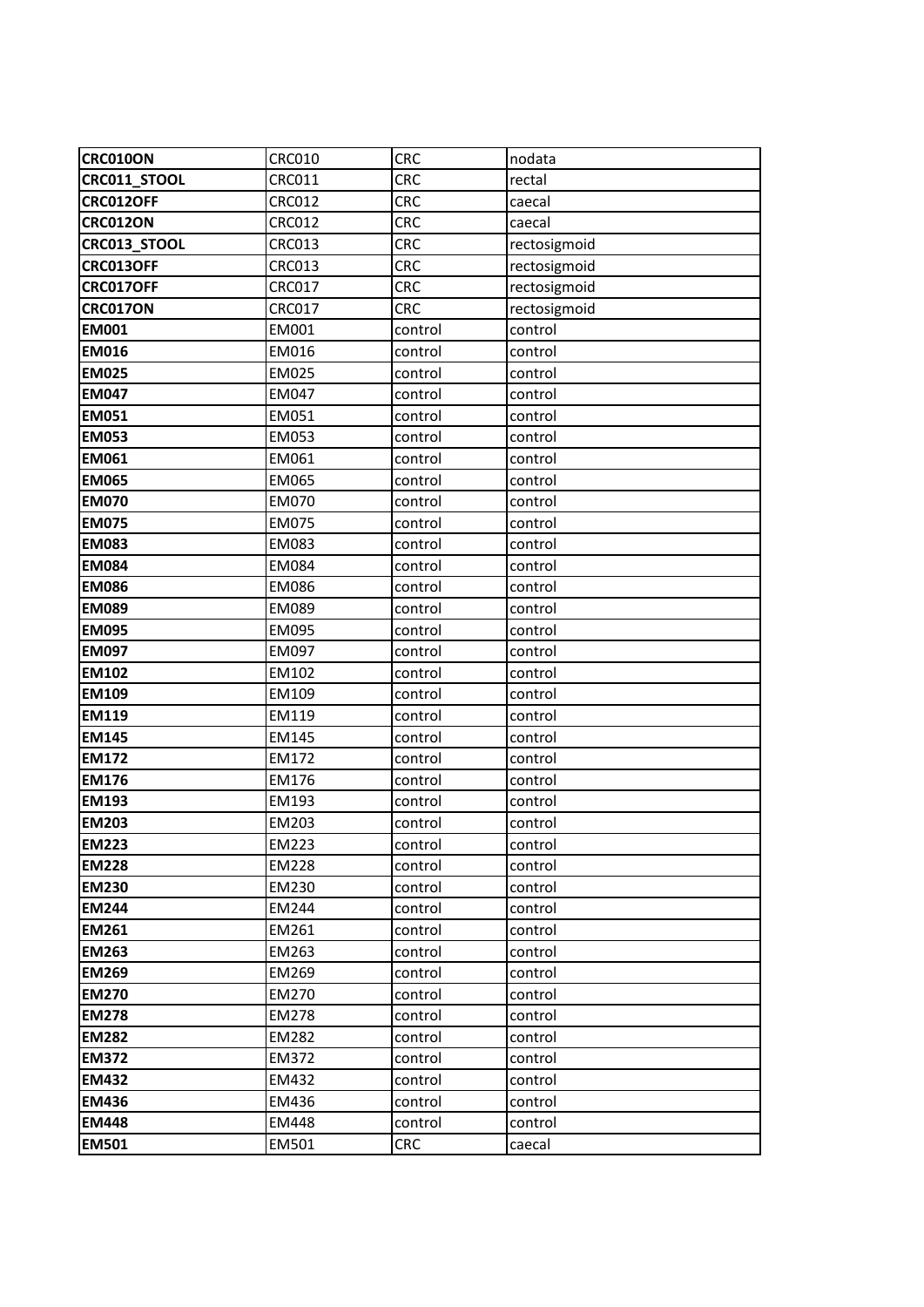| <b>EM501OFF</b> | EM501        | <b>CRC</b> | caecal       |
|-----------------|--------------|------------|--------------|
| <b>EM501ON</b>  | EM501        | <b>CRC</b> | caecal       |
| <b>EM502</b>    | EM502        | <b>CRC</b> | rectal       |
| <b>EM503</b>    | EM503        | <b>CRC</b> | caecal       |
| <b>EM503OFF</b> | EM503        | <b>CRC</b> | caecal       |
| <b>EM503ON</b>  | EM503        | <b>CRC</b> | caecal       |
| <b>EM504</b>    | EM504        | <b>CRC</b> | rectal       |
| <b>EM505</b>    | EM505        | <b>CRC</b> | rectal       |
| <b>EM505OFF</b> | <b>EM505</b> | <b>CRC</b> | rectal       |
| <b>EM505ON</b>  | <b>EM505</b> | <b>CRC</b> | rectal       |
| <b>EM506</b>    | <b>EM506</b> | <b>CRC</b> | rectosigmoid |
| <b>EM506OFF</b> | <b>EM506</b> | <b>CRC</b> | rectosigmoid |
| <b>EM506ON</b>  | EM506        | <b>CRC</b> | rectosigmoid |
| <b>EM507</b>    | EM507        | <b>CRC</b> | rectal       |
| <b>EM507OFF</b> | EM507        | <b>CRC</b> | rectal       |
| <b>EM507ON</b>  | EM507        | CRC        | rectal       |
| <b>EM508</b>    | <b>EM508</b> | <b>CRC</b> | caecal       |
| <b>EM508OFF</b> | <b>EM508</b> | <b>CRC</b> | caecal       |
| <b>EM508ON</b>  | <b>EM508</b> | <b>CRC</b> | caecal       |
| <b>EM509</b>    | EM509        | <b>CRC</b> | caecal       |
| <b>EM509OFF</b> | EM509        | <b>CRC</b> | caecal       |
| <b>EM509ON</b>  | EM509        | <b>CRC</b> | caecal       |
| <b>EM511OFF</b> | EM511        | <b>CRC</b> | rectal       |
| <b>EM511ON</b>  | EM511        | <b>CRC</b> | rectal       |
| <b>EM512</b>    | EM512        | <b>CRC</b> | rectal       |
| <b>EM512OFF</b> | EM512        | <b>CRC</b> | rectal       |
| <b>EM512ON</b>  | EM512        | <b>CRC</b> | rectal       |
| <b>EM513</b>    | EM513        | <b>CRC</b> | caecal       |
| <b>EM513OFF</b> | EM513        | <b>CRC</b> | caecal       |
| <b>EM513ON</b>  | EM513        | <b>CRC</b> | caecal       |
| <b>EM514</b>    | EM514        | <b>CRC</b> | rectal       |
| <b>EM515</b>    | EM515        | <b>CRC</b> | rectal       |
| <b>EM515OFF</b> | EM515        | <b>CRC</b> | rectal       |
| <b>EM515ON</b>  | EM515        | <b>CRC</b> | rectal       |
| <b>EM516</b>    | EM516        | <b>CRC</b> | caecal       |
| <b>EM516OFF</b> | EM516        | <b>CRC</b> | caecal       |
| <b>EM516ON</b>  | EM516        | <b>CRC</b> | caecal       |
| <b>EM517</b>    | EM517        | <b>CRC</b> | rectal       |
| <b>EM517OFF</b> | EM517        | <b>CRC</b> | rectal       |
| <b>EM520</b>    | EM520        | <b>CRC</b> | rectal       |
| <b>EM521OFF</b> | EM521        | <b>CRC</b> | rectal       |
| <b>EM521ON</b>  | EM521        | <b>CRC</b> | rectal       |
| <b>EM523</b>    | EM523        | <b>CRC</b> | caecal       |
| <b>EM523OFF</b> | EM523        | polyp      | caecal       |
| <b>EM525</b>    | <b>EM525</b> | <b>CRC</b> | rectal       |
| <b>EM526</b>    | EM526        | <b>CRC</b> | rectosigmoid |
| <b>EM526OFF</b> | EM526        | <b>CRC</b> | rectosigmoid |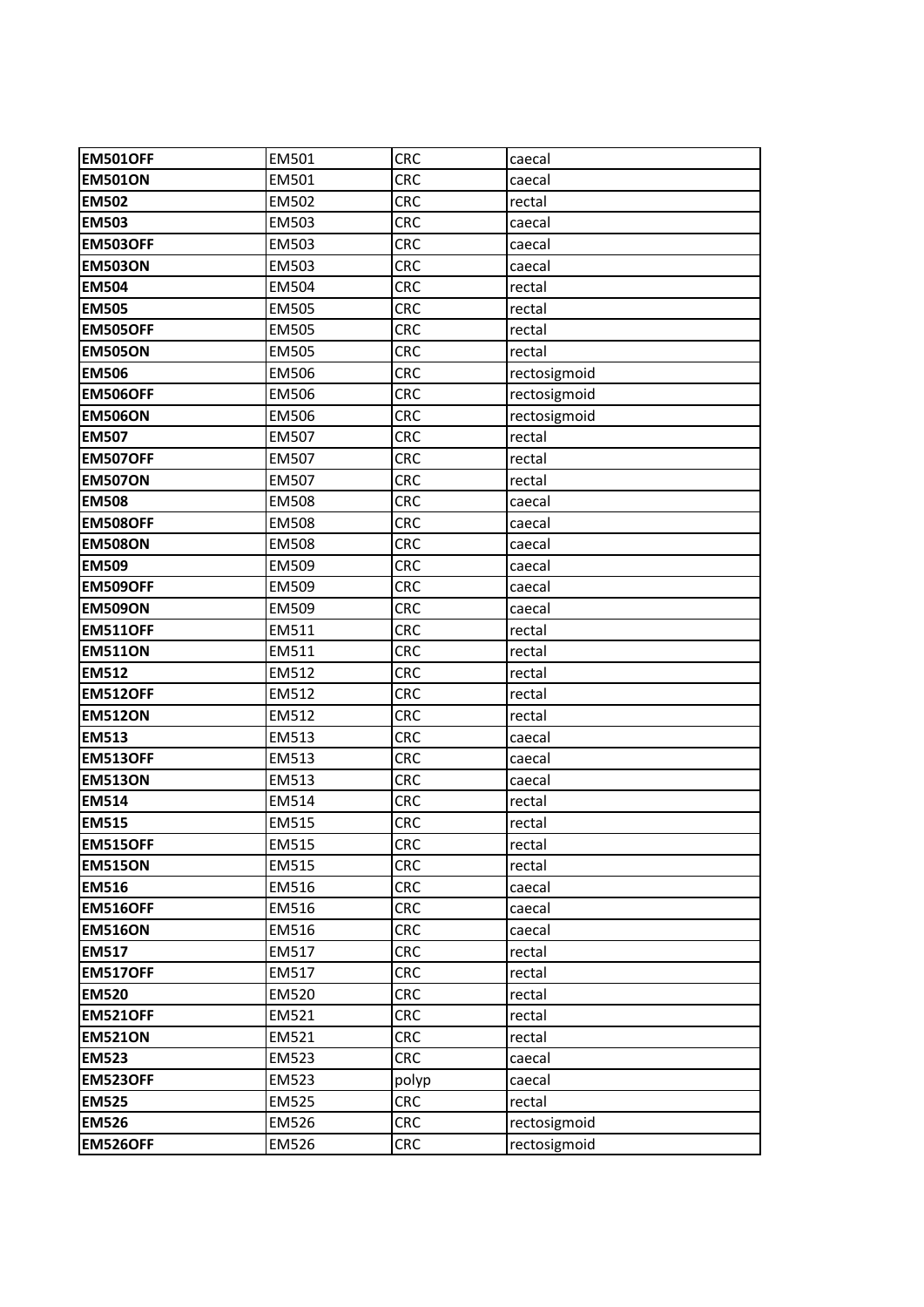| <b>EM527</b>    | <b>EM527</b> | <b>CRC</b> | caecal        |
|-----------------|--------------|------------|---------------|
| <b>EM527OFF</b> | <b>EM527</b> | <b>CRC</b> | caecal        |
| <b>EM527ON</b>  | <b>EM527</b> | <b>CRC</b> | caecal        |
| <b>EM529</b>    | <b>EM529</b> | <b>CRC</b> | ascending     |
| <b>EM529OFF</b> | <b>EM529</b> | <b>CRC</b> | ascending     |
| <b>EM529ON</b>  | <b>EM529</b> | CRC        | ascending     |
| <b>EM530</b>    | <b>EM530</b> | <b>CRC</b> | ascending     |
| <b>EM530OFF</b> | <b>EM530</b> | <b>CRC</b> | ascending     |
| <b>EM530ON</b>  | <b>EM530</b> | <b>CRC</b> | ascending     |
| <b>EM531</b>    | EM531        | <b>CRC</b> | rectal        |
| <b>EM531OFF</b> | EM531        | <b>CRC</b> | rectal        |
| <b>EM531ON</b>  | EM531        | <b>CRC</b> | rectal        |
| <b>EM532</b>    | EM532        | <b>CRC</b> | caecal        |
| <b>EM532OFF</b> | <b>EM532</b> | <b>CRC</b> | caecal        |
| <b>EM532ON</b>  | EM532        | <b>CRC</b> | caecal        |
| <b>EM533</b>    | <b>EM533</b> | CRC        | rectal        |
| <b>EM534OFF</b> | <b>EM534</b> | polyp      | ascending     |
| <b>EM534ON</b>  | <b>EM534</b> | polyp      | ascending     |
| <b>EM535</b>    | <b>EM535</b> | <b>CRC</b> | caecal        |
| <b>EM536OFF</b> | <b>EM536</b> | polyp      | sigmoid       |
| <b>EM537</b>    | <b>EM537</b> | <b>CRC</b> | sigmoid       |
| EM537OFF        | <b>EM537</b> | CRC        | sigmoid       |
| <b>EM537ON</b>  | <b>EM537</b> | <b>CRC</b> | sigmoid       |
| <b>EM538</b>    | <b>EM538</b> | <b>CRC</b> | recto-sigmoid |
| <b>EM538OFF</b> | <b>EM538</b> | <b>CRC</b> | recto-sigmoid |
| <b>EM538ON</b>  | <b>EM538</b> | CRC        | recto-sigmoid |
| <b>EM540</b>    | EM540        | <b>CRC</b> | rectal        |
| <b>EM540OFF</b> | EM540        | <b>CRC</b> | rectal        |
| <b>EM541</b>    | EM541        | CRC        | rectal        |
| <b>EM541OFF</b> | EM541        | <b>CRC</b> | rectal        |
| <b>EM541ON</b>  | EM541        | <b>CRC</b> | rectal        |
| <b>EM542OFF</b> | <b>EM542</b> | <b>CRC</b> | ascending     |
| <b>EM542ON</b>  | EM542        | <b>CRC</b> | ascending     |
| <b>EM543</b>    | EM543        | <b>CRC</b> | rectal        |
| <b>EM543ON</b>  | EM543        | <b>CRC</b> | rectal        |
| <b>EM544</b>    | EM544        | <b>CRC</b> | rectal        |
| <b>EM544OFF</b> | EM544        | <b>CRC</b> | rectal        |
| <b>EM545OFF</b> | <b>EM545</b> | <b>CRC</b> | ascending     |
| <b>EM545ON</b>  | EM545        | <b>CRC</b> | ascending     |
| <b>EM546</b>    | EM546        | <b>CRC</b> | recto-sigmoid |
| <b>EM546OFF</b> | <b>EM546</b> | <b>CRC</b> | recto-sigmoid |
| <b>EM546ON</b>  | EM546        | <b>CRC</b> | recto-sigmoid |
| <b>EM547</b>    | EM547        | <b>CRC</b> | rectal        |
| <b>EM549</b>    | EM549        | <b>CRC</b> | rectal        |
| <b>EM549OFF</b> | EM549        | <b>CRC</b> | rectal        |
| <b>EM549ON</b>  | EM549        | <b>CRC</b> | rectal        |
| <b>EM550ON</b>  | EM550        | <b>CRC</b> | rectal        |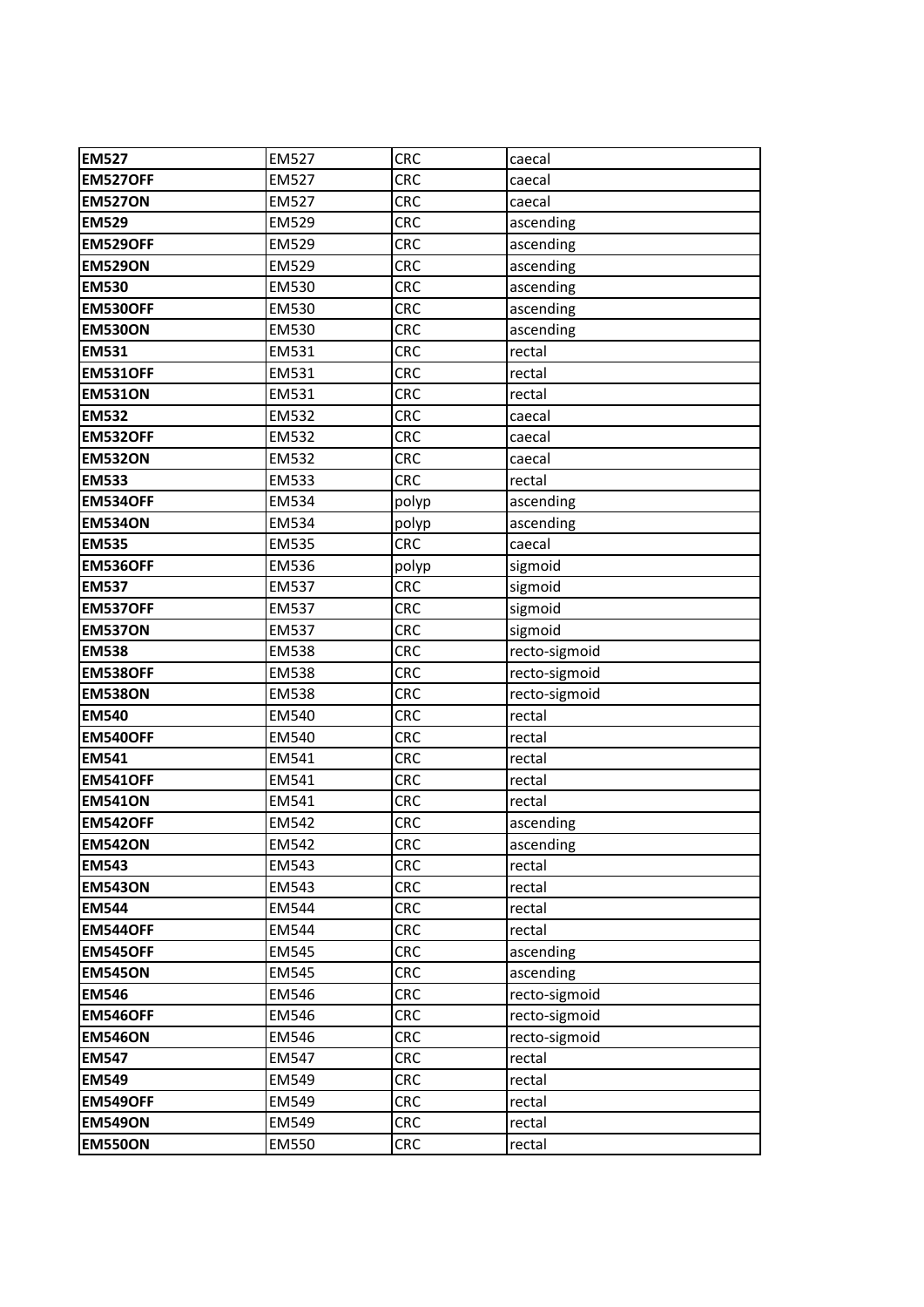| <b>EM551</b>       | <b>EM551</b> | <b>CRC</b> | sigmoid      |
|--------------------|--------------|------------|--------------|
| <b>EM552</b>       | <b>EM552</b> | polyp      | rectal       |
| <b>EM553</b>       | <b>EM553</b> | <b>CRC</b> | rectal       |
| <b>EM554 SWAB</b>  | EM554        | <b>CRC</b> | sigmoid      |
| <b>EM554OFF</b>    | EM554        | <b>CRC</b> | sigmoid      |
| <b>EM554ON</b>     | EM554        | <b>CRC</b> | sigmoid      |
| EM555_SWAB         | <b>EM555</b> | <b>CRC</b> | rectal       |
| <b>EM555OFF</b>    | <b>EM555</b> | <b>CRC</b> | rectal       |
| <b>EM555ON</b>     | <b>EM555</b> | <b>CRC</b> | rectal       |
| EM556_STOOL        | <b>EM556</b> | <b>CRC</b> | sigmoid      |
| EM556_SWAB         | <b>EM556</b> | <b>CRC</b> | sigmoid      |
| <b>EM556OFF</b>    | EM556        | <b>CRC</b> | sigmoid      |
| <b>EM556ON</b>     | <b>EM556</b> | <b>CRC</b> | sigmoid      |
| <b>EM557_STOOL</b> | <b>EM557</b> | <b>CRC</b> | diseasesite  |
| EM557_SWAB         | <b>EM557</b> | <b>CRC</b> | diseasesite  |
| EM558_STOOL        | <b>EM558</b> | <b>CRC</b> | nodata       |
| EM558_SWAB         | <b>EM558</b> | <b>CRC</b> | caecal       |
| <b>EM558OFF</b>    | <b>EM558</b> | <b>CRC</b> | caecal       |
| EM559_STOOL        | <b>EM559</b> | <b>CRC</b> | rectal       |
| EM559_SWAB         | <b>EM559</b> | <b>CRC</b> | rectal       |
| <b>EM559OFF</b>    | <b>EM559</b> | <b>CRC</b> | rectal       |
| EM560_STOOL        | <b>EM560</b> | <b>CRC</b> | rectal       |
| EM560_SWAB         | EM560        | <b>CRC</b> | rectal       |
| <b>EM560OFF</b>    | EM560        | <b>CRC</b> | rectal       |
| <b>EM560ON</b>     | EM560        | <b>CRC</b> | rectal       |
| EM561_STOOL        | EM561        | <b>CRC</b> | nodata       |
| <b>EM561OFF</b>    | EM561        | <b>CRC</b> | rectal       |
| EM562_STOOL        | EM562        | <b>CRC</b> | rectosigmoid |
| EM562_SWAB         | EM562        | <b>CRC</b> | rectosigmoid |
| <b>EM562OFF</b>    | EM562        | <b>CRC</b> | rectosigmoid |
| EM563_STOOL        | EM563        | <b>CRC</b> | rectal       |
| <b>EM563OFF</b>    | EM563        | <b>CRC</b> | rectal       |
| EM564_STOOL        | EM564        | <b>CRC</b> | ascending    |
| EM564_SWAB         | EM564        | <b>CRC</b> | ascending    |
| <b>EM564OFF</b>    | EM564        | <b>CRC</b> | ascending    |
| <b>EM564ON</b>     | EM564        | <b>CRC</b> | ascending    |
| EM565_STOOL        | EM565        | <b>CRC</b> | rectal       |
| <b>EM565OFF</b>    | EM565        | <b>CRC</b> | rectal       |
| <b>EM565ON</b>     | <b>EM565</b> | <b>CRC</b> | rectal       |
| <b>EM566OFF</b>    | EM566        | <b>CRC</b> | sigmoid      |
| <b>EM566ON</b>     | EM566        | <b>CRC</b> | sigmoid      |
| EM567_SWAB         | EM567        | <b>CRC</b> | ascending    |
| <b>EM567OFF</b>    | EM567        | <b>CRC</b> | ascending    |
| <b>EM567ON</b>     | EM567        | <b>CRC</b> | ascending    |
| <b>EM568OFF</b>    | <b>EM568</b> | <b>CRC</b> | sigmoid      |
| <b>EM568ON</b>     | <b>EM568</b> | <b>CRC</b> | sigmoid      |
| <b>EM571OFF</b>    | EM571        | <b>CRC</b> | rectosigmoid |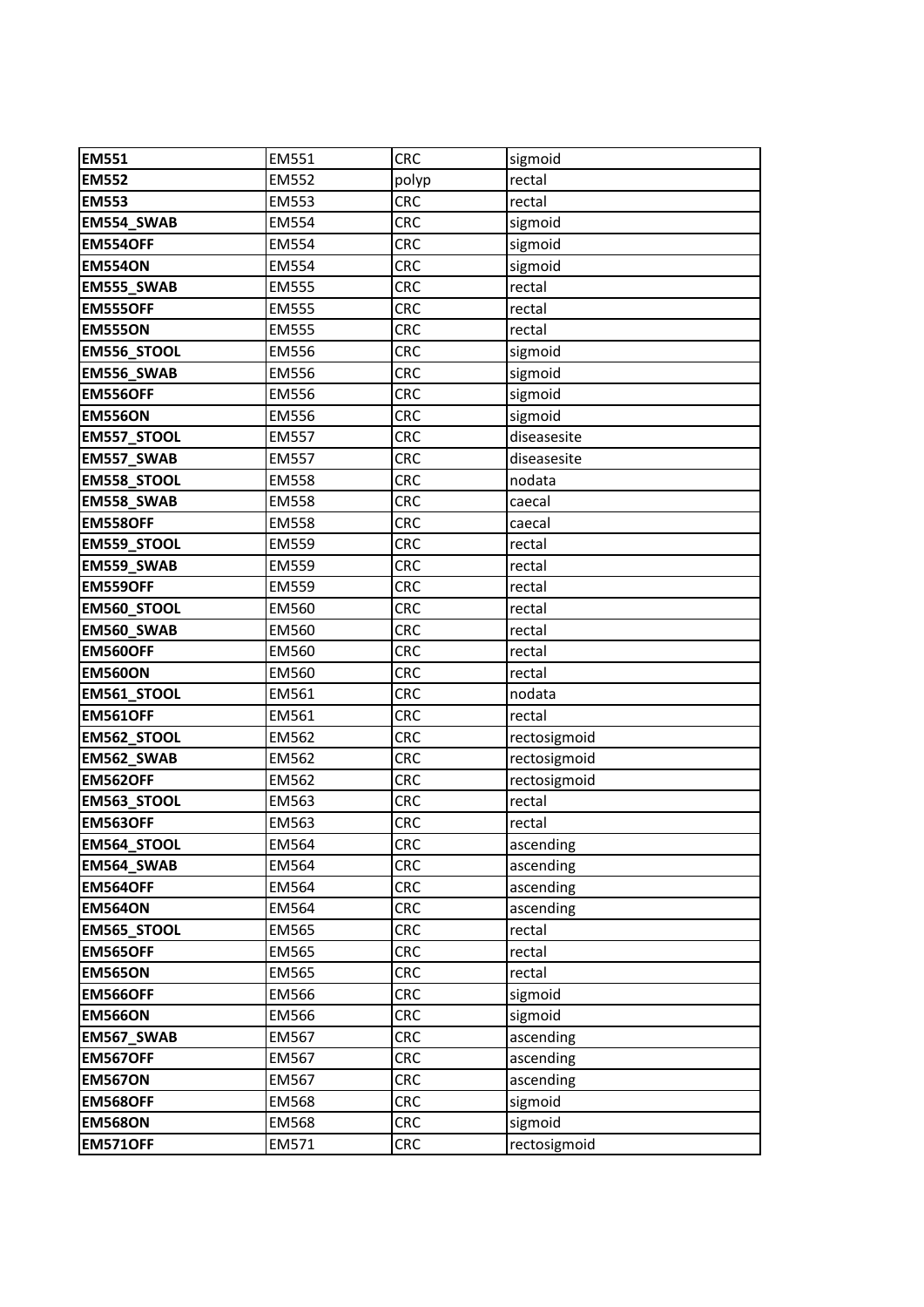| <b>EM571ON</b>     | EM571        | <b>CRC</b> | rectosigmoid    |
|--------------------|--------------|------------|-----------------|
| EM573_STOOL        | EM573        | <b>CRC</b> | rectal          |
| EM573_SWAB         | EM573        | <b>CRC</b> | rectal          |
| EM574_STOOL        | EM574        | <b>CRC</b> | rectal          |
| EM574_SWAB         | <b>EM574</b> | <b>CRC</b> | rectal          |
| EM575_SWAB         | <b>EM575</b> | <b>CRC</b> | nodata          |
| <b>EM575ON</b>     | <b>EM575</b> | <b>CRC</b> | rectal          |
| EM576_SWAB         | <b>EM576</b> | <b>CRC</b> | nodata          |
| <b>EM576OFF</b>    | <b>EM576</b> | <b>CRC</b> | nodata          |
| <b>EM576ON</b>     | <b>EM576</b> | <b>CRC</b> | rectosigmoid    |
| <b>EM577OFF</b>    | <b>EM577</b> | <b>CRC</b> | rectal          |
| <b>EM577ON</b>     | <b>EM577</b> | <b>CRC</b> | rectal          |
| <b>EM578_STOOL</b> | <b>EM578</b> | polyp      | rectal          |
| EM578_SWAB         | EM578        | polyp      | rectal          |
| <b>EM578OFF</b>    | <b>EM578</b> | polyp      | rectal          |
| EM579_STOOL        | EM579        | <b>CRC</b> | ascending       |
| <b>EM579 SWAB</b>  | EM579        | <b>CRC</b> | ascending       |
| <b>EM579ON</b>     | <b>EM579</b> | <b>CRC</b> | ascending       |
| EM580_STOOL        | <b>EM580</b> | <b>CRC</b> | hepatic flexure |
| EM580_SWAB         | <b>EM580</b> | <b>CRC</b> | hepatic flexure |
| <b>EM580OFF</b>    | <b>EM580</b> | <b>CRC</b> | hepatic flexure |
| <b>EM581_STOOL</b> | EM581        | <b>CRC</b> | rectal          |
| EM581_SWAB         | EM581        | <b>CRC</b> | rectal          |
| <b>EM581ON</b>     | EM581        | <b>CRC</b> | rectal          |
| EM582_STOOL        | EM582        | <b>CRC</b> | rectosigmoid    |
| EM582_SWAB         | EM582        | <b>CRC</b> | rectosigmoid    |
| <b>EM582OFF</b>    | EM582        | <b>CRC</b> | rectosigmoid    |
| <b>EM582ON</b>     | <b>EM582</b> | <b>CRC</b> | rectosigmoid    |
| EM583_STOOL        | EM583        | <b>CRC</b> | ascending       |
| EM583_SWAB         | <b>EM583</b> | <b>CRC</b> | ascending       |
| <b>EM583OFF</b>    | EM583        | <b>CRC</b> | ascending       |
| <b>EM583ON</b>     | EM583        | <b>CRC</b> | ascending       |
| <b>EM584ON</b>     | <b>EM584</b> | <b>CRC</b> | rectal          |
| <b>EM585_STOOL</b> | EM585        | <b>CRC</b> | caecal          |
| EM585_SWAB         | EM585        | <b>CRC</b> | caecal          |
| <b>EM585ON</b>     | EM585        | <b>CRC</b> | caecal          |
| EM586_STOOL        | EM586        | <b>CRC</b> | rectosigmoid    |
| <b>EM586 SWAB</b>  | EM586        | <b>CRC</b> | rectosigmoid    |
| <b>EM586ON</b>     | EM586        | <b>CRC</b> | rectosigmoid    |
| EM588_STOOL        | <b>EM588</b> | polyp      | rectal          |
| EM588_SWAB         | <b>EM588</b> | polyp      | rectal          |
| EM589_STOOL        | EM589        | <b>CRC</b> | rectal          |
| EM589_SWAB         | EM589        | <b>CRC</b> | rectal          |
| <b>EM589OFF</b>    | EM589        | <b>CRC</b> | rectal          |
| EM590_STOOL        | EM590        | <b>CRC</b> | rectal          |
| EM590_SWAB         | EM590        | <b>CRC</b> | rectal          |
| EM592OFFE          | EM592        | <b>CRC</b> | rectal          |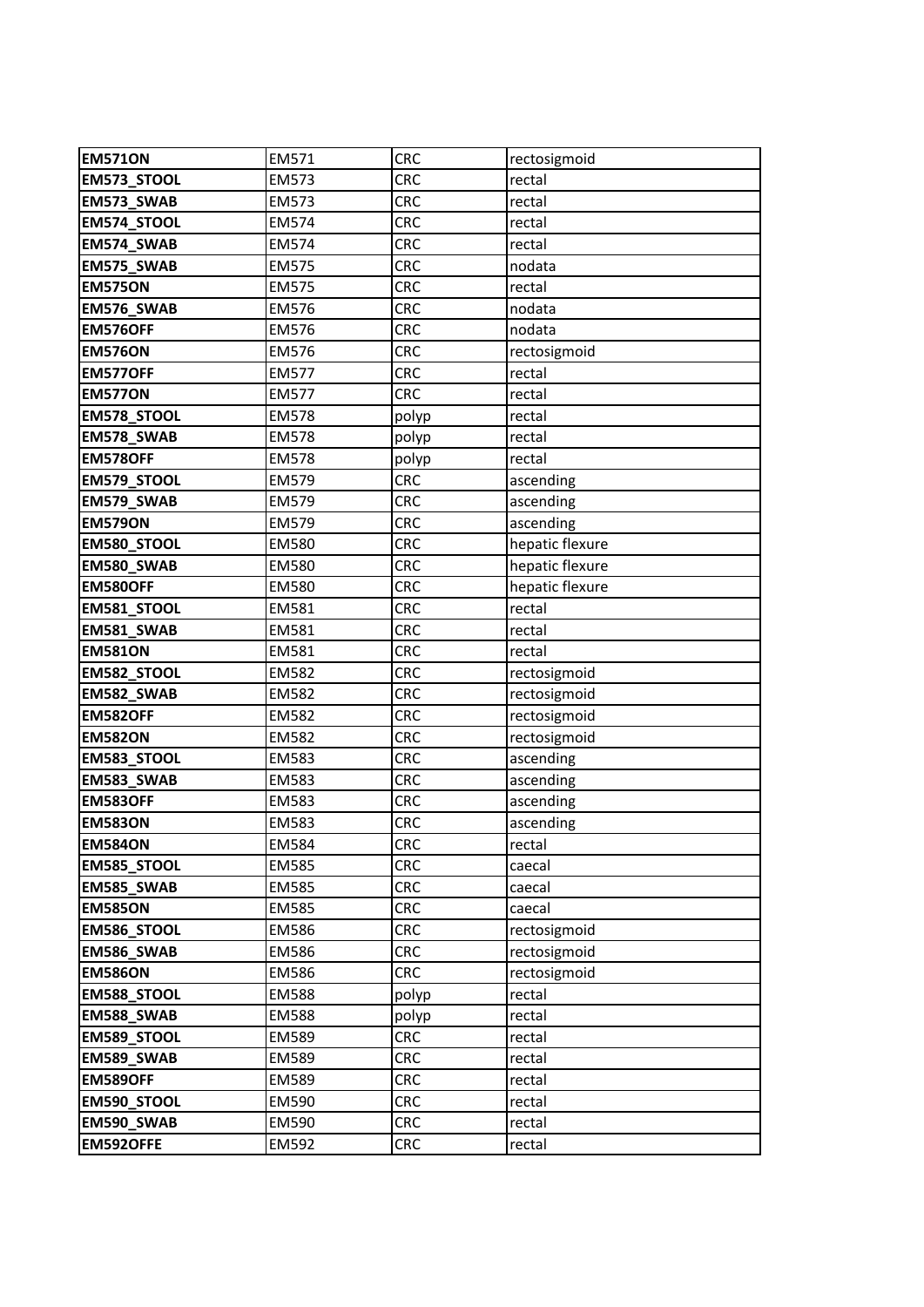| <b>EM592OFFS</b> | EM592        | <b>CRC</b> | rectal       |
|------------------|--------------|------------|--------------|
| EM592ONE         | <b>EM592</b> | <b>CRC</b> | rectal       |
| <b>EM592ONS</b>  | EM592        | <b>CRC</b> | rectal       |
| EM593_SWAB       | EM593        | <b>CRC</b> | caecal       |
| <b>EM593OFF</b>  | EM593        | <b>CRC</b> | caecal       |
| <b>EM593ON</b>   | EM593        | <b>CRC</b> | caecal       |
| EM594_SWAB       | EM594        | <b>CRC</b> | sigmoid      |
| <b>EM594OFF</b>  | EM594        | <b>CRC</b> | sigmoid      |
| <b>EM594ON</b>   | <b>EM594</b> | <b>CRC</b> | sigmoid      |
| EM595_STOOL      | <b>EM595</b> | <b>CRC</b> | ascending    |
| EM595_SWAB       | EM595        | <b>CRC</b> | ascending    |
| <b>EM595OFF</b>  | <b>EM595</b> | <b>CRC</b> | ascending    |
| <b>EM595ON</b>   | <b>EM595</b> | <b>CRC</b> | ascending    |
| EM596_SWAB       | <b>EM596</b> | <b>CRC</b> | rectal       |
| <b>EM596OFF</b>  | <b>EM596</b> | <b>CRC</b> | rectal       |
| <b>EM596ON</b>   | <b>EM596</b> | <b>CRC</b> | rectal       |
| EM597 SWAB       | EM597        | <b>CRC</b> | rectal       |
| <b>EM597OFF</b>  | EM597        | <b>CRC</b> | rectal       |
| <b>EM597ON</b>   | <b>EM597</b> | <b>CRC</b> | rectal       |
| EM598_SWAB       | <b>EM598</b> | <b>CRC</b> | rectal       |
| EM599_SWAB       | EM599        | <b>CRC</b> | rectosigmoid |
| <b>EM599OFF</b>  | <b>EM599</b> | <b>CRC</b> | rectosigmoid |
| sHT03            | sHT03        | control    | control      |
| sHT04            | sHT04        | control    | control      |
| sHT05            | sHT05        | control    | control      |
| sHT06            | sHT06        | control    | control      |
| sHT09            | sHT09        | control    | control      |
| <b>sHT10</b>     | sHT10        | control    | control      |
| <b>sHT14</b>     | sHT14        | control    | control      |
| <b>sHT16</b>     | sHT16        | control    | control      |
| sHT17            | sHT17        | control    | control      |
| <b>sHT18</b>     | sHT18        | control    | control      |
| sHT19            | sHT19        | control    | control      |
| sHT20            | sHT20        | control    | control      |
| sHT21            | sHT21        | control    | control      |
| sHT22            | sHT22        | control    | control      |
| sHT23            | sHT23        | control    | control      |
| sHT24            | sHT24        | control    | control      |
| sHT25            | sHT25        | control    | control      |
| sHT26            | sHT26        | control    | control      |
| sHT27            | sHT27        | control    | control      |
| sHT28            | sHT28        | control    | control      |
| sHT29            | sHT29        | control    | control      |
| sHT30            | sHT30        | control    | control      |
| sHT32            | sHT32        | control    | control      |
| sHT33            | sHT33        | control    | control      |
| sHT34            | sHT34        | control    | control      |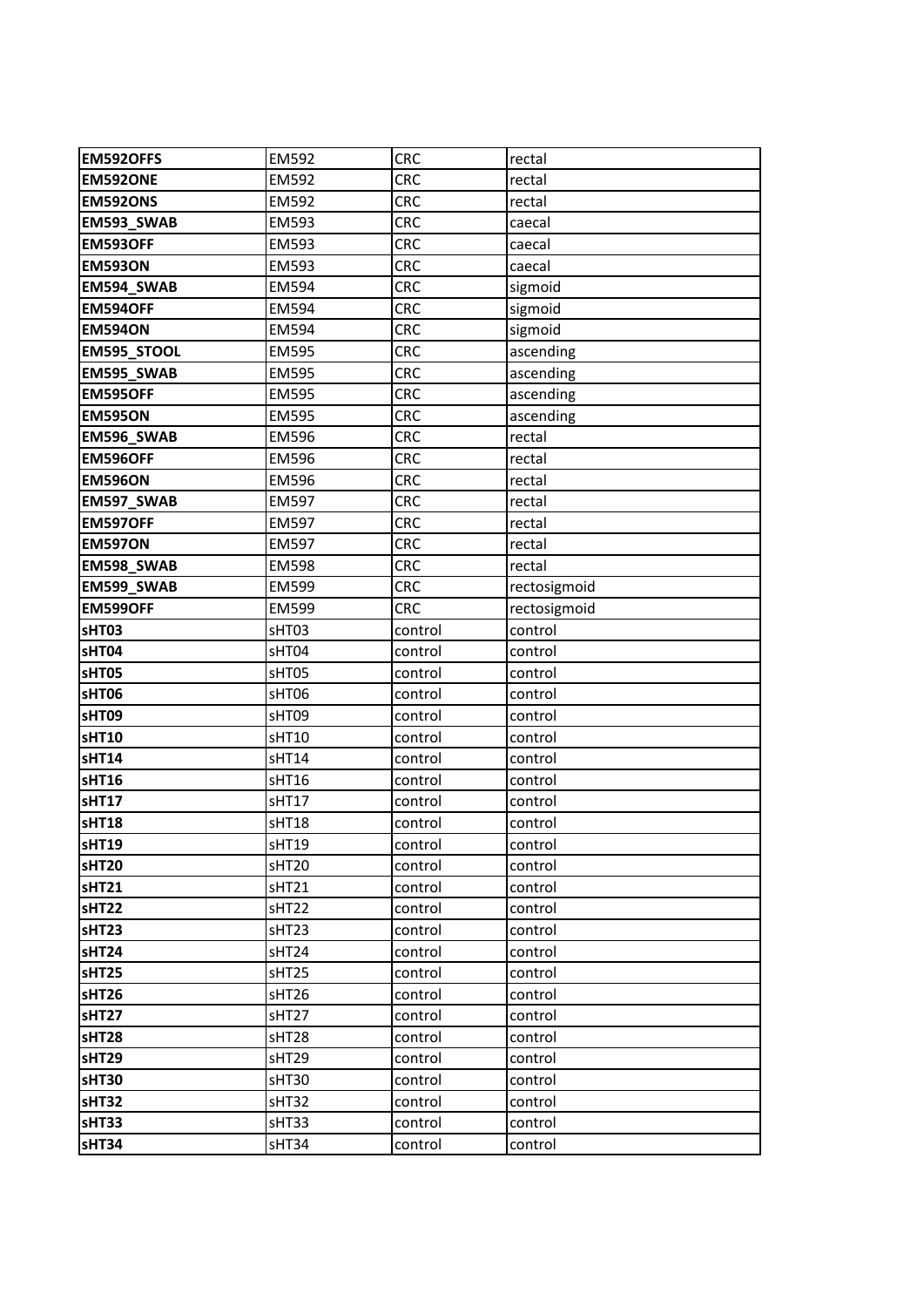| sHT35 | sHT35 | control | control |
|-------|-------|---------|---------|
| sHT36 | sHT36 | control | control |
| sHT37 | sHT37 | control | control |
| sHT38 | sHT38 | control | control |
| sHT39 | sHT39 | control | control |
| sHT40 | sHT40 | control | control |
| SHT41 | sHT41 | control | control |
| sHT42 | sHT42 | control | control |
|       |       |         |         |
|       |       |         |         |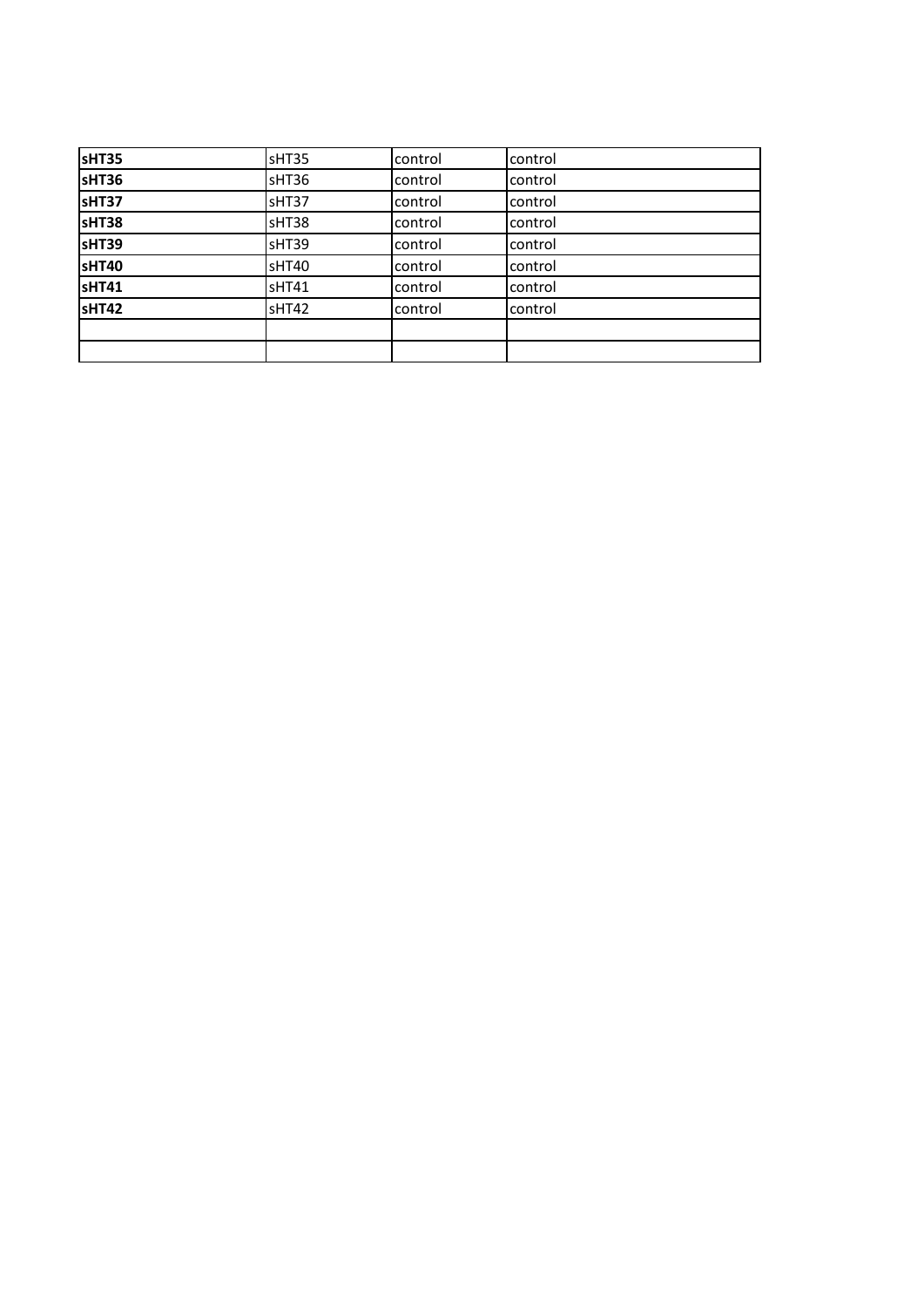| Sampletype | Gender | <b>Size</b> | <b>Treatment</b> | Age | <b>Charlson</b> |
|------------|--------|-------------|------------------|-----|-----------------|
| biopsy     | female | control     | no               | 54  | 1               |
| stool      | female | control     | no               | 54  | 1               |
| swab       | female | control     | no               | 54  | $\mathbf{1}$    |
| biopsy_OFF | male   | nodata      | no               | 55  | $\mathbf{1}$    |
| stool      | male   | nodata      | no               | 55  | $\mathbf{1}$    |
| swab       | male   | nodata      | no               | 55  | $\mathbf{1}$    |
| biopsy     | male   | control     | no               | 44  | 0               |
| swab       | male   | control     | no               | 44  | 0               |
| stool      | male   | nodata      | no               | 76  | $\overline{2}$  |
| swab       | male   | nodata      | no               | 76  | $\overline{2}$  |
| biopsy_OFF | male   | nodata      | no               | 76  | $\overline{2}$  |
| biopsy_OFF | male   | nodata      | no               | 76  | $\overline{2}$  |
| biopsy_ON  | male   | nodata      | no               | 76  | $\overline{2}$  |
| biopsy     | female | control     | no               | 79  | $\mathbf{1}$    |
| stool      | female | control     | no               | 79  | $\mathbf{1}$    |
| swab       | female | control     | no               | 79  | $\mathbf{1}$    |
| swab       | male   | nodata      | no               | 79  | 0               |
| stool      | male   | nodata      | no               | 79  | 0               |
| biopsy_OFF | male   | nodata      | no               | 79  | 0               |
| biopsy_OFF | male   | nodata      | no               | 41  | 0               |
| swab       | male   | nodata      | no               | 41  | 0               |
| stool      | male   | nodata      | no               | 41  | 0               |
| biopsy_OFF | female | nodata      | no               | 47  | 0               |
| swab       | female | nodata      | no               | 47  | 0               |
| stool      | female | nodata      | no               | 47  | 0               |
| biopsy     | female | control     | no               | 55  | 0               |
| stool      | female | control     | no               | 55  | 0               |
| swab       | female | control     | no               | 55  | 0               |
| biopsy_OFF | male   | nodata      | no               | 66  | $\mathbf{1}$    |
| stool      | male   | nodata      | no               | 66  | $\mathbf{1}$    |
| biopsy_OFF | male   | nodata      | no               | 64  | 0               |
| stool      | male   | nodata      | no               | 64  | 0               |
| swab       | male   | nodata      | no               | 64  | 0               |
| biopsy     | male   | control     | no               | 50  | 0               |
| swab       | male   | control     | no               | 50  | 0               |
| biopsy     | female | control     | no               | 59  | 0               |
| stool      | female | control     | no               | 59  | 0               |
| swab       | female | control     | no               | 59  | 0               |
| biopsy OFF | male   | nodata      | no               | 64  | 0               |
| swab       | male   | nodata      | no               | 64  | 0               |
| biopsy     | male   | control     | no               | 79  | $\mathbf{1}$    |
| stool      | male   | control     | no               | 79  | $\mathbf{1}$    |
| biopsy     | female | control     | no               | 41  | 0               |
| swab       | female | control     | no               | 41  | 0               |
| biopsy     | female | control     | no               | 35  | 0               |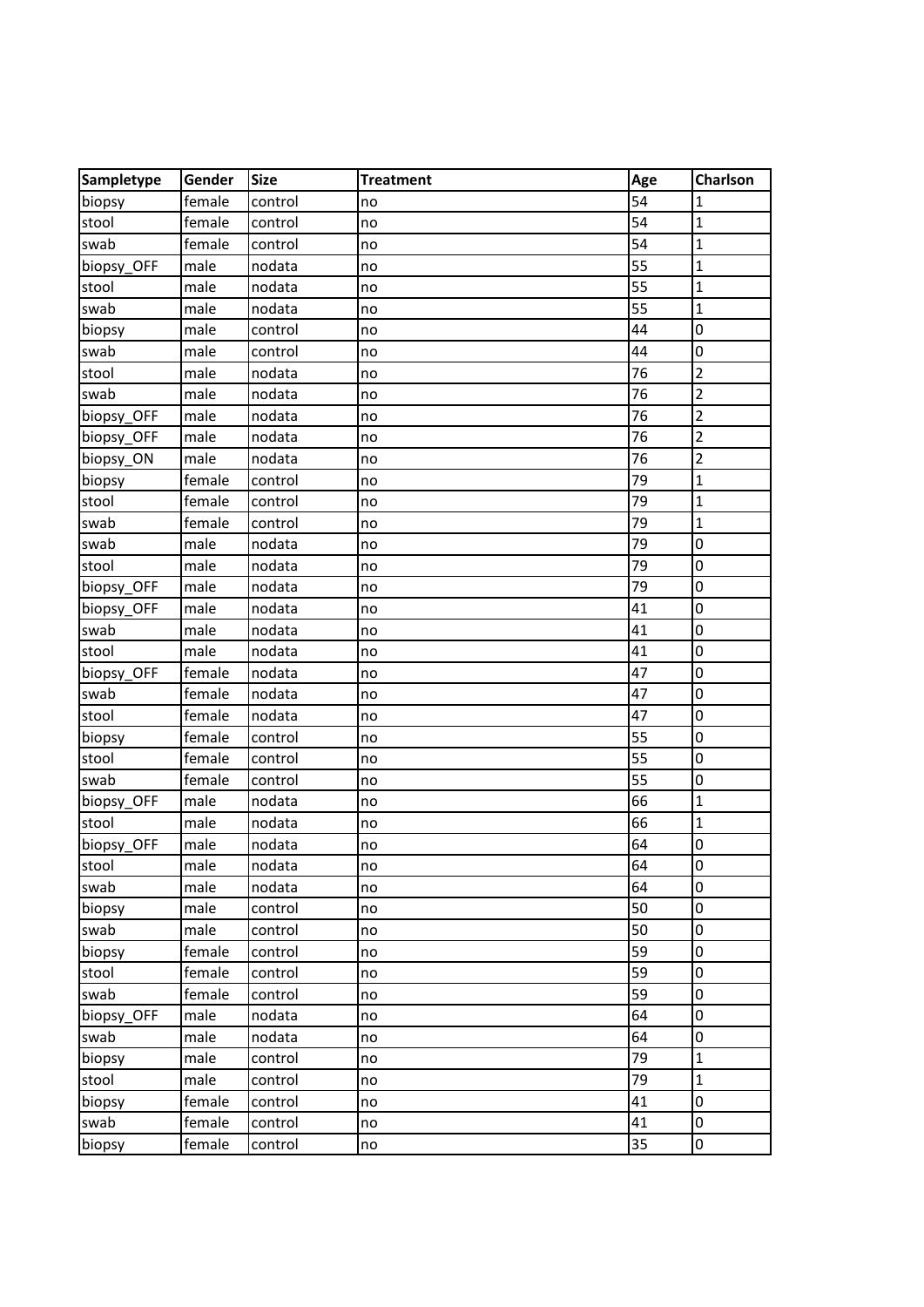| swab       | female | control | no | 35 | 0      |
|------------|--------|---------|----|----|--------|
| stool      | female | control | no | 35 | 0      |
| swab       | male   | control | no | 63 | nodata |
| stool      | male   | control | no | 63 | nodata |
| biopsy     | male   | control | no | 50 | 0      |
| stool      | male   | control | no | 50 | 0      |
| swab       | male   | control | no | 50 | 0      |
| biopsy     | male   | control | no | 44 | 0      |
| biopsy     | female | control | no | 62 | 0      |
| stool      | female | control | no | 62 | 0      |
| biopsy_OFF | female | nodata  | no | 37 | 0      |
| stool      | female | nodata  | no | 37 | 0      |
| swab       | female | control | no | 47 | nodata |
| stool      | female | control | no | 47 | nodata |
| stool      | male   | control | no | 69 | nodata |
| stool      | female | control | no | 73 | nodata |
| swab       | female | control | no | 73 | nodata |
| swab       | female | control | no | 62 | nodata |
| stool      | female | control | no | 62 | nodata |
| biopsy_OFF | male   | nodata  | no | 59 | 0      |
| swab       | male   | nodata  | no | 59 | 0      |
| stool      | male   | nodata  | no | 59 | 0      |
| swab       | female | control | no | 33 | nodata |
| stool      | female | control | no | 33 | nodata |
| biopsy     | male   | control | no | 41 | 0      |
| swab       | male   | control | no | 41 | 0      |
| stool      | male   | control | no | 41 | 0      |
| biopsy     | female | control | no | 59 | 0      |
| stool      | female | control | no | 59 | 0      |
| biopsy     | male   | control | no | 51 | 0      |
| swab       | male   | control | no | 51 | 0      |
| stool      | male   | control | no | 51 | 0      |
| biopsy_OFF | male   | nodata  | no | 62 | 0      |
| stool      | male   | nodata  | no | 62 | 0      |
| swab       | male   | nodata  | no | 62 | 0      |
| biopsy     | female | control | no | 59 | 0      |
| biopsy_OFF | male   | nodata  | no | 39 | 0      |
| stool      | male   | nodata  | no | 39 | 0      |
| swab       | male   | nodata  | no | 39 | 0      |
| biopsy OFF | female | nodata  | no | 55 | 0      |
| stool      | female | nodata  | no | 55 | 0      |
| swab       | female | nodata  | no | 55 | 0      |
| biopsy_OFF | male   | nodata  | no | 47 | 0      |
| stool      | male   | nodata  | no | 47 | 0      |
| swab       | male   | nodata  | no | 47 | 0      |
| biopsy     | female | control | no | 57 | 0      |
| stool      | female | control | no | 57 | 0      |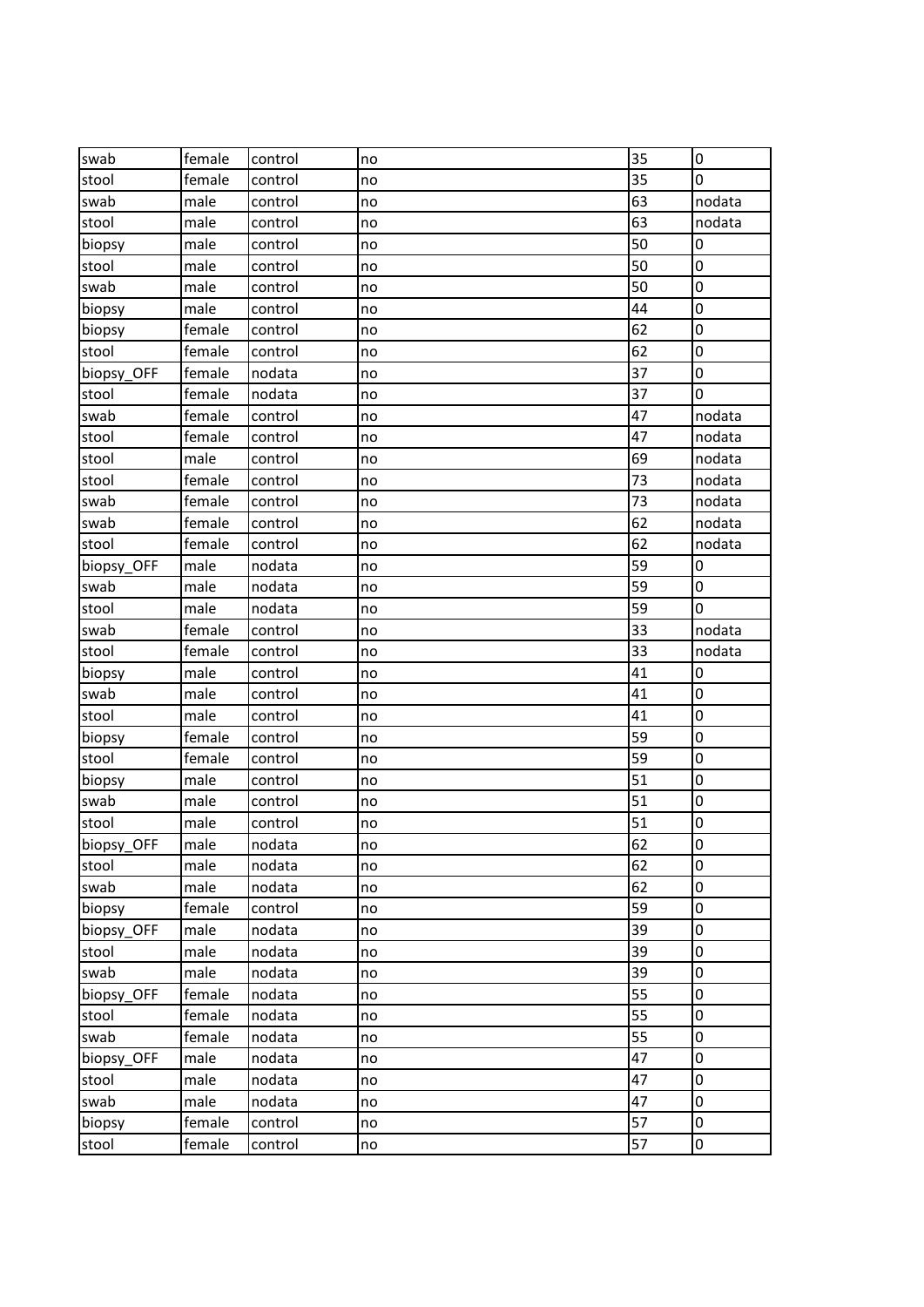| swab       | female | control | no                            | 57 | 0                       |
|------------|--------|---------|-------------------------------|----|-------------------------|
| biopsy     | male   | control | no                            | 62 | $\mathbf{1}$            |
| swab       | male   | control | no                            | 62 | 1                       |
| biopsy OFF | male   | nodata  | no                            | 73 | $\mathbf{1}$            |
| stool      | male   | nodata  | no                            | 73 | $\mathbf{1}$            |
| biopsy     | female | control | no                            | 28 | 0                       |
| stool      | female | control | no                            | 28 | 0                       |
| swab       | female | control | no                            | 28 | 0                       |
| biopsy     | male   | control | no                            | 48 | 0                       |
| swab       | male   | control | no                            | 48 | 0                       |
| biopsy     | female | control | no                            | 54 | 0                       |
| swab       | female | control | no                            | 54 | 0                       |
| stool      | female | control | no                            | 54 | 0                       |
| biopsy_OFF | male   | nodata  | no                            | 74 | 0                       |
| stool      | male   | nodata  | no                            | 74 | 0                       |
| swab       | male   | nodata  | no                            | 74 | 0                       |
| biopsy_OFF | female | nodata  | no                            | 33 | 0                       |
| swab       | female | nodata  | no                            | 33 | 0                       |
| biopsy_OFF | male   | nodata  | no                            | 69 | 0                       |
| stool      | male   | nodata  | no                            | 69 | 0                       |
| biopsy_OFF | female | nodata  | no                            | 65 | $\mathbf{1}$            |
| stool      | female | nodata  | no                            | 65 | $\mathbf{1}$            |
| biopsy OFF | male   | nodata  | no                            | 75 | 0                       |
| stool      | male   | nodata  | no                            | 75 | 0                       |
| biopsy     | male   | control | no                            | 52 | 0                       |
| stool      | gender | control | no                            | 52 | 0                       |
| biopsy_OFF | female | nodata  | no                            | 79 | 0                       |
| swab       | female | nodata  | no                            | 79 | 0                       |
| biopsy     | male   | control | no                            | 34 | 0                       |
| swab       | male   | control | no                            | 34 | 0                       |
| biopsy OFF | male   | nodata  | no                            | 69 | 1                       |
| stool      | male   | nodata  | chemotherapy and radiotherapy | 66 | $\overline{2}$          |
| biopsy_OFF | male   | nodata  | chemotherapy and radiotherapy | 66 | $\overline{\mathbf{c}}$ |
| biopsy_OFF | male   | nodata  | chemotherapy and radiotherapy | 66 | $\overline{2}$          |
| biopsy_ON  | male   | nodata  | chemotherapy and radiotherapy | 66 | $\overline{2}$          |
| biopsy     | male   | nodata  | no                            | 62 | $\mathbf{1}$            |
| stool      | male   | nodata  | no                            | 62 | $\mathbf{1}$            |
| swab       | male   | nodata  | no                            | 62 | nodata                  |
| biopsy_OFF | male   | nodata  | no                            | 44 | 0                       |
| stool      | male   | nodata  | no                            | 44 | 0                       |
| swab       | male   | nodata  | no                            | 44 | 0                       |
| biopsy_OFF | male   | nodata  | no                            | 46 | $\overline{2}$          |
| swab       | male   | nodata  | no                            | 46 | $\overline{2}$          |
| biopsy_OFF | female | nodata  | no                            | 51 | 0                       |
| stool      | female | nodata  | no                            | 51 | 0                       |
| swab       | female | nodata  | no                            | 51 | 0                       |
| biopsy_OFF | female | nodata  | no                            | 80 | 0                       |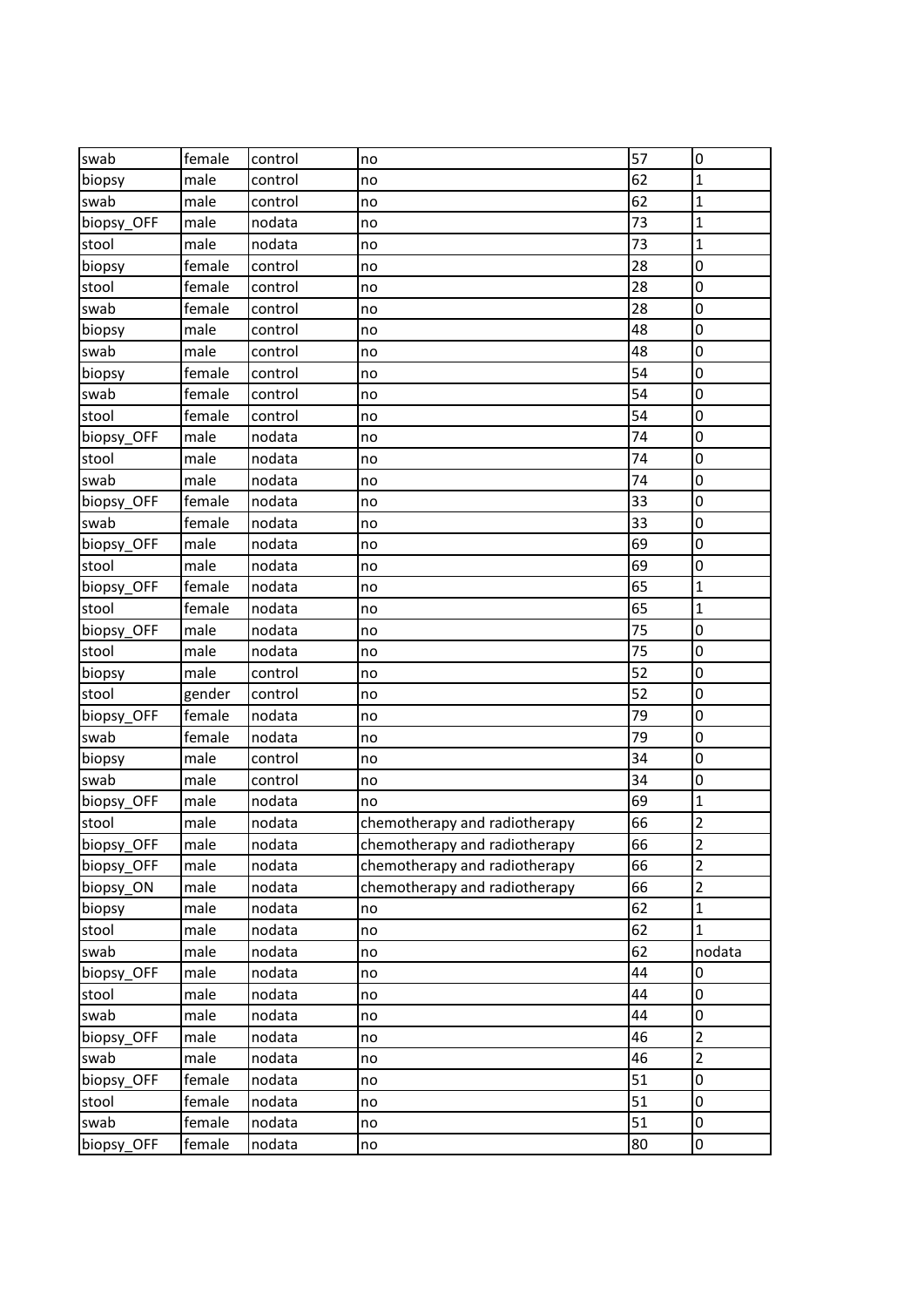| swab       | female | nodata         | no                            | 80              | 0                       |
|------------|--------|----------------|-------------------------------|-----------------|-------------------------|
| biopsy     | female | nodata         | no                            | 60              | 0                       |
| stool      | female | nodata         | no                            | 60              | 0                       |
| swab       | female | nodata         | no                            | 60              | 0                       |
| biopsy     | female | nodata         | no                            | 46              | 0                       |
| stool      | female | nodata         | no                            | 46              | 0                       |
| swab       | female | nodata         | no                            | 46              | 0                       |
| swab       | male   | nodata         | no                            | 75              | 3                       |
| swab       | male   | 4.9            | no                            | 82              | $\overline{2}$          |
| biopsy_OFF | male   | 4.9            | no                            | 82              | $\overline{2}$          |
| biopsy_ON  | male   | 4.9            | no                            | 82              | $\overline{2}$          |
| swab       | male   | 6.2            | no                            | 79              | 3                       |
| biopsy OFF | male   | 6.2            | no                            | 79              | 3                       |
| biopsy_ON  | male   | 6.2            | no                            | 79              | 3                       |
| swab       | male   | 2              | no                            | 78              | 2                       |
| biopsy_OFF | male   | $\overline{2}$ | no                            | 78              | $\overline{2}$          |
| biopsy ON  | male   | $\overline{2}$ | no                            | 78              | $\overline{2}$          |
| swab       | male   | $\overline{2}$ | chemotherapy and radiotherapy | 58              | 2                       |
| stool      | male   | 0.5            | chemotherapy and radiotherapy | 67              | $\overline{2}$          |
| swab       | male   | 0.5            | chemotherapy and radiotherapy | 67              | $\overline{\mathbf{c}}$ |
| biopsy_OFF | male   | 0.5            | chemotherapy and radiotherapy | 67              | 2                       |
| stool      | male   | 3              | chemotherapy and radiotherapy | 47              | $\overline{2}$          |
| swab       | male   | nodata         | no                            | 72              | 3                       |
| biopsy_OFF | male   | nodata         | no                            | 72              | 3                       |
| biopsy_ON  | male   | nodata         | no                            | 72              | 3                       |
| stool      | male   | 1.1            | chemotherapy and radiotherapy | 64              | nodata                  |
| swab       | male   | 1.1            | chemotherapy and radiotherapy | 64              | nodata                  |
| biopsy_OFF | male   | 1.1            | chemotherapy and radiotherapy | 64              | nodata                  |
| stool      | female | 2.5            | chemotherapy and radiotherapy | 63              | 3                       |
| swab       | female | 2.5            | chemotherapy and radiotherapy | 63              | 3                       |
| biopsy_OFF | female | 2.5            | chemotherapy and radiotherapy | 63              | 3                       |
| biopsy_ON  | female | 2.5            | chemotherapy and radiotherapy | 63              | 3                       |
| swab       | male   | 4.5            | chemotherapy and radiotherapy | $\overline{57}$ | 3                       |
| biopsy OFF | male   | 4.5            | chemotherapy and radiotherapy | 57              | 3                       |
| stool      | male   | 4              | chemotherapy                  | 57              | $\overline{2}$          |
| swab       | male   | 4              | chemotherapy                  | 57              | $\overline{2}$          |
| stool      | male   | 0.4            | chemotherapy and radiotherapy | 72              | $\overline{2}$          |
| swab       | male   | 0.4            | chemotherapy and radiotherapy | 72              | $\overline{2}$          |
| swab       | nodata | nodata         | nodata                        | nodata          | nodata                  |
| biopsy_OFF | nodata | nodata         | nodata                        | nodata          | nodata                  |
| biopsy_ON  | nodata | nodata         | nodata                        | nodata          | nodata                  |
| swab       | male   | 2.1            | no                            | 70              | 3                       |
| biopsy_OFF | male   | 2.1            | no                            | 70              | 3                       |
| biopsy_ON  | male   | 2.1            | no                            | 70              | 3                       |
| stool      | female | nodata         | nodata                        | 81              | nodata                  |
| swab       | female | nodata         | nodata                        | 81              | nodata                  |
| biopsy_OFF | female | nodata         | nodata                        | 81              | nodata                  |
|            |        |                |                               |                 |                         |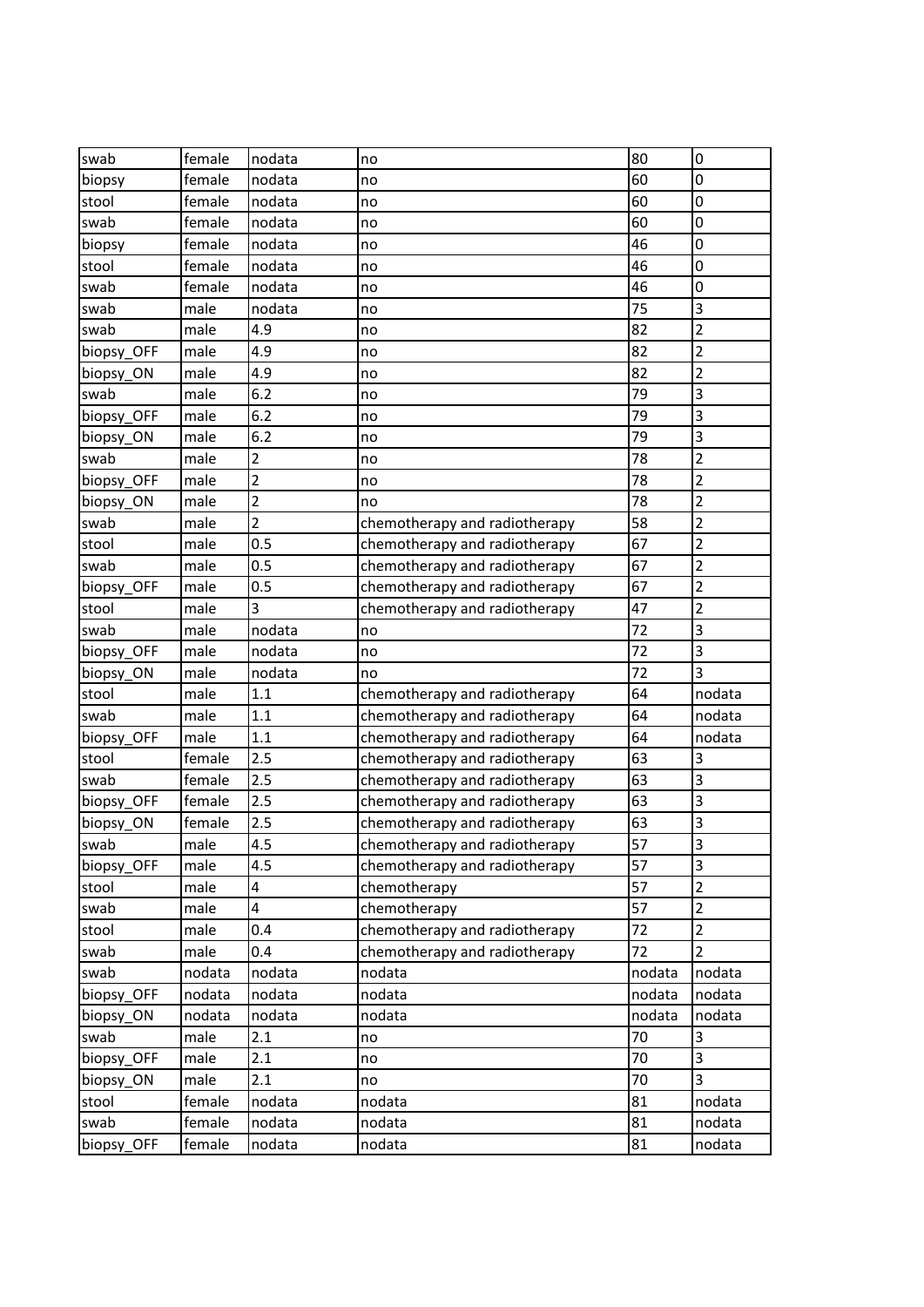| biopsy_ON  | female | nodata         | nodata | 81     | nodata                  |
|------------|--------|----------------|--------|--------|-------------------------|
| stool      | male   | 3              | nodata | nodata | nodata                  |
| biopsy_OFF | male   | $\overline{2}$ | no     | 81     | nodata                  |
| biopsy ON  | male   | 2              | no     | 81     | nodata                  |
| stool      | male   | 3.25           | nodata | 64     | $\overline{2}$          |
| biopsy_OFF | male   | 3.25           | nodata | 64     | $\overline{2}$          |
| biopsy OFF | male   | 4              | nodata | 45     | $\overline{\mathbf{c}}$ |
| biopsy ON  | male   | 4              | nodata | 45     | $\overline{2}$          |
| stool      | female | control stool  | no     | 69     | $\overline{2}$          |
| stool      | male   | control stool  | no     | 76     | $\mathbf{1}$            |
| stool      | male   | control stool  | no     | 68     | $\overline{2}$          |
| stool      | male   | control stool  | no     | 66     | 0                       |
| stool      | male   | control stool  | no     | 69     | 0                       |
| stool      | male   | control stool  | no     | 67     | 0                       |
| stool      | male   | control stool  | no     | 78     | 0                       |
| stool      | male   | control stool  | no     | 66     | 0                       |
| stool      | male   | control stool  | no     | 66     | 0                       |
| stool      | male   | control stool  | no     | 65     | 0                       |
| stool      | female | control stool  | no     | 65     | 0                       |
| stool      | female | control stool  | no     | 67     | 0                       |
| stool      | male   | control stool  | no     | 65     | 1                       |
| stool      | female | control stool  | no     | 68     | 0                       |
| stool      | male   | control stool  | no     | 72     | $\overline{2}$          |
| stool      | male   | control stool  | no     | 70     | $\mathbf{1}$            |
| stool      | male   | control stool  | no     | 68     | 0                       |
| stool      | male   | control stool  | no     | 69     | 0                       |
| stool      | male   | control stool  | no     | 65     | 0                       |
| stool      | female | control stool  | no     | 78     | 3                       |
| stool      | male   | control stool  | no     | 65     | 0                       |
| stool      | female | control stool  | no     | 68     | 0                       |
| stool      | male   | control stool  | no     | 67     | 0                       |
| stool      | female | control stool  | no     | 66     | 0                       |
| stool      | female | control stool  | no     | 68     | 0                       |
| stool      | male   | control stool  | no     | 70     | $\mathbf{1}$            |
| stool      | male   | control stool  | no     | 81     | 0                       |
| stool      | female | control stool  | no     | 71     | 0                       |
| stool      | male   | control stool  | no     | 68     | 2                       |
| stool      | male   | control stool  | no     | 69     | 0                       |
| stool      | female | control stool  | no     | 67     | 1                       |
| stool      | female | control stool  | no     | 67     | 0                       |
| stool      | female | control stool  | no     | 64     | 0                       |
| stool      | male   | control stool  | no     | 70     | $\overline{2}$          |
| stool      | gender | control stool  | no     | 76     | nodata                  |
| stool      | gender | control stool  | no     | 66     | nodata                  |
| stool      | gender | control stool  | no     | 78     | nodata                  |
| stool      | gender | control stool  | no     | 76     | nodata                  |
| stool      | male   | 5.5            | no     | 87     | $\overline{2}$          |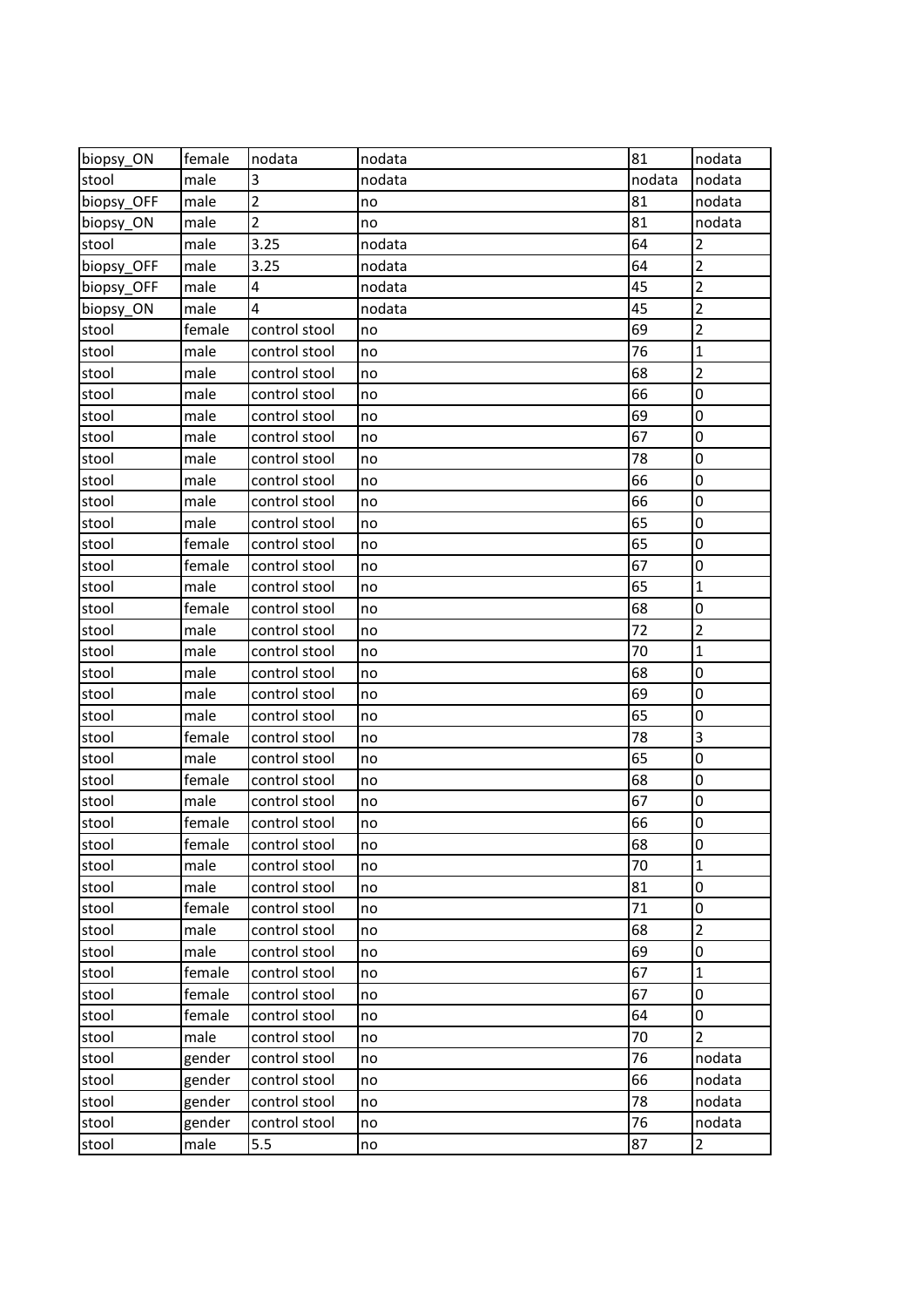| biopsy OFF | male   | 5.5    | no                            | 87 | $\overline{2}$          |
|------------|--------|--------|-------------------------------|----|-------------------------|
| biopsy_ON  | male   | 5.5    | no                            | 87 | 2                       |
| stool      | female | nodata | chemotherapy and radiotherapy | 58 | 6                       |
| stool      | male   | nodata | no                            | 63 | $\overline{\mathbf{c}}$ |
| biopsy_OFF | male   | nodata | no                            | 63 | $\overline{\mathbf{c}}$ |
| biopsy_ON  | male   | nodata | no                            | 63 | $\overline{2}$          |
| stool      | female | nodata | chemotherapy and radiotherapy | 55 | 6                       |
| stool      | male   | nodata | chemotherapy and radiotherapy | 60 | 2                       |
| biopsy_OFF | male   | nodata | chemotherapy and radiotherapy | 60 | $\overline{2}$          |
| biopsy_ON  | male   | nodata | chemotherapy and radiotherapy | 60 | $\overline{\mathbf{c}}$ |
| stool      | male   | nodata | chemotherapy and radiotherapy | 52 | 6                       |
| biopsy_OFF | male   | nodata | chemotherapy and radiotherapy | 52 | 6                       |
| biopsy_ON  | male   | nodata | chemotherapy and radiotherapy | 52 | 6                       |
| stool      | female | nodata | chemotherapy and radiotherapy | 41 | 2                       |
| biopsy_OFF | female | nodata | chemotherapy and radiotherapy | 41 | 2                       |
| biopsy_ON  | female | nodata | chemotherapy and radiotherapy | 41 | $\overline{2}$          |
| stool      | male   | 0.7    | no                            | 63 | 6                       |
| biopsy_OFF | male   | 0.7    | no                            | 63 | 6                       |
| biopsy_ON  | male   | 0.7    | no                            | 63 | 6                       |
| stool      | male   | 6.5    | no                            | 77 | 3                       |
| biopsy_OFF | male   | 6.5    | no                            | 77 | 3                       |
| biopsy_ON  | male   | 6.5    | no                            | 77 | 3                       |
| biopsy_OFF | male   | 0.7    | radiotherapy                  | 69 | $\overline{\mathbf{c}}$ |
| biopsy_ON  | male   | 0.7    | radiotherapy                  | 69 | $\overline{2}$          |
| stool      | male   | 4.9    | radiotherapy                  | 82 | 2                       |
| biopsy_OFF | male   | 4.9    | radiotherapy                  | 82 | $\overline{2}$          |
| biopsy_ON  | male   | 4.9    | radiotherapy                  | 82 | 2                       |
| stool      | male   | 3.7    | no                            | 71 | 3                       |
| biopsy_OFF | male   | 3.7    | no                            | 71 | 3                       |
| biopsy_ON  | male   | 3.7    | no                            | 71 | $\overline{\mathbf{3}}$ |
| stool      | male   | 3.5    | chemotherapy and radiotherapy | 77 | 7                       |
| stool      | male   | 0.5    | chemotherapy and radiotherapy | 67 | 3                       |
| biopsy_OFF | male   | 0.5    | chemotherapy and radiotherapy | 67 | 3                       |
| biopsy_ON  | male   | 0.5    | chemotherapy and radiotherapy | 67 | 3                       |
| stool      | male   | 3.6    | no                            | 74 | $\overline{2}$          |
| biopsy_OFF | male   | 3.6    | no                            | 74 | $\overline{2}$          |
| biopsy_ON  | male   | 3.6    | no                            | 74 | 2                       |
| stool      | male   | 4      | no                            | 58 | 6                       |
| biopsy_OFF | male   | 4      | no                            | 58 | 6                       |
| stool      | male   | 4      | no                            | 58 | 6                       |
| biopsy_OFF | male   | 6.6    | radiotherapy                  | 45 | 2                       |
| biopsy_ON  | male   | 6.6    | radiotherapy                  | 45 | 2                       |
| stool      | male   | nodata | no                            | 50 | $\overline{2}$          |
| biopsy_OFF | male   | nodata | no                            | 50 | $\overline{2}$          |
| stool      | female | nodata | no                            | 62 | 2                       |
| stool      | male   | 1.7    | no                            | 61 | $\overline{2}$          |
| biopsy_OFF | male   | 1.7    | no                            | 61 | $\overline{2}$          |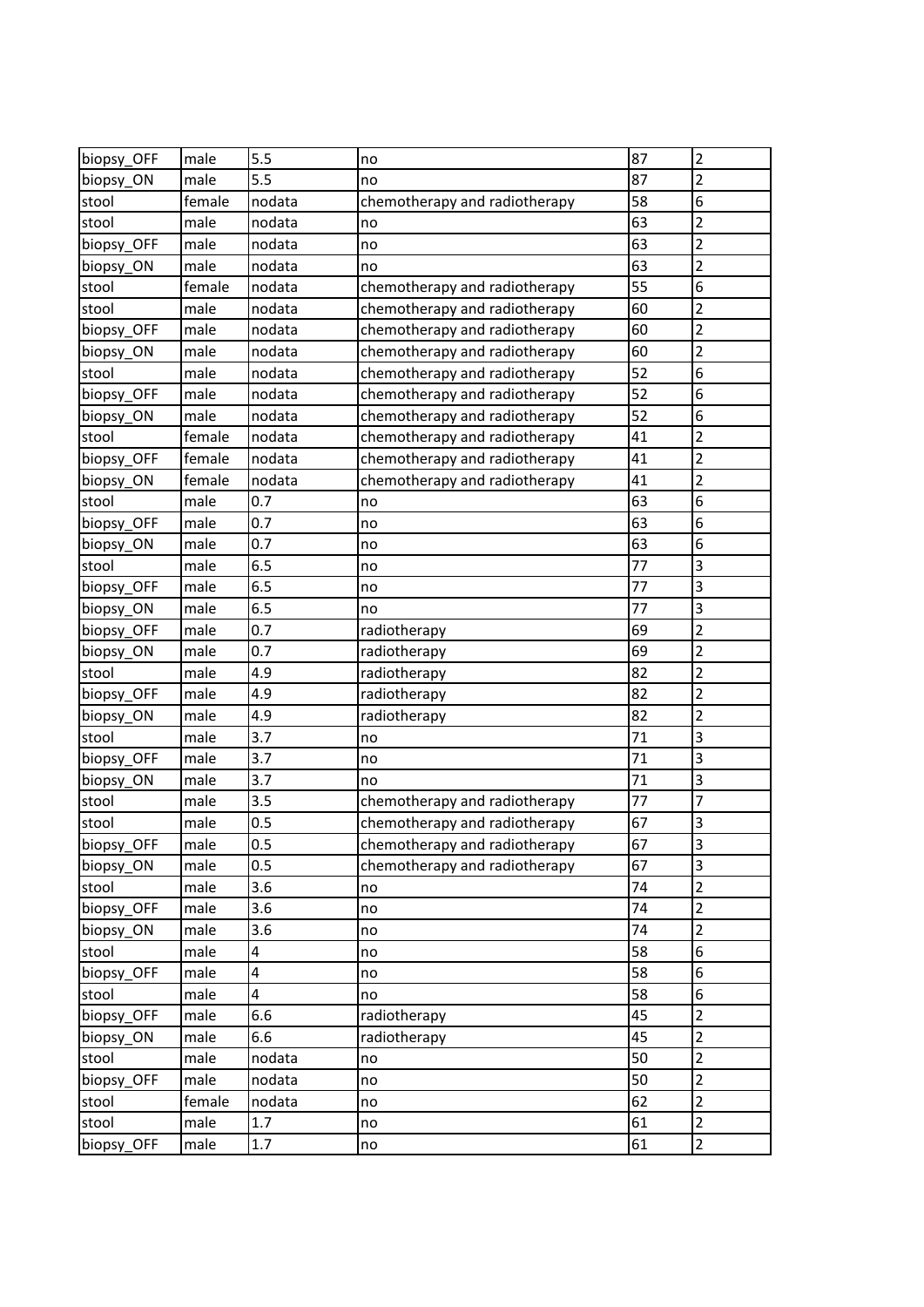| stool      | male   | 4                       | no                            | 90              | $\overline{2}$          |
|------------|--------|-------------------------|-------------------------------|-----------------|-------------------------|
| biopsy_OFF | male   | 4                       | no                            | 90              | $\overline{2}$          |
| biopsy_ON  | male   | 4                       | no                            | 90              | $\overline{2}$          |
| stool      | male   | 1.6                     | no                            | 74              | $\overline{2}$          |
| biopsy_OFF | male   | 1.6                     | no                            | 74              | 2                       |
| biopsy_ON  | male   | 1.6                     | no                            | 74              | $\overline{2}$          |
| stool      | female | 5                       | no                            | 55              | 3                       |
| biopsy_OFF | female | 5                       | no                            | 55              | 3                       |
| biopsy_ON  | female | 5                       | no                            | 55              | 3                       |
| stool      | male   | 3.3                     | no                            | 65              | 3                       |
| biopsy OFF | male   | 3.3                     | no                            | 65              | 3                       |
| biopsy_ON  | male   | 3.3                     | no                            | 65              | 3                       |
| stool      | female | nodata                  | no                            | 72              | 5                       |
| biopsy_OFF | female | nodata                  | no                            | 72              | 5                       |
| biopsy ON  | female | nodata                  | no                            | 72              | 5                       |
| stool      | male   | 4                       | chemotherapy and radiotherapy | 66              | 3                       |
| biopsy_OFF | male   | 2                       | no                            | 77              | $\overline{2}$          |
| biopsy_ON  | male   | $\overline{2}$          | no                            | 77              | 2                       |
| stool      | male   | nodata                  | no                            | 71              | 5                       |
| biopsy_OFF | female | nodata                  | no                            | 77              | 2                       |
| stool      | female | $\overline{2}$          | no                            | 60              | 2                       |
| biopsy_OFF | female | $\overline{2}$          | no                            | 60              | $\overline{2}$          |
| biopsy_ON  | female | $\overline{\mathbf{c}}$ | no                            | 60              | 2                       |
| stool      | male   | 3                       | no                            | 75              | 3                       |
| biopsy_OFF | male   | 3                       | no                            | 75              | 3                       |
| biopsy_ON  | male   | 3                       | no                            | 75              | 3                       |
| stool      | male   | 5                       | chemotherapy and radiotherapy | 62              | 7                       |
| biopsy_OFF | male   | 5                       | chemotherapy and radiotherapy | 62              | 7                       |
| stool      | female | 0.8                     | no                            | 53              | 4                       |
| biopsy_OFF | female | 0.8                     | no                            | 53              | 4                       |
| biopsy_ON  | female | 0.8                     | no                            | 53              | 4                       |
| biopsy_OFF | male   | 2.3                     | no                            | 77              | 2                       |
| biopsy_ON  | male   | 2.3                     | no                            | $\overline{77}$ | $\overline{\mathbf{c}}$ |
| stool      | female | nodata                  | chemotherapy and radiotherapy | 62              | 5                       |
| biopsy_ON  | female | nodata                  | chemotherapy and radiotherapy | 62              | 5                       |
| stool      | male   | 1.8                     | chemotherapy and radiotherapy | 76              | $\overline{2}$          |
| biopsy_OFF | male   | 1.8                     | chemotherapy and radiotherapy | 76              | $\overline{2}$          |
| biopsy OFF | male   | 1.5                     | no                            | 74              | $\overline{2}$          |
| biopsy_ON  | male   | 1.5                     | no                            | 74              | $\overline{2}$          |
| stool      | male   | 4                       | no                            | 73              | $\overline{2}$          |
| biopsy_OFF | male   | 4                       | no                            | 73              | $\overline{2}$          |
| biopsy_ON  | male   | 4                       | no                            | 73              | $\overline{2}$          |
| stool      | male   | nodata                  | no                            | 73              | $\overline{2}$          |
| stool      | female | 2.5                     | chemotherapy and radiotherapy | 82              | $\overline{2}$          |
| biopsy_OFF | female | 2.5                     | chemotherapy and radiotherapy | 82              | $\overline{2}$          |
| biopsy ON  | female | 2.5                     | chemotherapy and radiotherapy | 82              | $\overline{2}$          |
| biopsy_ON  | male   | 5.5                     | no                            | 75              | 5                       |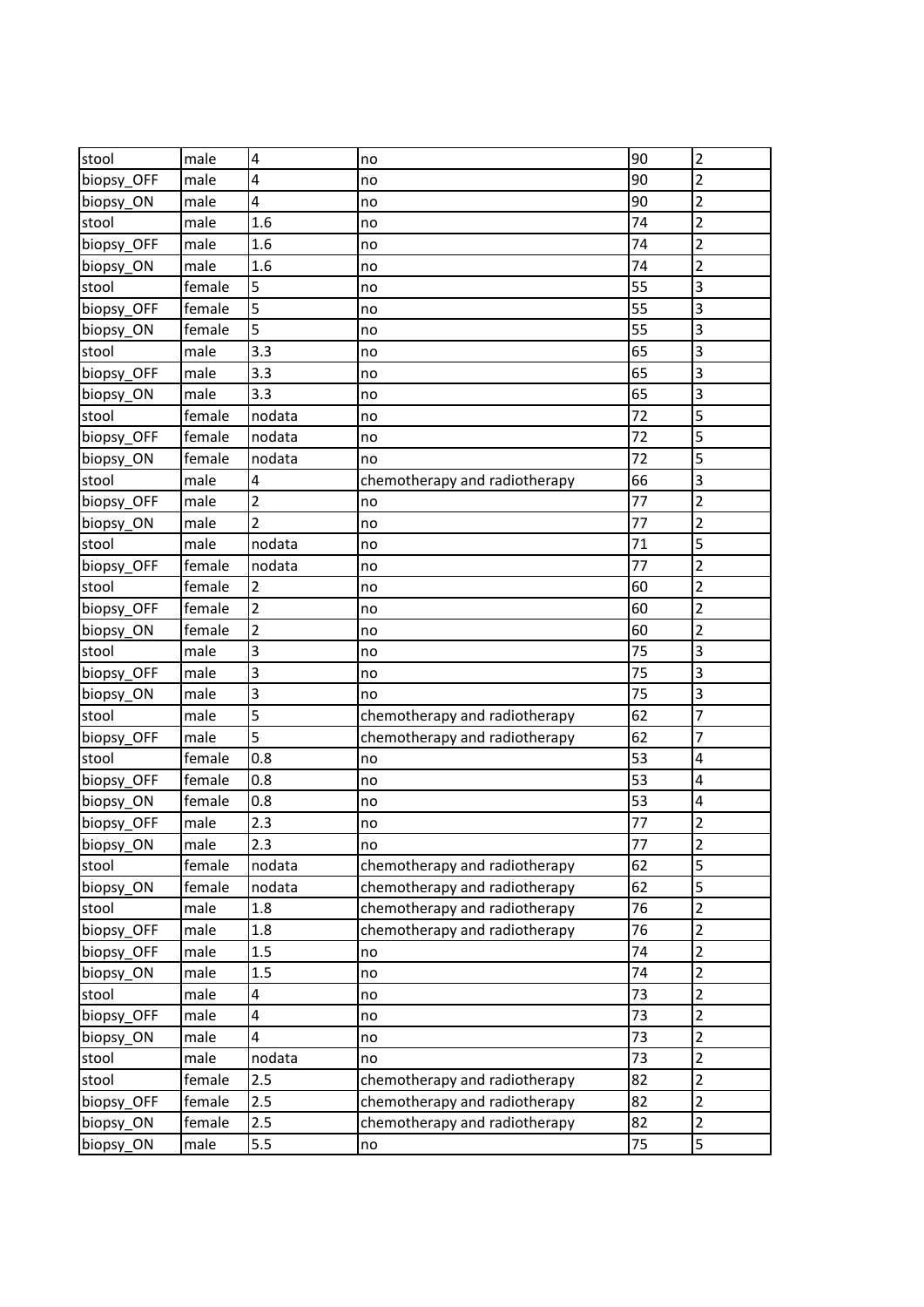| stool      | male   | nodata  | no                            | 67     | 8              |
|------------|--------|---------|-------------------------------|--------|----------------|
| stool      | male   | nodata  | no                            | 63     | 3              |
| stool      | male   | nodata  | chemotherapy and radiotherapy | 80     | 4              |
| swab       | female | 3       | no                            | 70     | $\overline{2}$ |
| biopsy_OFF | female | 3       | no                            | 70     | $\overline{2}$ |
| biopsy_ON  | female | 3       | no                            | 70     | $\overline{2}$ |
| swab       | male   | 0.5     | no                            | 70     | 3              |
| biopsy_OFF | male   | 0.5     | no                            | 70     | 3              |
| biopsy_ON  | male   | 0.5     | no                            | 70     | 3              |
| stool      | female | 0.6     | no                            | 65     | 2              |
| swab       | female | 0.6     | no                            | 65     | $\overline{2}$ |
| biopsy_OFF | female | 0.6     | no                            | 65     | $\overline{2}$ |
| biopsy_ON  | female | 0.6     | no                            | 65     | 2              |
| stool      | gender | nodata  | no                            | nodata | nodata         |
| swab       | gender | nodata  | no                            | nodata | nodata         |
| stool      | female | 2.5     | no                            | 79     | $\overline{2}$ |
| swab       | female | 2.5     | no                            | 79     | $\overline{2}$ |
| biopsy_OFF | female | 2.5     | no                            | 79     | $\overline{2}$ |
| stool      | female | 0.1     | chemotherapy and radiotherapy | 82     | $\overline{2}$ |
| swab       | female | 0.1     | chemotherapy and radiotherapy | 82     | 2              |
| biopsy_OFF | female | 0.1     | chemotherapy and radiotherapy | 82     | 2              |
| stool      | male   | 5.3     | no                            | 49     | $\overline{2}$ |
| swab       | male   | 5.3     | no                            | 49     | $\overline{2}$ |
| biopsy_OFF | male   | 5.3     | no                            | 49     | $\overline{2}$ |
| biopsy_ON  | male   | 5.3     | no                            | 49     | $\overline{2}$ |
| stool      | male   | 1.2     | chemotherapy and radiotherapy | 51     | $\overline{2}$ |
| biopsy_OFF | male   | 1.2     | chemotherapy and radiotherapy | 51     | 2              |
| stool      | male   | 4.5     | no                            | 63     | $\overline{2}$ |
| swab       | male   | 4.5     | no                            | 63     | $\overline{2}$ |
| biopsy_OFF | male   | 4.5     | no                            | 63     | $\overline{2}$ |
| stool      | male   | 5.5     | no                            | 57     | $\overline{2}$ |
| biopsy_OFF | male   | 5.5     | no                            | 57     | $\overline{2}$ |
| stool      | female | 4       | no                            | 60     | 2              |
| swab       | female | 4       | no                            | 60     | $\overline{2}$ |
| biopsy_OFF | female | 4       | no                            | 60     | $\overline{2}$ |
| biopsy_ON  | female | 4       | no                            | 60     | $\overline{2}$ |
| stool      | male   | $1.5\,$ | no                            | 73     | 3              |
| biopsy_OFF | male   | 1.5     | no                            | 73     | 3              |
| biopsy ON  | male   | 1.5     | no                            | 73     | 3              |
| biopsy_OFF | female | 3       | no                            | 82     | $\overline{2}$ |
| biopsy_ON  | female | 3       | no                            | 82     | $\overline{2}$ |
| swab       | female | 6       | no                            | 52     | $\overline{2}$ |
| biopsy_OFF | female | 6       | no                            | 52     | $\overline{2}$ |
| biopsy_ON  | female | 6       | no                            | 52     | $\overline{2}$ |
| biopsy_OFF | male   | 2.5     | no                            | 71     | 3              |
| biopsy ON  | male   | 2.5     | no                            | 71     | 3              |
| biopsy_OFF | male   | 2.9     | no                            | 51     | 3              |
|            |        |         |                               |        |                |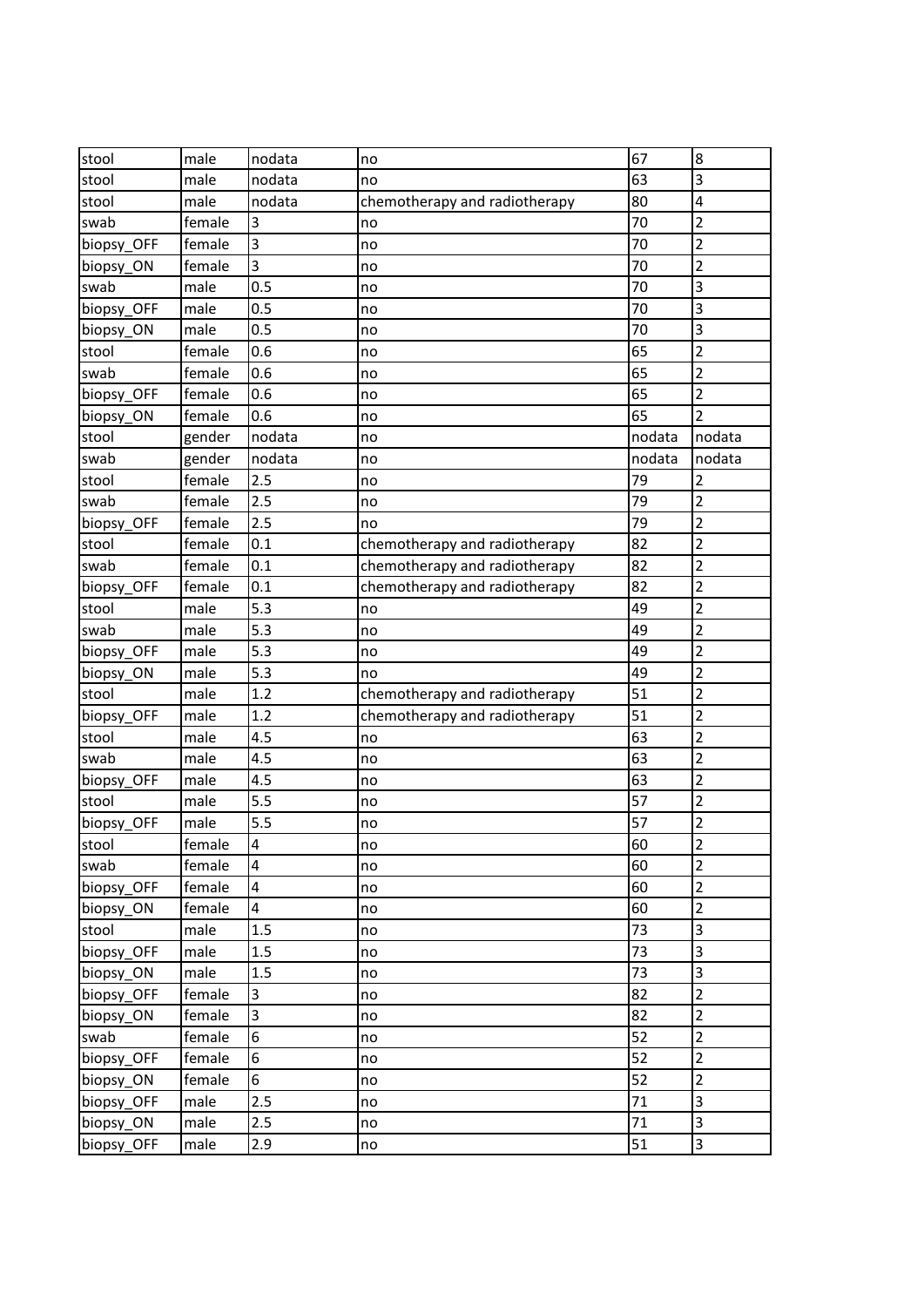| biopsy_ON  | male   | 2.9                     | no                            | 51 | 3                       |
|------------|--------|-------------------------|-------------------------------|----|-------------------------|
| stool      | female | 2.1                     | chemotherapy and radiotherapy | 67 | $\overline{2}$          |
| swab       | female | 2.1                     | chemotherapy and radiotherapy | 67 | $\overline{2}$          |
| stool      | male   | 2                       | chemotherapy and radiotherapy | 68 | 2                       |
| swab       | male   | $\overline{\mathbf{c}}$ | chemotherapy and radiotherapy | 68 | $\overline{2}$          |
| swab       | male   | 3                       | chemotherapy and radiotherapy | 75 | 3                       |
| biopsy_ON  | male   | 3                       | chemotherapy and radiotherapy | 75 | 3                       |
| swab       | female | 4                       | no                            | 57 | $\overline{2}$          |
| biopsy_OFF | female | 4                       | no                            | 57 | $\overline{2}$          |
| biopsy ON  | female | 4                       | no                            | 57 | $\overline{2}$          |
| biopsy_OFF | male   | 2.8                     | chemotherapy and radiotherapy | 71 | $\overline{2}$          |
| biopsy_ON  | male   | 2.8                     | chemotherapy and radiotherapy | 71 | $\overline{2}$          |
| stool      | male   | nodata                  | chemotherapy and radiotherapy | 82 | $\overline{2}$          |
| swab       | male   | nodata                  | chemotherapy and radiotherapy | 82 | $\overline{2}$          |
| biopsy_OFF | male   | nodata                  | chemotherapy and radiotherapy | 82 | $\overline{2}$          |
| stool      | female | 6                       | no                            | 80 | $\overline{2}$          |
| swab       | female | 6                       | no                            | 80 | $\overline{\mathbf{c}}$ |
| biopsy_ON  | female | 6                       | no                            | 80 | $\overline{2}$          |
| stool      | female | 1.3                     | No                            | 59 | 3                       |
| swab       | female | 1.3                     | No                            | 59 | $\overline{\mathbf{3}}$ |
| biopsy_OFF | female | 1.3                     | No                            | 59 | 3                       |
| stool      | male   | 4.5                     | chemotherapy and radiotherapy | 51 | 3                       |
| swab       | male   | 4.5                     | chemotherapy and radiotherapy | 51 | 3                       |
| biopsy_ON  | male   | 4.5                     | chemotherapy and radiotherapy | 51 | 3                       |
| stool      | female | 5                       | no                            | 59 | $\overline{2}$          |
| swab       | female | 5                       | no                            | 59 | $\overline{2}$          |
| biopsy_OFF | female | 5                       | no                            | 59 | 2                       |
| biopsy_ON  | female | 5                       | no                            | 59 | 2                       |
| stool      | female | 5                       | no                            | 55 | $\overline{2}$          |
| swab       | female | 5                       | no                            | 55 | $\overline{2}$          |
| biopsy_OFF | female | 5                       | no                            | 55 | $\overline{2}$          |
| biopsy_ON  | female | 5                       | no                            | 55 | 2                       |
| biopsy_ON  | female | 10                      | no                            | 64 | $\overline{\mathbf{c}}$ |
| stool      | male   | 3.3                     | no                            | 81 | $\overline{2}$          |
| swab       | male   | 3.3                     | no                            | 81 | $\overline{2}$          |
| biopsy_ON  | male   | 3.3                     | no                            | 81 | $\overline{2}$          |
| stool      | female | 3.5                     | no                            | 47 | 2                       |
| swab       | female | 3.5                     | no                            | 47 | $\overline{2}$          |
| biopsy_ON  | female | 3.5                     | no                            | 47 | $\overline{2}$          |
| stool      | male   | 2.2                     | No                            | 66 | $\overline{2}$          |
| swab       | male   | 2.2                     | No                            | 66 | $\overline{2}$          |
| stool      | male   | 2                       | chemotherapy and radiotherapy | 60 | $\overline{2}$          |
| swab       | male   | $\overline{2}$          | chemotherapy and radiotherapy | 60 | $\overline{2}$          |
| biopsy_OFF | male   | $\overline{2}$          | chemotherapy and radiotherapy | 60 | $\overline{2}$          |
| stool      | male   | $\overline{2}$          | chemotherapy and radiotherapy | 67 | $\overline{2}$          |
| swab       | male   | $\overline{2}$          | chemotherapy and radiotherapy | 67 | $\overline{2}$          |
| biopsy_OFF | female | 2.5                     | No                            | 63 | $\overline{2}$          |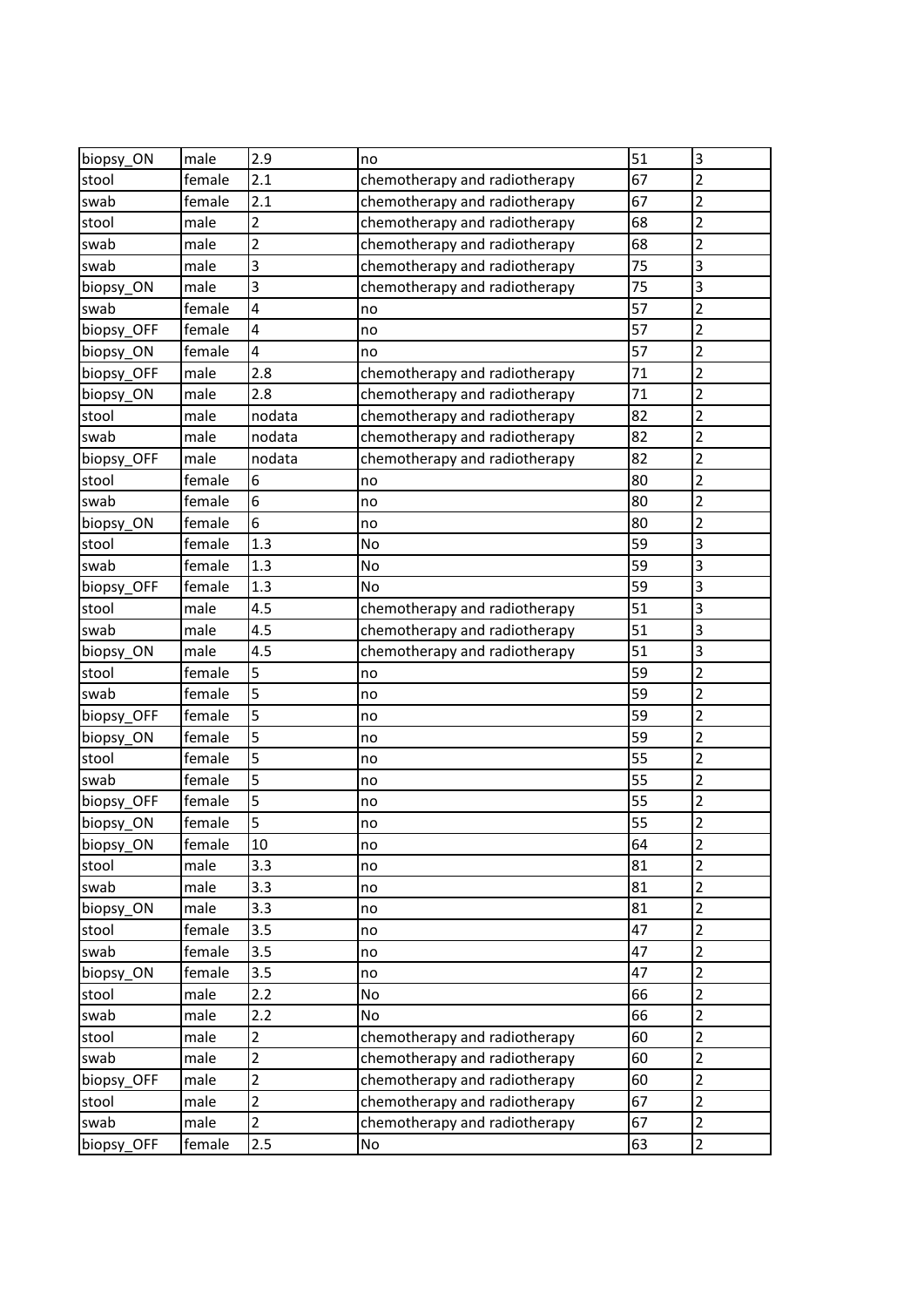| biopsy OFF | female           | 2.5                | No                            | 63     | $\overline{2}$ |
|------------|------------------|--------------------|-------------------------------|--------|----------------|
| biopsy_ON  | female           | 2.5                | <b>No</b>                     | 63     | 2              |
| biopsy_ON  | female           | 2.5                | No                            | 63     | $\overline{2}$ |
| swab       | female           | 6                  | No                            | 73     | 3              |
| biopsy_OFF | female           | 6                  | No                            | 73     | 3              |
| biopsy_ON  | female           | 6                  | No                            | 73     | 3              |
| swab       | female           | 3.5                | No                            | 58     | 2              |
| biopsy_OFF | female           | 3.5                | No                            | 58     | 2              |
| biopsy_ON  | female           | 3.5                | No                            | 58     | $\overline{2}$ |
| stool      | female           | 7.1                | No                            | 48     | $\overline{2}$ |
| swab       | female           | 7.1                | No                            | 48     | $\overline{2}$ |
| biopsy_OFF | female           | 7.1                | No                            | 48     | $\overline{2}$ |
| biopsy_ON  | female           | 7.1                | No                            | 48     | $\overline{2}$ |
| swab       | male             | 4                  | No                            | 68     | 3              |
| biopsy_OFF | male             | 4                  | No                            | 68     | 3              |
| biopsy_ON  | male             | 4                  | No                            | 68     | 3              |
| swab       | male             | 6.4                | No                            | 78     | 4              |
| biopsy_OFF | male             | 6.4                | No                            | 78     | 4              |
| biopsy_ON  | male             | 6.4                | No                            | 78     | 4              |
| swab       | male             | nodata             | chemotherapy and radiotherapy | 70     | 3              |
| swab       | female           | 2                  | chemotherapy and radiotherapy | 38     | $\overline{2}$ |
| biopsy_OFF | female           | $\overline{2}$     | chemotherapy and radiotherapy | 38     | $\overline{2}$ |
| biopsy     | male             | control            | no                            | nodata | nodata         |
| biopsy     | female           | control            | no                            | 37     | nodata         |
| biopsy     | male             | control            | no                            | 59     | nodata         |
| biopsy     | female           | control            | no                            | 69     | nodata         |
| biopsy     | female           | control            | no                            | 38     | nodata         |
| biopsy     | male             | control            | no                            | 58     | nodata         |
| biopsy     | male             | control            | no                            | 39     | nodata         |
| biopsy     | female           | control            | no                            | 62     | nodata         |
| biopsy     | male             | control            | no                            | 69     | nodata         |
| biopsy     | male             | control            | no                            | 70     | nodata         |
| biopsy     | male             | control            | no                            | 54     | nodata         |
| biopsy     | female           | control            | no                            | 42     | nodata         |
| biopsy     | female           | control            | no                            | 62     | nodata         |
| biopsy     | female           | control            | no                            | 76     | nodata         |
| biopsy     | female           | control            | no                            | 61     | nodata         |
| biopsy     | female           | control            | no                            | 57     | nodata         |
| biopsy     | female           | control            | no                            | 42     | nodata         |
| biopsy     | female           | control            | no                            | 41     | nodata         |
| biopsy     | female           | control            | no                            | 65     | nodata         |
| biopsy     | male             | control            | no                            | 74     | nodata         |
| biopsy     | female           | control            | no                            | 33     | nodata         |
| biopsy     | male             | control            | no                            | 68     | nodata         |
| biopsy     | male             | control            | no                            | 68     | nodata         |
| biopsy     |                  |                    |                               | 57     | nodata         |
| biopsy     | female<br>female | control<br>control | no<br>no                      | 64     | nodata         |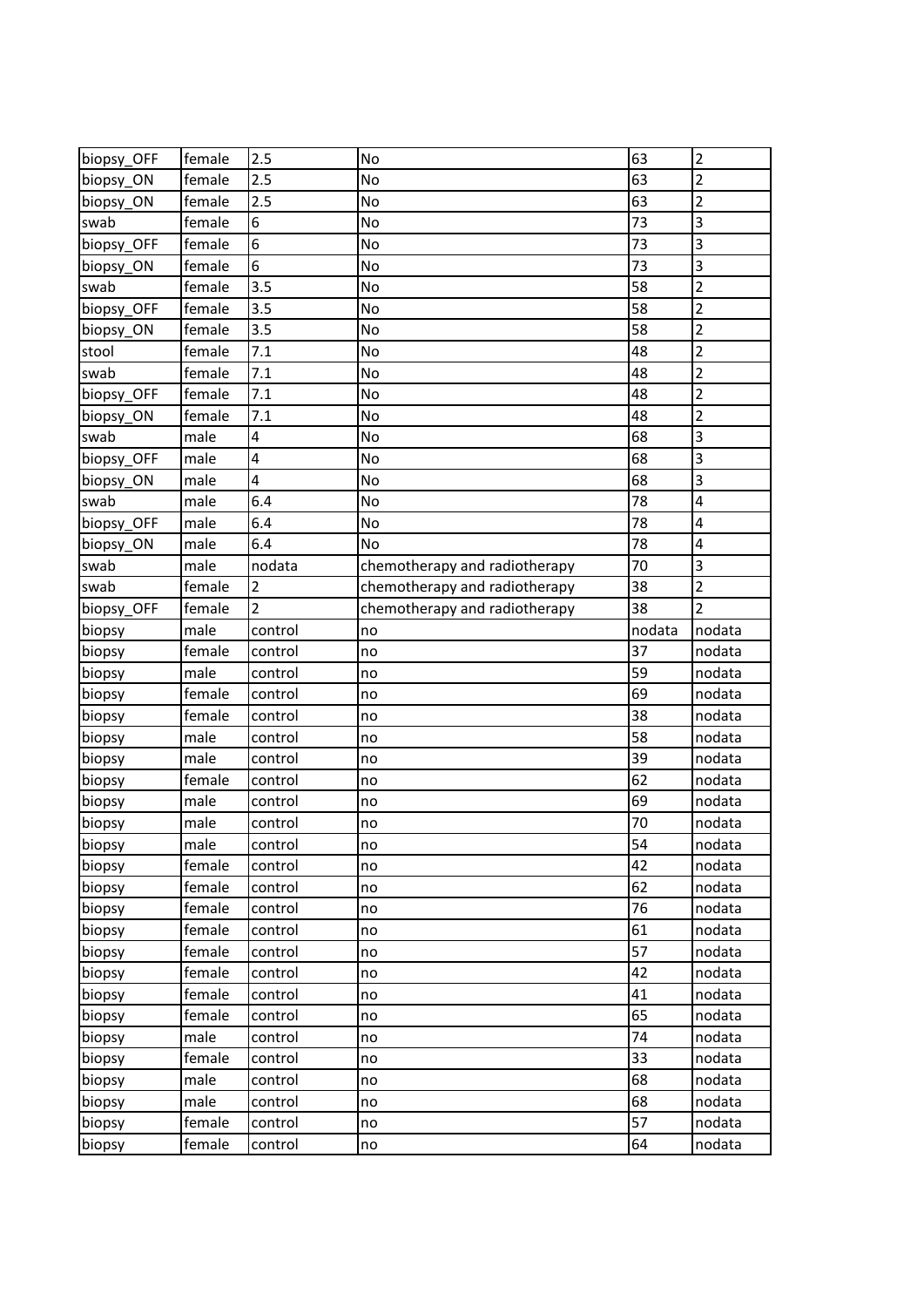| biopsy | female | control | no | 34     | nodata |
|--------|--------|---------|----|--------|--------|
| biopsy | female | control | no | 75     | nodata |
| biopsy | male   | control | no | 56     | nodata |
| biopsy | female | control | no | 40     | nodata |
| biopsy | male   | control | no | 30     | nodata |
| biopsy | male   | control | no | 27     | nodata |
| biopsy | female | control | no | nodata | nodata |
| biopsy | male   | control | no | 43     | nodata |
|        |        |         |    |        |        |
|        |        |         |    |        |        |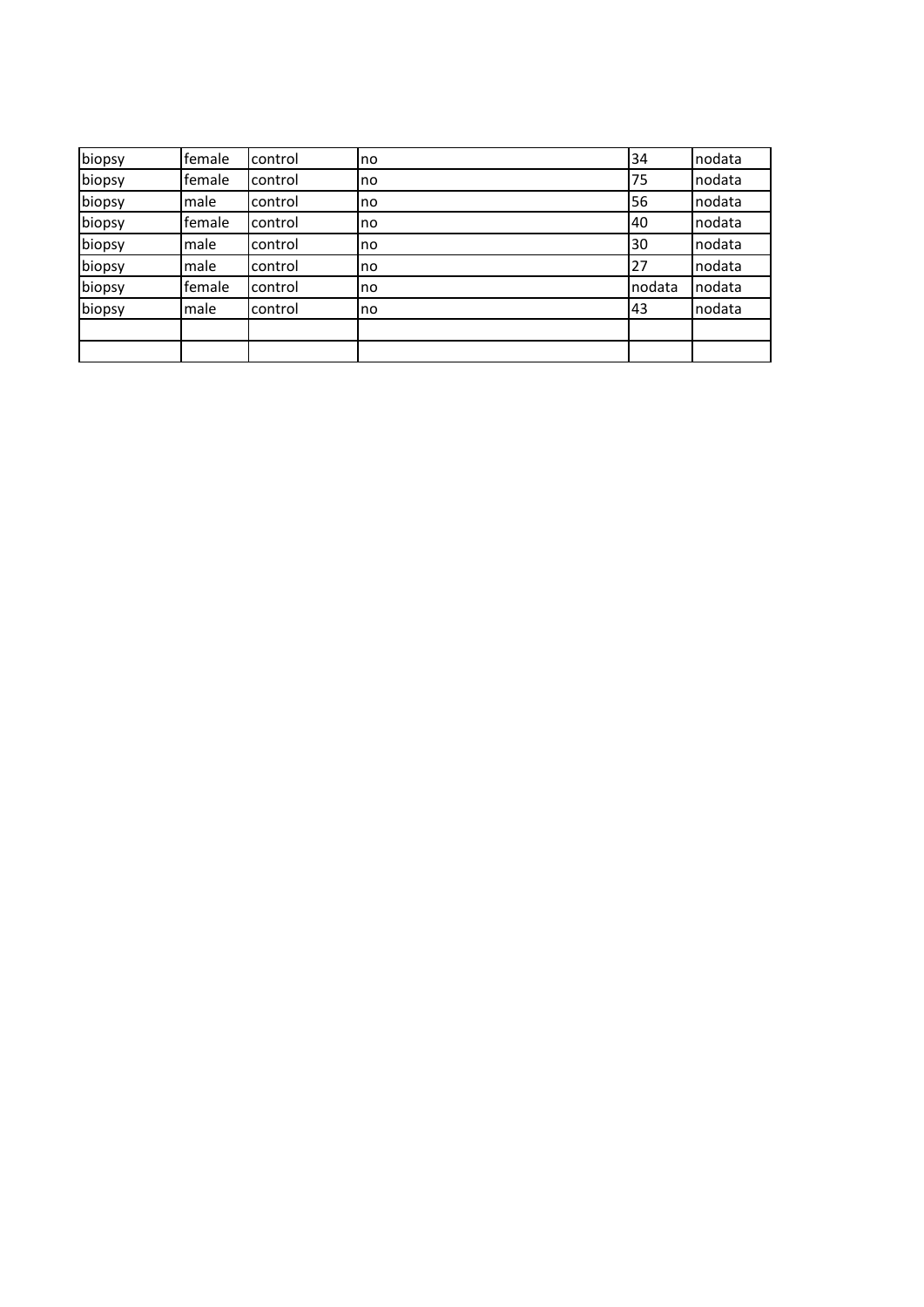| <b>BMI</b> | Presented.with.rectal.bleeding |
|------------|--------------------------------|
| 31.6       | no                             |
| 31.6       | no                             |
| 31.6       | no                             |
| 38.3       | no                             |
| 38.3       | no                             |
| 38.3       | no                             |
| 27.4       | yes                            |
| 27.4       | yes                            |
| 26.7       | yes                            |
| 26.7       | yes                            |
| 26.7       | yes                            |
| 26.7       | yes                            |
| 26.7       | yes                            |
| 14.9       | no                             |
| 14.9       | no                             |
| 14.9       | no                             |
| 24.54      | no                             |
| 24.54      | no                             |
| 24.54      | no                             |
| 26.5       | no                             |
| 26.5       | no                             |
| 26.5       | no                             |
| 27         | yes                            |
| 27         | yes                            |
| 27         | yes                            |
| 23         | yes                            |
| 23         | yes                            |
| 23         | yes                            |
| 26.7       | no                             |
| 26.7       | no                             |
| 36.21      | no                             |
| 36.21      | no                             |
| 36.21      | no                             |
| 29.97      | yes                            |
| 29.97      | yes                            |
| 21.56      | yes                            |
| 21.56      | yes                            |
| 21.56      | yes                            |
| 28.69      | no                             |
| 28.69      | no                             |
| 39.54      | yes                            |
| 39.54      | yes                            |
| 35.69      | no                             |
| 35.69      | no                             |
| 29.76      | no                             |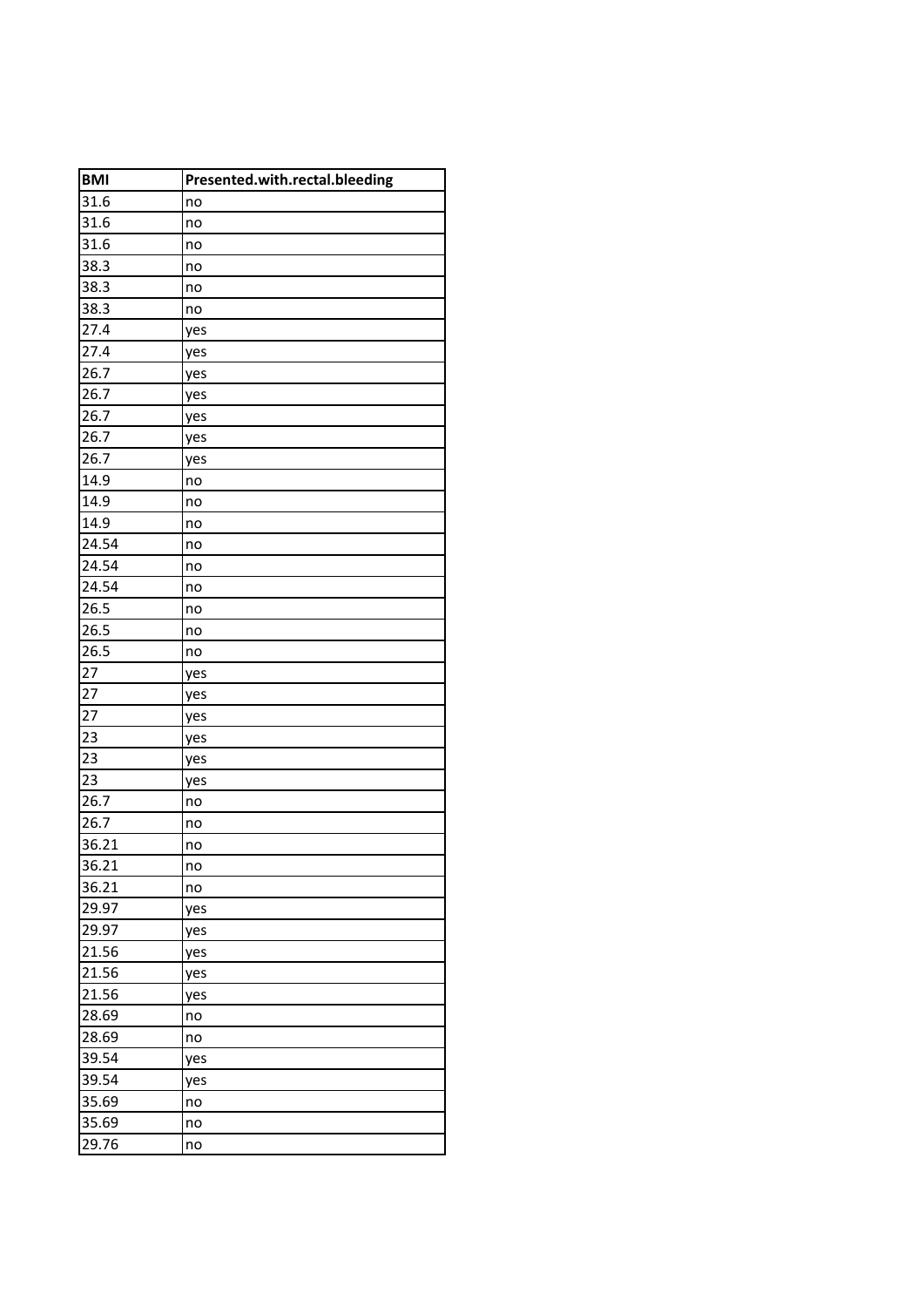| 29.76  | no        |
|--------|-----------|
| 29.76  | no        |
| nodata | <b>NA</b> |
| nodata | <b>NA</b> |
| 22.78  | no        |
| 22.78  | no        |
| 22.78  | no        |
| 24.56  | yes       |
| 17.36  | no        |
| 17.36  | no        |
| 36.21  | no        |
| 36.21  | no        |
| nodata | <b>NA</b> |
| nodata | <b>NA</b> |
| nodata | <b>NA</b> |
| nodata | <b>NA</b> |
| nodata | <b>NA</b> |
| nodata | <b>NA</b> |
| nodata | <b>NA</b> |
| 26.99  | no        |
| 26.99  | no        |
| 26.99  | no        |
| nodata | <b>NA</b> |
| nodata | <b>NA</b> |
| 33.3   | yes       |
| 33.3   | yes       |
| 33.3   | yes       |
| 37.42  | no        |
| 37.42  | no        |
| 30.41  | yes       |
| 30.41  | yes       |
| 30.41  | yes       |
| 22.28  | no        |
| 22.28  | no        |
| 22.28  | no        |
| 23.62  | yes       |
| 27.47  | no        |
| 27.47  | no        |
| 27.47  | no        |
| 36.57  | yes       |
| 36.57  | yes       |
| 36.57  | yes       |
| 21.8   | no        |
| 21.8   | no        |
| 21.8   | no        |
| 21.8   | yes       |
| 21.8   | yes       |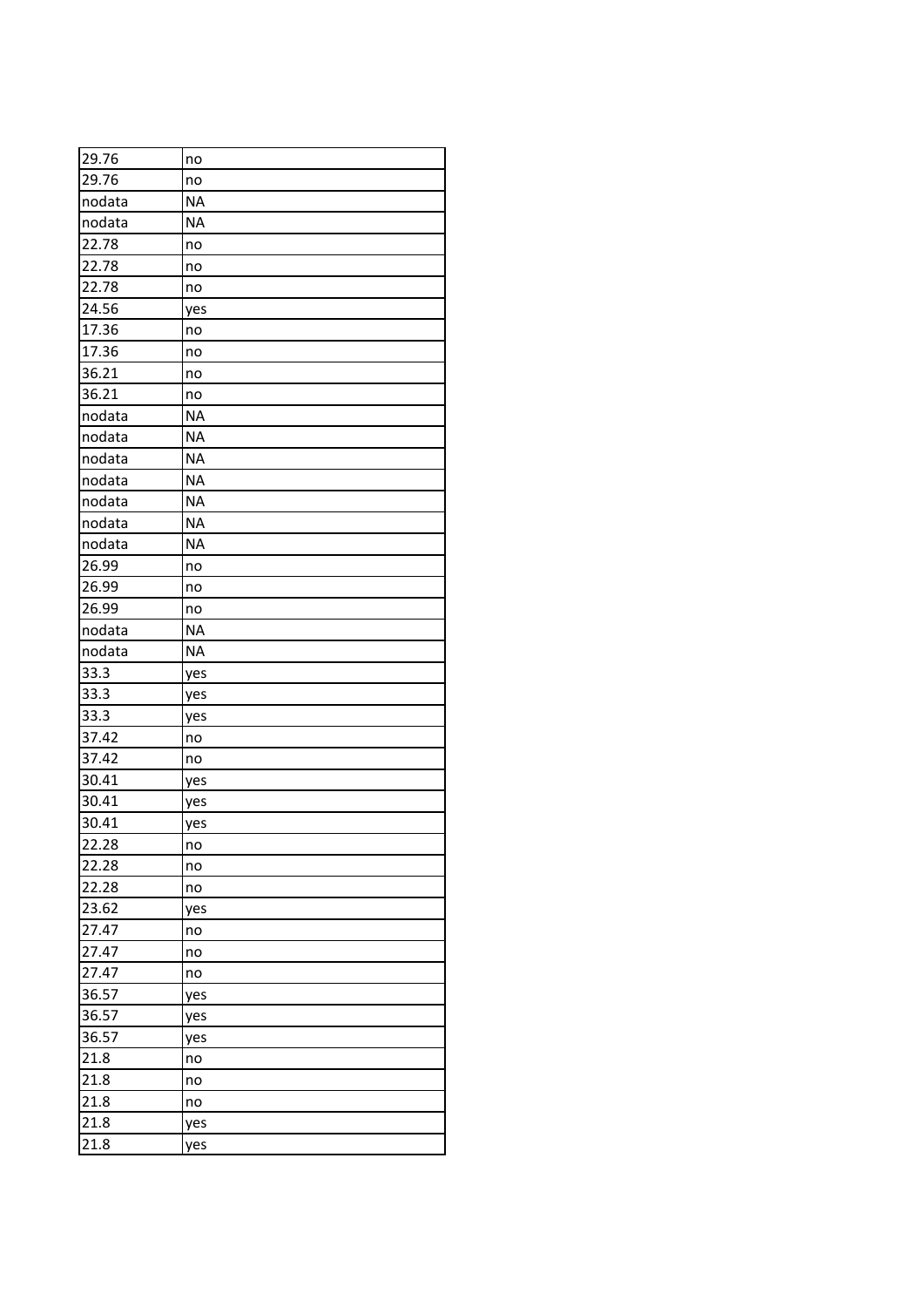| 21.8   | yes    |
|--------|--------|
| 28.37  | no     |
| 28.37  | no     |
| 38.74  | yes    |
| 38.74  | yes    |
| 18.7   | yes    |
| 18.7   | yes    |
| 18.7   | yes    |
| 28.7   | no     |
| 28.7   | no     |
| 24.9   | yes    |
| 24.9   | yes    |
| 24.9   | yes    |
| 30.6   | no     |
| 30.6   | no     |
| 30.6   | no     |
| 20.7   | no     |
| 20.7   | no     |
| 25.1   | yes    |
| 25.1   | yes    |
| 26.8   | no     |
| 26.8   | no     |
| 27     | no     |
| 27     | no     |
| 28.1   | no     |
| 28.1   | no     |
| 32     | no     |
| 32     | no     |
| 25.39  | yes    |
| 25.39  | yes    |
| 31.2   | yes    |
| 36.3   | yes    |
| 36.3   | yes    |
| 36.3   | yes    |
| 36.3   | yes    |
| 35.1   | yes    |
| 35.1   | yes    |
| nodata | nodata |
| 37.4   | no     |
| 37.4   | no     |
| 37.4   | no     |
| 30.5   | yes    |
| 30.5   | yes    |
| 28.8   | yes    |
| 28.8   | yes    |
| 28.8   | yes    |
| 25.5   | yes    |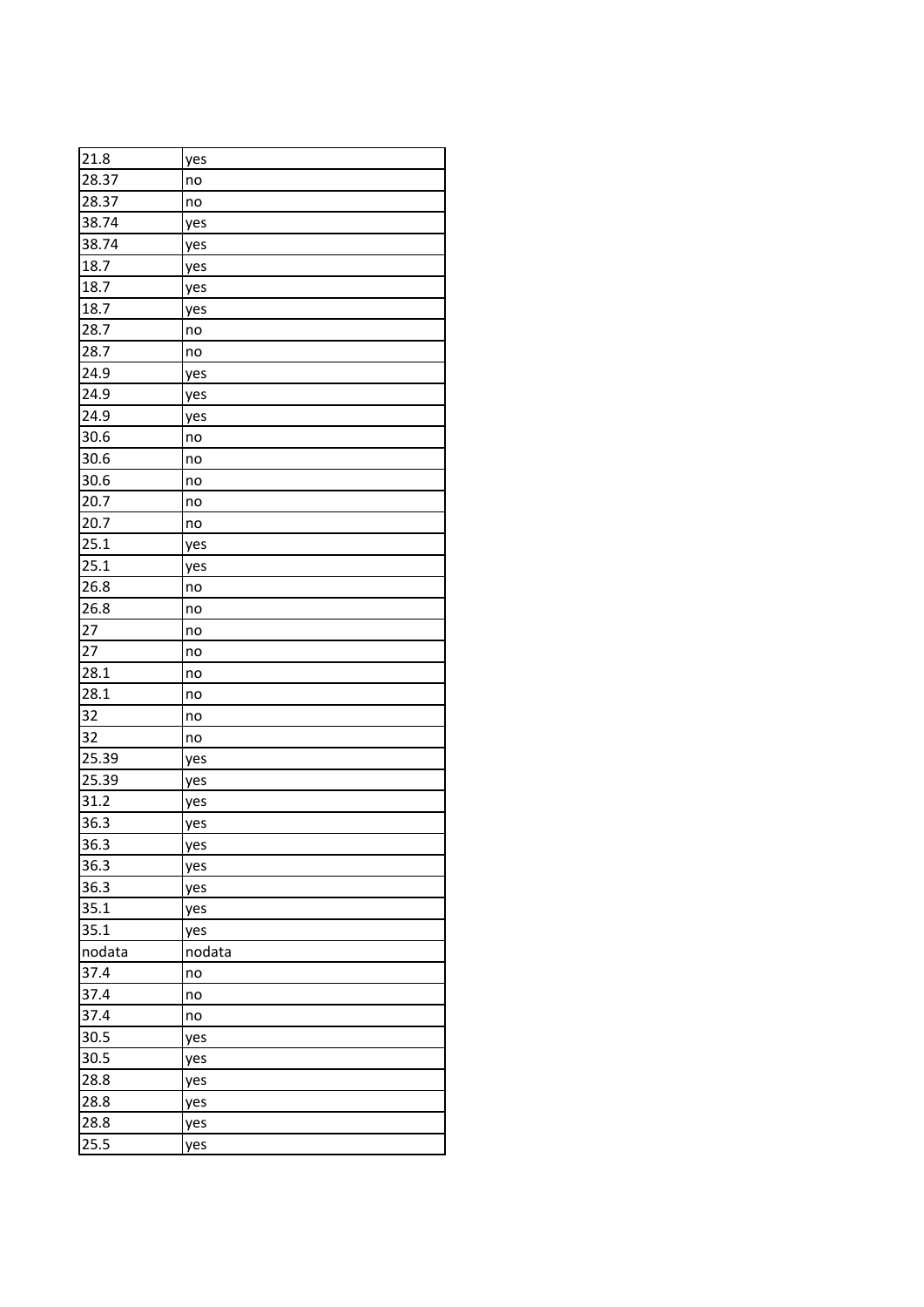| 25.5   | yes    |
|--------|--------|
| 31.6   | yes    |
| 31.6   | yes    |
| 31.6   | yes    |
| 27.4   | no     |
| 27.4   | no     |
| 27.4   | no     |
| 31     | No     |
| 23.1   | Yes    |
| 23.1   | Yes    |
| 23.1   | Yes    |
| 23.5   | No     |
| 23.5   | No     |
| 23.5   | No     |
| 35     | No     |
| 35     | No     |
| 35     | No     |
| 27     | Yes    |
| 20.9   | Yes    |
| 20.9   | Yes    |
| 20.9   | Yes    |
| 21     | Yes    |
| 21.4   | yes    |
| 21.4   | yes    |
| 21.4   | yes    |
| 24     | yes    |
| 24     | yes    |
| 24     | yes    |
| 26.5   | yes    |
| 26.5   | yes    |
| 26.5   | yes    |
| 26.5   | yes    |
| 29     | Yes    |
| 29     | Yes    |
| 23     | Yes    |
| 23     | Yes    |
| 29     | yes    |
| 29     | yes    |
| nodata | nodata |
| nodata | nodata |
| nodata | nodata |
| nodata | yes    |
| nodata | yes    |
| nodata | yes    |
| 32     | nodata |
| 32     | nodata |
| 32     | nodata |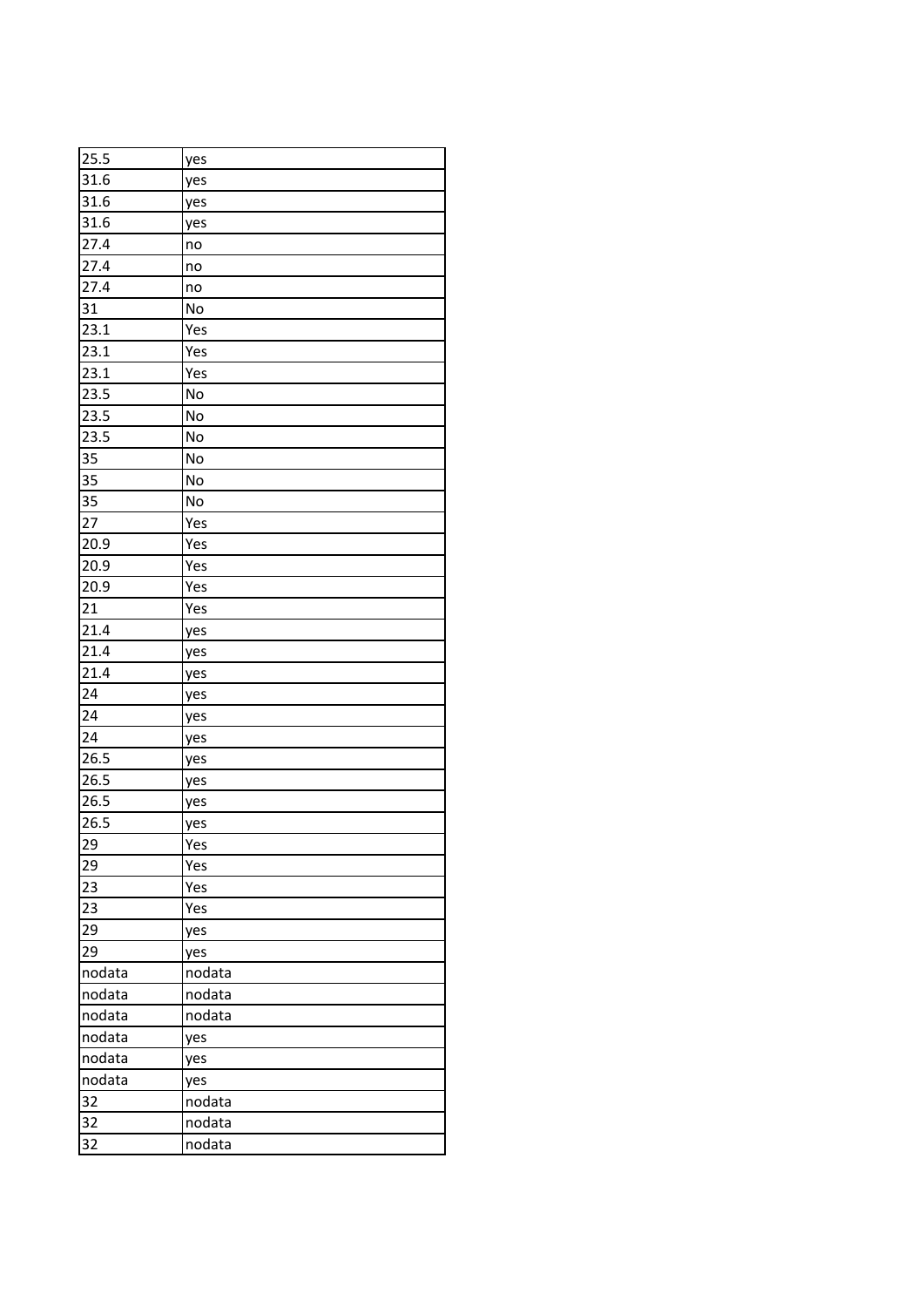| 32          | nodata |
|-------------|--------|
| nodata      | nodata |
| 30.29992134 | yes    |
| 30.29992134 | yes    |
| 28.50627138 | nodata |
| 28.50627138 | nodata |
| 36.5230095  | yes    |
| 36.5230095  | yes    |
| 32          | nodata |
| 31          | nodata |
| 25.3        | nodata |
| 36          | nodata |
| 27.4        | nodata |
| 22.1        | nodata |
| 32.8        | nodata |
| 24.6        | nodata |
| 24.6        | nodata |
| 24.6        | nodata |
| 35.5        | nodata |
| 23.3        | nodata |
| 30          | nodata |
| 24.2        | nodata |
| 29          | nodata |
| 27.3        | nodata |
| 29          | nodata |
| 31          | nodata |
| 35          | nodata |
| 24.7        | nodata |
| 30          | nodata |
| 26.9        | nodata |
| 24.6        | nodata |
| 21.6        | nodata |
| 30          | nodata |
| 34.1        | nodata |
| 24.2        | nodata |
| 27.1        | nodata |
| 31.7        | nodata |
| 31.3        | nodata |
| 41          | nodata |
| 25          | nodata |
| 24          | nodata |
| 30.5        | nodata |
| 29.2        | nodata |
| 34.2        | nodata |
| 27.9        | nodata |
| 25.6        | nodata |
| 19          | no     |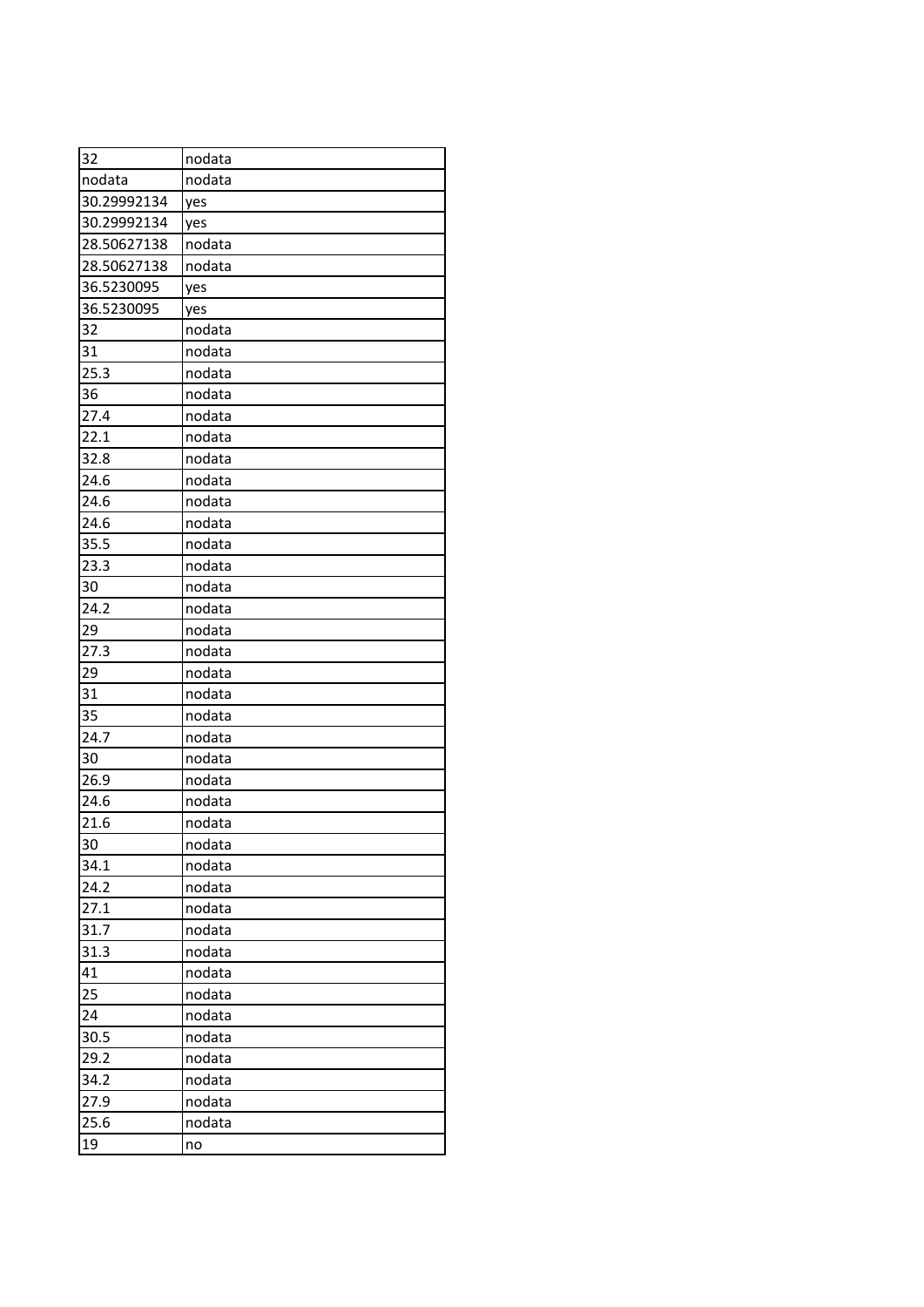| 19     | no  |
|--------|-----|
| 19     | no  |
| 19     | yes |
| 34     | no  |
| 34     | no  |
| 34     | no  |
| 22.3   | yes |
| 33.1   | yes |
| 33.1   | yes |
| 33.1   | yes |
| 22     | yes |
| 22     | yes |
| 22     | yes |
| 33     | yes |
| 33     | yes |
| 33     | yes |
| 27.4   | no  |
| 27.4   | no  |
| 27.4   | no  |
| nodata | yes |
| nodata | yes |
| nodata | yes |
| 28     | no  |
| 28     | no  |
| 30.5   | yes |
| 30.5   | yes |
| 30.5   | yes |
| 36     | no  |
| 36     | no  |
| 36     | no  |
| 27     | yes |
| 29     | yes |
| 29     | yes |
| 29     | yes |
| 26     | no  |
| 26     | no  |
| 26     | no  |
| 20.5   | yes |
| 20.5   | yes |
| 20.5   | yes |
| 31     | yes |
| 31     | yes |
| 29     | no  |
| 29     | no  |
| 21     | yes |
| 25     | no  |
| 25     | no  |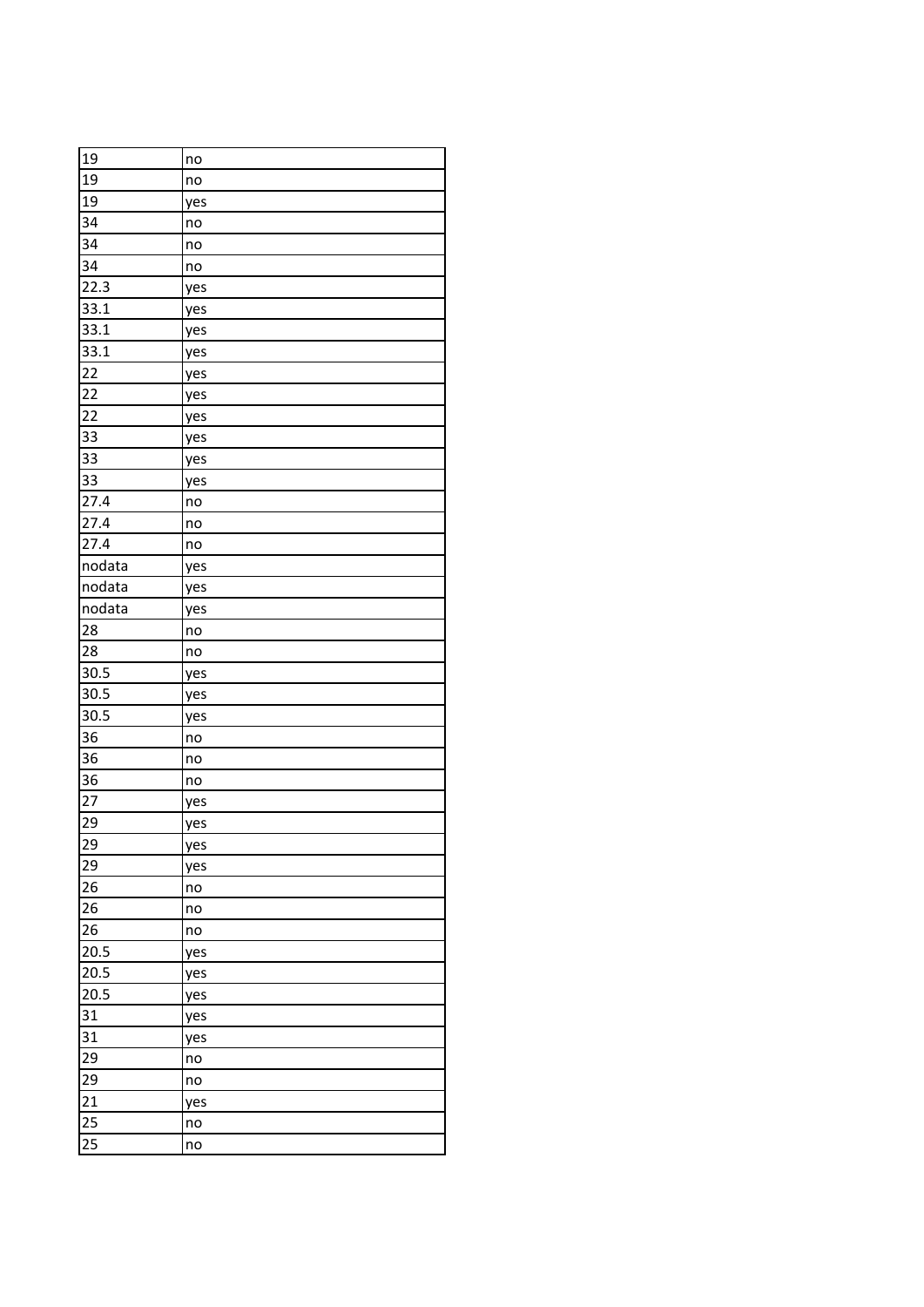| nodata          | no        |
|-----------------|-----------|
| nodata          | no        |
| nodata          | no        |
| 34              | no        |
| 34              | no        |
| 34              | no        |
| nodata          | no        |
| nodata          | no        |
| nodata          | no        |
| 30              | yes       |
| 30              | yes       |
| 30              | yes       |
| 16              | no        |
| 16              | no        |
| 16              | no        |
| 29.9            | yes       |
| 28              | no        |
| 28              | no        |
| 21.7            | <b>NA</b> |
| 24              | yes       |
| 40              | no        |
| 40              | no        |
| 40              | no        |
| 29              | yes       |
| 29              | yes       |
| 29              | yes       |
| 28              | yes       |
| 28              | yes       |
| 36              | yes       |
| 36              | yes       |
| 36              | yes       |
| 34              | no        |
| $\overline{34}$ | no        |
| 34              | yes       |
| 34              | yes       |
| 33              | yes       |
| 33              | yes       |
| 28              | no        |
| 28              | no        |
| 30              | yes       |
| 30              | yes       |
| 30              | yes       |
| 30              | yes       |
| 32              | yes       |
| 32              | yes       |
| 32              | yes       |
| 40              | yes       |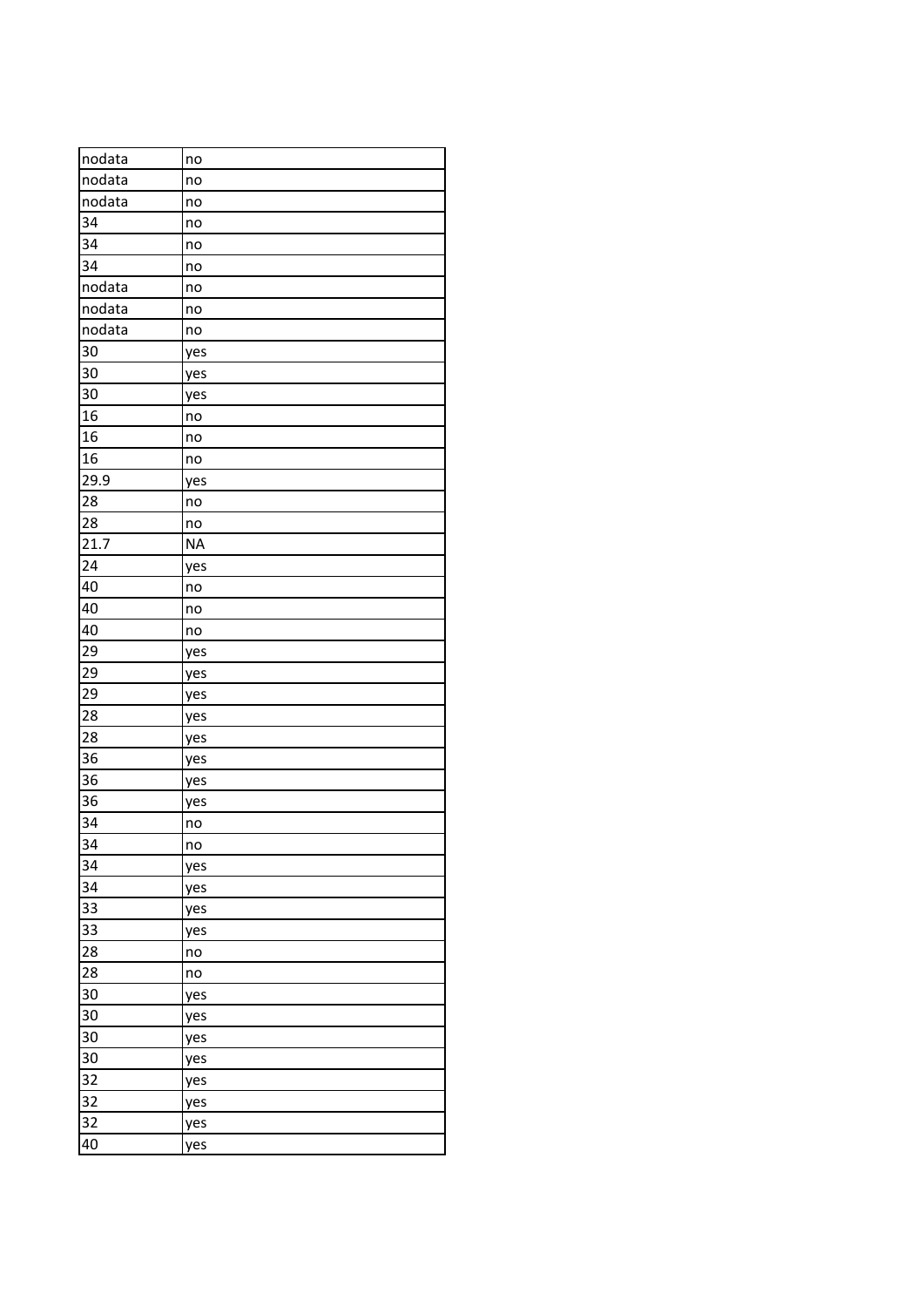| 49     | <b>NA</b> |
|--------|-----------|
| 34     | yes       |
| 24.5   | yes       |
| 17.5   | yes       |
| 17.5   | yes       |
| 17.5   | yes       |
| 34     | yes       |
| 34     | yes       |
| 34     | yes       |
| 33     | yes       |
| 33     | yes       |
| 33     | yes       |
| 33     | yes       |
| nodata | <b>NA</b> |
| nodata | <b>NA</b> |
| 31.2   | no        |
| 31.2   | no        |
| 31.2   | no        |
| 27     | yes       |
| 27     | yes       |
| 27     | yes       |
| 28     | yes       |
| 28     | yes       |
| 28     | yes       |
| 28     | yes       |
| 30     | <b>NA</b> |
| 30     | <b>NA</b> |
| 28     | yes       |
| 28     | yes       |
| 28     | yes       |
| 35.6   | yes       |
| 35.6   | yes       |
| 21     | yes       |
| 21     | yes       |
| 21     | yes       |
| 21     | yes       |
| 37     | yes       |
| 37     | yes       |
| 37     | yes       |
| 27     | no        |
| 27     | no        |
| 35.7   | no        |
| 35.7   | no        |
| 35.7   | no        |
| 32     | yes       |
| 32     | yes       |
| 28.3   | yes       |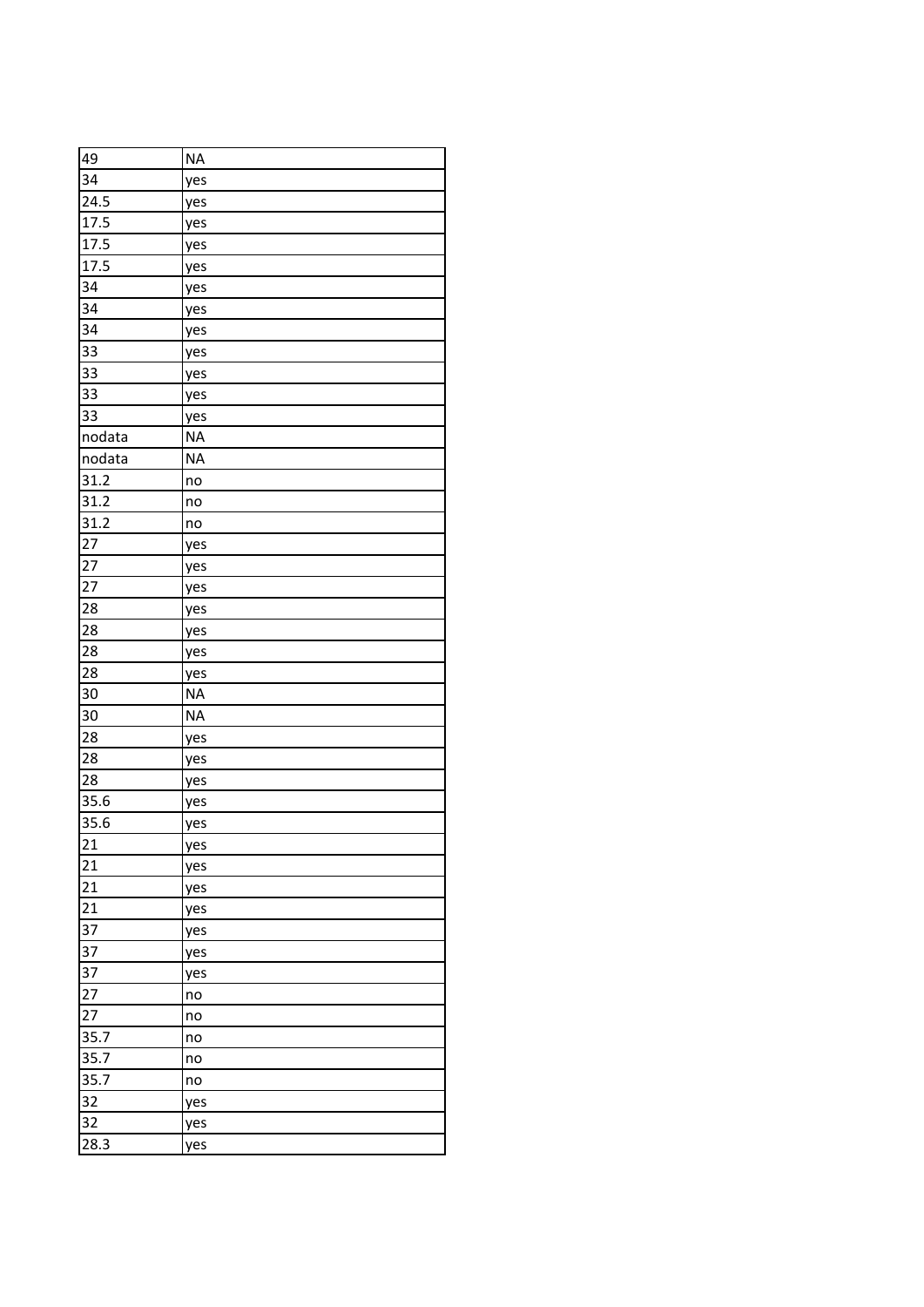| 28.3              | yes |
|-------------------|-----|
| 27.5              | no  |
| 27.5              | no  |
| 19.5              | yes |
| 19.5              | yes |
| 24                | yes |
| 24                | yes |
| 20.5              | no  |
| 20.5              | no  |
| 20.5              | no  |
| 23                | yes |
| 23                | yes |
| 24                | yes |
| 24                | yes |
| 24                | yes |
| 25                | no  |
| 25                | no  |
| 25                | no  |
| 24.5              | no  |
| 24.5              | no  |
| 24.5              | no  |
| 27.8              | yes |
| 27.8              | yes |
| 27.8              | yes |
| 39                | yes |
| 39                | yes |
| 39                | yes |
| 39                | yes |
| 25.4              | no  |
| 25.4              | no  |
| 25.4              | no  |
| 25.4              | no  |
| $\overline{24.2}$ | no  |
| 23                | no  |
| 23                | no  |
| 23                | no  |
| 28                | no  |
| 28                | no  |
| 28                | no  |
| 25                | yes |
| 25                | yes |
| 35.9              | no  |
| 35.9              | no  |
| 35.9              | no  |
| nodata            | yes |
| nodata            | yes |
| 19.4              | yes |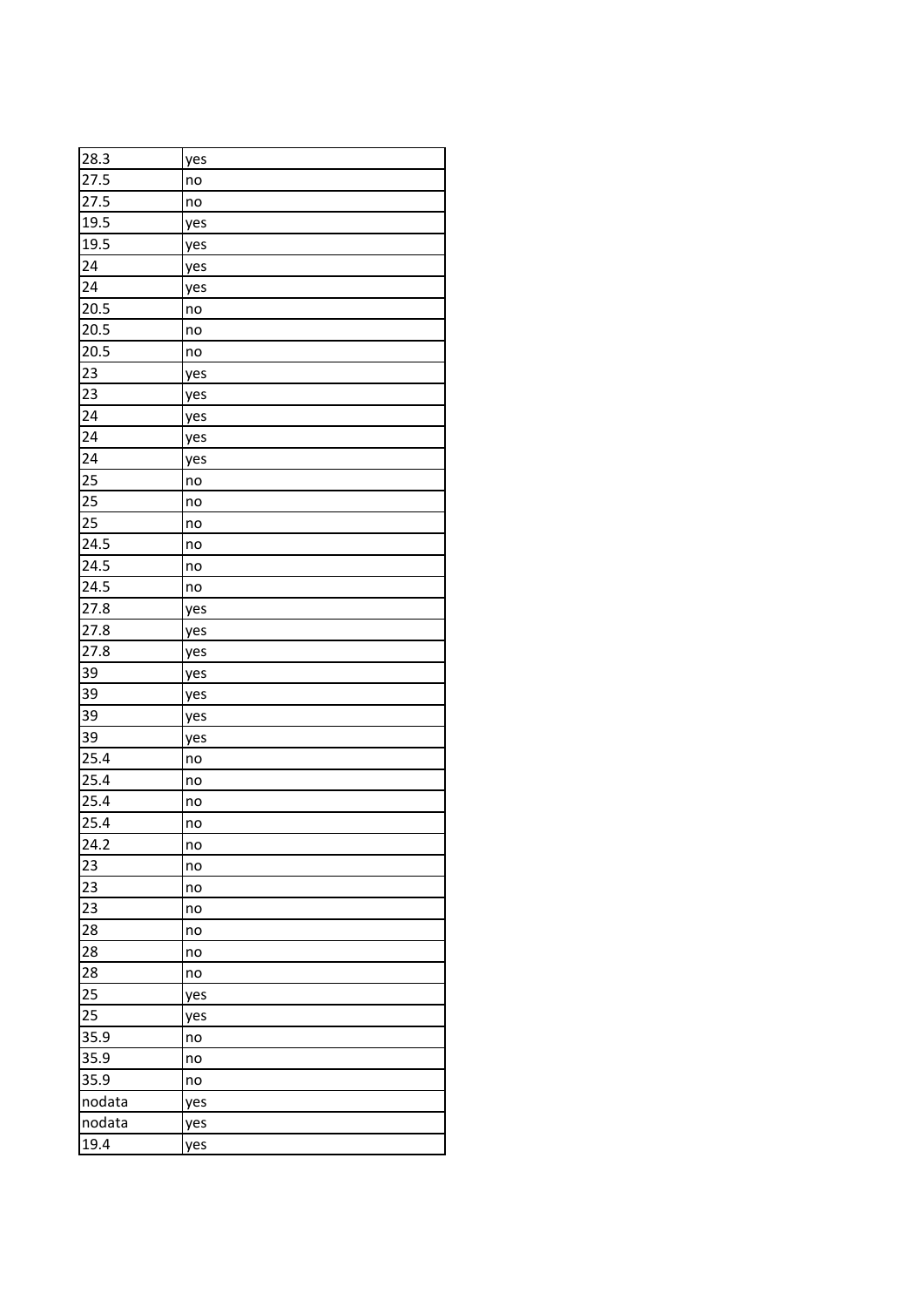| 19.4   | yes    |
|--------|--------|
| 19.4   | yes    |
| 19.4   | yes    |
| 28.1   | yes    |
| 28.1   | yes    |
| 28.1   | yes    |
| 26     | yes    |
| 26     | yes    |
| 26     | yes    |
| 32     | no     |
| 32     | no     |
| 32     | no     |
| 32     | no     |
| 28.4   | yes    |
| 28.4   | yes    |
| 28.4   | yes    |
| 26     | yes    |
| 26     | yes    |
| 26     | yes    |
| 30.12  | yes    |
| 20.6   | no     |
| 20.6   | no     |
| nodata | nodata |
| nodata | nodata |
| nodata | nodata |
| nodata | nodata |
| nodata | nodata |
| nodata | nodata |
| nodata | nodata |
| nodata | nodata |
| nodata | nodata |
| nodata | nodata |
| nodata | nodata |
| nodata | nodata |
| nodata | nodata |
| nodata | nodata |
| nodata | nodata |
| nodata | nodata |
| nodata | nodata |
| nodata | nodata |
| nodata | nodata |
| nodata | nodata |
| nodata | nodata |
| nodata | nodata |
| nodata | nodata |
| nodata | nodata |
| nodata | nodata |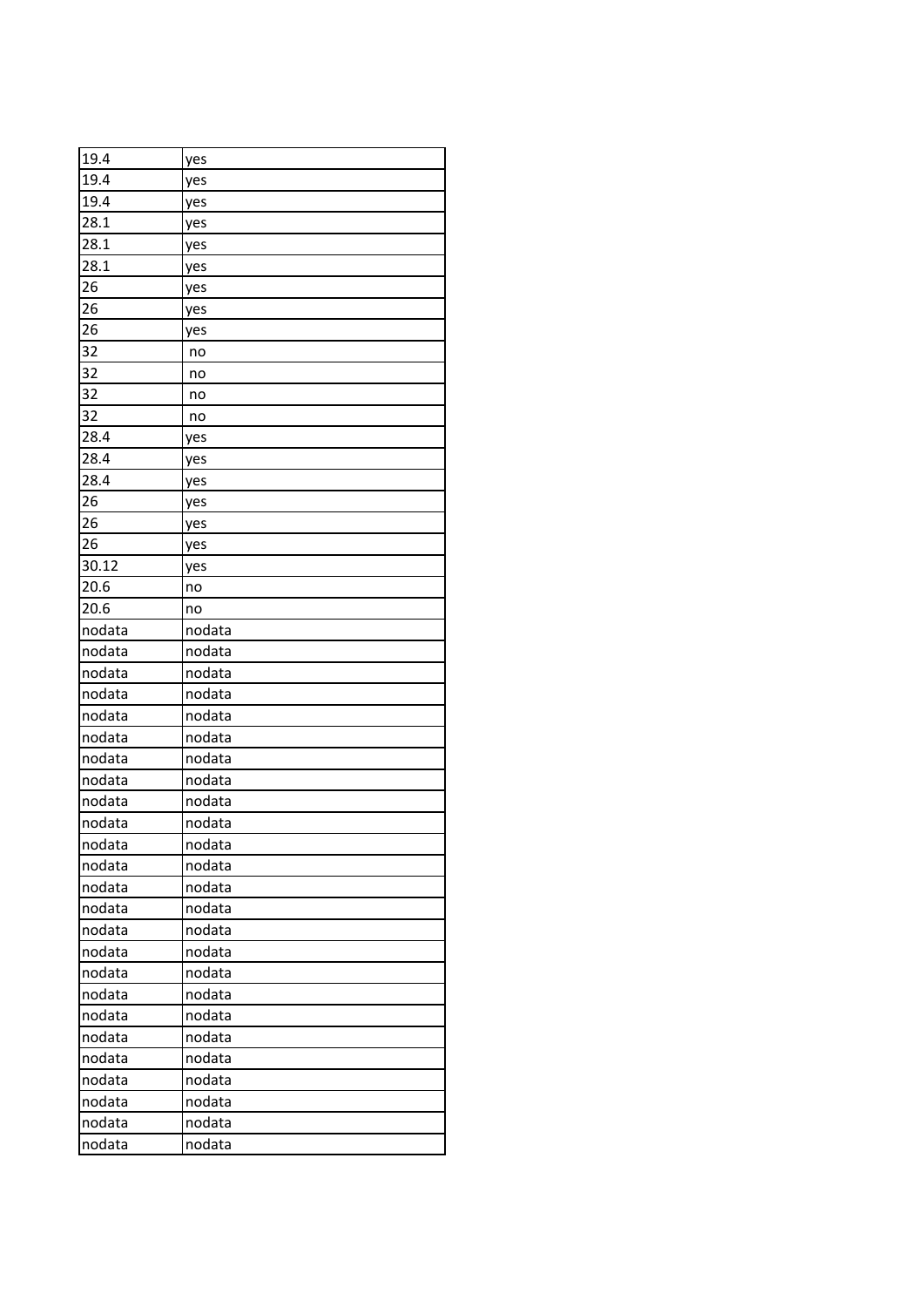| nodata | nodata |  |
|--------|--------|--|
| nodata | nodata |  |
| nodata | nodata |  |
| nodata | nodata |  |
| nodata | nodata |  |
| nodata | nodata |  |
| nodata | nodata |  |
| nodata | nodata |  |
|        |        |  |
|        |        |  |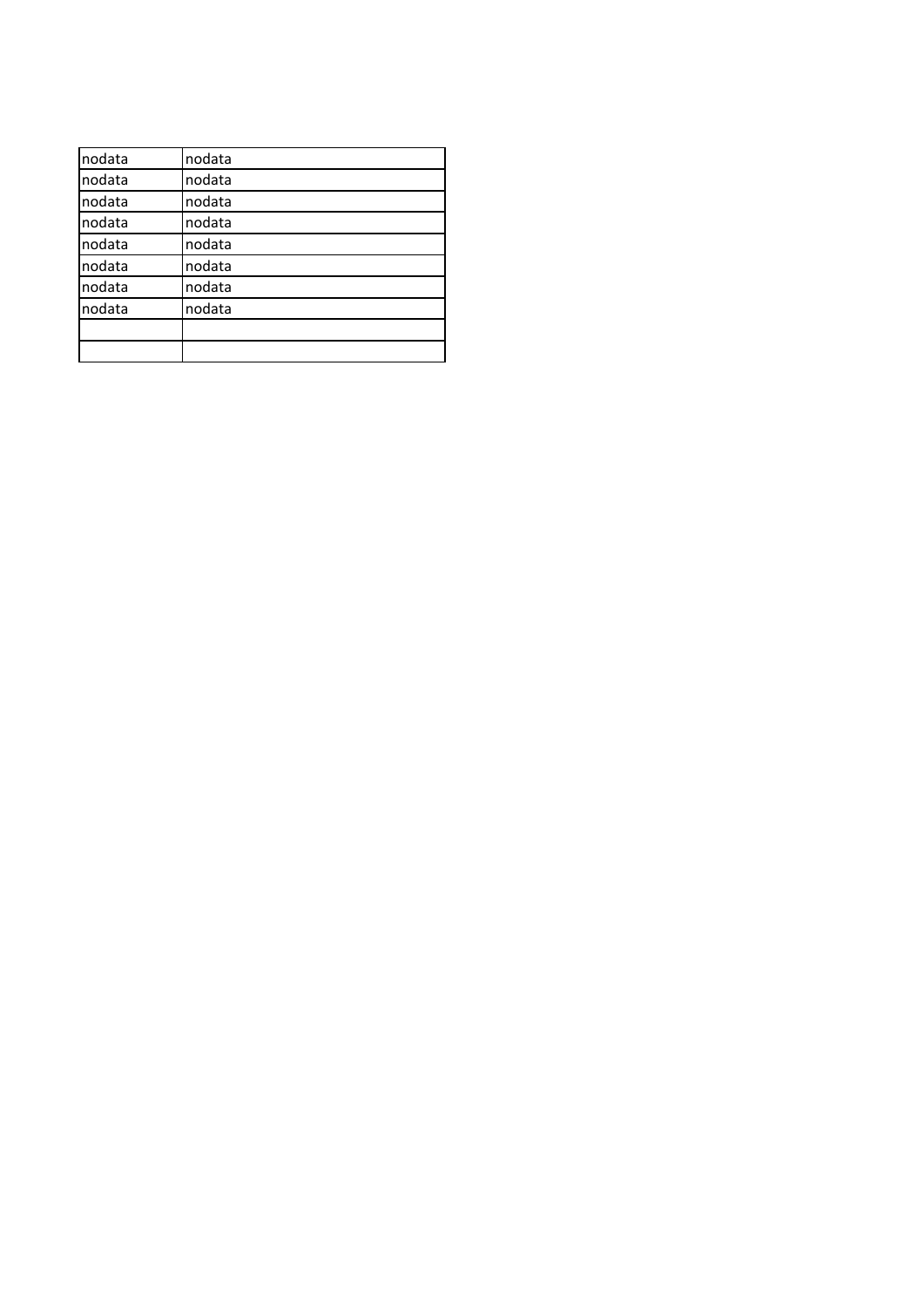| <b>Bowel.Preparation</b>                  | <b>T.stage</b> | N.stage   | M.stage   | <b>CurrentSmoker</b> |
|-------------------------------------------|----------------|-----------|-----------|----------------------|
| Moviprep x 2 Phosphate Enema x1 (M and P) | <b>NA</b>      | <b>NA</b> | <b>NA</b> | no                   |
| Moviprep x 2 Phosphate Enema x1 (M and P) | <b>NA</b>      | <b>NA</b> | <b>NA</b> | no                   |
| Moviprep x 2 Phosphate Enema x1 (M and P) | <b>NA</b>      | <b>NA</b> | <b>NA</b> | no                   |
| 1 Phosphate enema (P)                     | <b>NA</b>      | <b>NA</b> | <b>NA</b> | no                   |
| 1 Phosphate enema (P)                     | <b>NA</b>      | <b>NA</b> | <b>NA</b> | no                   |
| 1 Phosphate enema (P)                     | <b>NA</b>      | <b>NA</b> | <b>NA</b> | no                   |
| Moviprep x 2 (M)                          | <b>NA</b>      | <b>NA</b> | <b>NA</b> | no                   |
| Moviprep x 2 (M)                          | <b>NA</b>      | <b>NA</b> | <b>NA</b> | no                   |
| 1 Phosphate enema (P)                     | <b>NA</b>      | <b>NA</b> | <b>NA</b> | no                   |
| 1 Phosphate enema (P)                     | <b>NA</b>      | <b>NA</b> | <b>NA</b> | no                   |
| 1 Phosphate enema (P)                     | <b>NA</b>      | <b>NA</b> | <b>NA</b> | no                   |
| 1 Phosphate enema (P)                     | <b>NA</b>      | <b>NA</b> | <b>NA</b> | no                   |
| 1 Phosphate enema (P)                     | <b>NA</b>      | <b>NA</b> | <b>NA</b> | no                   |
| Moviprep x 2 Phosphate Enema x1 (M and P) | <b>NA</b>      | <b>NA</b> | <b>NA</b> | no                   |
| Moviprep x 2 Phosphate Enema x1 (M and P) | <b>NA</b>      | <b>NA</b> | <b>NA</b> | no                   |
| Moviprep x 2 Phosphate Enema x1 (M and P) | <b>NA</b>      | <b>NA</b> | <b>NA</b> | no                   |
| 1 Phosphate enema (P)                     | <b>NA</b>      | <b>NA</b> | <b>NA</b> | no                   |
| 1 Phosphate enema (P)                     | <b>NA</b>      | <b>NA</b> | <b>NA</b> | no                   |
| 1 Phosphate enema (P)                     | <b>NA</b>      | <b>NA</b> | <b>NA</b> | no                   |
| nodata                                    | <b>NA</b>      | <b>NA</b> | <b>NA</b> | yes                  |
| nodata                                    | <b>NA</b>      | <b>NA</b> | <b>NA</b> | yes                  |
| nodata                                    | <b>NA</b>      | <b>NA</b> | <b>NA</b> | yes                  |
| Picolax x2; Klean prep x 2 (P and K)      | <b>NA</b>      | <b>NA</b> | <b>NA</b> | no                   |
| Picolax x2; Klean prep x 2 (P and K)      | <b>NA</b>      | <b>NA</b> | <b>NA</b> | no                   |
| Picolax x2; Klean prep x 2 (P and K)      | <b>NA</b>      | <b>NA</b> | <b>NA</b> | no                   |
| Picolax x2; Klean prep x 2 (P and K)      | <b>NA</b>      | <b>NA</b> | <b>NA</b> | no                   |
| Picolax x2; Klean prep x 2 (P and K)      | <b>NA</b>      | <b>NA</b> | <b>NA</b> | no                   |
| Picolax x2; Klean prep x 2 (P and K)      | <b>NA</b>      | <b>NA</b> | <b>NA</b> | no                   |
| Picolax x2; Klean prep x 2 (P and K)      | <b>NA</b>      | <b>NA</b> | <b>NA</b> | no                   |
| Picolax x2; Klean prep x 2 (P and K)      | <b>NA</b>      | <b>NA</b> | <b>NA</b> | no                   |
| Picolax x2; Klean prep x 2 (P and K)      | <b>NA</b>      | <b>NA</b> | <b>NA</b> | no                   |
| Picolax x2; Klean prep x 2 (P and K)      | <b>NA</b>      | <b>NA</b> | <b>NA</b> | no                   |
| Picolax x2; Klean prep x 2 (P and K)      | <b>NA</b>      | <b>NA</b> | <b>NA</b> | no                   |
| Picolax x2; Klean prep x 2 (P and K)      | <b>NA</b>      | <b>NA</b> | <b>NA</b> | no                   |
| Picolax x2; Klean prep x 2 (P and K)      | <b>NA</b>      | <b>NA</b> | <b>NA</b> | no                   |
| Picolax x2; Klean prep x 2 (P and K)      | <b>NA</b>      | <b>NA</b> | <b>NA</b> | no                   |
| Picolax x2; Klean prep x 2 (P and K)      | <b>NA</b>      | <b>NA</b> | <b>NA</b> | no                   |
| Picolax x2; Klean prep x 2 (P and K)      | <b>NA</b>      | <b>NA</b> | <b>NA</b> | no                   |
| Picolax x2; Klean prep x 2 (P and K)      | <b>NA</b>      | <b>NA</b> | <b>NA</b> | no                   |
| Picolax x2; Klean prep x 2 (P and K)      | <b>NA</b>      | <b>NA</b> | <b>NA</b> | no                   |
| Moviprep x 2 (M)                          | <b>NA</b>      | <b>NA</b> | <b>NA</b> | no                   |
| Moviprep x 2 (M)                          | <b>NA</b>      | <b>NA</b> | <b>NA</b> | no                   |
| Moviprep x 2 (M)                          | <b>NA</b>      | <b>NA</b> | <b>NA</b> | no                   |
| Moviprep x 2 (M)                          | <b>NA</b>      | <b>NA</b> | <b>NA</b> | no                   |
| Picolax x2; Klean prep x 2 (P and K)      | <b>NA</b>      | <b>NA</b> | <b>NA</b> | no                   |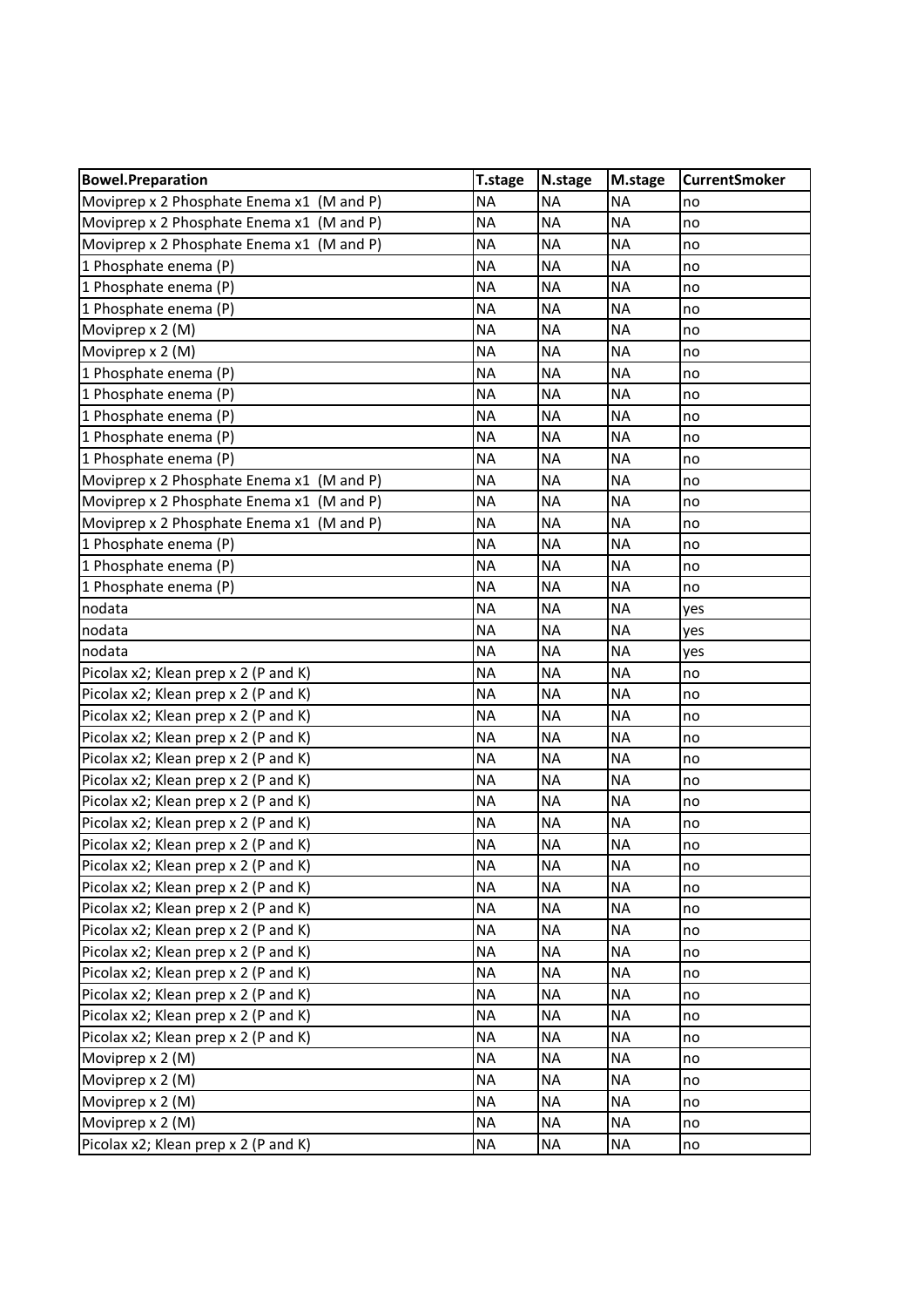| Picolax x2; Klean prep x 2 (P and K) | <b>NA</b> | <b>NA</b> | <b>NA</b> | no  |
|--------------------------------------|-----------|-----------|-----------|-----|
| Picolax x2; Klean prep x 2 (P and K) | <b>NA</b> | <b>NA</b> | <b>NA</b> | no  |
| nodata                               | <b>NA</b> | <b>NA</b> | <b>NA</b> | no  |
| nodata                               | <b>NA</b> | <b>NA</b> | <b>NA</b> | no  |
| Moviprep x 2 (M)                     | <b>NA</b> | <b>NA</b> | <b>NA</b> | no  |
| Moviprep x 2 (M)                     | <b>NA</b> | <b>NA</b> | <b>NA</b> | no  |
| Moviprep x 2 (M)                     | <b>NA</b> | <b>NA</b> | <b>NA</b> | no  |
| Picolax x2; Klean prep x 2 (P and K) | <b>NA</b> | <b>NA</b> | <b>NA</b> | yes |
| Picolax x2; Klean prep x 2 (P and K) | <b>NA</b> | <b>NA</b> | <b>NA</b> | no  |
| Picolax x2; Klean prep x 2 (P and K) | <b>NA</b> | <b>NA</b> | <b>NA</b> | no  |
| Picolax x2; Klean prep x 2 (P and K) | <b>NA</b> | <b>NA</b> | <b>NA</b> | yes |
| Picolax x2; Klean prep x 2 (P and K) | <b>NA</b> | <b>NA</b> | <b>NA</b> | yes |
| nodata                               | <b>NA</b> | <b>NA</b> | <b>NA</b> | no  |
| nodata                               | <b>NA</b> | <b>NA</b> | <b>NA</b> | no  |
| nodata                               | <b>NA</b> | <b>NA</b> | <b>NA</b> | no  |
| nodata                               | <b>NA</b> | <b>NA</b> | <b>NA</b> | no  |
| nodata                               | <b>NA</b> | <b>NA</b> | <b>NA</b> | no  |
| nodata                               | <b>NA</b> | <b>NA</b> | <b>NA</b> | no  |
| nodata                               | <b>NA</b> | <b>NA</b> | <b>NA</b> | no  |
| Picolax x2; Klean prep x 2 (P and K) | <b>NA</b> | <b>NA</b> | <b>NA</b> | yes |
| Picolax x2; Klean prep x 2 (P and K) | <b>NA</b> | <b>NA</b> | <b>NA</b> | yes |
| Picolax x2; Klean prep x 2 (P and K) | <b>NA</b> | <b>NA</b> | <b>NA</b> | yes |
| nodata                               | <b>NA</b> | <b>NA</b> | <b>NA</b> | no  |
| nodata                               | <b>NA</b> | <b>NA</b> | <b>NA</b> | no  |
| Picolax x2; Klean prep x 2 (P and K) | <b>NA</b> | <b>NA</b> | <b>NA</b> | no  |
| Picolax x2; Klean prep x 2 (P and K) | <b>NA</b> | <b>NA</b> | <b>NA</b> | no  |
| Picolax x2; Klean prep x 2 (P and K) | <b>NA</b> | <b>NA</b> | <b>NA</b> | no  |
| Picolax x2; Klean prep x 2 (P and K) | <b>NA</b> | <b>NA</b> | <b>NA</b> | no  |
| Picolax x2; Klean prep x 2 (P and K) | <b>NA</b> | <b>NA</b> | <b>NA</b> | no  |
| Picolax x2; Klean prep x 2 (P and K) | <b>NA</b> | <b>NA</b> | <b>NA</b> | no  |
| Picolax x2; Klean prep x 2 (P and K) | <b>NA</b> | <b>NA</b> | <b>NA</b> | no  |
| Picolax x2; Klean prep x 2 (P and K) | <b>NA</b> | <b>NA</b> | <b>NA</b> | no  |
| Picolax x2; Klean prep x 2 (P and K) | <b>NA</b> | <b>NA</b> | <b>NA</b> | no  |
| Picolax x2; Klean prep x 2 (P and K) | <b>NA</b> | <b>NA</b> | <b>NA</b> | no  |
| Picolax x2; Klean prep x 2 (P and K) | <b>NA</b> | <b>NA</b> | <b>NA</b> | no  |
| Picolax x2; Klean prep x 2 (P and K) | <b>NA</b> | <b>NA</b> | <b>NA</b> | no  |
| Picolax x2; Klean prep x 2 (P and K) | <b>NA</b> | <b>NA</b> | <b>NA</b> | no  |
| Picolax x2; Klean prep x 2 (P and K) | <b>NA</b> | <b>NA</b> | <b>NA</b> | no  |
| Picolax x2; Klean prep x 2 (P and K) | <b>NA</b> | <b>NA</b> | <b>NA</b> | no  |
| 1 Phosphate enema (P)                | <b>NA</b> | <b>NA</b> | <b>NA</b> | no  |
| 1 Phosphate enema (P)                | <b>NA</b> | <b>NA</b> | <b>NA</b> | no  |
| 1 Phosphate enema (P)                | <b>NA</b> | <b>NA</b> | <b>NA</b> | no  |
| Picolax x2; Klean prep x 2 (P and K) | <b>NA</b> | <b>NA</b> | <b>NA</b> | no  |
| nodata                               | <b>NA</b> | <b>NA</b> | <b>NA</b> | no  |
| nodata                               | <b>NA</b> | <b>NA</b> | <b>NA</b> | no  |
| Picolax x2; Klean prep x 2 (P and K) | <b>NA</b> | <b>NA</b> | <b>NA</b> | no  |
| Picolax x2; Klean prep x 2 (P and K) | <b>NA</b> | <b>NA</b> | <b>NA</b> | no  |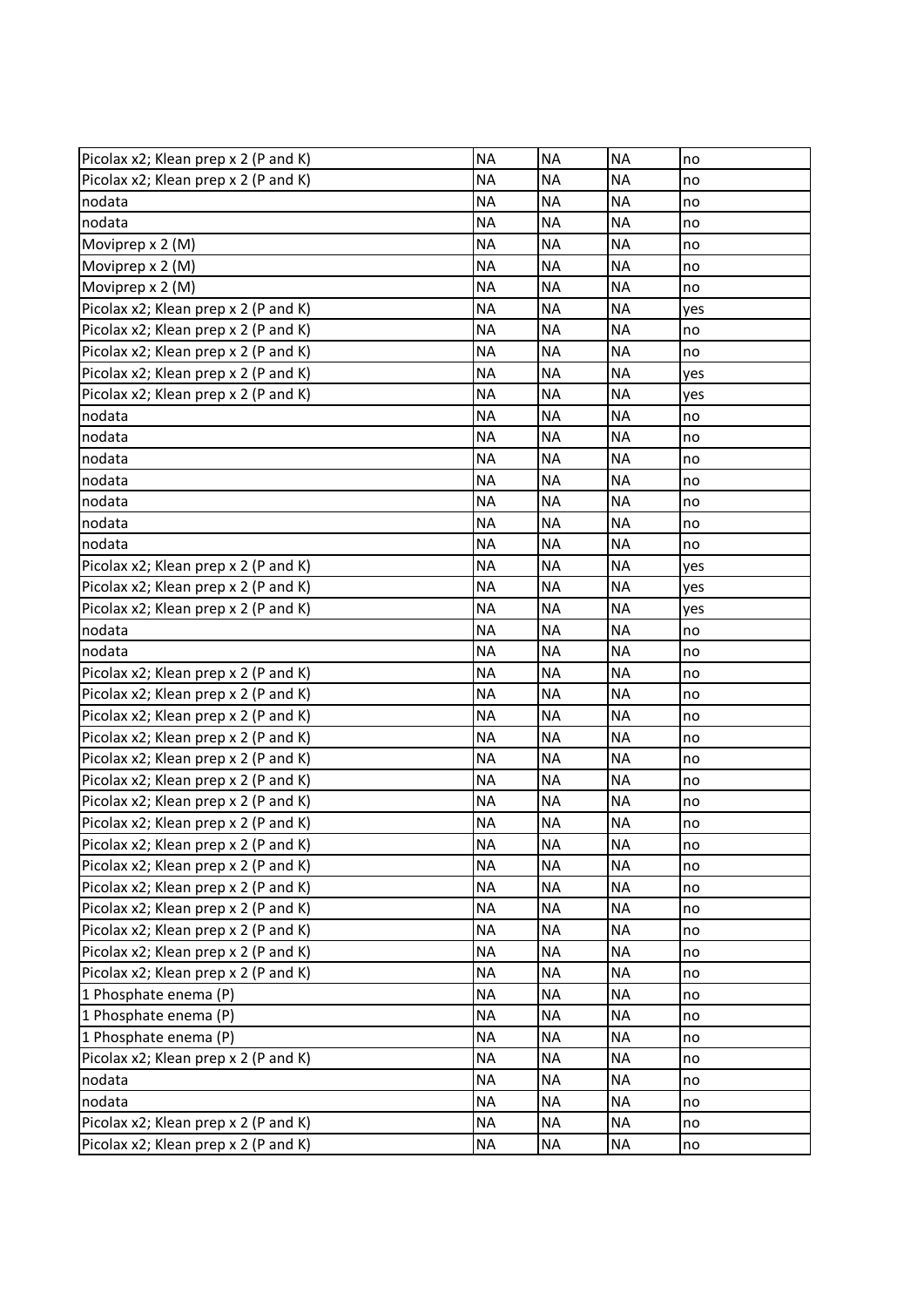| Picolax x2; Klean prep x 2 (P and K) | <b>NA</b> | <b>NA</b> | <b>NA</b> | no     |
|--------------------------------------|-----------|-----------|-----------|--------|
| Picolax x2; Klean prep x 2 (P and K) | <b>NA</b> | <b>NA</b> | <b>NA</b> | no     |
| Picolax x2; Klean prep x 2 (P and K) | <b>NA</b> | <b>NA</b> | <b>NA</b> | no     |
| Picolax x2; Klean prep x 2 (P and K) | <b>NA</b> | <b>NA</b> | <b>NA</b> | yes    |
| Picolax x2; Klean prep x 2 (P and K) | <b>NA</b> | <b>NA</b> | <b>NA</b> | yes    |
| 1 Phosphate enema (P)                | <b>NA</b> | <b>NA</b> | <b>NA</b> | no     |
| 1 Phosphate enema (P)                | <b>NA</b> | <b>NA</b> | <b>NA</b> | no     |
| 1 Phosphate enema (P)                | <b>NA</b> | $\sf NA$  | <b>NA</b> | no     |
| Picolax x2; Klean prep x 2 (P and K) | <b>NA</b> | <b>NA</b> | <b>NA</b> | no     |
| Picolax x2; Klean prep x 2 (P and K) | <b>NA</b> | <b>NA</b> | <b>NA</b> | no     |
| Picolax x2; Klean prep x 2 (P and K) | <b>NA</b> | <b>NA</b> | <b>NA</b> | no     |
| Picolax x2; Klean prep x 2 (P and K) | <b>NA</b> | <b>NA</b> | <b>NA</b> | no     |
| Picolax x2; Klean prep x 2 (P and K) | <b>NA</b> | <b>NA</b> | <b>NA</b> | no     |
| Picolax x2; Klean prep x 2 (P and K) | <b>NA</b> | <b>NA</b> | <b>NA</b> | no     |
| Picolax x2; Klean prep x 2 (P and K) | <b>NA</b> | <b>NA</b> | <b>NA</b> | no     |
| Picolax x2; Klean prep x 2 (P and K) | <b>NA</b> | <b>NA</b> | <b>NA</b> | no     |
| Picolax x2; Klean prep x 2 (P and K) | <b>NA</b> | <b>NA</b> | <b>NA</b> | no     |
| Picolax x2; Klean prep x 2 (P and K) | <b>NA</b> | <b>NA</b> | <b>NA</b> | no     |
| Picolax x2; Klean prep x 2 (P and K) | <b>NA</b> | <b>NA</b> | <b>NA</b> | no     |
| Picolax x2; Klean prep x 2 (P and K) | <b>NA</b> | <b>NA</b> | <b>NA</b> | no     |
| Picolax x2; Klean prep x 2 (P and K) | <b>NA</b> | <b>NA</b> | <b>NA</b> | no     |
| Picolax x2; Klean prep x 2 (P and K) | <b>NA</b> | <b>NA</b> | <b>NA</b> | no     |
| Picolax x2; Klean prep x 2 (P and K) | <b>NA</b> | <b>NA</b> | <b>NA</b> | no     |
| Picolax x2; Klean prep x 2 (P and K) | <b>NA</b> | <b>NA</b> | <b>NA</b> | no     |
| Picolax x2; Klean prep x 2 (P and K) | <b>NA</b> | <b>NA</b> | <b>NA</b> | nodata |
| Picolax x2; Klean prep x 2 (P and K) | <b>NA</b> | <b>NA</b> | <b>NA</b> | nodata |
| Picolax x2; Klean prep x 2 (P and K) | <b>NA</b> | <b>NA</b> | <b>NA</b> | nodata |
| Picolax x2; Klean prep x 2 (P and K) | <b>NA</b> | <b>NA</b> | <b>NA</b> | nodata |
| Picolax x2; Klean prep x 2 (P and K) | <b>NA</b> | <b>NA</b> | <b>NA</b> | no     |
| Picolax x2; Klean prep x 2 (P and K) | <b>NA</b> | <b>NA</b> | <b>NA</b> | no     |
| Picolax x2; Klean prep x 2 (P and K) | <b>NA</b> | <b>NA</b> | <b>NA</b> | no     |
| Picolax x2; Klean prep x 2 (P and K) | <b>NA</b> | <b>NA</b> | <b>NA</b> | no     |
| Picolax x2; Klean prep x 2 (P and K) | <b>NA</b> | <b>NA</b> | <b>NA</b> | no     |
| Picolax x2; Klean prep x 2 (P and K) | <b>NA</b> | <b>NA</b> | <b>NA</b> | no     |
| Picolax x2; Klean prep x 2 (P and K) | <b>NA</b> | <b>NA</b> | <b>NA</b> | no     |
| Picolax x2; Klean prep x 2 (P and K) | <b>NA</b> | <b>NA</b> | <b>NA</b> | no     |
| Picolax x2; Klean prep x 2 (P and K) | <b>NA</b> | <b>NA</b> | <b>NA</b> | no     |
| nodata                               | <b>NA</b> | <b>NA</b> | <b>NA</b> | no     |
| Picolax x2; Klean prep x 2 (P and K) | <b>NA</b> | <b>NA</b> | <b>NA</b> | no     |
| Picolax x2; Klean prep x 2 (P and K) | <b>NA</b> | <b>NA</b> | <b>NA</b> | no     |
| Picolax x2; Klean prep x 2 (P and K) | <b>NA</b> | <b>NA</b> | <b>NA</b> | no     |
| Picolax x2; Klean prep x 2 (P and K) | <b>NA</b> | <b>NA</b> | <b>NA</b> | no     |
| Picolax x2; Klean prep x 2 (P and K) | <b>NA</b> | <b>NA</b> | <b>NA</b> | no     |
| 1 Phosphate enema (P)                | <b>NA</b> | <b>NA</b> | <b>NA</b> | no     |
| 1 Phosphate enema (P)                | <b>NA</b> | <b>NA</b> | <b>NA</b> | no     |
| 1 Phosphate enema (P)                | <b>NA</b> | <b>NA</b> | <b>NA</b> | no     |
| Picolax x2; Klean prep x 2 (P and K) | <b>NA</b> | <b>NA</b> | <b>NA</b> | no     |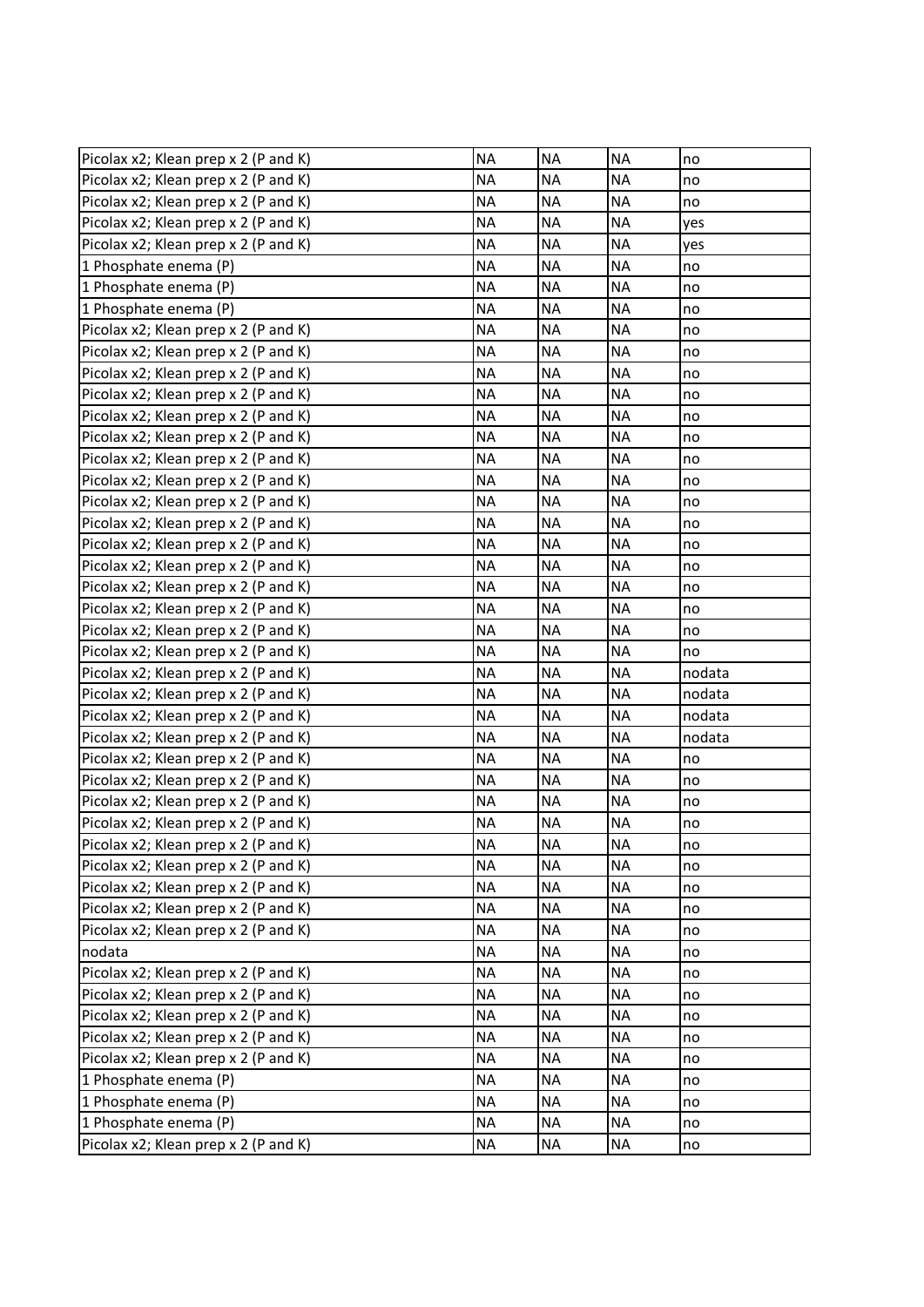| Picolax x2; Klean prep x 2 (P and K)                              | <b>NA</b>      | <b>NA</b>      | <b>NA</b>        | no     |
|-------------------------------------------------------------------|----------------|----------------|------------------|--------|
| Picolax x2; Klean prep x 2 (P and K)                              | <b>NA</b>      | <b>NA</b>      | <b>NA</b>        | no     |
| Picolax x2; Klean prep x 2 (P and K)                              | <b>NA</b>      | <b>NA</b>      | <b>NA</b>        | no     |
| Picolax x2; Klean prep x 2 (P and K)                              | <b>NA</b>      | <b>NA</b>      | <b>NA</b>        | no     |
| Picolax x2; Klean prep x 2 (P and K)                              | <b>NA</b>      | <b>NA</b>      | <b>NA</b>        | no     |
| Picolax x2; Klean prep x 2 (P and K)                              | <b>NA</b>      | <b>NA</b>      | <b>NA</b>        | no     |
| Picolax x2; Klean prep x 2 (P and K)                              | <b>NA</b>      | <b>NA</b>      | <b>NA</b>        | no     |
| 1 Phosphate enema (P)                                             | <b>NA</b>      | <b>NA</b>      | <b>NA</b>        | no     |
| 1 Phosphate enema (P)                                             | T <sub>3</sub> | N1a            | Mx               | no     |
| 1 Phosphate enema (P)                                             | T <sub>3</sub> | N1a            | Mx               | no     |
| 1 Phosphate enema (P)                                             | T <sub>3</sub> | N1a            | Mx               | no     |
| 1 Phosphate enema (P)                                             | T <sub>3</sub> | N <sub>0</sub> | Mx               | no     |
| 1 Phosphate enema (P)                                             | T <sub>3</sub> | N <sub>0</sub> | Mx               | no     |
| 1 Phosphate enema (P)                                             | T <sub>3</sub> | N <sub>0</sub> | Mx               | no     |
| Klean Prep x 1 and Picolax (5 days prior to surgery) followed T2  |                | N <sub>0</sub> | Mx               | no     |
| Klean Prep x 1 and Picolax (5 days prior to surgery) followed TO  |                | N <sub>0</sub> | Mx               | no     |
| Klean Prep x 1 and Picolax (5 days prior to surgery) followed TO  |                | N <sub>0</sub> | Mx               | no     |
| Klean Prep x 1 and Picolax (5 days prior to surgery) followed T2  |                | N <sub>2</sub> | Mx               | no     |
| Klean Prep x 1 and Picolax (5 days prior to surgery) followed T2  |                | N <sub>2</sub> | Mx               | no     |
| Klean Prep x 1 and Picolax (5 days prior to surgery) followed T2  |                | N <sub>2</sub> | Mx               | no     |
| Klean Prep x 1 and Picolax (5 days prior to surgery) followed T2  |                | N <sub>2</sub> | Mx               | no     |
| Klean Prep x 1 and Picolax (5 days prior to surgery) followed T3  |                | N <sub>0</sub> | M <sub>1</sub> a | nodata |
| Klean Prep x 1 and Picolax (5 days prior to surgery) followed T3  |                | N <sub>0</sub> | Mx               | no     |
| Klean Prep x 1 and Picolax (5 days prior to surgery) followed T3  |                | N <sub>0</sub> | Mx               | no     |
| Klean Prep x 1 and Picolax (5 days prior to surgery) followed T3  |                | N <sub>0</sub> | Mx               | no     |
| Klean Prep x 1 and Picolax (5 days prior to surgery) followed T2  |                | N <sub>0</sub> | Mx               | nodata |
| Klean Prep x 1 and Picolax (5 days prior to surgery) followed T2  |                | N <sub>0</sub> | Mx               | nodata |
| Klean Prep x 1 and Picolax (5 days prior to surgery) followed T2  |                | N <sub>0</sub> | Mx               | nodata |
| Klean Prep x 1 and Picolax (5 days prior to surgery) followed T2a |                | nodata         | Mx               | no     |
| Klean Prep x 1 and Picolax (5 days prior to surgery) followed T2a |                | nodata         | Mx               | no     |
| Klean Prep x 1 and Picolax (5 days prior to surgery) followed T2a |                | nodata         | Mx               | no     |
| Klean Prep x 1 and Picolax (5 days prior to surgery) followed T2a |                | nodata         | Mx               | no     |
| Klean Prep x 1 and Picolax (5 days prior to surgery) followed T3  |                | N <sub>0</sub> | Mx               | nodata |
| Klean Prep x 1 and Picolax (5 days prior to surgery) followed T3  |                | N <sub>0</sub> | Mx               | nodata |
| Klean Prep x 1 and Picolax (5 days prior to surgery) followed TO  |                | N <sub>0</sub> | nodata           | nodata |
| Klean Prep x 1 and Picolax (5 days prior to surgery) followed T0  |                | N <sub>0</sub> | nodata           | nodata |
| Klean Prep x 1 and Picolax (5 days prior to surgery) followed T2  |                | N <sub>0</sub> | Mx               | no     |
| Klean Prep x 1 and Picolax (5 days prior to surgery) followed T2  |                | N <sub>0</sub> | Mx               | no     |
| nodata                                                            | nodata         | nodata         | nodata           | nodata |
| nodata                                                            | nodata         | nodata         | nodata           | nodata |
| nodata                                                            | nodata         | nodata         | nodata           | nodata |
| Klean Prep x 1 and Picolax (5 days prior to surgery) followed T3  |                | N <sub>0</sub> | Mx               | no     |
| Klean Prep x 1 and Picolax (5 days prior to surgery) followed T3  |                | N <sub>0</sub> | Mx               | no     |
| Klean Prep x 1 and Picolax (5 days prior to surgery) followed T3  |                | N <sub>0</sub> | Mx               | no     |
| nodata                                                            | nodata         | nodata         | nodata           | nodata |
| nodata                                                            | nodata         | nodata         | nodata           | nodata |
| nodata                                                            | nodata         | nodata         | nodata           | nodata |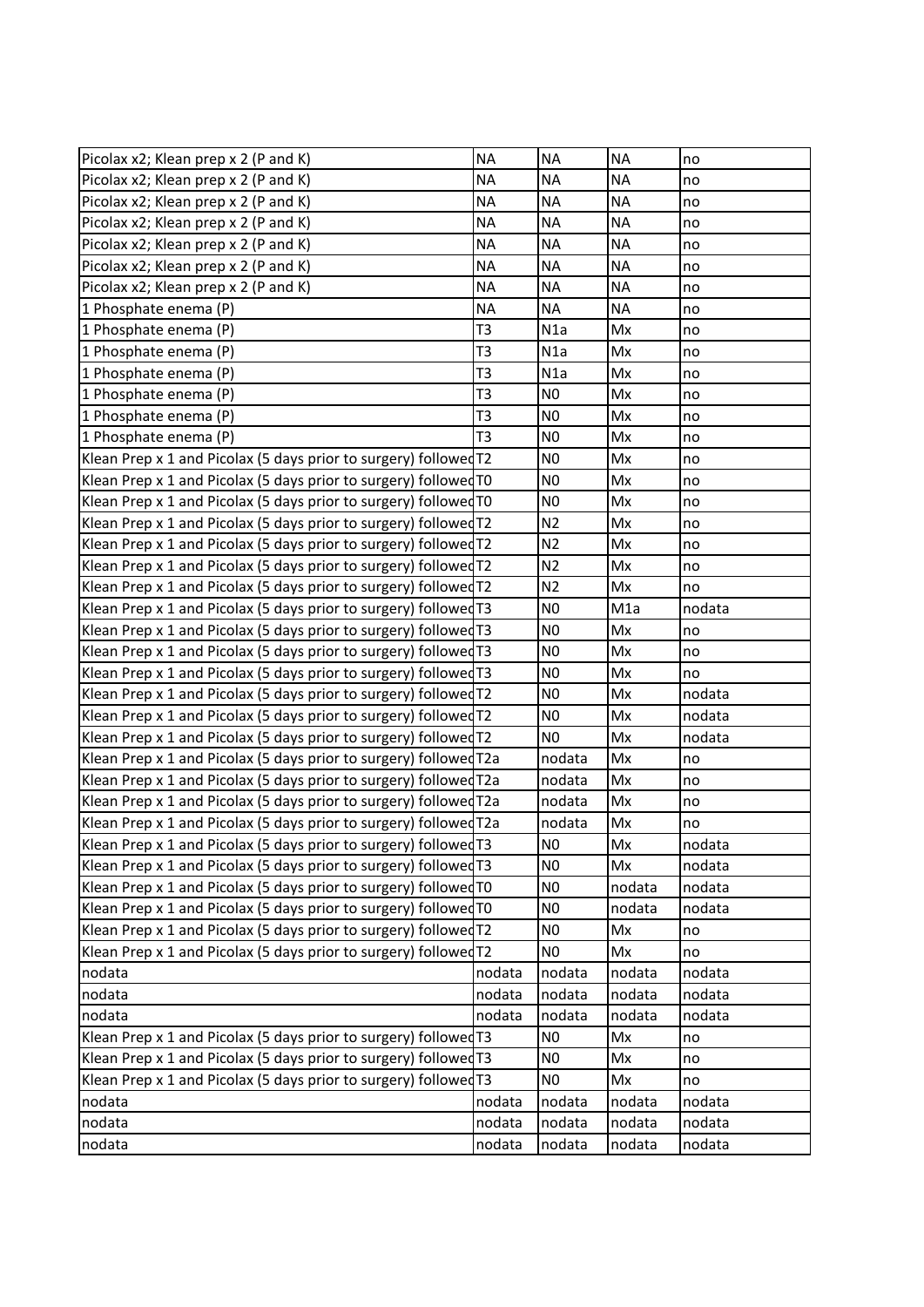| nodata                                                           | nodata         | nodata           | nodata    | nodata |
|------------------------------------------------------------------|----------------|------------------|-----------|--------|
| Klean Prep x 1 and Picolax (5 days prior to surgery) followed T3 |                | N <sub>1</sub> b | Mx        | nodata |
| Klean Prep x 1 and Picolax (5 days prior to surgery) followed T2 |                | N <sub>0</sub>   | Mx        | nodata |
| Klean Prep x 1 and Picolax (5 days prior to surgery) followed T2 |                | N <sub>0</sub>   | Mx        | nodata |
| Klean Prep x 1 and Picolax (5 days prior to surgery) followed T3 |                | N1a              | Mx        | no     |
| Klean Prep x 1 and Picolax (5 days prior to surgery) followed T3 |                | N1a              | Mx        | no     |
| Klean Prep x 1 and Picolax (5 days prior to surgery) followed T3 |                | N <sub>0</sub>   | Mx        | no     |
| Klean Prep x 1 and Picolax (5 days prior to surgery) followed T3 |                | N <sub>0</sub>   | Mx        | no     |
| nodata                                                           | <b>NA</b>      | <b>NA</b>        | <b>NA</b> | nodata |
| nodata                                                           | <b>NA</b>      | <b>NA</b>        | <b>NA</b> | nodata |
| nodata                                                           | <b>NA</b>      | <b>NA</b>        | <b>NA</b> | nodata |
| nodata                                                           | <b>NA</b>      | <b>NA</b>        | <b>NA</b> | nodata |
| nodata                                                           | <b>NA</b>      | <b>NA</b>        | <b>NA</b> | nodata |
| nodata                                                           | <b>NA</b>      | <b>NA</b>        | <b>NA</b> | nodata |
| nodata                                                           | <b>NA</b>      | <b>NA</b>        | <b>NA</b> | nodata |
| nodata                                                           | <b>NA</b>      | <b>NA</b>        | <b>NA</b> | nodata |
| nodata                                                           | <b>NA</b>      | <b>NA</b>        | <b>NA</b> | nodata |
| nodata                                                           | <b>NA</b>      | <b>NA</b>        | <b>NA</b> | nodata |
| nodata                                                           | <b>NA</b>      | <b>NA</b>        | <b>NA</b> | nodata |
| nodata                                                           | <b>NA</b>      | <b>NA</b>        | <b>NA</b> | nodata |
| nodata                                                           | <b>NA</b>      | <b>NA</b>        | <b>NA</b> | nodata |
| nodata                                                           | <b>NA</b>      | <b>NA</b>        | <b>NA</b> | nodata |
| nodata                                                           | <b>NA</b>      | <b>NA</b>        | <b>NA</b> | nodata |
| nodata                                                           | <b>NA</b>      | <b>NA</b>        | <b>NA</b> | nodata |
| nodata                                                           | <b>NA</b>      | <b>NA</b>        | <b>NA</b> | nodata |
| nodata                                                           | <b>NA</b>      | <b>NA</b>        | <b>NA</b> | nodata |
| nodata                                                           | <b>NA</b>      | <b>NA</b>        | <b>NA</b> | nodata |
| nodata                                                           | <b>NA</b>      | <b>NA</b>        | <b>NA</b> | nodata |
| nodata                                                           | <b>NA</b>      | <b>NA</b>        | <b>NA</b> | nodata |
| nodata                                                           | <b>NA</b>      | <b>NA</b>        | <b>NA</b> | nodata |
| nodata                                                           | <b>NA</b>      | <b>NA</b>        | <b>NA</b> | nodata |
| nodata                                                           | <b>NA</b>      | <b>NA</b>        | <b>NA</b> | nodata |
| nodata                                                           | <b>NA</b>      | <b>NA</b>        | <b>NA</b> | nodata |
| nodata                                                           | <b>NA</b>      | <b>NA</b>        | <b>NA</b> | nodata |
| nodata                                                           | <b>NA</b>      | <b>NA</b>        | <b>NA</b> | nodata |
| nodata                                                           | <b>NA</b>      | <b>NA</b>        | <b>NA</b> | nodata |
| nodata                                                           | <b>NA</b>      | <b>NA</b>        | <b>NA</b> | nodata |
| nodata                                                           | <b>NA</b>      | <b>NA</b>        | <b>NA</b> | nodata |
| nodata                                                           | <b>NA</b>      | <b>NA</b>        | <b>NA</b> | nodata |
| nodata                                                           | <b>NA</b>      | <b>NA</b>        | <b>NA</b> | nodata |
| nodata                                                           | <b>NA</b>      | <b>NA</b>        | <b>NA</b> | nodata |
| nodata                                                           | <b>NA</b>      | <b>NA</b>        | <b>NA</b> | nodata |
| nodata                                                           | <b>NA</b>      | <b>NA</b>        | <b>NA</b> | nodata |
| nodata                                                           | <b>NA</b>      | <b>NA</b>        | <b>NA</b> | nodata |
| nodata                                                           | <b>NA</b>      | <b>NA</b>        | <b>NA</b> | nodata |
| nodata                                                           | <b>NA</b>      | <b>NA</b>        | <b>NA</b> | nodata |
| 1 Phosphate enema (P)                                            | T <sub>3</sub> | N <sub>0</sub>   | Mx        | Ino    |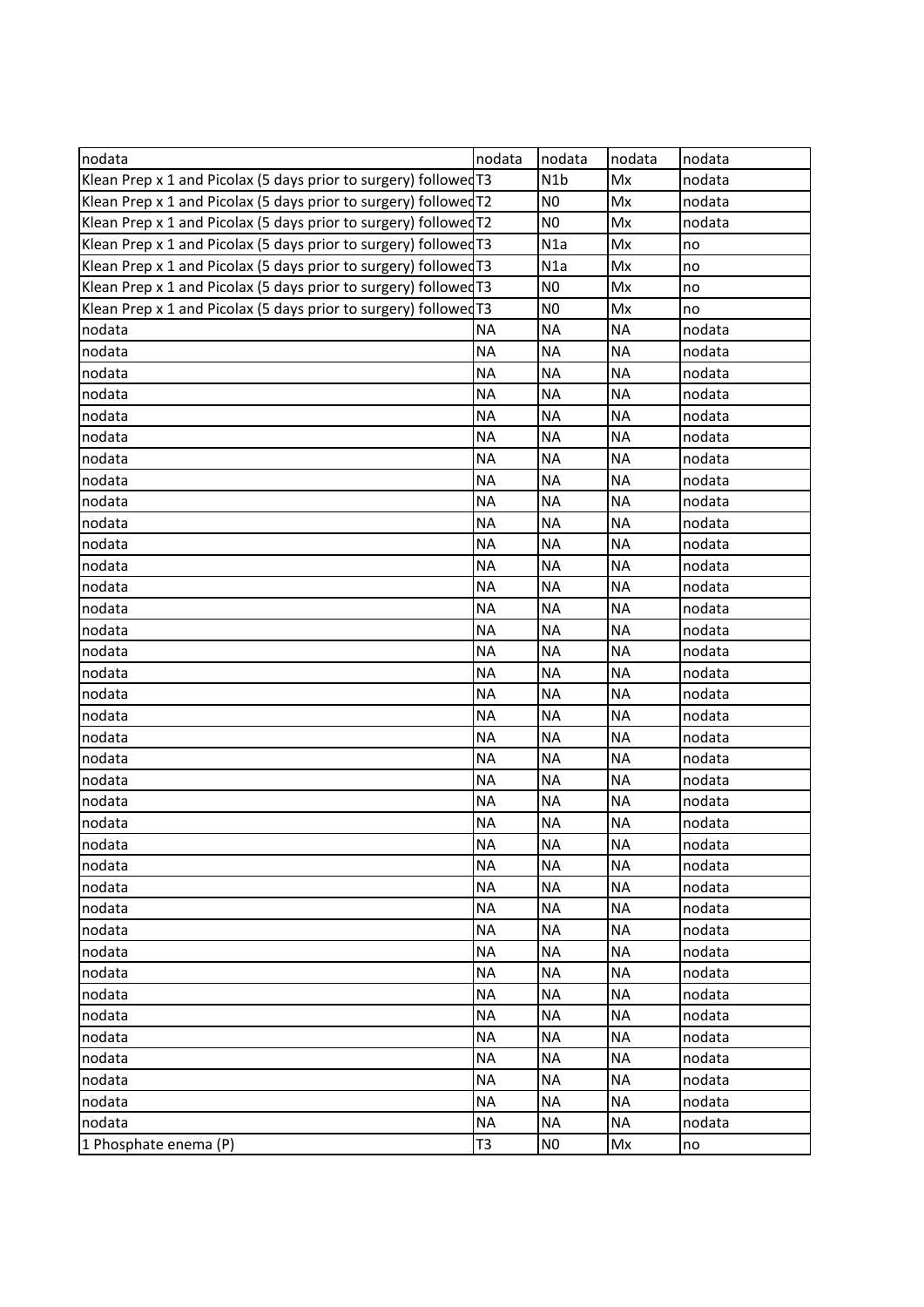| N <sub>0</sub><br>1 Phosphate enema (P)<br>T <sub>3</sub><br>Mx<br>no<br>T <sub>3</sub><br>N <sub>0</sub><br>1 Phosphate enema (P)<br>Mx<br>no<br>T <sub>3</sub><br>N <sub>2</sub><br>M <sub>0</sub><br>1 Phosphate enema (P)<br>no<br>T1<br>N1a<br>1 Phosphate enema (P)<br>Mx<br>no<br>1 Phosphate enema (P)<br>T1<br>N1a<br>Mx<br>no<br>1 Phosphate enema (P)<br>T1<br>N1a<br>Mx<br>no<br>Klean Prep x 1 and Picolax (5 days prior to surgery) followed T1<br>N <sub>0</sub><br>Mx<br>no<br>Klean Prep x 1 and Picolax (5 days prior to surgery) followed T3<br>N <sub>0</sub><br>Mx<br>no<br>N <sub>0</sub><br>Klean Prep x 1 and Picolax (5 days prior to surgery) followed T3<br>Mx<br>no<br>Klean Prep x 1 and Picolax (5 days prior to surgery) followed T3<br>N <sub>0</sub><br>Mx<br>no<br>Klean Prep x 1 and Picolax (5 days prior to surgery) followed T3<br>N <sub>0</sub><br>M1<br>no<br>N <sub>0</sub><br>M1<br>Klean Prep x 1 and Picolax (5 days prior to surgery) followed T3<br>no<br>N <sub>0</sub><br>Klean Prep x 1 and Picolax (5 days prior to surgery) followed T3<br>M1<br>no<br>Klean Prep x 1 and Picolax (5 days prior to surgery) followed T1<br>N <sub>0</sub><br>Mx<br>no<br>N <sub>0</sub><br>Klean Prep x 1 and Picolax (5 days prior to surgery) followed T1<br>Mx<br>no<br>N <sub>0</sub><br>Klean Prep x 1 and Picolax (5 days prior to surgery) followed T1<br>Mx<br>no<br>T <sub>3</sub><br>1 Phosphate enema (P)<br>N <sub>1</sub> a<br>Mx<br>no<br>T <sub>3</sub><br>N1a<br>1 Phosphate enema (P)<br>Mx<br>no<br>T <sub>3</sub><br>N1a<br>Mx<br>1 Phosphate enema (P)<br>no<br>T <sub>4</sub><br>N1a<br>1 Phosphate enema (P)<br>Mx<br>no<br>1 Phosphate enema (P)<br><b>T4</b><br>N1a<br>Mx<br>no<br>T <sub>4</sub><br>Mx<br>1 Phosphate enema (P)<br>N1a<br>no<br>T <sub>2</sub><br>N <sub>0</sub><br>nodata<br>1 Phosphate enema (P)<br>Mx<br>1 Phosphate enema (P)<br>T <sub>2</sub><br>N <sub>0</sub><br>Mx<br>nodata<br>T <sub>3</sub><br>N2a<br>Mx<br>1 Phosphate enema (P)<br>no<br>T <sub>3</sub><br>N2a<br>Mx<br>1 Phosphate enema (P)<br>no<br>T <sub>3</sub><br>N2a<br>1 Phosphate enema (P)<br>Mx<br>no<br>T <sub>3</sub><br>1 Phosphate enema (P)<br>N2a<br>Mx<br>no<br>T <sub>3</sub><br>N2a<br>Mx<br>1 Phosphate enema (P)<br>no<br>T <sub>3</sub><br>1 Phosphate enema (P)<br>N <sub>2</sub> a<br>Mx<br>no<br>Klean Prep x 1 and Picolax (5 days prior to surgery) followed TO<br>M <sub>0</sub><br>Mx<br>no<br>Klean Prep x 1 and Picolax (5 days prior to surgery) followed T2<br>N <sub>0</sub><br>Mx<br>no<br>Klean Prep x 1 and Picolax (5 days prior to surgery) followed T2<br>N <sub>0</sub><br>Mx<br>no,<br>N <sub>0</sub><br>Mx<br>Klean Prep x 1 and Picolax (5 days prior to surgery) followed T2<br>no<br>1 Phosphate enema (P)<br>T <sub>3</sub><br>N1a<br>Mx<br>no<br>T <sub>3</sub><br>1 Phosphate enema (P)<br>N1a<br>Mx<br>no<br>1 Phosphate enema (P)<br>T <sub>3</sub><br>N1a<br>Mx<br>no<br>Klean Prep x 1 and Picolax (5 days prior to surgery) followed T3<br>N <sub>0</sub><br>Mx<br>yes<br>Klean Prep x 1 and Picolax (5 days prior to surgery) followed T3<br>N <sub>0</sub><br>Mx<br>yes<br>Klean Prep x 1 and Picolax (5 days prior to surgery) followed $T3$<br>N <sub>0</sub><br>Mx<br>yes<br>Klean Prep x 1 and Picolax (5 days prior to surgery) followed T3<br>N <sub>0</sub><br>Mx<br>yes<br>Klean Prep x 1 and Picolax (5 days prior to surgery) followed T3<br>Mx<br>N <sub>0</sub><br>yes<br>1 Phosphate enema (P)<br>nodata<br>nodata<br>nodata<br>no<br>1 Phosphate enema (P)<br>nodata<br>nodata<br>nodata<br>no<br>Klean Prep x 1 and Picolax (5 days prior to surgery) followed T1<br>N <sub>0</sub><br>Mx<br>no<br>Klean Prep x 1 and Picolax (5 days prior to surgery) followed T2<br>N <sub>0</sub><br>Mx<br>no<br>Klean Prep x 1 and Picolax (5 days prior to surgery) followed T2<br>N <sub>0</sub><br>Mx<br>no |  |  |  |
|--------------------------------------------------------------------------------------------------------------------------------------------------------------------------------------------------------------------------------------------------------------------------------------------------------------------------------------------------------------------------------------------------------------------------------------------------------------------------------------------------------------------------------------------------------------------------------------------------------------------------------------------------------------------------------------------------------------------------------------------------------------------------------------------------------------------------------------------------------------------------------------------------------------------------------------------------------------------------------------------------------------------------------------------------------------------------------------------------------------------------------------------------------------------------------------------------------------------------------------------------------------------------------------------------------------------------------------------------------------------------------------------------------------------------------------------------------------------------------------------------------------------------------------------------------------------------------------------------------------------------------------------------------------------------------------------------------------------------------------------------------------------------------------------------------------------------------------------------------------------------------------------------------------------------------------------------------------------------------------------------------------------------------------------------------------------------------------------------------------------------------------------------------------------------------------------------------------------------------------------------------------------------------------------------------------------------------------------------------------------------------------------------------------------------------------------------------------------------------------------------------------------------------------------------------------------------------------------------------------------------------------------------------------------------------------------------------------------------------------------------------------------------------------------------------------------------------------------------------------------------------------------------------------------------------------------------------------------------------------------------------------------------------------------------------------------------------------------------------------------------------------------------------------------------------------------------------------------------------------------------------------------------------------------------------------------------------------------------------------------------------------------------------------------------------------------------------------------------------------------------------------------------------------------------------------------------------------------------------------------------------------------------------------------------------------------------------------------------------------------------------------------------------------------------------------------------------------------------------------------------------------------------------------------------|--|--|--|
|                                                                                                                                                                                                                                                                                                                                                                                                                                                                                                                                                                                                                                                                                                                                                                                                                                                                                                                                                                                                                                                                                                                                                                                                                                                                                                                                                                                                                                                                                                                                                                                                                                                                                                                                                                                                                                                                                                                                                                                                                                                                                                                                                                                                                                                                                                                                                                                                                                                                                                                                                                                                                                                                                                                                                                                                                                                                                                                                                                                                                                                                                                                                                                                                                                                                                                                                                                                                                                                                                                                                                                                                                                                                                                                                                                                                                                                                                                                          |  |  |  |
|                                                                                                                                                                                                                                                                                                                                                                                                                                                                                                                                                                                                                                                                                                                                                                                                                                                                                                                                                                                                                                                                                                                                                                                                                                                                                                                                                                                                                                                                                                                                                                                                                                                                                                                                                                                                                                                                                                                                                                                                                                                                                                                                                                                                                                                                                                                                                                                                                                                                                                                                                                                                                                                                                                                                                                                                                                                                                                                                                                                                                                                                                                                                                                                                                                                                                                                                                                                                                                                                                                                                                                                                                                                                                                                                                                                                                                                                                                                          |  |  |  |
|                                                                                                                                                                                                                                                                                                                                                                                                                                                                                                                                                                                                                                                                                                                                                                                                                                                                                                                                                                                                                                                                                                                                                                                                                                                                                                                                                                                                                                                                                                                                                                                                                                                                                                                                                                                                                                                                                                                                                                                                                                                                                                                                                                                                                                                                                                                                                                                                                                                                                                                                                                                                                                                                                                                                                                                                                                                                                                                                                                                                                                                                                                                                                                                                                                                                                                                                                                                                                                                                                                                                                                                                                                                                                                                                                                                                                                                                                                                          |  |  |  |
|                                                                                                                                                                                                                                                                                                                                                                                                                                                                                                                                                                                                                                                                                                                                                                                                                                                                                                                                                                                                                                                                                                                                                                                                                                                                                                                                                                                                                                                                                                                                                                                                                                                                                                                                                                                                                                                                                                                                                                                                                                                                                                                                                                                                                                                                                                                                                                                                                                                                                                                                                                                                                                                                                                                                                                                                                                                                                                                                                                                                                                                                                                                                                                                                                                                                                                                                                                                                                                                                                                                                                                                                                                                                                                                                                                                                                                                                                                                          |  |  |  |
|                                                                                                                                                                                                                                                                                                                                                                                                                                                                                                                                                                                                                                                                                                                                                                                                                                                                                                                                                                                                                                                                                                                                                                                                                                                                                                                                                                                                                                                                                                                                                                                                                                                                                                                                                                                                                                                                                                                                                                                                                                                                                                                                                                                                                                                                                                                                                                                                                                                                                                                                                                                                                                                                                                                                                                                                                                                                                                                                                                                                                                                                                                                                                                                                                                                                                                                                                                                                                                                                                                                                                                                                                                                                                                                                                                                                                                                                                                                          |  |  |  |
|                                                                                                                                                                                                                                                                                                                                                                                                                                                                                                                                                                                                                                                                                                                                                                                                                                                                                                                                                                                                                                                                                                                                                                                                                                                                                                                                                                                                                                                                                                                                                                                                                                                                                                                                                                                                                                                                                                                                                                                                                                                                                                                                                                                                                                                                                                                                                                                                                                                                                                                                                                                                                                                                                                                                                                                                                                                                                                                                                                                                                                                                                                                                                                                                                                                                                                                                                                                                                                                                                                                                                                                                                                                                                                                                                                                                                                                                                                                          |  |  |  |
|                                                                                                                                                                                                                                                                                                                                                                                                                                                                                                                                                                                                                                                                                                                                                                                                                                                                                                                                                                                                                                                                                                                                                                                                                                                                                                                                                                                                                                                                                                                                                                                                                                                                                                                                                                                                                                                                                                                                                                                                                                                                                                                                                                                                                                                                                                                                                                                                                                                                                                                                                                                                                                                                                                                                                                                                                                                                                                                                                                                                                                                                                                                                                                                                                                                                                                                                                                                                                                                                                                                                                                                                                                                                                                                                                                                                                                                                                                                          |  |  |  |
|                                                                                                                                                                                                                                                                                                                                                                                                                                                                                                                                                                                                                                                                                                                                                                                                                                                                                                                                                                                                                                                                                                                                                                                                                                                                                                                                                                                                                                                                                                                                                                                                                                                                                                                                                                                                                                                                                                                                                                                                                                                                                                                                                                                                                                                                                                                                                                                                                                                                                                                                                                                                                                                                                                                                                                                                                                                                                                                                                                                                                                                                                                                                                                                                                                                                                                                                                                                                                                                                                                                                                                                                                                                                                                                                                                                                                                                                                                                          |  |  |  |
|                                                                                                                                                                                                                                                                                                                                                                                                                                                                                                                                                                                                                                                                                                                                                                                                                                                                                                                                                                                                                                                                                                                                                                                                                                                                                                                                                                                                                                                                                                                                                                                                                                                                                                                                                                                                                                                                                                                                                                                                                                                                                                                                                                                                                                                                                                                                                                                                                                                                                                                                                                                                                                                                                                                                                                                                                                                                                                                                                                                                                                                                                                                                                                                                                                                                                                                                                                                                                                                                                                                                                                                                                                                                                                                                                                                                                                                                                                                          |  |  |  |
|                                                                                                                                                                                                                                                                                                                                                                                                                                                                                                                                                                                                                                                                                                                                                                                                                                                                                                                                                                                                                                                                                                                                                                                                                                                                                                                                                                                                                                                                                                                                                                                                                                                                                                                                                                                                                                                                                                                                                                                                                                                                                                                                                                                                                                                                                                                                                                                                                                                                                                                                                                                                                                                                                                                                                                                                                                                                                                                                                                                                                                                                                                                                                                                                                                                                                                                                                                                                                                                                                                                                                                                                                                                                                                                                                                                                                                                                                                                          |  |  |  |
|                                                                                                                                                                                                                                                                                                                                                                                                                                                                                                                                                                                                                                                                                                                                                                                                                                                                                                                                                                                                                                                                                                                                                                                                                                                                                                                                                                                                                                                                                                                                                                                                                                                                                                                                                                                                                                                                                                                                                                                                                                                                                                                                                                                                                                                                                                                                                                                                                                                                                                                                                                                                                                                                                                                                                                                                                                                                                                                                                                                                                                                                                                                                                                                                                                                                                                                                                                                                                                                                                                                                                                                                                                                                                                                                                                                                                                                                                                                          |  |  |  |
|                                                                                                                                                                                                                                                                                                                                                                                                                                                                                                                                                                                                                                                                                                                                                                                                                                                                                                                                                                                                                                                                                                                                                                                                                                                                                                                                                                                                                                                                                                                                                                                                                                                                                                                                                                                                                                                                                                                                                                                                                                                                                                                                                                                                                                                                                                                                                                                                                                                                                                                                                                                                                                                                                                                                                                                                                                                                                                                                                                                                                                                                                                                                                                                                                                                                                                                                                                                                                                                                                                                                                                                                                                                                                                                                                                                                                                                                                                                          |  |  |  |
|                                                                                                                                                                                                                                                                                                                                                                                                                                                                                                                                                                                                                                                                                                                                                                                                                                                                                                                                                                                                                                                                                                                                                                                                                                                                                                                                                                                                                                                                                                                                                                                                                                                                                                                                                                                                                                                                                                                                                                                                                                                                                                                                                                                                                                                                                                                                                                                                                                                                                                                                                                                                                                                                                                                                                                                                                                                                                                                                                                                                                                                                                                                                                                                                                                                                                                                                                                                                                                                                                                                                                                                                                                                                                                                                                                                                                                                                                                                          |  |  |  |
|                                                                                                                                                                                                                                                                                                                                                                                                                                                                                                                                                                                                                                                                                                                                                                                                                                                                                                                                                                                                                                                                                                                                                                                                                                                                                                                                                                                                                                                                                                                                                                                                                                                                                                                                                                                                                                                                                                                                                                                                                                                                                                                                                                                                                                                                                                                                                                                                                                                                                                                                                                                                                                                                                                                                                                                                                                                                                                                                                                                                                                                                                                                                                                                                                                                                                                                                                                                                                                                                                                                                                                                                                                                                                                                                                                                                                                                                                                                          |  |  |  |
|                                                                                                                                                                                                                                                                                                                                                                                                                                                                                                                                                                                                                                                                                                                                                                                                                                                                                                                                                                                                                                                                                                                                                                                                                                                                                                                                                                                                                                                                                                                                                                                                                                                                                                                                                                                                                                                                                                                                                                                                                                                                                                                                                                                                                                                                                                                                                                                                                                                                                                                                                                                                                                                                                                                                                                                                                                                                                                                                                                                                                                                                                                                                                                                                                                                                                                                                                                                                                                                                                                                                                                                                                                                                                                                                                                                                                                                                                                                          |  |  |  |
|                                                                                                                                                                                                                                                                                                                                                                                                                                                                                                                                                                                                                                                                                                                                                                                                                                                                                                                                                                                                                                                                                                                                                                                                                                                                                                                                                                                                                                                                                                                                                                                                                                                                                                                                                                                                                                                                                                                                                                                                                                                                                                                                                                                                                                                                                                                                                                                                                                                                                                                                                                                                                                                                                                                                                                                                                                                                                                                                                                                                                                                                                                                                                                                                                                                                                                                                                                                                                                                                                                                                                                                                                                                                                                                                                                                                                                                                                                                          |  |  |  |
|                                                                                                                                                                                                                                                                                                                                                                                                                                                                                                                                                                                                                                                                                                                                                                                                                                                                                                                                                                                                                                                                                                                                                                                                                                                                                                                                                                                                                                                                                                                                                                                                                                                                                                                                                                                                                                                                                                                                                                                                                                                                                                                                                                                                                                                                                                                                                                                                                                                                                                                                                                                                                                                                                                                                                                                                                                                                                                                                                                                                                                                                                                                                                                                                                                                                                                                                                                                                                                                                                                                                                                                                                                                                                                                                                                                                                                                                                                                          |  |  |  |
|                                                                                                                                                                                                                                                                                                                                                                                                                                                                                                                                                                                                                                                                                                                                                                                                                                                                                                                                                                                                                                                                                                                                                                                                                                                                                                                                                                                                                                                                                                                                                                                                                                                                                                                                                                                                                                                                                                                                                                                                                                                                                                                                                                                                                                                                                                                                                                                                                                                                                                                                                                                                                                                                                                                                                                                                                                                                                                                                                                                                                                                                                                                                                                                                                                                                                                                                                                                                                                                                                                                                                                                                                                                                                                                                                                                                                                                                                                                          |  |  |  |
|                                                                                                                                                                                                                                                                                                                                                                                                                                                                                                                                                                                                                                                                                                                                                                                                                                                                                                                                                                                                                                                                                                                                                                                                                                                                                                                                                                                                                                                                                                                                                                                                                                                                                                                                                                                                                                                                                                                                                                                                                                                                                                                                                                                                                                                                                                                                                                                                                                                                                                                                                                                                                                                                                                                                                                                                                                                                                                                                                                                                                                                                                                                                                                                                                                                                                                                                                                                                                                                                                                                                                                                                                                                                                                                                                                                                                                                                                                                          |  |  |  |
|                                                                                                                                                                                                                                                                                                                                                                                                                                                                                                                                                                                                                                                                                                                                                                                                                                                                                                                                                                                                                                                                                                                                                                                                                                                                                                                                                                                                                                                                                                                                                                                                                                                                                                                                                                                                                                                                                                                                                                                                                                                                                                                                                                                                                                                                                                                                                                                                                                                                                                                                                                                                                                                                                                                                                                                                                                                                                                                                                                                                                                                                                                                                                                                                                                                                                                                                                                                                                                                                                                                                                                                                                                                                                                                                                                                                                                                                                                                          |  |  |  |
|                                                                                                                                                                                                                                                                                                                                                                                                                                                                                                                                                                                                                                                                                                                                                                                                                                                                                                                                                                                                                                                                                                                                                                                                                                                                                                                                                                                                                                                                                                                                                                                                                                                                                                                                                                                                                                                                                                                                                                                                                                                                                                                                                                                                                                                                                                                                                                                                                                                                                                                                                                                                                                                                                                                                                                                                                                                                                                                                                                                                                                                                                                                                                                                                                                                                                                                                                                                                                                                                                                                                                                                                                                                                                                                                                                                                                                                                                                                          |  |  |  |
|                                                                                                                                                                                                                                                                                                                                                                                                                                                                                                                                                                                                                                                                                                                                                                                                                                                                                                                                                                                                                                                                                                                                                                                                                                                                                                                                                                                                                                                                                                                                                                                                                                                                                                                                                                                                                                                                                                                                                                                                                                                                                                                                                                                                                                                                                                                                                                                                                                                                                                                                                                                                                                                                                                                                                                                                                                                                                                                                                                                                                                                                                                                                                                                                                                                                                                                                                                                                                                                                                                                                                                                                                                                                                                                                                                                                                                                                                                                          |  |  |  |
|                                                                                                                                                                                                                                                                                                                                                                                                                                                                                                                                                                                                                                                                                                                                                                                                                                                                                                                                                                                                                                                                                                                                                                                                                                                                                                                                                                                                                                                                                                                                                                                                                                                                                                                                                                                                                                                                                                                                                                                                                                                                                                                                                                                                                                                                                                                                                                                                                                                                                                                                                                                                                                                                                                                                                                                                                                                                                                                                                                                                                                                                                                                                                                                                                                                                                                                                                                                                                                                                                                                                                                                                                                                                                                                                                                                                                                                                                                                          |  |  |  |
|                                                                                                                                                                                                                                                                                                                                                                                                                                                                                                                                                                                                                                                                                                                                                                                                                                                                                                                                                                                                                                                                                                                                                                                                                                                                                                                                                                                                                                                                                                                                                                                                                                                                                                                                                                                                                                                                                                                                                                                                                                                                                                                                                                                                                                                                                                                                                                                                                                                                                                                                                                                                                                                                                                                                                                                                                                                                                                                                                                                                                                                                                                                                                                                                                                                                                                                                                                                                                                                                                                                                                                                                                                                                                                                                                                                                                                                                                                                          |  |  |  |
|                                                                                                                                                                                                                                                                                                                                                                                                                                                                                                                                                                                                                                                                                                                                                                                                                                                                                                                                                                                                                                                                                                                                                                                                                                                                                                                                                                                                                                                                                                                                                                                                                                                                                                                                                                                                                                                                                                                                                                                                                                                                                                                                                                                                                                                                                                                                                                                                                                                                                                                                                                                                                                                                                                                                                                                                                                                                                                                                                                                                                                                                                                                                                                                                                                                                                                                                                                                                                                                                                                                                                                                                                                                                                                                                                                                                                                                                                                                          |  |  |  |
|                                                                                                                                                                                                                                                                                                                                                                                                                                                                                                                                                                                                                                                                                                                                                                                                                                                                                                                                                                                                                                                                                                                                                                                                                                                                                                                                                                                                                                                                                                                                                                                                                                                                                                                                                                                                                                                                                                                                                                                                                                                                                                                                                                                                                                                                                                                                                                                                                                                                                                                                                                                                                                                                                                                                                                                                                                                                                                                                                                                                                                                                                                                                                                                                                                                                                                                                                                                                                                                                                                                                                                                                                                                                                                                                                                                                                                                                                                                          |  |  |  |
|                                                                                                                                                                                                                                                                                                                                                                                                                                                                                                                                                                                                                                                                                                                                                                                                                                                                                                                                                                                                                                                                                                                                                                                                                                                                                                                                                                                                                                                                                                                                                                                                                                                                                                                                                                                                                                                                                                                                                                                                                                                                                                                                                                                                                                                                                                                                                                                                                                                                                                                                                                                                                                                                                                                                                                                                                                                                                                                                                                                                                                                                                                                                                                                                                                                                                                                                                                                                                                                                                                                                                                                                                                                                                                                                                                                                                                                                                                                          |  |  |  |
|                                                                                                                                                                                                                                                                                                                                                                                                                                                                                                                                                                                                                                                                                                                                                                                                                                                                                                                                                                                                                                                                                                                                                                                                                                                                                                                                                                                                                                                                                                                                                                                                                                                                                                                                                                                                                                                                                                                                                                                                                                                                                                                                                                                                                                                                                                                                                                                                                                                                                                                                                                                                                                                                                                                                                                                                                                                                                                                                                                                                                                                                                                                                                                                                                                                                                                                                                                                                                                                                                                                                                                                                                                                                                                                                                                                                                                                                                                                          |  |  |  |
|                                                                                                                                                                                                                                                                                                                                                                                                                                                                                                                                                                                                                                                                                                                                                                                                                                                                                                                                                                                                                                                                                                                                                                                                                                                                                                                                                                                                                                                                                                                                                                                                                                                                                                                                                                                                                                                                                                                                                                                                                                                                                                                                                                                                                                                                                                                                                                                                                                                                                                                                                                                                                                                                                                                                                                                                                                                                                                                                                                                                                                                                                                                                                                                                                                                                                                                                                                                                                                                                                                                                                                                                                                                                                                                                                                                                                                                                                                                          |  |  |  |
|                                                                                                                                                                                                                                                                                                                                                                                                                                                                                                                                                                                                                                                                                                                                                                                                                                                                                                                                                                                                                                                                                                                                                                                                                                                                                                                                                                                                                                                                                                                                                                                                                                                                                                                                                                                                                                                                                                                                                                                                                                                                                                                                                                                                                                                                                                                                                                                                                                                                                                                                                                                                                                                                                                                                                                                                                                                                                                                                                                                                                                                                                                                                                                                                                                                                                                                                                                                                                                                                                                                                                                                                                                                                                                                                                                                                                                                                                                                          |  |  |  |
|                                                                                                                                                                                                                                                                                                                                                                                                                                                                                                                                                                                                                                                                                                                                                                                                                                                                                                                                                                                                                                                                                                                                                                                                                                                                                                                                                                                                                                                                                                                                                                                                                                                                                                                                                                                                                                                                                                                                                                                                                                                                                                                                                                                                                                                                                                                                                                                                                                                                                                                                                                                                                                                                                                                                                                                                                                                                                                                                                                                                                                                                                                                                                                                                                                                                                                                                                                                                                                                                                                                                                                                                                                                                                                                                                                                                                                                                                                                          |  |  |  |
|                                                                                                                                                                                                                                                                                                                                                                                                                                                                                                                                                                                                                                                                                                                                                                                                                                                                                                                                                                                                                                                                                                                                                                                                                                                                                                                                                                                                                                                                                                                                                                                                                                                                                                                                                                                                                                                                                                                                                                                                                                                                                                                                                                                                                                                                                                                                                                                                                                                                                                                                                                                                                                                                                                                                                                                                                                                                                                                                                                                                                                                                                                                                                                                                                                                                                                                                                                                                                                                                                                                                                                                                                                                                                                                                                                                                                                                                                                                          |  |  |  |
|                                                                                                                                                                                                                                                                                                                                                                                                                                                                                                                                                                                                                                                                                                                                                                                                                                                                                                                                                                                                                                                                                                                                                                                                                                                                                                                                                                                                                                                                                                                                                                                                                                                                                                                                                                                                                                                                                                                                                                                                                                                                                                                                                                                                                                                                                                                                                                                                                                                                                                                                                                                                                                                                                                                                                                                                                                                                                                                                                                                                                                                                                                                                                                                                                                                                                                                                                                                                                                                                                                                                                                                                                                                                                                                                                                                                                                                                                                                          |  |  |  |
|                                                                                                                                                                                                                                                                                                                                                                                                                                                                                                                                                                                                                                                                                                                                                                                                                                                                                                                                                                                                                                                                                                                                                                                                                                                                                                                                                                                                                                                                                                                                                                                                                                                                                                                                                                                                                                                                                                                                                                                                                                                                                                                                                                                                                                                                                                                                                                                                                                                                                                                                                                                                                                                                                                                                                                                                                                                                                                                                                                                                                                                                                                                                                                                                                                                                                                                                                                                                                                                                                                                                                                                                                                                                                                                                                                                                                                                                                                                          |  |  |  |
|                                                                                                                                                                                                                                                                                                                                                                                                                                                                                                                                                                                                                                                                                                                                                                                                                                                                                                                                                                                                                                                                                                                                                                                                                                                                                                                                                                                                                                                                                                                                                                                                                                                                                                                                                                                                                                                                                                                                                                                                                                                                                                                                                                                                                                                                                                                                                                                                                                                                                                                                                                                                                                                                                                                                                                                                                                                                                                                                                                                                                                                                                                                                                                                                                                                                                                                                                                                                                                                                                                                                                                                                                                                                                                                                                                                                                                                                                                                          |  |  |  |
|                                                                                                                                                                                                                                                                                                                                                                                                                                                                                                                                                                                                                                                                                                                                                                                                                                                                                                                                                                                                                                                                                                                                                                                                                                                                                                                                                                                                                                                                                                                                                                                                                                                                                                                                                                                                                                                                                                                                                                                                                                                                                                                                                                                                                                                                                                                                                                                                                                                                                                                                                                                                                                                                                                                                                                                                                                                                                                                                                                                                                                                                                                                                                                                                                                                                                                                                                                                                                                                                                                                                                                                                                                                                                                                                                                                                                                                                                                                          |  |  |  |
|                                                                                                                                                                                                                                                                                                                                                                                                                                                                                                                                                                                                                                                                                                                                                                                                                                                                                                                                                                                                                                                                                                                                                                                                                                                                                                                                                                                                                                                                                                                                                                                                                                                                                                                                                                                                                                                                                                                                                                                                                                                                                                                                                                                                                                                                                                                                                                                                                                                                                                                                                                                                                                                                                                                                                                                                                                                                                                                                                                                                                                                                                                                                                                                                                                                                                                                                                                                                                                                                                                                                                                                                                                                                                                                                                                                                                                                                                                                          |  |  |  |
|                                                                                                                                                                                                                                                                                                                                                                                                                                                                                                                                                                                                                                                                                                                                                                                                                                                                                                                                                                                                                                                                                                                                                                                                                                                                                                                                                                                                                                                                                                                                                                                                                                                                                                                                                                                                                                                                                                                                                                                                                                                                                                                                                                                                                                                                                                                                                                                                                                                                                                                                                                                                                                                                                                                                                                                                                                                                                                                                                                                                                                                                                                                                                                                                                                                                                                                                                                                                                                                                                                                                                                                                                                                                                                                                                                                                                                                                                                                          |  |  |  |
|                                                                                                                                                                                                                                                                                                                                                                                                                                                                                                                                                                                                                                                                                                                                                                                                                                                                                                                                                                                                                                                                                                                                                                                                                                                                                                                                                                                                                                                                                                                                                                                                                                                                                                                                                                                                                                                                                                                                                                                                                                                                                                                                                                                                                                                                                                                                                                                                                                                                                                                                                                                                                                                                                                                                                                                                                                                                                                                                                                                                                                                                                                                                                                                                                                                                                                                                                                                                                                                                                                                                                                                                                                                                                                                                                                                                                                                                                                                          |  |  |  |
|                                                                                                                                                                                                                                                                                                                                                                                                                                                                                                                                                                                                                                                                                                                                                                                                                                                                                                                                                                                                                                                                                                                                                                                                                                                                                                                                                                                                                                                                                                                                                                                                                                                                                                                                                                                                                                                                                                                                                                                                                                                                                                                                                                                                                                                                                                                                                                                                                                                                                                                                                                                                                                                                                                                                                                                                                                                                                                                                                                                                                                                                                                                                                                                                                                                                                                                                                                                                                                                                                                                                                                                                                                                                                                                                                                                                                                                                                                                          |  |  |  |
|                                                                                                                                                                                                                                                                                                                                                                                                                                                                                                                                                                                                                                                                                                                                                                                                                                                                                                                                                                                                                                                                                                                                                                                                                                                                                                                                                                                                                                                                                                                                                                                                                                                                                                                                                                                                                                                                                                                                                                                                                                                                                                                                                                                                                                                                                                                                                                                                                                                                                                                                                                                                                                                                                                                                                                                                                                                                                                                                                                                                                                                                                                                                                                                                                                                                                                                                                                                                                                                                                                                                                                                                                                                                                                                                                                                                                                                                                                                          |  |  |  |
|                                                                                                                                                                                                                                                                                                                                                                                                                                                                                                                                                                                                                                                                                                                                                                                                                                                                                                                                                                                                                                                                                                                                                                                                                                                                                                                                                                                                                                                                                                                                                                                                                                                                                                                                                                                                                                                                                                                                                                                                                                                                                                                                                                                                                                                                                                                                                                                                                                                                                                                                                                                                                                                                                                                                                                                                                                                                                                                                                                                                                                                                                                                                                                                                                                                                                                                                                                                                                                                                                                                                                                                                                                                                                                                                                                                                                                                                                                                          |  |  |  |
|                                                                                                                                                                                                                                                                                                                                                                                                                                                                                                                                                                                                                                                                                                                                                                                                                                                                                                                                                                                                                                                                                                                                                                                                                                                                                                                                                                                                                                                                                                                                                                                                                                                                                                                                                                                                                                                                                                                                                                                                                                                                                                                                                                                                                                                                                                                                                                                                                                                                                                                                                                                                                                                                                                                                                                                                                                                                                                                                                                                                                                                                                                                                                                                                                                                                                                                                                                                                                                                                                                                                                                                                                                                                                                                                                                                                                                                                                                                          |  |  |  |
|                                                                                                                                                                                                                                                                                                                                                                                                                                                                                                                                                                                                                                                                                                                                                                                                                                                                                                                                                                                                                                                                                                                                                                                                                                                                                                                                                                                                                                                                                                                                                                                                                                                                                                                                                                                                                                                                                                                                                                                                                                                                                                                                                                                                                                                                                                                                                                                                                                                                                                                                                                                                                                                                                                                                                                                                                                                                                                                                                                                                                                                                                                                                                                                                                                                                                                                                                                                                                                                                                                                                                                                                                                                                                                                                                                                                                                                                                                                          |  |  |  |
|                                                                                                                                                                                                                                                                                                                                                                                                                                                                                                                                                                                                                                                                                                                                                                                                                                                                                                                                                                                                                                                                                                                                                                                                                                                                                                                                                                                                                                                                                                                                                                                                                                                                                                                                                                                                                                                                                                                                                                                                                                                                                                                                                                                                                                                                                                                                                                                                                                                                                                                                                                                                                                                                                                                                                                                                                                                                                                                                                                                                                                                                                                                                                                                                                                                                                                                                                                                                                                                                                                                                                                                                                                                                                                                                                                                                                                                                                                                          |  |  |  |
|                                                                                                                                                                                                                                                                                                                                                                                                                                                                                                                                                                                                                                                                                                                                                                                                                                                                                                                                                                                                                                                                                                                                                                                                                                                                                                                                                                                                                                                                                                                                                                                                                                                                                                                                                                                                                                                                                                                                                                                                                                                                                                                                                                                                                                                                                                                                                                                                                                                                                                                                                                                                                                                                                                                                                                                                                                                                                                                                                                                                                                                                                                                                                                                                                                                                                                                                                                                                                                                                                                                                                                                                                                                                                                                                                                                                                                                                                                                          |  |  |  |
|                                                                                                                                                                                                                                                                                                                                                                                                                                                                                                                                                                                                                                                                                                                                                                                                                                                                                                                                                                                                                                                                                                                                                                                                                                                                                                                                                                                                                                                                                                                                                                                                                                                                                                                                                                                                                                                                                                                                                                                                                                                                                                                                                                                                                                                                                                                                                                                                                                                                                                                                                                                                                                                                                                                                                                                                                                                                                                                                                                                                                                                                                                                                                                                                                                                                                                                                                                                                                                                                                                                                                                                                                                                                                                                                                                                                                                                                                                                          |  |  |  |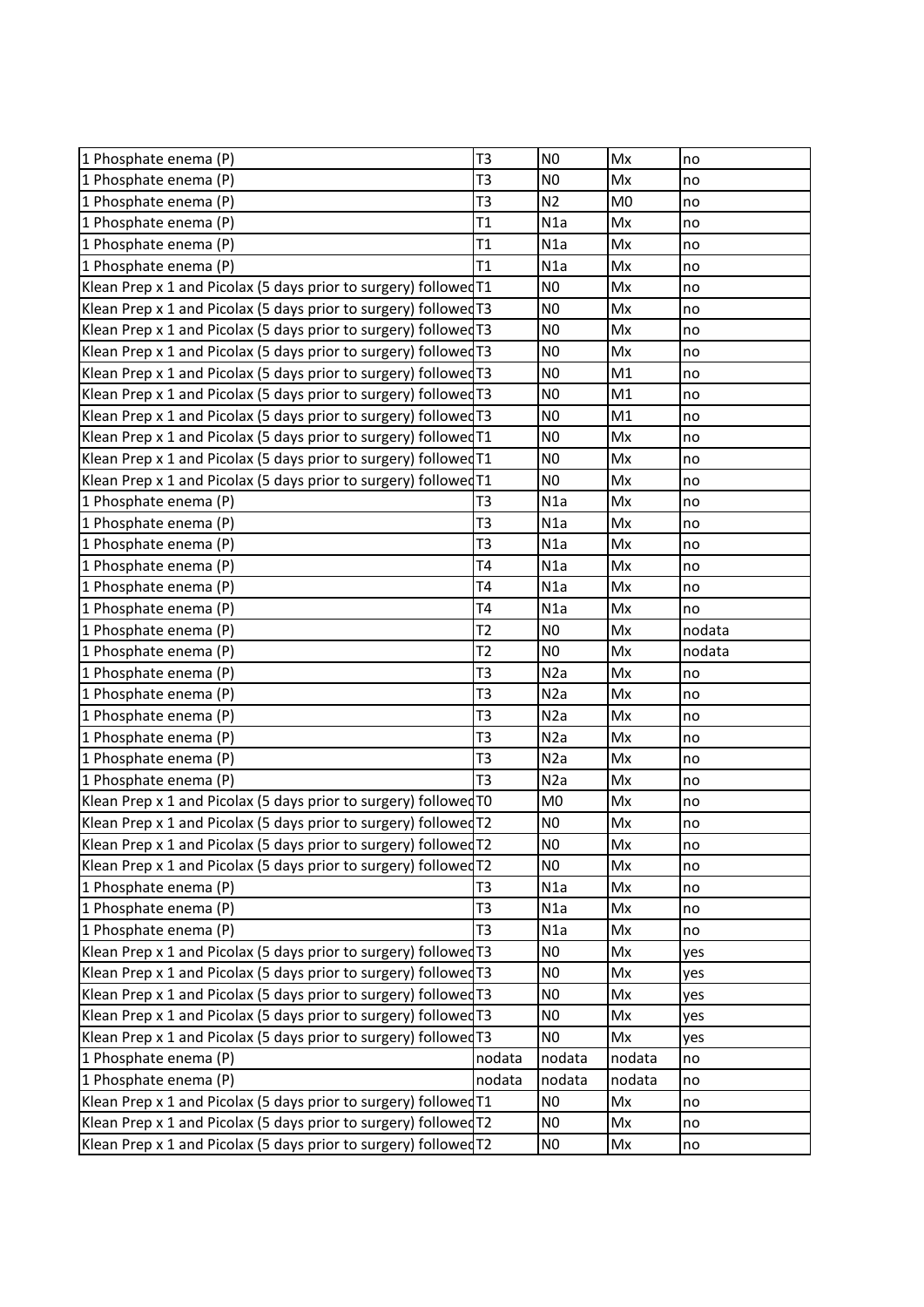| T4<br>N <sub>2</sub> b<br>M1<br>no<br>T <sub>4</sub><br>N <sub>2</sub> b<br>M1<br>no<br>T <sub>4</sub><br>N <sub>2</sub> b<br>M1<br>no<br>T <sub>2</sub><br>1 Phosphate enema (P)<br>N <sub>0</sub><br>Mx<br>no<br>T <sub>2</sub><br>1 Phosphate enema (P)<br>N <sub>0</sub><br>Mx<br>no<br>T2<br>N <sub>0</sub><br>Mx<br>1 Phosphate enema (P)<br>no<br>T <sub>3</sub><br>N <sub>0</sub><br>Mx<br>no<br>T <sub>3</sub><br>N <sub>0</sub><br>1 Phosphate enema (P)<br>Mx<br>no<br>T <sub>3</sub><br>1 Phosphate enema (P)<br>N <sub>0</sub><br>Mx<br>no<br>Klean Prep x 1 and Picolax (5 days prior to surgery) followed $T2$<br>N <sub>0</sub><br>Mx<br>no<br>Klean Prep x 1 and Picolax (5 days prior to surgery) followed T2<br>N <sub>0</sub><br>Mx<br>no<br>Klean Prep x 1 and Picolax (5 days prior to surgery) followed T2<br>N <sub>0</sub><br>Mx<br>no<br><b>T4</b><br>N <sub>0</sub><br>1 Phosphate enema (P)<br>Mx<br>yes<br>N <sub>0</sub><br>1 Phosphate enema (P)<br>T <sub>4</sub><br>Mx<br>yes<br><b>T4</b><br>1 Phosphate enema (P)<br>N <sub>0</sub><br>Mx<br>yes<br>Klean Prep x 1 and Picolax (5 days prior to surgery) followed T4<br>N2a<br>Mx<br>no<br>nodata<br>nodata<br>nodata<br>no<br>1 Phosphate enema (P)<br>nodata<br>nodata<br>nodata<br>no<br>nodata<br>nodata<br>nodata<br>nodata<br>no<br>1 Phosphate enema (P)<br>nodata<br>nodata<br>nodata<br>no<br>T <sub>3</sub><br>N <sub>0</sub><br>1 Phosphate enema (P)<br>Mx<br>yes<br>1 Phosphate enema (P)<br>T <sub>3</sub><br>N <sub>0</sub><br>Mx<br>yes<br>T <sub>3</sub><br>N <sub>0</sub><br>1 Phosphate enema (P)<br>Mx<br>yes<br>T <sub>4</sub><br>N1<br>1 Phosphate enema (P)<br>Mx<br>no<br>T <sub>4</sub><br>1 Phosphate enema (P)<br>N1<br>Mx<br>no<br>T <sub>4</sub><br>N1<br>1 Phosphate enema (P)<br>Mx<br>no<br>Klean Prep x 1 and Picolax (5 days prior to surgery) followed T3<br>N1a<br>M1<br>no<br>Klean Prep x 1 and Picolax (5 days prior to surgery) followed T3<br>N1a<br>M1<br>no<br>Klean Prep x 1 and Picolax (5 days prior to surgery) followed T1<br>N <sub>0</sub><br>Mx<br>no<br>Klean Prep x 1 and Picolax (5 days prior to surgery) followed T1<br>N <sub>0</sub><br>Mx<br>no<br>Klean Prep x 1 and Picolax (5 days prior to surgery) followed T1<br>N <sub>0</sub><br>Mx<br>no<br>N <sub>0</sub><br>1 Phosphate enema (P)<br>T <sub>3</sub><br>Mx<br>no<br>1 Phosphate enema (P)<br>T3<br>N <sub>0</sub><br>$Mx$<br>no<br>Klean Prep x 1 and Picolax (5 days prior to surgery) followed T4<br>N1a<br>Mx<br>no<br>Klean Prep x 1 and Picolax (5 days prior to surgery) followed T4<br>N1a<br>Mx<br>no<br>T <sub>3</sub><br>1 Phosphate enema (P)<br>N <sub>2</sub> a<br>Mx<br>yes<br>1 Phosphate enema (P)<br>T <sub>3</sub><br>N <sub>2</sub> a<br>Mx<br>yes<br>1 Phosphate enema (P)<br>T <sub>3</sub><br>N <sub>0</sub><br>Mx<br>no<br>1 Phosphate enema (P)<br>T <sub>3</sub><br>N <sub>0</sub><br>Mx<br>no<br>T <sub>3</sub><br>N <sub>0</sub><br>nodata<br>Mx<br>no<br>nodata<br>T <sub>3</sub><br>N <sub>0</sub><br>Mx<br>no<br>T <sub>3</sub><br>N <sub>0</sub><br>nodata<br>Mx<br>no<br>T <sub>3</sub><br>N <sub>0</sub><br>nodata<br>Mx<br>no<br>T <sub>3</sub><br>N <sub>0</sub><br>Mx<br>nodata<br>T <sub>3</sub><br>N <sub>0</sub><br>Mx<br>nodata<br>T <sub>3</sub><br>N <sub>0</sub><br>Mx<br>nodata<br>Klean Prep x 1 and Picolax (5 days prior to surgery) followed T3<br>Mx<br>N <sub>1</sub> a<br>no |                       |  |  |
|-----------------------------------------------------------------------------------------------------------------------------------------------------------------------------------------------------------------------------------------------------------------------------------------------------------------------------------------------------------------------------------------------------------------------------------------------------------------------------------------------------------------------------------------------------------------------------------------------------------------------------------------------------------------------------------------------------------------------------------------------------------------------------------------------------------------------------------------------------------------------------------------------------------------------------------------------------------------------------------------------------------------------------------------------------------------------------------------------------------------------------------------------------------------------------------------------------------------------------------------------------------------------------------------------------------------------------------------------------------------------------------------------------------------------------------------------------------------------------------------------------------------------------------------------------------------------------------------------------------------------------------------------------------------------------------------------------------------------------------------------------------------------------------------------------------------------------------------------------------------------------------------------------------------------------------------------------------------------------------------------------------------------------------------------------------------------------------------------------------------------------------------------------------------------------------------------------------------------------------------------------------------------------------------------------------------------------------------------------------------------------------------------------------------------------------------------------------------------------------------------------------------------------------------------------------------------------------------------------------------------------------------------------------------------------------------------------------------------------------------------------------------------------------------------------------------------------------------------------------------------------------------------------------------------------------------------------------------------------------------------------------------------------------------------------------------------------------------------------------------------------------------------------------------------------------------------------------------------------------------------------------------------------------------------------------------------------------------------------------------------------------------------------------------------------------------|-----------------------|--|--|
|                                                                                                                                                                                                                                                                                                                                                                                                                                                                                                                                                                                                                                                                                                                                                                                                                                                                                                                                                                                                                                                                                                                                                                                                                                                                                                                                                                                                                                                                                                                                                                                                                                                                                                                                                                                                                                                                                                                                                                                                                                                                                                                                                                                                                                                                                                                                                                                                                                                                                                                                                                                                                                                                                                                                                                                                                                                                                                                                                                                                                                                                                                                                                                                                                                                                                                                                                                                                                                         | 1 Phosphate enema (P) |  |  |
|                                                                                                                                                                                                                                                                                                                                                                                                                                                                                                                                                                                                                                                                                                                                                                                                                                                                                                                                                                                                                                                                                                                                                                                                                                                                                                                                                                                                                                                                                                                                                                                                                                                                                                                                                                                                                                                                                                                                                                                                                                                                                                                                                                                                                                                                                                                                                                                                                                                                                                                                                                                                                                                                                                                                                                                                                                                                                                                                                                                                                                                                                                                                                                                                                                                                                                                                                                                                                                         | 1 Phosphate enema (P) |  |  |
|                                                                                                                                                                                                                                                                                                                                                                                                                                                                                                                                                                                                                                                                                                                                                                                                                                                                                                                                                                                                                                                                                                                                                                                                                                                                                                                                                                                                                                                                                                                                                                                                                                                                                                                                                                                                                                                                                                                                                                                                                                                                                                                                                                                                                                                                                                                                                                                                                                                                                                                                                                                                                                                                                                                                                                                                                                                                                                                                                                                                                                                                                                                                                                                                                                                                                                                                                                                                                                         | 1 Phosphate enema (P) |  |  |
|                                                                                                                                                                                                                                                                                                                                                                                                                                                                                                                                                                                                                                                                                                                                                                                                                                                                                                                                                                                                                                                                                                                                                                                                                                                                                                                                                                                                                                                                                                                                                                                                                                                                                                                                                                                                                                                                                                                                                                                                                                                                                                                                                                                                                                                                                                                                                                                                                                                                                                                                                                                                                                                                                                                                                                                                                                                                                                                                                                                                                                                                                                                                                                                                                                                                                                                                                                                                                                         |                       |  |  |
|                                                                                                                                                                                                                                                                                                                                                                                                                                                                                                                                                                                                                                                                                                                                                                                                                                                                                                                                                                                                                                                                                                                                                                                                                                                                                                                                                                                                                                                                                                                                                                                                                                                                                                                                                                                                                                                                                                                                                                                                                                                                                                                                                                                                                                                                                                                                                                                                                                                                                                                                                                                                                                                                                                                                                                                                                                                                                                                                                                                                                                                                                                                                                                                                                                                                                                                                                                                                                                         |                       |  |  |
|                                                                                                                                                                                                                                                                                                                                                                                                                                                                                                                                                                                                                                                                                                                                                                                                                                                                                                                                                                                                                                                                                                                                                                                                                                                                                                                                                                                                                                                                                                                                                                                                                                                                                                                                                                                                                                                                                                                                                                                                                                                                                                                                                                                                                                                                                                                                                                                                                                                                                                                                                                                                                                                                                                                                                                                                                                                                                                                                                                                                                                                                                                                                                                                                                                                                                                                                                                                                                                         |                       |  |  |
|                                                                                                                                                                                                                                                                                                                                                                                                                                                                                                                                                                                                                                                                                                                                                                                                                                                                                                                                                                                                                                                                                                                                                                                                                                                                                                                                                                                                                                                                                                                                                                                                                                                                                                                                                                                                                                                                                                                                                                                                                                                                                                                                                                                                                                                                                                                                                                                                                                                                                                                                                                                                                                                                                                                                                                                                                                                                                                                                                                                                                                                                                                                                                                                                                                                                                                                                                                                                                                         | 1 Phosphate enema (P) |  |  |
|                                                                                                                                                                                                                                                                                                                                                                                                                                                                                                                                                                                                                                                                                                                                                                                                                                                                                                                                                                                                                                                                                                                                                                                                                                                                                                                                                                                                                                                                                                                                                                                                                                                                                                                                                                                                                                                                                                                                                                                                                                                                                                                                                                                                                                                                                                                                                                                                                                                                                                                                                                                                                                                                                                                                                                                                                                                                                                                                                                                                                                                                                                                                                                                                                                                                                                                                                                                                                                         |                       |  |  |
|                                                                                                                                                                                                                                                                                                                                                                                                                                                                                                                                                                                                                                                                                                                                                                                                                                                                                                                                                                                                                                                                                                                                                                                                                                                                                                                                                                                                                                                                                                                                                                                                                                                                                                                                                                                                                                                                                                                                                                                                                                                                                                                                                                                                                                                                                                                                                                                                                                                                                                                                                                                                                                                                                                                                                                                                                                                                                                                                                                                                                                                                                                                                                                                                                                                                                                                                                                                                                                         |                       |  |  |
|                                                                                                                                                                                                                                                                                                                                                                                                                                                                                                                                                                                                                                                                                                                                                                                                                                                                                                                                                                                                                                                                                                                                                                                                                                                                                                                                                                                                                                                                                                                                                                                                                                                                                                                                                                                                                                                                                                                                                                                                                                                                                                                                                                                                                                                                                                                                                                                                                                                                                                                                                                                                                                                                                                                                                                                                                                                                                                                                                                                                                                                                                                                                                                                                                                                                                                                                                                                                                                         |                       |  |  |
|                                                                                                                                                                                                                                                                                                                                                                                                                                                                                                                                                                                                                                                                                                                                                                                                                                                                                                                                                                                                                                                                                                                                                                                                                                                                                                                                                                                                                                                                                                                                                                                                                                                                                                                                                                                                                                                                                                                                                                                                                                                                                                                                                                                                                                                                                                                                                                                                                                                                                                                                                                                                                                                                                                                                                                                                                                                                                                                                                                                                                                                                                                                                                                                                                                                                                                                                                                                                                                         |                       |  |  |
|                                                                                                                                                                                                                                                                                                                                                                                                                                                                                                                                                                                                                                                                                                                                                                                                                                                                                                                                                                                                                                                                                                                                                                                                                                                                                                                                                                                                                                                                                                                                                                                                                                                                                                                                                                                                                                                                                                                                                                                                                                                                                                                                                                                                                                                                                                                                                                                                                                                                                                                                                                                                                                                                                                                                                                                                                                                                                                                                                                                                                                                                                                                                                                                                                                                                                                                                                                                                                                         |                       |  |  |
|                                                                                                                                                                                                                                                                                                                                                                                                                                                                                                                                                                                                                                                                                                                                                                                                                                                                                                                                                                                                                                                                                                                                                                                                                                                                                                                                                                                                                                                                                                                                                                                                                                                                                                                                                                                                                                                                                                                                                                                                                                                                                                                                                                                                                                                                                                                                                                                                                                                                                                                                                                                                                                                                                                                                                                                                                                                                                                                                                                                                                                                                                                                                                                                                                                                                                                                                                                                                                                         |                       |  |  |
|                                                                                                                                                                                                                                                                                                                                                                                                                                                                                                                                                                                                                                                                                                                                                                                                                                                                                                                                                                                                                                                                                                                                                                                                                                                                                                                                                                                                                                                                                                                                                                                                                                                                                                                                                                                                                                                                                                                                                                                                                                                                                                                                                                                                                                                                                                                                                                                                                                                                                                                                                                                                                                                                                                                                                                                                                                                                                                                                                                                                                                                                                                                                                                                                                                                                                                                                                                                                                                         |                       |  |  |
|                                                                                                                                                                                                                                                                                                                                                                                                                                                                                                                                                                                                                                                                                                                                                                                                                                                                                                                                                                                                                                                                                                                                                                                                                                                                                                                                                                                                                                                                                                                                                                                                                                                                                                                                                                                                                                                                                                                                                                                                                                                                                                                                                                                                                                                                                                                                                                                                                                                                                                                                                                                                                                                                                                                                                                                                                                                                                                                                                                                                                                                                                                                                                                                                                                                                                                                                                                                                                                         |                       |  |  |
|                                                                                                                                                                                                                                                                                                                                                                                                                                                                                                                                                                                                                                                                                                                                                                                                                                                                                                                                                                                                                                                                                                                                                                                                                                                                                                                                                                                                                                                                                                                                                                                                                                                                                                                                                                                                                                                                                                                                                                                                                                                                                                                                                                                                                                                                                                                                                                                                                                                                                                                                                                                                                                                                                                                                                                                                                                                                                                                                                                                                                                                                                                                                                                                                                                                                                                                                                                                                                                         |                       |  |  |
|                                                                                                                                                                                                                                                                                                                                                                                                                                                                                                                                                                                                                                                                                                                                                                                                                                                                                                                                                                                                                                                                                                                                                                                                                                                                                                                                                                                                                                                                                                                                                                                                                                                                                                                                                                                                                                                                                                                                                                                                                                                                                                                                                                                                                                                                                                                                                                                                                                                                                                                                                                                                                                                                                                                                                                                                                                                                                                                                                                                                                                                                                                                                                                                                                                                                                                                                                                                                                                         | 1 Phosphate enema (P) |  |  |
|                                                                                                                                                                                                                                                                                                                                                                                                                                                                                                                                                                                                                                                                                                                                                                                                                                                                                                                                                                                                                                                                                                                                                                                                                                                                                                                                                                                                                                                                                                                                                                                                                                                                                                                                                                                                                                                                                                                                                                                                                                                                                                                                                                                                                                                                                                                                                                                                                                                                                                                                                                                                                                                                                                                                                                                                                                                                                                                                                                                                                                                                                                                                                                                                                                                                                                                                                                                                                                         |                       |  |  |
|                                                                                                                                                                                                                                                                                                                                                                                                                                                                                                                                                                                                                                                                                                                                                                                                                                                                                                                                                                                                                                                                                                                                                                                                                                                                                                                                                                                                                                                                                                                                                                                                                                                                                                                                                                                                                                                                                                                                                                                                                                                                                                                                                                                                                                                                                                                                                                                                                                                                                                                                                                                                                                                                                                                                                                                                                                                                                                                                                                                                                                                                                                                                                                                                                                                                                                                                                                                                                                         |                       |  |  |
|                                                                                                                                                                                                                                                                                                                                                                                                                                                                                                                                                                                                                                                                                                                                                                                                                                                                                                                                                                                                                                                                                                                                                                                                                                                                                                                                                                                                                                                                                                                                                                                                                                                                                                                                                                                                                                                                                                                                                                                                                                                                                                                                                                                                                                                                                                                                                                                                                                                                                                                                                                                                                                                                                                                                                                                                                                                                                                                                                                                                                                                                                                                                                                                                                                                                                                                                                                                                                                         |                       |  |  |
|                                                                                                                                                                                                                                                                                                                                                                                                                                                                                                                                                                                                                                                                                                                                                                                                                                                                                                                                                                                                                                                                                                                                                                                                                                                                                                                                                                                                                                                                                                                                                                                                                                                                                                                                                                                                                                                                                                                                                                                                                                                                                                                                                                                                                                                                                                                                                                                                                                                                                                                                                                                                                                                                                                                                                                                                                                                                                                                                                                                                                                                                                                                                                                                                                                                                                                                                                                                                                                         |                       |  |  |
|                                                                                                                                                                                                                                                                                                                                                                                                                                                                                                                                                                                                                                                                                                                                                                                                                                                                                                                                                                                                                                                                                                                                                                                                                                                                                                                                                                                                                                                                                                                                                                                                                                                                                                                                                                                                                                                                                                                                                                                                                                                                                                                                                                                                                                                                                                                                                                                                                                                                                                                                                                                                                                                                                                                                                                                                                                                                                                                                                                                                                                                                                                                                                                                                                                                                                                                                                                                                                                         |                       |  |  |
|                                                                                                                                                                                                                                                                                                                                                                                                                                                                                                                                                                                                                                                                                                                                                                                                                                                                                                                                                                                                                                                                                                                                                                                                                                                                                                                                                                                                                                                                                                                                                                                                                                                                                                                                                                                                                                                                                                                                                                                                                                                                                                                                                                                                                                                                                                                                                                                                                                                                                                                                                                                                                                                                                                                                                                                                                                                                                                                                                                                                                                                                                                                                                                                                                                                                                                                                                                                                                                         |                       |  |  |
|                                                                                                                                                                                                                                                                                                                                                                                                                                                                                                                                                                                                                                                                                                                                                                                                                                                                                                                                                                                                                                                                                                                                                                                                                                                                                                                                                                                                                                                                                                                                                                                                                                                                                                                                                                                                                                                                                                                                                                                                                                                                                                                                                                                                                                                                                                                                                                                                                                                                                                                                                                                                                                                                                                                                                                                                                                                                                                                                                                                                                                                                                                                                                                                                                                                                                                                                                                                                                                         |                       |  |  |
|                                                                                                                                                                                                                                                                                                                                                                                                                                                                                                                                                                                                                                                                                                                                                                                                                                                                                                                                                                                                                                                                                                                                                                                                                                                                                                                                                                                                                                                                                                                                                                                                                                                                                                                                                                                                                                                                                                                                                                                                                                                                                                                                                                                                                                                                                                                                                                                                                                                                                                                                                                                                                                                                                                                                                                                                                                                                                                                                                                                                                                                                                                                                                                                                                                                                                                                                                                                                                                         |                       |  |  |
|                                                                                                                                                                                                                                                                                                                                                                                                                                                                                                                                                                                                                                                                                                                                                                                                                                                                                                                                                                                                                                                                                                                                                                                                                                                                                                                                                                                                                                                                                                                                                                                                                                                                                                                                                                                                                                                                                                                                                                                                                                                                                                                                                                                                                                                                                                                                                                                                                                                                                                                                                                                                                                                                                                                                                                                                                                                                                                                                                                                                                                                                                                                                                                                                                                                                                                                                                                                                                                         |                       |  |  |
|                                                                                                                                                                                                                                                                                                                                                                                                                                                                                                                                                                                                                                                                                                                                                                                                                                                                                                                                                                                                                                                                                                                                                                                                                                                                                                                                                                                                                                                                                                                                                                                                                                                                                                                                                                                                                                                                                                                                                                                                                                                                                                                                                                                                                                                                                                                                                                                                                                                                                                                                                                                                                                                                                                                                                                                                                                                                                                                                                                                                                                                                                                                                                                                                                                                                                                                                                                                                                                         |                       |  |  |
|                                                                                                                                                                                                                                                                                                                                                                                                                                                                                                                                                                                                                                                                                                                                                                                                                                                                                                                                                                                                                                                                                                                                                                                                                                                                                                                                                                                                                                                                                                                                                                                                                                                                                                                                                                                                                                                                                                                                                                                                                                                                                                                                                                                                                                                                                                                                                                                                                                                                                                                                                                                                                                                                                                                                                                                                                                                                                                                                                                                                                                                                                                                                                                                                                                                                                                                                                                                                                                         |                       |  |  |
|                                                                                                                                                                                                                                                                                                                                                                                                                                                                                                                                                                                                                                                                                                                                                                                                                                                                                                                                                                                                                                                                                                                                                                                                                                                                                                                                                                                                                                                                                                                                                                                                                                                                                                                                                                                                                                                                                                                                                                                                                                                                                                                                                                                                                                                                                                                                                                                                                                                                                                                                                                                                                                                                                                                                                                                                                                                                                                                                                                                                                                                                                                                                                                                                                                                                                                                                                                                                                                         |                       |  |  |
|                                                                                                                                                                                                                                                                                                                                                                                                                                                                                                                                                                                                                                                                                                                                                                                                                                                                                                                                                                                                                                                                                                                                                                                                                                                                                                                                                                                                                                                                                                                                                                                                                                                                                                                                                                                                                                                                                                                                                                                                                                                                                                                                                                                                                                                                                                                                                                                                                                                                                                                                                                                                                                                                                                                                                                                                                                                                                                                                                                                                                                                                                                                                                                                                                                                                                                                                                                                                                                         |                       |  |  |
|                                                                                                                                                                                                                                                                                                                                                                                                                                                                                                                                                                                                                                                                                                                                                                                                                                                                                                                                                                                                                                                                                                                                                                                                                                                                                                                                                                                                                                                                                                                                                                                                                                                                                                                                                                                                                                                                                                                                                                                                                                                                                                                                                                                                                                                                                                                                                                                                                                                                                                                                                                                                                                                                                                                                                                                                                                                                                                                                                                                                                                                                                                                                                                                                                                                                                                                                                                                                                                         |                       |  |  |
|                                                                                                                                                                                                                                                                                                                                                                                                                                                                                                                                                                                                                                                                                                                                                                                                                                                                                                                                                                                                                                                                                                                                                                                                                                                                                                                                                                                                                                                                                                                                                                                                                                                                                                                                                                                                                                                                                                                                                                                                                                                                                                                                                                                                                                                                                                                                                                                                                                                                                                                                                                                                                                                                                                                                                                                                                                                                                                                                                                                                                                                                                                                                                                                                                                                                                                                                                                                                                                         |                       |  |  |
|                                                                                                                                                                                                                                                                                                                                                                                                                                                                                                                                                                                                                                                                                                                                                                                                                                                                                                                                                                                                                                                                                                                                                                                                                                                                                                                                                                                                                                                                                                                                                                                                                                                                                                                                                                                                                                                                                                                                                                                                                                                                                                                                                                                                                                                                                                                                                                                                                                                                                                                                                                                                                                                                                                                                                                                                                                                                                                                                                                                                                                                                                                                                                                                                                                                                                                                                                                                                                                         |                       |  |  |
|                                                                                                                                                                                                                                                                                                                                                                                                                                                                                                                                                                                                                                                                                                                                                                                                                                                                                                                                                                                                                                                                                                                                                                                                                                                                                                                                                                                                                                                                                                                                                                                                                                                                                                                                                                                                                                                                                                                                                                                                                                                                                                                                                                                                                                                                                                                                                                                                                                                                                                                                                                                                                                                                                                                                                                                                                                                                                                                                                                                                                                                                                                                                                                                                                                                                                                                                                                                                                                         |                       |  |  |
|                                                                                                                                                                                                                                                                                                                                                                                                                                                                                                                                                                                                                                                                                                                                                                                                                                                                                                                                                                                                                                                                                                                                                                                                                                                                                                                                                                                                                                                                                                                                                                                                                                                                                                                                                                                                                                                                                                                                                                                                                                                                                                                                                                                                                                                                                                                                                                                                                                                                                                                                                                                                                                                                                                                                                                                                                                                                                                                                                                                                                                                                                                                                                                                                                                                                                                                                                                                                                                         |                       |  |  |
|                                                                                                                                                                                                                                                                                                                                                                                                                                                                                                                                                                                                                                                                                                                                                                                                                                                                                                                                                                                                                                                                                                                                                                                                                                                                                                                                                                                                                                                                                                                                                                                                                                                                                                                                                                                                                                                                                                                                                                                                                                                                                                                                                                                                                                                                                                                                                                                                                                                                                                                                                                                                                                                                                                                                                                                                                                                                                                                                                                                                                                                                                                                                                                                                                                                                                                                                                                                                                                         |                       |  |  |
|                                                                                                                                                                                                                                                                                                                                                                                                                                                                                                                                                                                                                                                                                                                                                                                                                                                                                                                                                                                                                                                                                                                                                                                                                                                                                                                                                                                                                                                                                                                                                                                                                                                                                                                                                                                                                                                                                                                                                                                                                                                                                                                                                                                                                                                                                                                                                                                                                                                                                                                                                                                                                                                                                                                                                                                                                                                                                                                                                                                                                                                                                                                                                                                                                                                                                                                                                                                                                                         |                       |  |  |
|                                                                                                                                                                                                                                                                                                                                                                                                                                                                                                                                                                                                                                                                                                                                                                                                                                                                                                                                                                                                                                                                                                                                                                                                                                                                                                                                                                                                                                                                                                                                                                                                                                                                                                                                                                                                                                                                                                                                                                                                                                                                                                                                                                                                                                                                                                                                                                                                                                                                                                                                                                                                                                                                                                                                                                                                                                                                                                                                                                                                                                                                                                                                                                                                                                                                                                                                                                                                                                         |                       |  |  |
|                                                                                                                                                                                                                                                                                                                                                                                                                                                                                                                                                                                                                                                                                                                                                                                                                                                                                                                                                                                                                                                                                                                                                                                                                                                                                                                                                                                                                                                                                                                                                                                                                                                                                                                                                                                                                                                                                                                                                                                                                                                                                                                                                                                                                                                                                                                                                                                                                                                                                                                                                                                                                                                                                                                                                                                                                                                                                                                                                                                                                                                                                                                                                                                                                                                                                                                                                                                                                                         |                       |  |  |
|                                                                                                                                                                                                                                                                                                                                                                                                                                                                                                                                                                                                                                                                                                                                                                                                                                                                                                                                                                                                                                                                                                                                                                                                                                                                                                                                                                                                                                                                                                                                                                                                                                                                                                                                                                                                                                                                                                                                                                                                                                                                                                                                                                                                                                                                                                                                                                                                                                                                                                                                                                                                                                                                                                                                                                                                                                                                                                                                                                                                                                                                                                                                                                                                                                                                                                                                                                                                                                         |                       |  |  |
|                                                                                                                                                                                                                                                                                                                                                                                                                                                                                                                                                                                                                                                                                                                                                                                                                                                                                                                                                                                                                                                                                                                                                                                                                                                                                                                                                                                                                                                                                                                                                                                                                                                                                                                                                                                                                                                                                                                                                                                                                                                                                                                                                                                                                                                                                                                                                                                                                                                                                                                                                                                                                                                                                                                                                                                                                                                                                                                                                                                                                                                                                                                                                                                                                                                                                                                                                                                                                                         |                       |  |  |
|                                                                                                                                                                                                                                                                                                                                                                                                                                                                                                                                                                                                                                                                                                                                                                                                                                                                                                                                                                                                                                                                                                                                                                                                                                                                                                                                                                                                                                                                                                                                                                                                                                                                                                                                                                                                                                                                                                                                                                                                                                                                                                                                                                                                                                                                                                                                                                                                                                                                                                                                                                                                                                                                                                                                                                                                                                                                                                                                                                                                                                                                                                                                                                                                                                                                                                                                                                                                                                         |                       |  |  |
|                                                                                                                                                                                                                                                                                                                                                                                                                                                                                                                                                                                                                                                                                                                                                                                                                                                                                                                                                                                                                                                                                                                                                                                                                                                                                                                                                                                                                                                                                                                                                                                                                                                                                                                                                                                                                                                                                                                                                                                                                                                                                                                                                                                                                                                                                                                                                                                                                                                                                                                                                                                                                                                                                                                                                                                                                                                                                                                                                                                                                                                                                                                                                                                                                                                                                                                                                                                                                                         |                       |  |  |
|                                                                                                                                                                                                                                                                                                                                                                                                                                                                                                                                                                                                                                                                                                                                                                                                                                                                                                                                                                                                                                                                                                                                                                                                                                                                                                                                                                                                                                                                                                                                                                                                                                                                                                                                                                                                                                                                                                                                                                                                                                                                                                                                                                                                                                                                                                                                                                                                                                                                                                                                                                                                                                                                                                                                                                                                                                                                                                                                                                                                                                                                                                                                                                                                                                                                                                                                                                                                                                         | 1 Phosphate enema (P) |  |  |
|                                                                                                                                                                                                                                                                                                                                                                                                                                                                                                                                                                                                                                                                                                                                                                                                                                                                                                                                                                                                                                                                                                                                                                                                                                                                                                                                                                                                                                                                                                                                                                                                                                                                                                                                                                                                                                                                                                                                                                                                                                                                                                                                                                                                                                                                                                                                                                                                                                                                                                                                                                                                                                                                                                                                                                                                                                                                                                                                                                                                                                                                                                                                                                                                                                                                                                                                                                                                                                         | 1 Phosphate enema (P) |  |  |
|                                                                                                                                                                                                                                                                                                                                                                                                                                                                                                                                                                                                                                                                                                                                                                                                                                                                                                                                                                                                                                                                                                                                                                                                                                                                                                                                                                                                                                                                                                                                                                                                                                                                                                                                                                                                                                                                                                                                                                                                                                                                                                                                                                                                                                                                                                                                                                                                                                                                                                                                                                                                                                                                                                                                                                                                                                                                                                                                                                                                                                                                                                                                                                                                                                                                                                                                                                                                                                         | 1 Phosphate enema (P) |  |  |
|                                                                                                                                                                                                                                                                                                                                                                                                                                                                                                                                                                                                                                                                                                                                                                                                                                                                                                                                                                                                                                                                                                                                                                                                                                                                                                                                                                                                                                                                                                                                                                                                                                                                                                                                                                                                                                                                                                                                                                                                                                                                                                                                                                                                                                                                                                                                                                                                                                                                                                                                                                                                                                                                                                                                                                                                                                                                                                                                                                                                                                                                                                                                                                                                                                                                                                                                                                                                                                         |                       |  |  |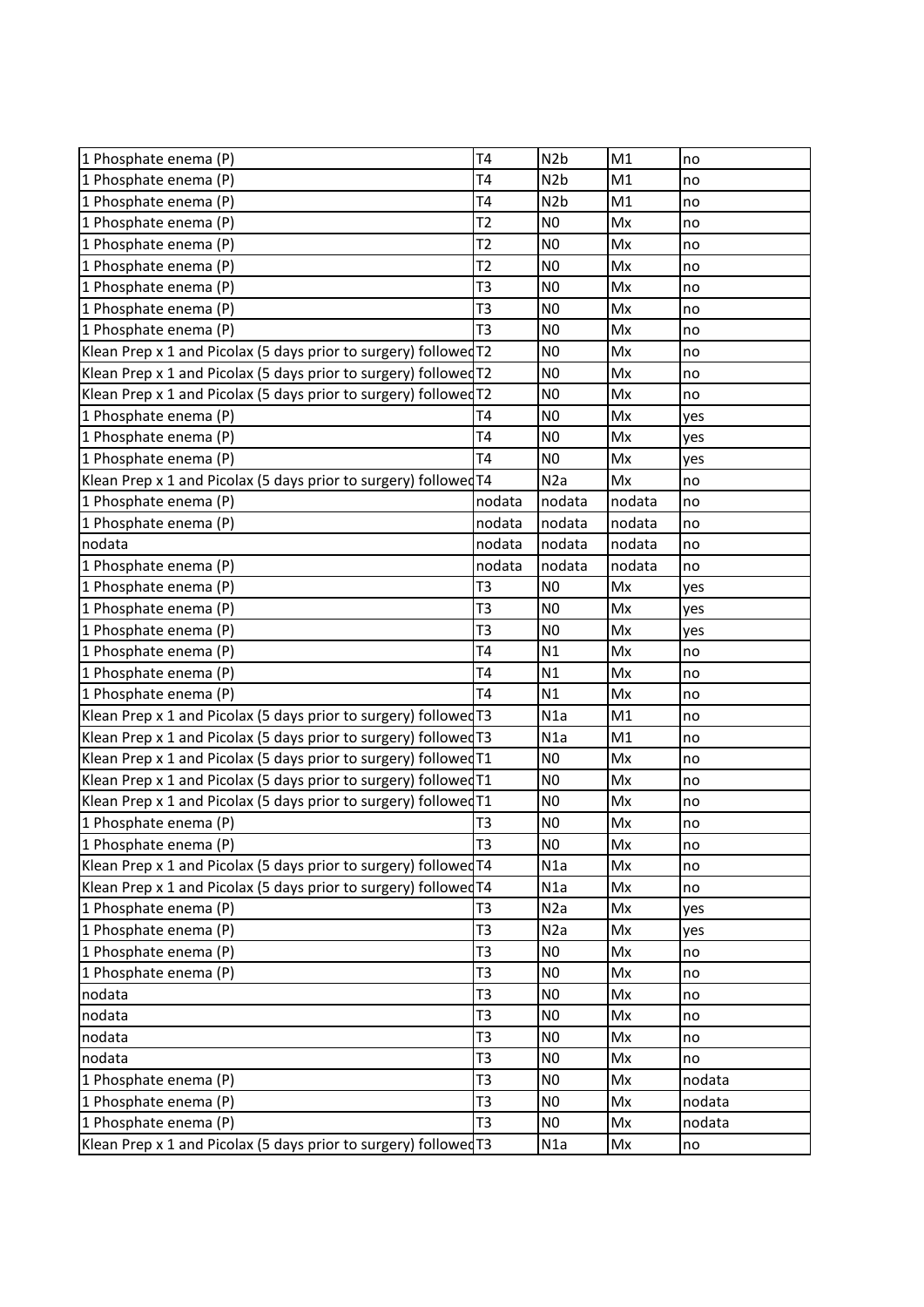| nodata                                                             | nodata         | nodata           | nodata         | no     |
|--------------------------------------------------------------------|----------------|------------------|----------------|--------|
| nodata                                                             | nodata         | nodata           | nodata         | no     |
| nodata                                                             | nodata         | nodata           | nodata         | no     |
| 1 Phosphate enema (P)                                              | T <sub>4</sub> | N <sub>0</sub>   | Mx             | no     |
| 1 Phosphate enema (P)                                              | T <sub>4</sub> | N <sub>0</sub>   | Mx             | no     |
| 1 Phosphate enema (P)                                              | T <sub>4</sub> | N <sub>0</sub>   | Mx             | no     |
| Klean Prep x 1 and Picolax (5 days prior to surgery) followed T1   |                | N <sub>0</sub>   | Mx             | no     |
| Klean Prep x 1 and Picolax (5 days prior to surgery) followed T1   |                | N <sub>0</sub>   | Mx             | no     |
| Klean Prep x 1 and Picolax (5 days prior to surgery) followed T1   |                | N <sub>0</sub>   | Mx             | no     |
| Klean Prep x 1 and Picolax (5 days prior to surgery) followed T1   |                | N1b              | Mx             | no     |
| Klean Prep x 1 and Picolax (5 days prior to surgery) followed T1   |                | N1b              | Mx             | no     |
| Klean Prep x 1 and Picolax (5 days prior to surgery) followed $T1$ |                | N1b              | Mx             | no     |
| Klean Prep x 1 and Picolax (5 days prior to surgery) followed T1   |                | N1b              | Mx             | no     |
| nodata                                                             | nodata         | nodata           | nodata         | nodata |
| nodata                                                             | nodata         | nodata           | nodata         | nodata |
| 1 Phosphate enema (P)                                              | T <sub>4</sub> | N <sub>2</sub> b | Mx             | no     |
| 1 Phosphate enema (P)                                              | T <sub>4</sub> | N <sub>2</sub> b | Mx             | no     |
| 1 Phosphate enema (P)                                              | T <sub>4</sub> | N <sub>2</sub> b | Mx             | no     |
| Klean Prep x 1 and Picolax (5 days prior to surgery) followed T1   |                | N1b              | Mx             | no     |
| Klean Prep x 1 and Picolax (5 days prior to surgery) followed T1   |                | N1b              | Mx             | no     |
| Klean Prep x 1 and Picolax (5 days prior to surgery) followed T1   |                | N1b              | Mx             | no     |
| Klean Prep x 1 and Picolax (5 days prior to surgery) followed T3   |                | N <sub>0</sub>   | M <sub>0</sub> | no     |
| Klean Prep x 1 and Picolax (5 days prior to surgery) followed T3   |                | N <sub>0</sub>   | M <sub>0</sub> | no     |
| Klean Prep x 1 and Picolax (5 days prior to surgery) followed T3   |                | N <sub>0</sub>   | M <sub>0</sub> | no     |
| Klean Prep x 1 and Picolax (5 days prior to surgery) followed T3   |                | N <sub>0</sub>   | M <sub>0</sub> | no     |
| 1 Phosphate enema (P)                                              | T1             | N <sub>0</sub>   | M <sub>0</sub> | yes    |
| 1 Phosphate enema (P)                                              | T1             | N <sub>0</sub>   | M <sub>0</sub> | yes    |
| nodata                                                             | T <sub>3</sub> | N1b              | Mx             | no     |
| nodata                                                             | T <sub>3</sub> | N1b              | Mx             | no     |
| nodata                                                             | T <sub>3</sub> | N1b              | Mx             | no     |
| 1 Phosphate enema (P)                                              | T <sub>4</sub> | N1b              | Mx             | yes    |
| 1 Phosphate enema (P)                                              | T <sub>4</sub> | N <sub>1</sub> b | Mx             | yes    |
| 1 Phosphate enema (P)                                              | T <sub>4</sub> | N <sub>2</sub> b | Mx             | no     |
| 1 Phosphate enema (P)                                              | <b>T4</b>      | N <sub>2</sub> b | Mx             | no     |
| 1 Phosphate enema (P)                                              | T <sub>4</sub> | N <sub>2</sub> b | Mx             | no     |
| 1 Phosphate enema (P)                                              | <b>T4</b>      | N <sub>2</sub> b | Mx             | no     |
| 1 Phosphate enema (P)                                              | T2             | N <sub>0</sub>   | Mx             | no     |
| 1 Phosphate enema (P)                                              | T2             | N <sub>0</sub>   | Mx             | no     |
| 1 Phosphate enema (P)                                              | T <sub>2</sub> | N <sub>0</sub>   | Mx             | no     |
| nodata                                                             | <b>T4</b>      | N1b              | Mx             | no     |
| nodata                                                             | T <sub>4</sub> | N1b              | Mx             | no     |
| 1 Phosphate enema (P)                                              | T <sub>4</sub> | N <sub>2</sub> b | Mx             | no     |
| 1 Phosphate enema (P)                                              | <b>T4</b>      | N <sub>2</sub> b | Mx             | no     |
| 1 Phosphate enema (P)                                              | T <sub>4</sub> | N <sub>2</sub> b | Mx             | no     |
| 1 Phosphate enema (P)                                              | T <sub>3</sub> | N2               | Mx             | no     |
| 1 Phosphate enema (P)                                              | T <sub>3</sub> | N <sub>2</sub>   | Mx             | no     |
| 1 Phosphate enema (P)                                              | <b>T4</b>      | N <sub>0</sub>   | Mx             | no     |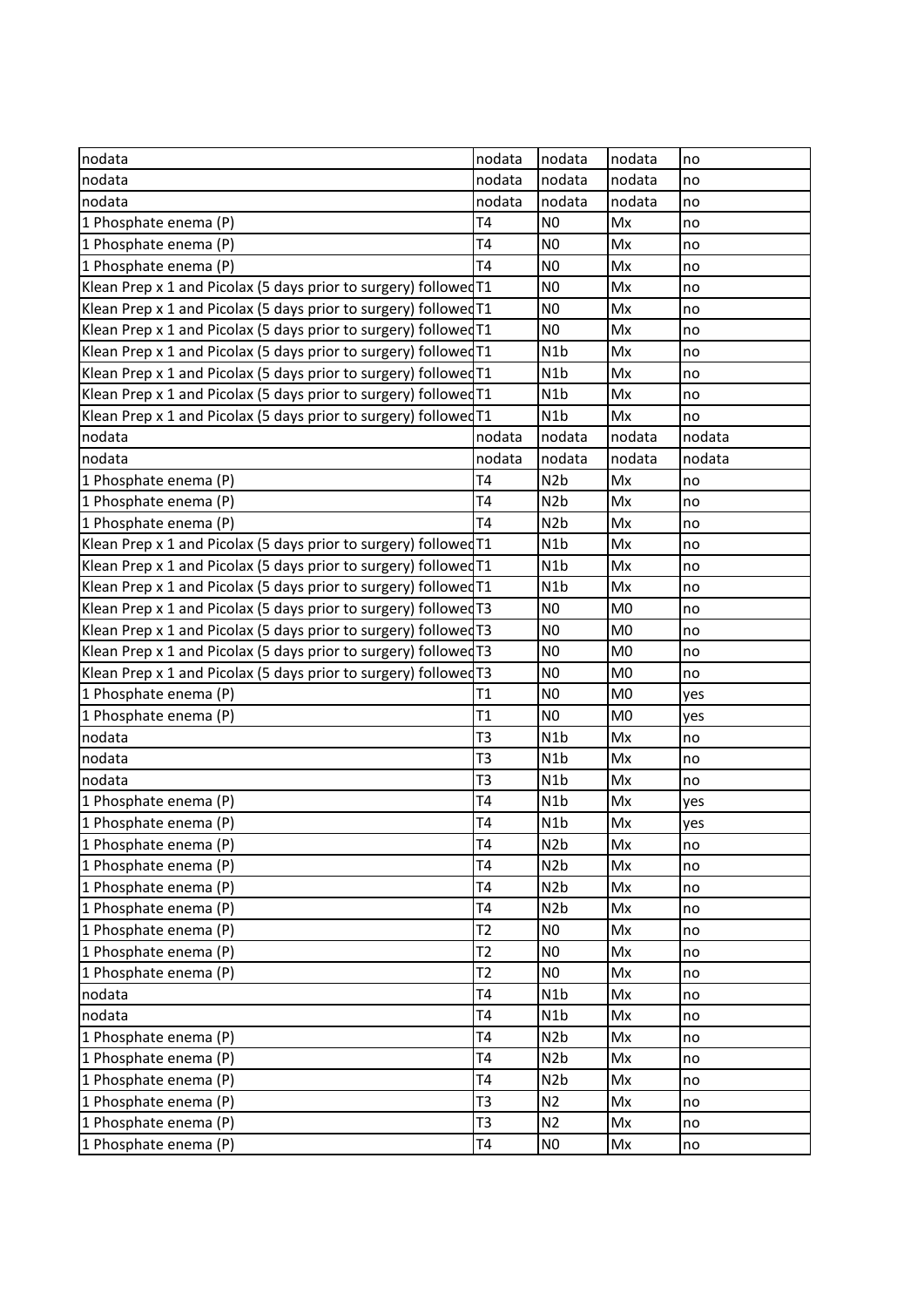| 1 Phosphate enema (P)                                                | T4             | N <sub>0</sub>   | Mx     | no |
|----------------------------------------------------------------------|----------------|------------------|--------|----|
| Klean Prep x 1 and Picolax (5 days prior to surgery) followed T2     |                | N1b              | nodata | no |
| Klean Prep x 1 and Picolax (5 days prior to surgery) followed T2     |                | N <sub>1</sub> b | nodata | no |
| 1 Phosphate enema (P)                                                | T <sub>3</sub> | N <sub>0</sub>   | M1a    | no |
| 1 Phosphate enema (P)                                                | T <sub>3</sub> | N <sub>0</sub>   | M1a    | no |
| 1 Phosphate enema (P)                                                | T <sub>3</sub> | N1a              | Mx     | no |
| 1 Phosphate enema (P)                                                | T <sub>3</sub> | N1a              | Mx     | no |
| 1 Phosphate enema (P)                                                | T <sub>4</sub> | N <sub>2</sub> b | Mx     | no |
| 1 Phosphate enema (P)                                                | T <sub>4</sub> | N <sub>2</sub> b | Mx     | no |
| 1 Phosphate enema (P)                                                | <b>T4</b>      | N <sub>2</sub> b | Mx     | no |
| Klean Prep x 1 and Picolax (5 days prior to surgery) followed T3     |                | N1               | nodata | no |
| Klean Prep x 1 and Picolax (5 days prior to surgery) followed T3     |                | N1               | nodata | no |
| Klean Prep x 1 and Picolax (5 days prior to surgery) followed TO     |                | N <sub>0</sub>   | Mx     | no |
| Klean Prep x 1 and Picolax (5 days prior to surgery) followed TO     |                | N <sub>0</sub>   | Mx     | no |
| Klean Prep x 1 and Picolax (5 days prior to surgery) followed TO     |                | N <sub>0</sub>   | Mx     | no |
| 1 Phosphate enema (P)                                                | T <sub>3</sub> | N <sub>0</sub>   | Mx     | no |
| 1 Phosphate enema (P)                                                | T <sub>3</sub> | N <sub>0</sub>   | Mx     | no |
| 1 Phosphate enema (P)                                                | T <sub>3</sub> | N <sub>0</sub>   | Mx     | no |
| 1 Phosphate enema (P)                                                | T <sub>3</sub> | N <sub>0</sub>   | Mx     | no |
| 1 Phosphate enema (P)                                                | T <sub>3</sub> | N <sub>0</sub>   | Mx     | no |
| 1 Phosphate enema (P)                                                | T <sub>3</sub> | N <sub>0</sub>   | Mx     | no |
| Klean Prep x 1 and Picolax (5 days prior to surgery) followed T3     |                | N1a              | Mx     | no |
| Klean Prep x 1 and Picolax (5 days prior to surgery) followed T3     |                | N1a              | Mx     | no |
| Klean Prep x 1 and Picolax (5 days prior to surgery) followed T3     |                | N1a              | Mx     | no |
| Klean Prep x 1 and Picolax (5 days prior to surgery) followed T3     |                | N <sub>2</sub> b | Mx     | no |
| Klean Prep x 1 and Picolax (5 days prior to surgery) followed T3     |                | N <sub>2</sub> b | Mx     | no |
| Klean Prep x 1 and Picolax (5 days prior to surgery) followed T3     |                | N <sub>2</sub> b | Mx     | no |
| Klean Prep x 1 and Picolax (5 days prior to surgery) followed T3     |                | N <sub>2</sub> b | Mx     | no |
| 1 Phosphate enema (P)                                                | T <sub>4</sub> | N <sub>0</sub>   | Mx     | no |
| 1 Phosphate enema (P)                                                | <b>T4</b>      | N <sub>0</sub>   | Mx     | no |
| 1 Phosphate enema (P)                                                | T4             | N <sub>0</sub>   | Mx     | no |
| 1 Phosphate enema (P)                                                | T <sub>4</sub> | N <sub>0</sub>   | Mx     | no |
| Klean Prep x 1 and Picolax (5 days prior to surgery) followed T4     |                | N0)              | Mx     | no |
| 1 Phosphate enema (P)                                                | T <sub>3</sub> | N <sub>0</sub>   | Mx     | no |
| 1 Phosphate enema (P)                                                | T <sub>3</sub> | N <sub>0</sub>   | Mx     | no |
| 1 Phosphate enema (P)                                                | T <sub>3</sub> | N <sub>0</sub>   | Mx     | no |
| 1 Phosphate enema (P)                                                | <b>T4</b>      | N <sub>1</sub> b | Mx     | no |
| 1 Phosphate enema (P)                                                | T <sub>4</sub> | N1b              | Mx     | no |
| 1 Phosphate enema (P)                                                | <b>T4</b>      | N1b              | Mx     | no |
| Klean Prep x 1 and Picolax (5 days prior to surgery) followed nodata |                | nodata           | nodata | no |
| Klean Prep x 1 and Picolax (5 days prior to surgery) followed nodata |                | nodata           | nodata | no |
| Klean Prep x 1 and Picolax (5 days prior to surgery) followed $T3$   |                | N1               | nodata | no |
| Klean Prep x 1 and Picolax (5 days prior to surgery) followed $T3$   |                | N1               | nodata | no |
| Klean Prep x 1 and Picolax (5 days prior to surgery) followed T3     |                | N1               | nodata | no |
| Klean Prep x 1 and Picolax (5 days prior to surgery) followed T2     |                | N <sub>0</sub>   | nodata | no |
| Klean Prep x 1 and Picolax (5 days prior to surgery) followed T2     |                | N <sub>0</sub>   | nodata | no |
| Klean Prep x 1 and Picolax (5 days prior to surgery) followed T3     |                | N <sub>2</sub> a | nodata | no |
|                                                                      |                |                  |        |    |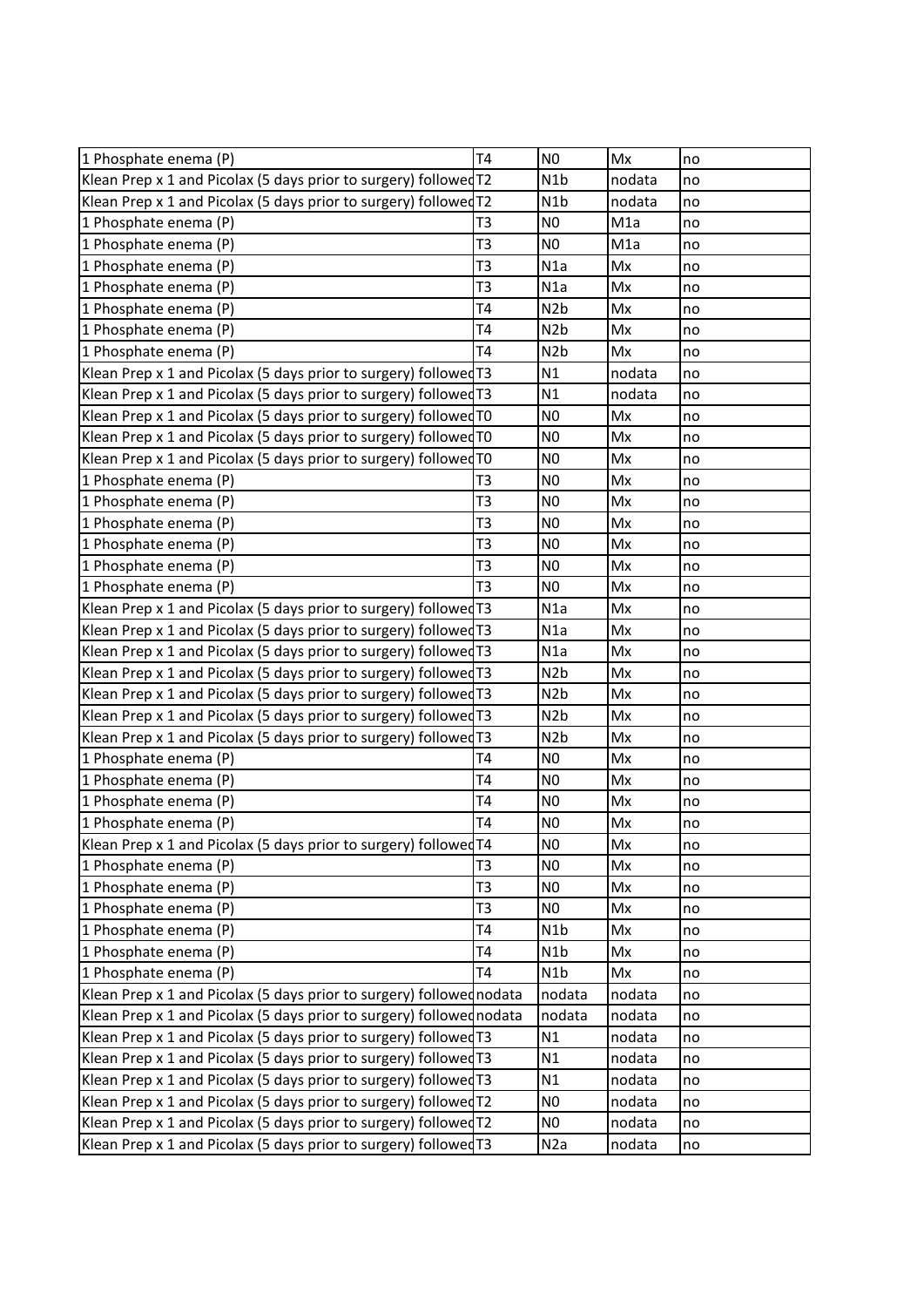| Klean Prep x 1 and Picolax (5 days prior to surgery) followed T3     |                  | N2a              | nodata           | no     |
|----------------------------------------------------------------------|------------------|------------------|------------------|--------|
| Klean Prep x 1 and Picolax (5 days prior to surgery) followed T3     |                  | N2a              | nodata           | no     |
| Klean Prep x 1 and Picolax (5 days prior to surgery) followed T3     |                  | N <sub>2</sub> a | nodata           | no     |
| 1 Phosphate enema (P)                                                | T2               | N <sub>0</sub>   | Mx               | no     |
| 1 Phosphate enema (P)                                                | T2               | N <sub>0</sub>   | Mx               | no     |
| 1 Phosphate enema (P)                                                | T2               | N <sub>0</sub>   | Mx               | no     |
| 1 Phosphate enema (P)                                                | T4a              | N <sub>2</sub> a | nodata           | no     |
| 1 Phosphate enema (P)                                                | T4a              | N <sub>2</sub> a | nodata           | no     |
| 1 Phosphate enema (P)                                                | T4a              | N <sub>2</sub> a | nodata           | no     |
| 1 Phosphate enema (P)                                                | T4a              | N <sub>2</sub> a | nodata           | no     |
| 1 Phosphate enema (P)                                                | T <sub>4</sub> a | N <sub>2</sub> a | nodata           | no     |
| 1 Phosphate enema (P)                                                | T4a              | N <sub>2</sub> a | nodata           | no     |
| 1 Phosphate enema (P)                                                | T <sub>4</sub> a | N <sub>2</sub> a | nodata           | no     |
| Klean Prep x 1 and Picolax (5 days prior to surgery) followed T3     |                  | N <sub>1</sub> b | Mx               | no     |
| Klean Prep x 1 and Picolax (5 days prior to surgery) followed T3     |                  | N <sub>1</sub> b | Mx               | no     |
| Klean Prep x 1 and Picolax (5 days prior to surgery) followed T3     |                  | N <sub>1</sub> b | Mx               | no     |
| Klean Prep x 1 and Picolax (5 days prior to surgery) followed T3     |                  | N1               | Mx               | no     |
| Klean Prep x 1 and Picolax (5 days prior to surgery) followed T3     |                  | N1               | Mx               | no     |
| Klean Prep x 1 and Picolax (5 days prior to surgery) followed T3     |                  | N1               | Mx               | no     |
| Klean Prep x 1 and Picolax (5 days prior to surgery) followed nodata |                  | nodata           | nodata           | no     |
| 1 Phosphate enema (P)                                                | T <sub>3</sub>   | N <sub>2</sub>   | M1a              | no     |
| 1 Phosphate enema (P)                                                | T <sub>3</sub>   | N <sub>2</sub>   | M <sub>1</sub> a | no     |
| nodata                                                               | <b>NA</b>        | <b>NA</b>        | <b>NA</b>        | nodata |
| nodata                                                               | <b>NA</b>        | <b>NA</b>        | <b>NA</b>        | nodata |
| nodata                                                               | <b>NA</b>        | <b>NA</b>        | <b>NA</b>        | nodata |
| nodata                                                               | <b>NA</b>        | <b>NA</b>        | <b>NA</b>        | nodata |
| nodata                                                               | <b>NA</b>        | <b>NA</b>        | <b>NA</b>        | nodata |
| nodata                                                               | <b>NA</b>        | <b>NA</b>        | <b>NA</b>        | nodata |
| nodata                                                               | <b>NA</b>        | <b>NA</b>        | <b>NA</b>        | nodata |
| nodata                                                               | <b>NA</b>        | <b>NA</b>        | <b>NA</b>        | nodata |
| nodata                                                               | <b>NA</b>        | <b>NA</b>        | <b>NA</b>        | nodata |
| nodata                                                               | <b>NA</b>        | <b>NA</b>        | <b>NA</b>        | nodata |
| nodata                                                               | NA.              | <b>NA</b>        | <b>NA</b>        | nodata |
| nodata                                                               | <b>NA</b>        | <b>NA</b>        | <b>NA</b>        | nodata |
| nodata                                                               | <b>NA</b>        | <b>NA</b>        | <b>NA</b>        | nodata |
| nodata                                                               | <b>NA</b>        | <b>NA</b>        | <b>NA</b>        | nodata |
| nodata                                                               | <b>NA</b>        | <b>NA</b>        | <b>NA</b>        | nodata |
| nodata                                                               | <b>NA</b>        | <b>NA</b>        | <b>NA</b>        | nodata |
| nodata                                                               | <b>NA</b>        | <b>NA</b>        | <b>NA</b>        | nodata |
| nodata                                                               | <b>NA</b>        | <b>NA</b>        | <b>NA</b>        | nodata |
| nodata                                                               | <b>NA</b>        | <b>NA</b>        | <b>NA</b>        | nodata |
| nodata                                                               | <b>NA</b>        | <b>NA</b>        | <b>NA</b>        | nodata |
| nodata                                                               | <b>NA</b>        | <b>NA</b>        | <b>NA</b>        | nodata |
| nodata                                                               | <b>NA</b>        | <b>NA</b>        | <b>NA</b>        | nodata |
| nodata                                                               | <b>NA</b>        | <b>NA</b>        | <b>NA</b>        | nodata |
| nodata                                                               | <b>NA</b>        | <b>NA</b>        | <b>NA</b>        | nodata |
| nodata                                                               | <b>NA</b>        | <b>NA</b>        | <b>NA</b>        | nodata |
|                                                                      |                  |                  |                  |        |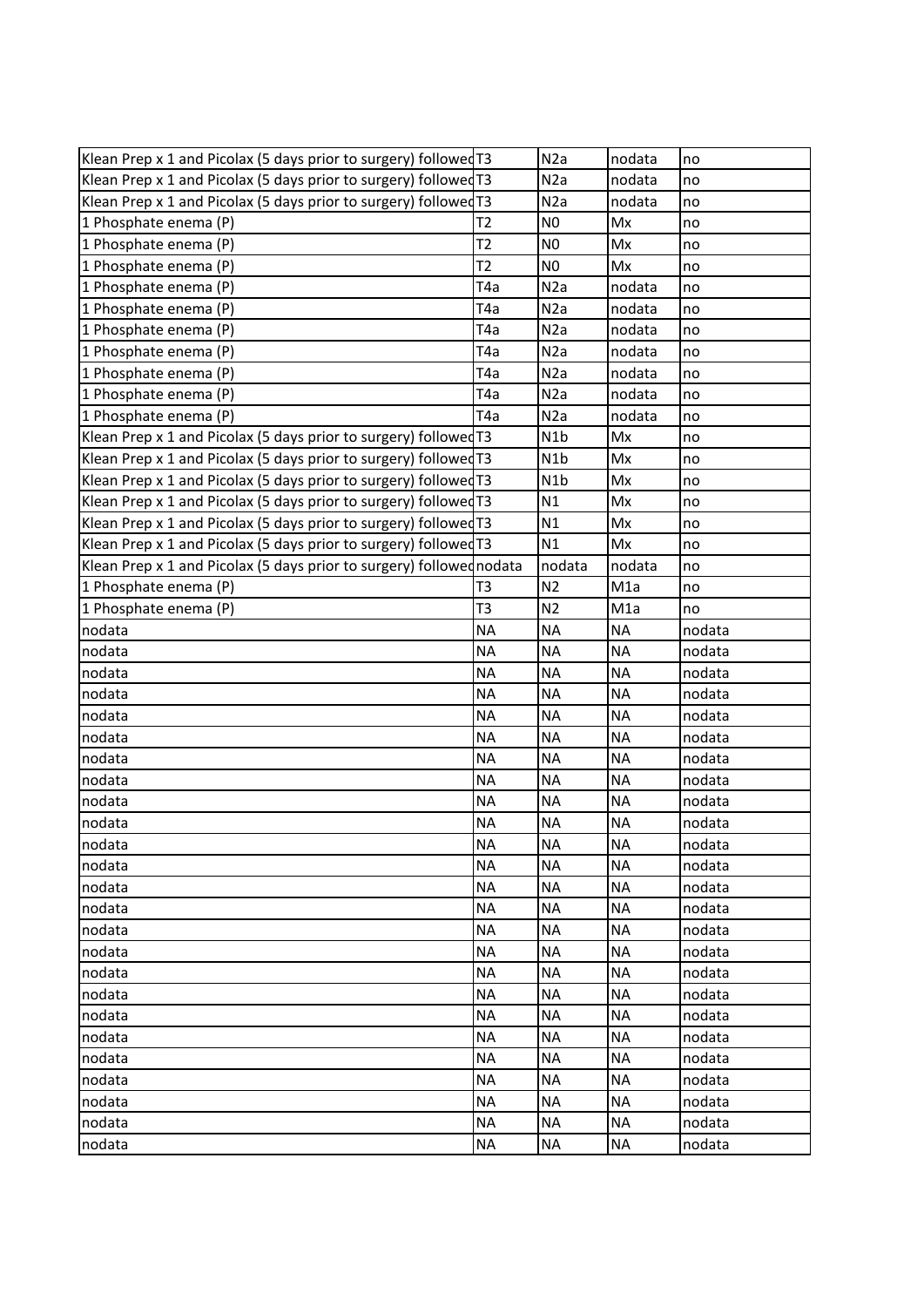| nodata | <b>NA</b> | <b>NA</b> | <b>NA</b> | nodata |
|--------|-----------|-----------|-----------|--------|
| nodata | <b>NA</b> | <b>NA</b> | <b>NA</b> | nodata |
| nodata | <b>NA</b> | <b>NA</b> | <b>NA</b> | nodata |
| nodata | <b>NA</b> | <b>NA</b> | <b>NA</b> | nodata |
| nodata | <b>NA</b> | <b>NA</b> | <b>NA</b> | nodata |
| nodata | <b>NA</b> | <b>NA</b> | <b>NA</b> | nodata |
| nodata | <b>NA</b> | <b>NA</b> | <b>NA</b> | nodata |
| nodata | <b>NA</b> | <b>NA</b> | <b>NA</b> | nodata |
|        |           |           |           |        |
|        |           |           |           |        |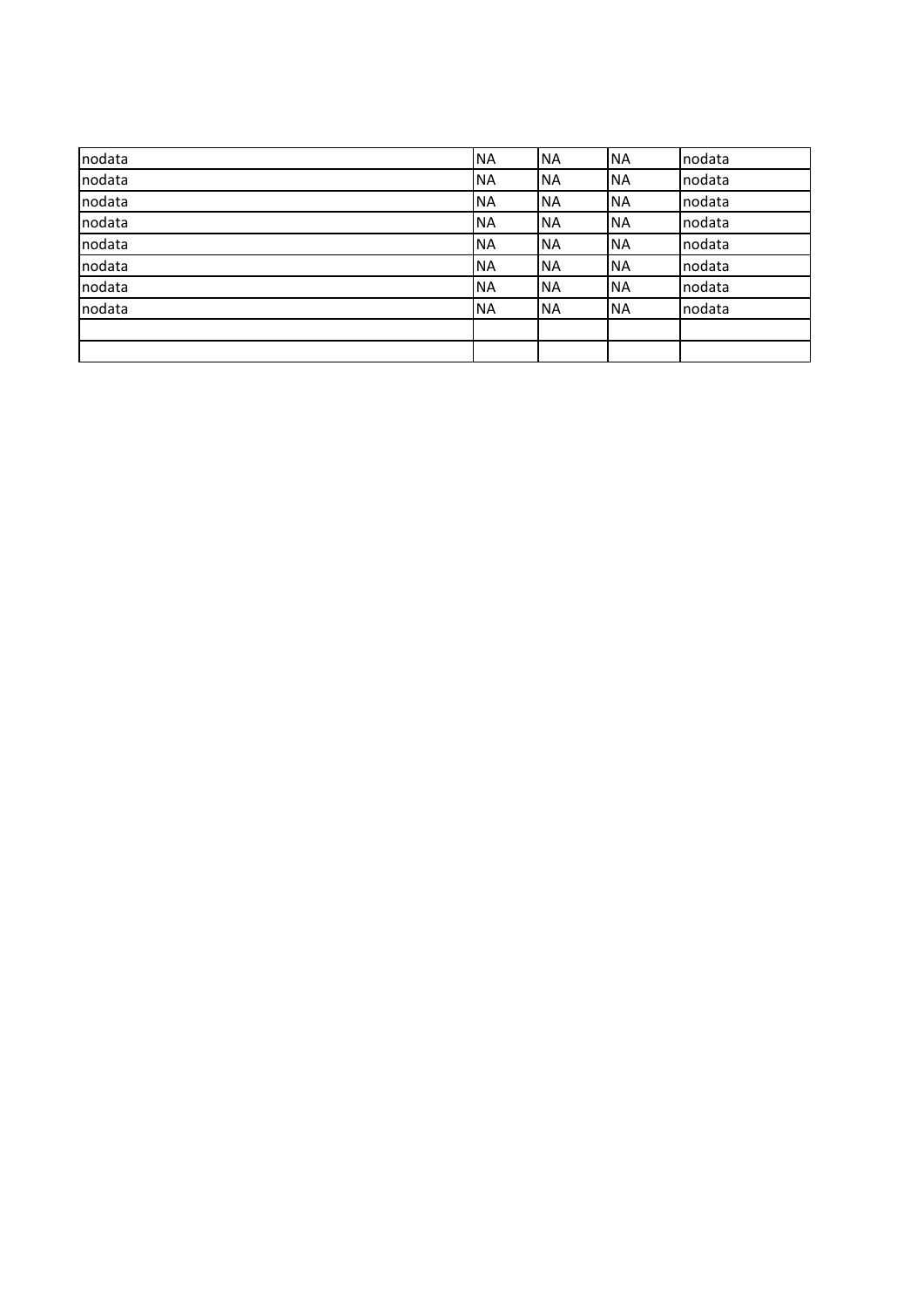| Smokeduration [years] | TimeSinceSmokeStop [years] | <b>NeverSmoked</b> |
|-----------------------|----------------------------|--------------------|
| <b>NA</b>             | <b>NA</b>                  | yes                |
| <b>NA</b>             | <b>NA</b>                  | yes                |
| <b>NA</b>             | <b>NA</b>                  | yes                |
| nodata                | 25                         | no                 |
| nodata                | 25                         | no                 |
| nodata                | 25                         | no                 |
| <b>NA</b>             | <b>NA</b>                  | yes                |
| <b>NA</b>             | <b>NA</b>                  | yes                |
| 20                    | 20                         | no                 |
| 20                    | 20                         | no                 |
| 20                    | 20                         | no                 |
| 20                    | 20                         | no                 |
| 20                    | 20                         | no                 |
| <b>NA</b>             | <b>NA</b>                  | yes                |
| <b>NA</b>             | <b>NA</b>                  | yes                |
| <b>NA</b>             | <b>NA</b>                  | yes                |
| <b>NA</b>             | <b>NA</b>                  | yes                |
| <b>NA</b>             | <b>NA</b>                  | yes                |
| <b>NA</b>             | <b>NA</b>                  | yes                |
| 20                    | current                    | no                 |
| 20                    | current                    | no                 |
| 20                    | current                    | no                 |
| 0.5                   | nodata                     | no                 |
| 0.5                   | nodata                     | no                 |
| 0.5                   | nodata                     | no                 |
| <b>NA</b>             | <b>NA</b>                  | yes                |
| <b>NA</b>             | <b>NA</b>                  | yes                |
| <b>NA</b>             | <b>NA</b>                  | yes                |
| 25                    | 20                         | no                 |
| 25                    | 20                         | no                 |
| 10                    | 20                         | no                 |
| 10                    | $\overline{20}$            | no                 |
| 10                    | 20                         | no                 |
| 36                    | $\mathbf 1$                | no                 |
| 36                    | $\mathbf 1$                | no                 |
| <b>NA</b>             | <b>NA</b>                  | yes                |
| <b>NA</b>             | <b>NA</b>                  | yes                |
| <b>NA</b>             | <b>NA</b>                  | yes                |
| <b>NA</b>             | <b>NA</b>                  | yes                |
| <b>NA</b>             | <b>NA</b>                  | yes                |
| nodata                | 40                         | no                 |
| nodata                | 40                         | no                 |
| <b>NA</b>             | <b>NA</b>                  | yes                |
| <b>NA</b>             | <b>NA</b>                  | yes                |
| $10\,$                | 8                          | no                 |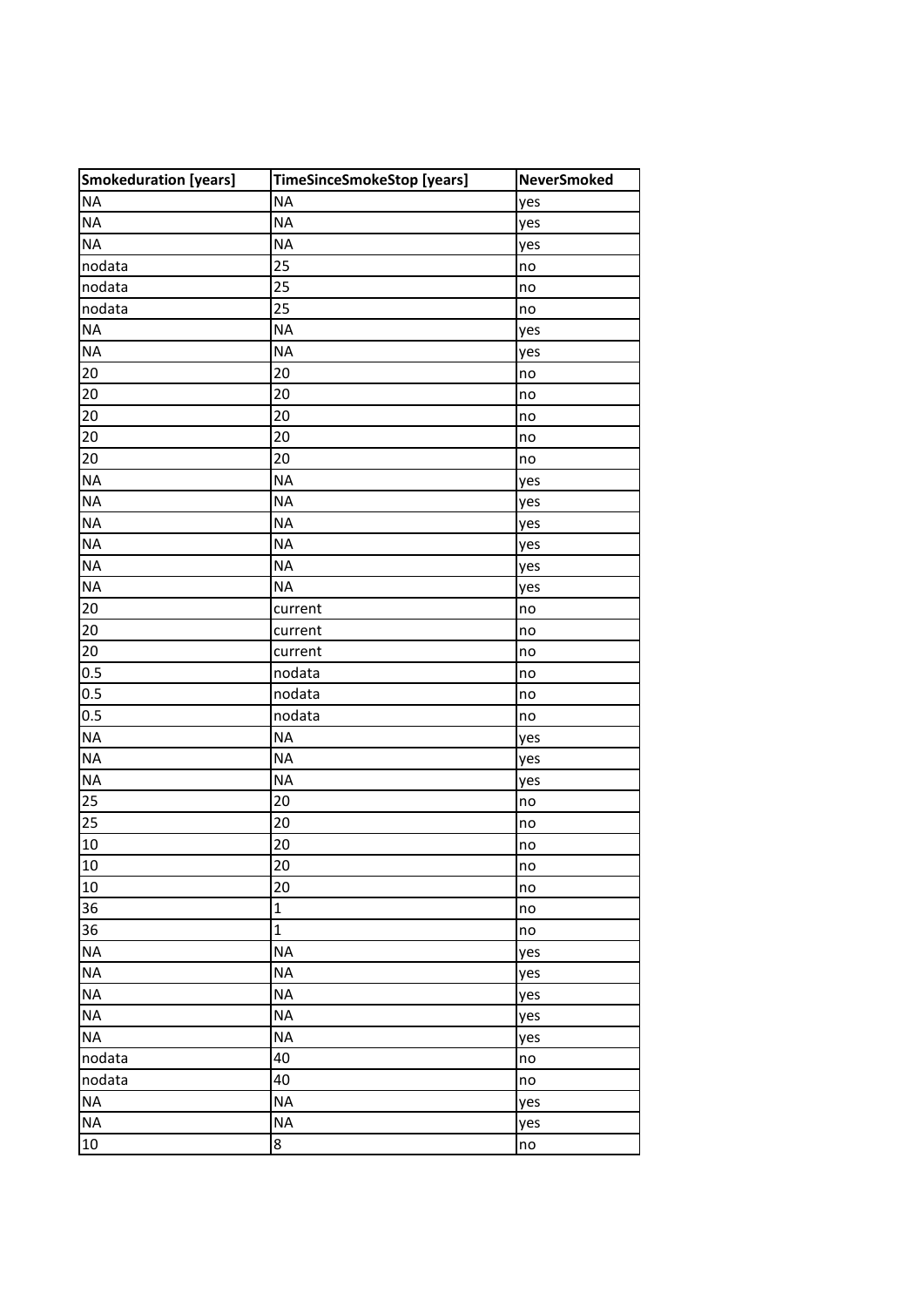| 10                       | $\bf8$         | no     |
|--------------------------|----------------|--------|
| $10\,$                   | $\bf 8$        | no     |
| <b>NA</b>                | <b>NA</b>      | yes    |
| <b>NA</b>                | <b>NA</b>      | yes    |
| <b>NA</b>                | <b>NA</b>      | yes    |
| <b>NA</b>                | <b>NA</b>      | yes    |
| <b>NA</b>                | <b>NA</b>      | yes    |
| 25                       | current        | no     |
| nodata                   | nodata         | no     |
| nodata                   | nodata         | no     |
| 20                       | current        | no     |
| $20\,$                   | current        | no     |
| nodata                   | nodata         | nodata |
| nodata                   | nodata         | nodata |
| 16                       | 40             | no     |
| <b>NA</b>                | <b>NA</b>      | yes    |
| <b>NA</b>                | <b>NA</b>      | yes    |
| $\mathbf 1$              | nodata         | nodata |
| $\mathbf 1$              | nodata         | nodata |
| 20                       | current        | no     |
| 20                       | current        | no     |
| $20\,$                   | current        | no     |
| <b>NA</b>                | <b>NA</b>      | yes    |
| <b>NA</b>                | <b>NA</b>      | yes    |
| 24                       | 3              | no     |
| 24                       | 3              | no     |
| 24                       | 3              | no     |
| <b>NA</b>                | <b>NA</b>      | yes    |
| <b>NA</b>                | <b>NA</b>      | yes    |
| <b>NA</b>                | <b>NA</b>      | yes    |
| <b>NA</b>                | <b>NA</b>      | yes    |
| <b>NA</b>                | <b>NA</b>      | yes    |
| 40                       | 7              | no     |
| 40                       | $\overline{7}$ | no     |
| 40                       | $\overline{7}$ | no     |
| $10\,$                   | 30             | no     |
| $\overline{\mathcal{I}}$ | 8              | no     |
| $\overline{7}$           | 8              | no     |
| $\overline{7}$           | 8              | no     |
| <b>NA</b>                | <b>NA</b>      | yes    |
| <b>NA</b>                | <b>NA</b>      | yes    |
| <b>NA</b>                | <b>NA</b>      | yes    |
| <b>NA</b>                | <b>NA</b>      | yes    |
| <b>NA</b>                | <b>NA</b>      | yes    |
| <b>NA</b>                | <b>NA</b>      | yes    |
| 15                       | 10             | no     |
| 15                       | 10             | no     |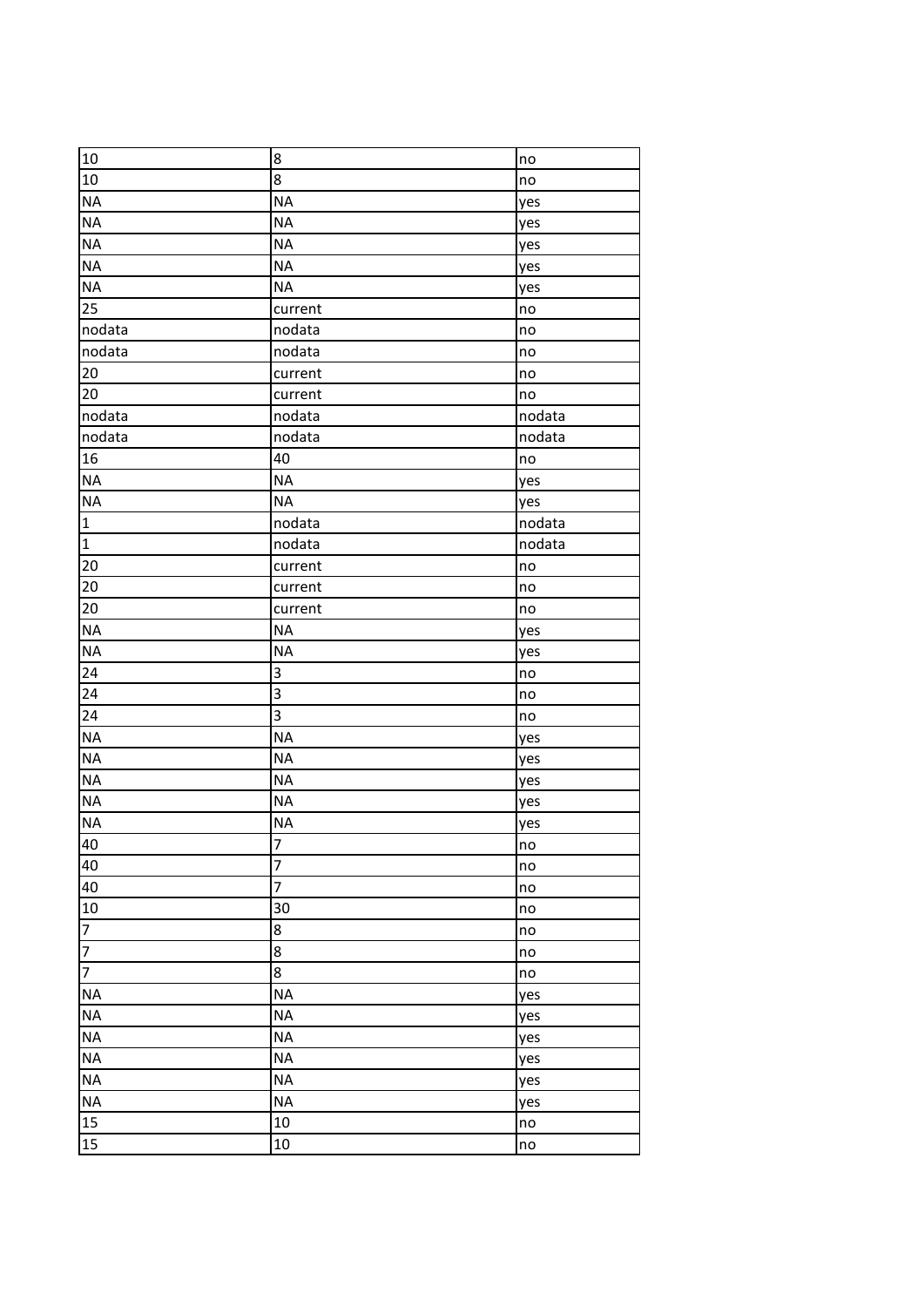| 10<br>no<br>30<br>no<br>$\overline{a}$<br>30<br>no<br>current<br>no<br>no<br>current<br><b>NA</b><br>yes<br><b>NA</b><br>yes<br><b>NA</b><br>yes<br>15<br>no<br>15<br>no<br>30<br>no<br>30<br>no<br>30<br>no<br>35<br>no<br>35<br>no<br>35<br>no<br><b>NA</b><br>yes<br><b>NA</b><br>yes<br>20<br>35<br>no<br>35<br>no<br><b>NA</b><br>yes<br><b>NA</b><br>yes<br><b>NA</b><br>yes<br><b>NA</b><br>yes<br>nodata<br>nodata<br>nodata<br>nodata<br>nodata<br>nodata<br>nodata<br>nodata<br>nodata<br>nodata<br>nodata<br><b>NA</b><br>yes<br><b>NA</b><br>yes<br>15<br>30<br>no<br>34<br>18<br>no<br>18<br>34<br>no<br>34<br>no<br>18<br>34<br>no<br>11<br>no<br>30<br>11<br>no<br>11<br>no<br>$\frac{6}{6}$<br>20<br>no<br>20<br>no<br>20<br>no<br><b>NA</b><br>yes<br><b>NA</b><br>yes<br>$\mathbf 1$<br>no<br>30<br>$\mathbf{1}$<br>no<br>30<br>$\mathbf{1}$<br>no<br>30<br>30<br>no |                |  |
|----------------------------------------------------------------------------------------------------------------------------------------------------------------------------------------------------------------------------------------------------------------------------------------------------------------------------------------------------------------------------------------------------------------------------------------------------------------------------------------------------------------------------------------------------------------------------------------------------------------------------------------------------------------------------------------------------------------------------------------------------------------------------------------------------------------------------------------------------------------------------------------|----------------|--|
|                                                                                                                                                                                                                                                                                                                                                                                                                                                                                                                                                                                                                                                                                                                                                                                                                                                                                        | 15             |  |
|                                                                                                                                                                                                                                                                                                                                                                                                                                                                                                                                                                                                                                                                                                                                                                                                                                                                                        | $\mathbf{s}$   |  |
|                                                                                                                                                                                                                                                                                                                                                                                                                                                                                                                                                                                                                                                                                                                                                                                                                                                                                        |                |  |
|                                                                                                                                                                                                                                                                                                                                                                                                                                                                                                                                                                                                                                                                                                                                                                                                                                                                                        | 43             |  |
|                                                                                                                                                                                                                                                                                                                                                                                                                                                                                                                                                                                                                                                                                                                                                                                                                                                                                        | 43             |  |
|                                                                                                                                                                                                                                                                                                                                                                                                                                                                                                                                                                                                                                                                                                                                                                                                                                                                                        | <b>NA</b>      |  |
|                                                                                                                                                                                                                                                                                                                                                                                                                                                                                                                                                                                                                                                                                                                                                                                                                                                                                        | <b>NA</b>      |  |
|                                                                                                                                                                                                                                                                                                                                                                                                                                                                                                                                                                                                                                                                                                                                                                                                                                                                                        | <b>NA</b>      |  |
|                                                                                                                                                                                                                                                                                                                                                                                                                                                                                                                                                                                                                                                                                                                                                                                                                                                                                        | 10             |  |
|                                                                                                                                                                                                                                                                                                                                                                                                                                                                                                                                                                                                                                                                                                                                                                                                                                                                                        | 10             |  |
|                                                                                                                                                                                                                                                                                                                                                                                                                                                                                                                                                                                                                                                                                                                                                                                                                                                                                        | $\overline{3}$ |  |
|                                                                                                                                                                                                                                                                                                                                                                                                                                                                                                                                                                                                                                                                                                                                                                                                                                                                                        | $\overline{3}$ |  |
|                                                                                                                                                                                                                                                                                                                                                                                                                                                                                                                                                                                                                                                                                                                                                                                                                                                                                        | $\overline{3}$ |  |
|                                                                                                                                                                                                                                                                                                                                                                                                                                                                                                                                                                                                                                                                                                                                                                                                                                                                                        | 15             |  |
|                                                                                                                                                                                                                                                                                                                                                                                                                                                                                                                                                                                                                                                                                                                                                                                                                                                                                        | 15             |  |
|                                                                                                                                                                                                                                                                                                                                                                                                                                                                                                                                                                                                                                                                                                                                                                                                                                                                                        | 15             |  |
|                                                                                                                                                                                                                                                                                                                                                                                                                                                                                                                                                                                                                                                                                                                                                                                                                                                                                        | <b>NA</b>      |  |
|                                                                                                                                                                                                                                                                                                                                                                                                                                                                                                                                                                                                                                                                                                                                                                                                                                                                                        | <b>NA</b>      |  |
|                                                                                                                                                                                                                                                                                                                                                                                                                                                                                                                                                                                                                                                                                                                                                                                                                                                                                        |                |  |
|                                                                                                                                                                                                                                                                                                                                                                                                                                                                                                                                                                                                                                                                                                                                                                                                                                                                                        | 20             |  |
|                                                                                                                                                                                                                                                                                                                                                                                                                                                                                                                                                                                                                                                                                                                                                                                                                                                                                        | <b>NA</b>      |  |
|                                                                                                                                                                                                                                                                                                                                                                                                                                                                                                                                                                                                                                                                                                                                                                                                                                                                                        | <b>NA</b>      |  |
|                                                                                                                                                                                                                                                                                                                                                                                                                                                                                                                                                                                                                                                                                                                                                                                                                                                                                        | <b>NA</b>      |  |
|                                                                                                                                                                                                                                                                                                                                                                                                                                                                                                                                                                                                                                                                                                                                                                                                                                                                                        | <b>NA</b>      |  |
|                                                                                                                                                                                                                                                                                                                                                                                                                                                                                                                                                                                                                                                                                                                                                                                                                                                                                        |                |  |
|                                                                                                                                                                                                                                                                                                                                                                                                                                                                                                                                                                                                                                                                                                                                                                                                                                                                                        | nodata         |  |
|                                                                                                                                                                                                                                                                                                                                                                                                                                                                                                                                                                                                                                                                                                                                                                                                                                                                                        |                |  |
|                                                                                                                                                                                                                                                                                                                                                                                                                                                                                                                                                                                                                                                                                                                                                                                                                                                                                        |                |  |
|                                                                                                                                                                                                                                                                                                                                                                                                                                                                                                                                                                                                                                                                                                                                                                                                                                                                                        | <b>NA</b>      |  |
|                                                                                                                                                                                                                                                                                                                                                                                                                                                                                                                                                                                                                                                                                                                                                                                                                                                                                        | <b>NA</b>      |  |
|                                                                                                                                                                                                                                                                                                                                                                                                                                                                                                                                                                                                                                                                                                                                                                                                                                                                                        |                |  |
|                                                                                                                                                                                                                                                                                                                                                                                                                                                                                                                                                                                                                                                                                                                                                                                                                                                                                        |                |  |
|                                                                                                                                                                                                                                                                                                                                                                                                                                                                                                                                                                                                                                                                                                                                                                                                                                                                                        |                |  |
|                                                                                                                                                                                                                                                                                                                                                                                                                                                                                                                                                                                                                                                                                                                                                                                                                                                                                        | 18             |  |
|                                                                                                                                                                                                                                                                                                                                                                                                                                                                                                                                                                                                                                                                                                                                                                                                                                                                                        |                |  |
|                                                                                                                                                                                                                                                                                                                                                                                                                                                                                                                                                                                                                                                                                                                                                                                                                                                                                        | 30             |  |
|                                                                                                                                                                                                                                                                                                                                                                                                                                                                                                                                                                                                                                                                                                                                                                                                                                                                                        |                |  |
|                                                                                                                                                                                                                                                                                                                                                                                                                                                                                                                                                                                                                                                                                                                                                                                                                                                                                        | 30             |  |
|                                                                                                                                                                                                                                                                                                                                                                                                                                                                                                                                                                                                                                                                                                                                                                                                                                                                                        |                |  |
|                                                                                                                                                                                                                                                                                                                                                                                                                                                                                                                                                                                                                                                                                                                                                                                                                                                                                        |                |  |
|                                                                                                                                                                                                                                                                                                                                                                                                                                                                                                                                                                                                                                                                                                                                                                                                                                                                                        | $\overline{6}$ |  |
|                                                                                                                                                                                                                                                                                                                                                                                                                                                                                                                                                                                                                                                                                                                                                                                                                                                                                        | <b>NA</b>      |  |
|                                                                                                                                                                                                                                                                                                                                                                                                                                                                                                                                                                                                                                                                                                                                                                                                                                                                                        | <b>NA</b>      |  |
|                                                                                                                                                                                                                                                                                                                                                                                                                                                                                                                                                                                                                                                                                                                                                                                                                                                                                        | 30             |  |
|                                                                                                                                                                                                                                                                                                                                                                                                                                                                                                                                                                                                                                                                                                                                                                                                                                                                                        |                |  |
|                                                                                                                                                                                                                                                                                                                                                                                                                                                                                                                                                                                                                                                                                                                                                                                                                                                                                        |                |  |
|                                                                                                                                                                                                                                                                                                                                                                                                                                                                                                                                                                                                                                                                                                                                                                                                                                                                                        |                |  |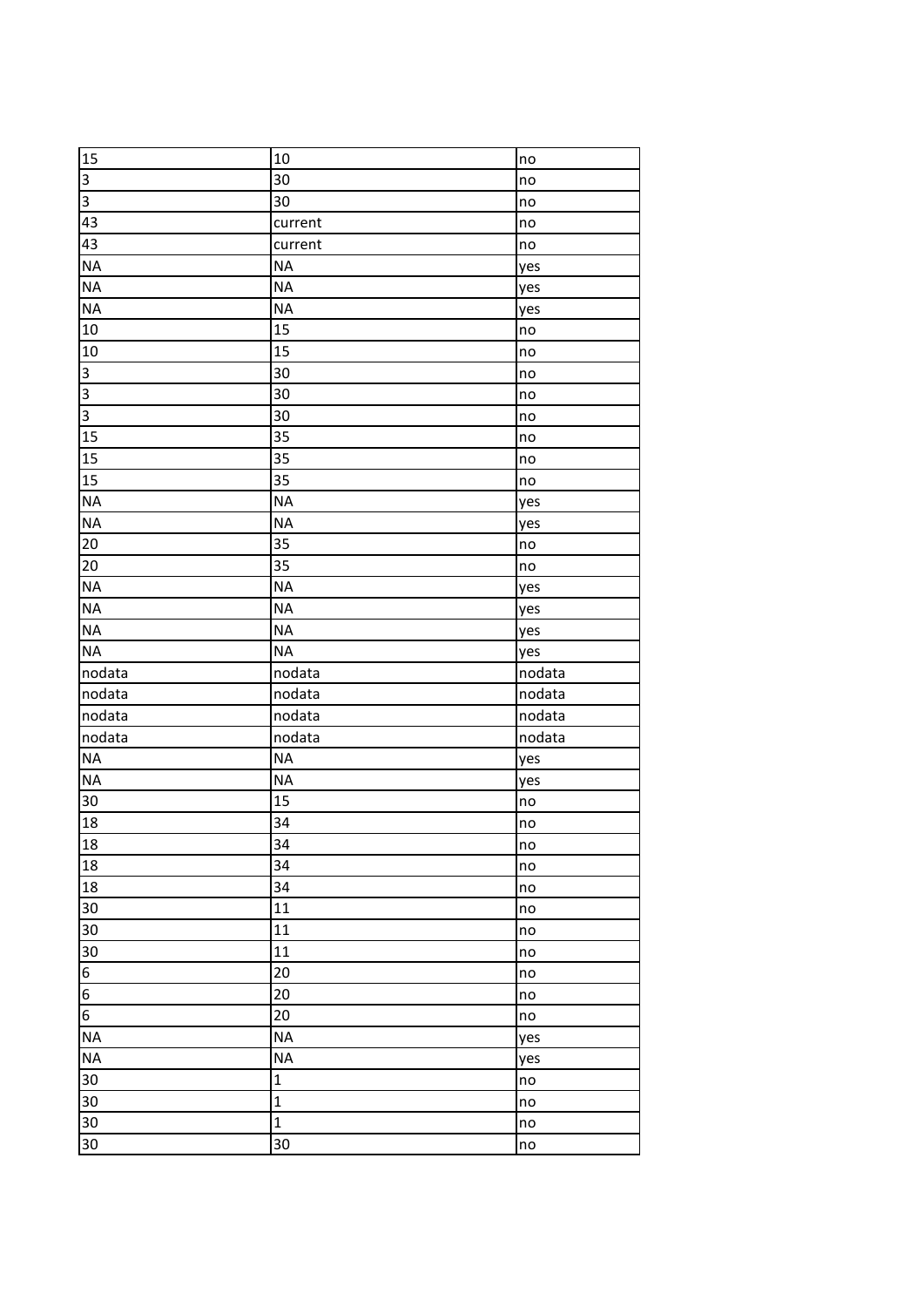| 30                      | 30        | no     |
|-------------------------|-----------|--------|
| 10                      | 35        | no     |
| 10                      | 35        | no     |
| 10                      | 35        | no     |
| <b>NA</b>               | <b>NA</b> | yes    |
| <b>NA</b>               | <b>NA</b> | yes    |
| <b>NA</b>               | <b>NA</b> | yes    |
| 36                      | 20        | no     |
| 40                      | 4         | no     |
| 40                      | 4         | no     |
| 40                      | 4         | no     |
| <b>NA</b>               | <b>NA</b> | yes    |
| <b>NA</b>               | <b>NA</b> | yes    |
| <b>NA</b>               | <b>NA</b> | yes    |
| 20                      | 40        | no     |
| 20                      | 40        | no     |
| 20                      | 40        | no     |
| $\overline{\mathbf{3}}$ | 20        | no     |
| 5                       | 57        | no     |
| $\overline{5}$          | 57        | no     |
| $\overline{5}$          | 57        | no     |
| nodata                  | nodata    | nodata |
| <b>NA</b>               | <b>NA</b> | yes    |
| <b>NA</b>               | <b>NA</b> | yes    |
| <b>NA</b>               | <b>NA</b> | yes    |
| nodata                  | nodata    | nodata |
| nodata                  | nodata    | nodata |
| nodata                  | nodata    | nodata |
| <b>NA</b>               | 35        | no     |
| <b>NA</b>               | 35        | no     |
| <b>NA</b>               | 35        | no     |
| <b>NA</b>               | 35        | no     |
| nodata                  | nodata    | nodata |
| nodata                  | nodata    | nodata |
| nodata                  | nodata    | nodata |
| nodata                  | nodata    | nodata |
| 15                      | 20        | no     |
| 15                      | 20        | no     |
| nodata                  | nodata    | nodata |
| nodata                  | nodata    | nodata |
| nodata                  | nodata    | nodata |
| 30                      | 20        | no     |
| 30                      | 20        | no     |
| 30                      | 20        | no     |
| nodata                  | nodata    | nodata |
| nodata                  | nodata    | nodata |
| nodata                  | nodata    | nodata |
|                         |           |        |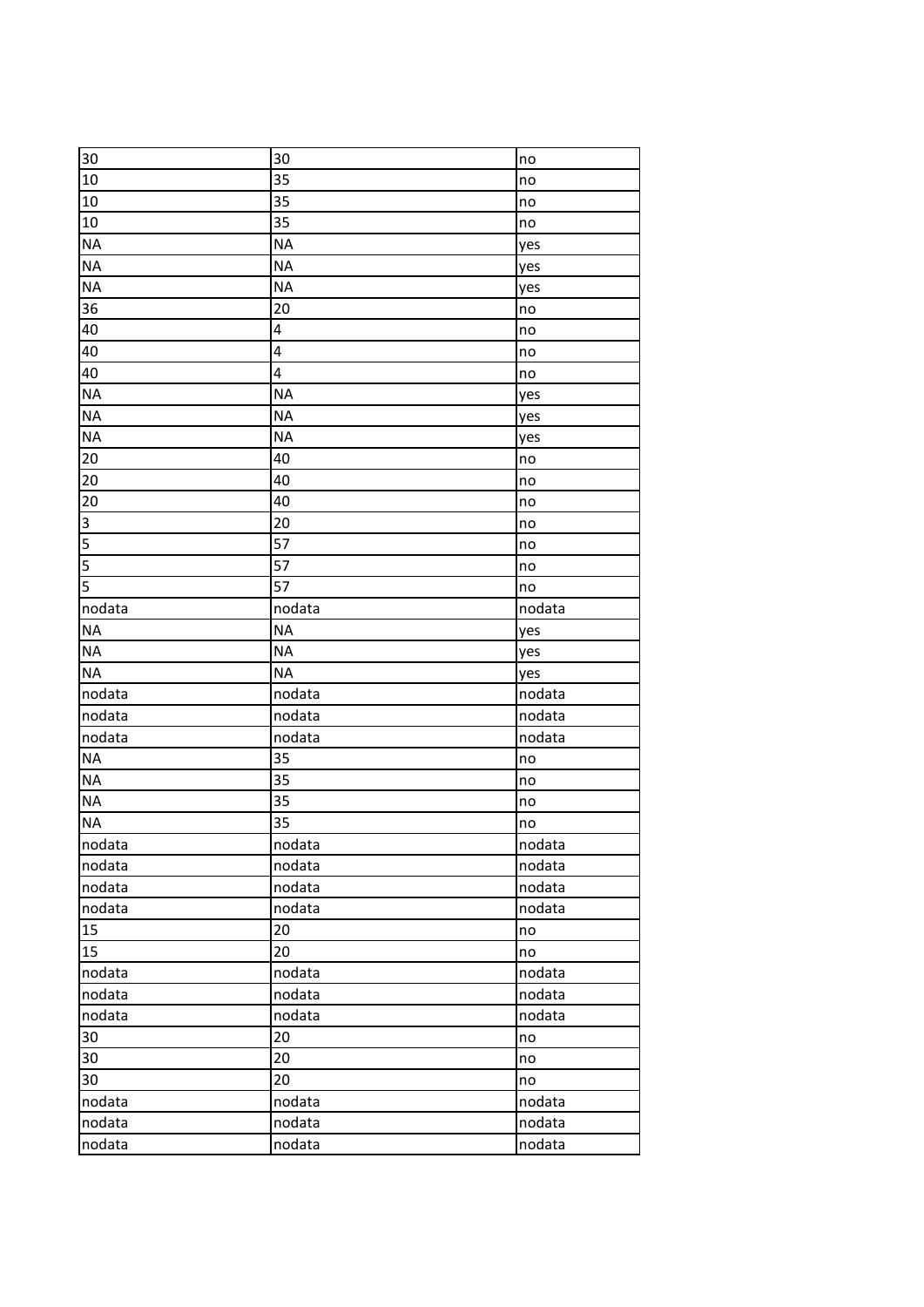| nodata    | nodata      | nodata |
|-----------|-------------|--------|
| nodata    | nodata      | nodata |
| nodata    | nodata      | nodata |
| nodata    | nodata      | nodata |
| <b>NA</b> | <b>NA</b>   | yes    |
| <b>NA</b> | <b>NA</b>   | yes    |
| 20        | 0.166666667 | no     |
| 20        | 0.166666667 | no     |
| nodata    | nodata      | nodata |
| nodata    | nodata      | nodata |
| nodata    | nodata      | nodata |
| nodata    | nodata      | nodata |
| nodata    | nodata      | nodata |
| nodata    | nodata      | nodata |
| nodata    | nodata      | nodata |
| nodata    | nodata      | nodata |
| nodata    | nodata      | nodata |
| nodata    | nodata      | nodata |
| nodata    | nodata      | nodata |
| nodata    | nodata      | nodata |
| nodata    | nodata      | nodata |
| nodata    | nodata      | nodata |
| nodata    | nodata      | nodata |
| nodata    | nodata      | nodata |
| nodata    | nodata      | nodata |
| nodata    | nodata      | nodata |
| nodata    | nodata      | nodata |
| nodata    | nodata      | nodata |
| nodata    | nodata      | nodata |
| nodata    | nodata      | nodata |
| nodata    | nodata      | nodata |
| nodata    | nodata      | nodata |
| nodata    | nodata      | nodata |
| nodata    | nodata      | nodata |
| nodata    | nodata      | nodata |
| nodata    | nodata      | nodata |
| nodata    | nodata      | nodata |
| nodata    | nodata      | nodata |
| nodata    | nodata      | nodata |
| nodata    | nodata      | nodata |
| nodata    | nodata      | nodata |
| nodata    | nodata      | nodata |
| nodata    | nodata      | nodata |
| nodata    | nodata      | nodata |
| nodata    | nodata      | nodata |
| nodata    | nodata      | nodata |
| <b>NA</b> | <b>NA</b>   | yes    |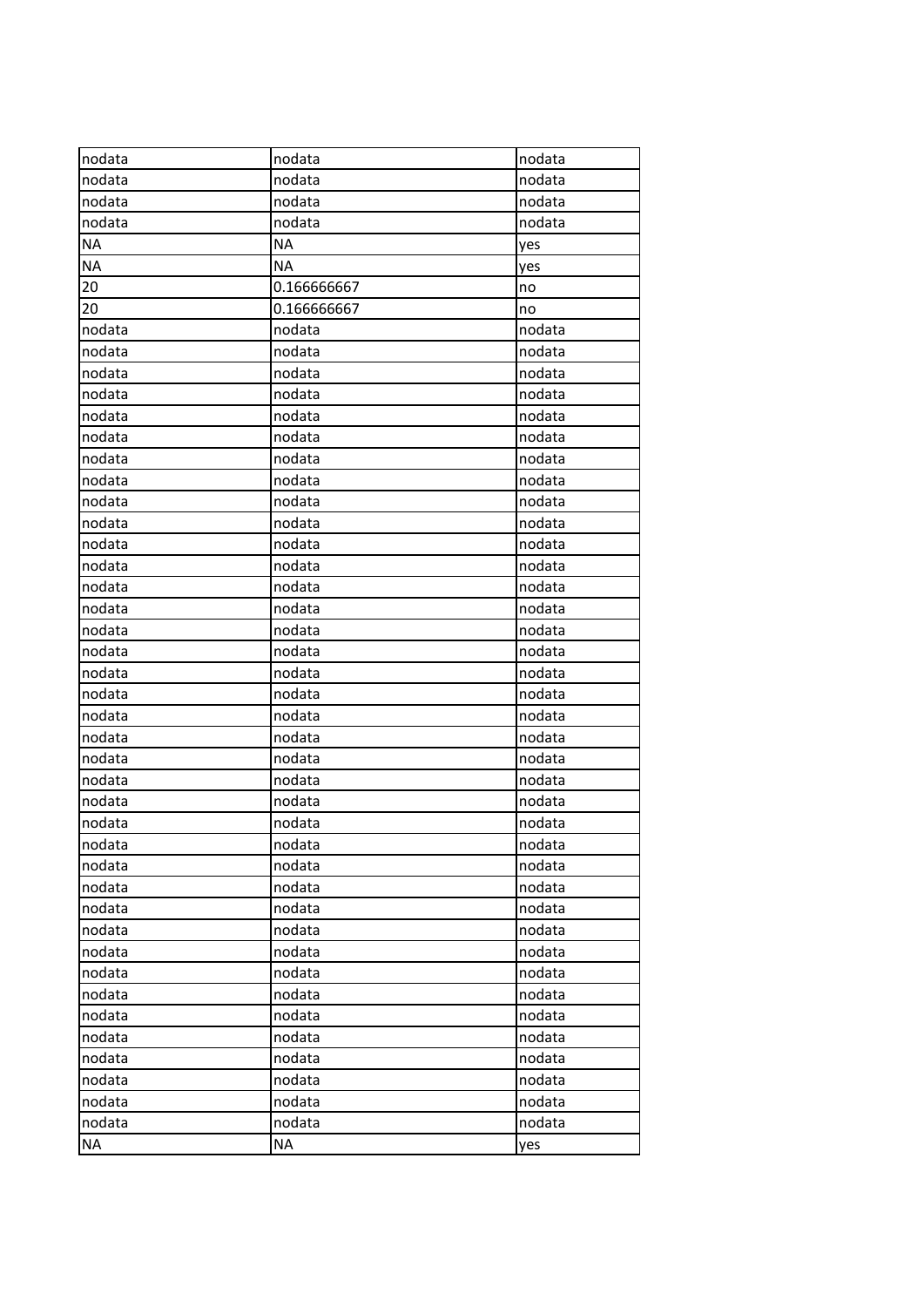| <b>NA</b>       | <b>NA</b>    | yes    |
|-----------------|--------------|--------|
| <b>NA</b>       | <b>NA</b>    | yes    |
| 20              | 5            | no     |
| 20              | nodata       | no     |
| 20              | nodata       | no     |
| 20              | nodata       | no     |
| 30              | 0.25         | no     |
| nodata          | nodata       | nodata |
| nodata          | nodata       | nodata |
| nodata          | nodata       | nodata |
| nodata          | 30           | no     |
| nodata          | 30           | no     |
| nodata          | 30           | no     |
| 5               | $\mathbf{1}$ | no     |
| $\overline{5}$  | $\mathbf 1$  | no     |
| $\overline{5}$  | $\mathbf{1}$ | no     |
| $\overline{12}$ | 33           | no     |
| 12              | 33           | no     |
| 12              | 33           | no     |
| 30              | nodata       | no     |
| 30              | nodata       | no     |
| 30              | nodata       | no     |
| nodata          | nodata       | nodata |
| nodata          | nodata       | nodata |
| 22              | 30           | no     |
| 22              | 30           | no     |
| 22              | 30           | no     |
| nodata          | 50           | no     |
| nodata          | 50           | no     |
| nodata          | 50           | no     |
| 40              | 15           | no     |
| 20              | 30           | no     |
| 20              | 30           | no     |
| 20              | 30           | no     |
| nodata          | 30           | no     |
| nodata          | 30           | no     |
| nodata          | 30           | no     |
| $30\,$          | current      | no     |
| 30              | current      | no     |
| 25              | current      | no     |
|                 | current      |        |
| nodata          |              | no     |
| nodata          | current      | no     |
| <b>NA</b>       | <b>NA</b>    | yes    |
| <b>NA</b>       | <b>NA</b>    | yes    |
| <b>NA</b>       | <b>NA</b>    | yes    |
| <b>NA</b>       | <b>NA</b>    | yes    |
| <b>NA</b>       | <b>NA</b>    | yes    |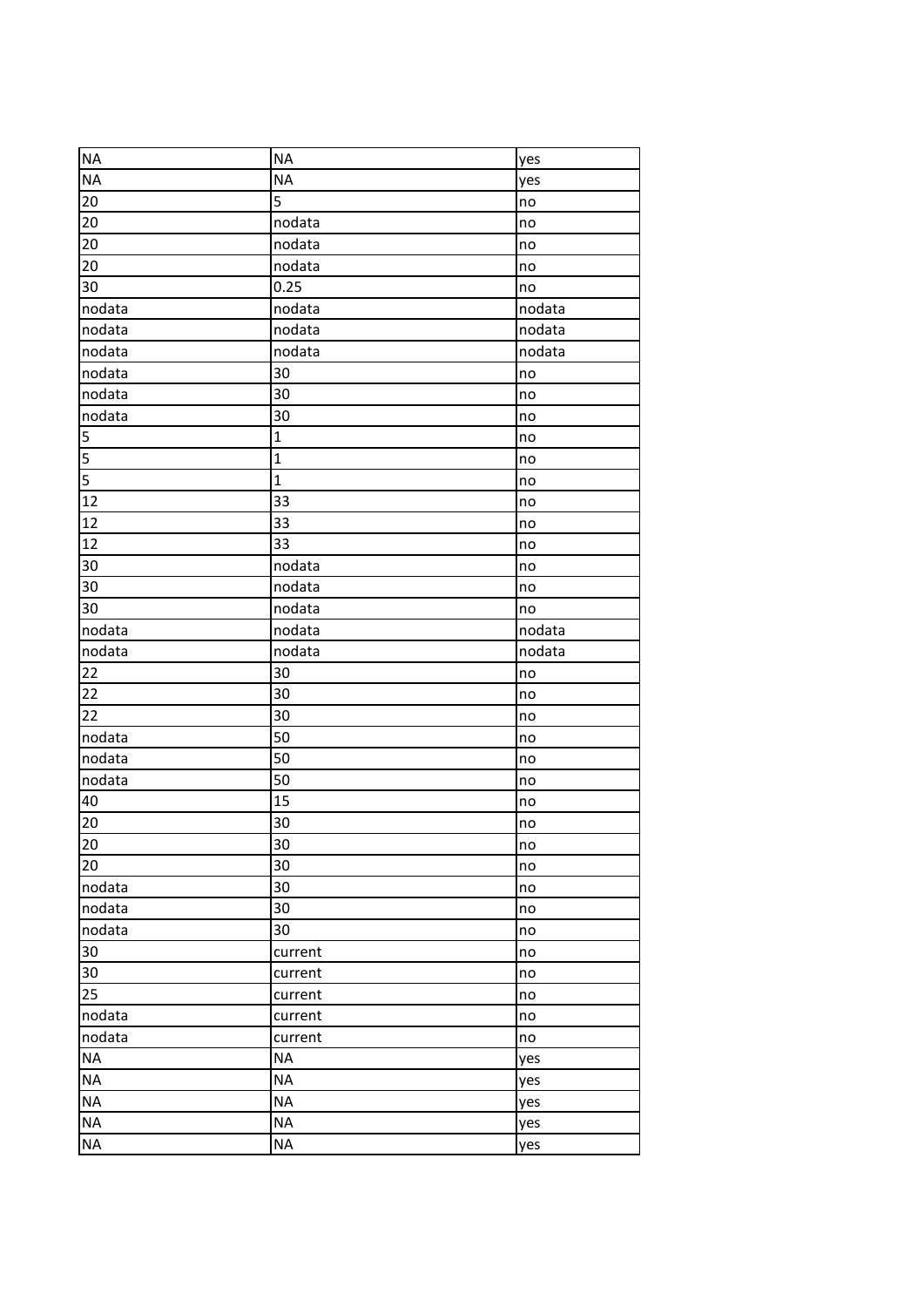| nodata    | 40        | no     |
|-----------|-----------|--------|
| nodata    | 40        | no     |
| nodata    | 40        | no     |
| <b>NA</b> | <b>NA</b> | yes    |
| <b>NA</b> | <b>NA</b> | yes    |
| <b>NA</b> | <b>NA</b> | yes    |
| <b>NA</b> | <b>NA</b> | yes    |
| <b>NA</b> | <b>NA</b> | yes    |
| <b>NA</b> | <b>NA</b> | yes    |
| 20        | 30        | no     |
| 20        | 30        | no     |
| 20        | 30        | no     |
| 54        | current   | no     |
| 54        | current   | no     |
| 54        | current   | no     |
| <b>NA</b> | <b>NA</b> | yes    |
| 10        | 20        | no     |
| 10        | 20        | no     |
| nodata    | 40        | no     |
| <b>NA</b> | <b>NA</b> | yes    |
| 40        | current   | no     |
| 40        | current   | no     |
| 40        | current   | no     |
| nodata    | 12        | no     |
| nodata    | 12        | no     |
| nodata    | 12        | no     |
| <b>NA</b> | <b>NA</b> | yes    |
| <b>NA</b> | <b>NA</b> | yes    |
| nodata    | 29        | no     |
| nodata    | 29        | no     |
| nodata    | 29        | no     |
| 35        | 0.66      | no     |
| 35        | 0.66      | no     |
| <b>NA</b> | <b>NA</b> | yes    |
| <b>NA</b> | <b>NA</b> | yes    |
| 50        | current   | no     |
| 50        | current   | no     |
| <b>NA</b> | <b>NA</b> | yes    |
| <b>NA</b> | <b>NA</b> | yes    |
| <b>NA</b> | <b>NA</b> | yes    |
| <b>NA</b> | <b>NA</b> | yes    |
| <b>NA</b> | <b>NA</b> | yes    |
| 20        | nodata    | no     |
| nodata    | nodata    | nodata |
| nodata    | nodata    | nodata |
| nodata    | nodata    | nodata |
| 40        | 20        | no     |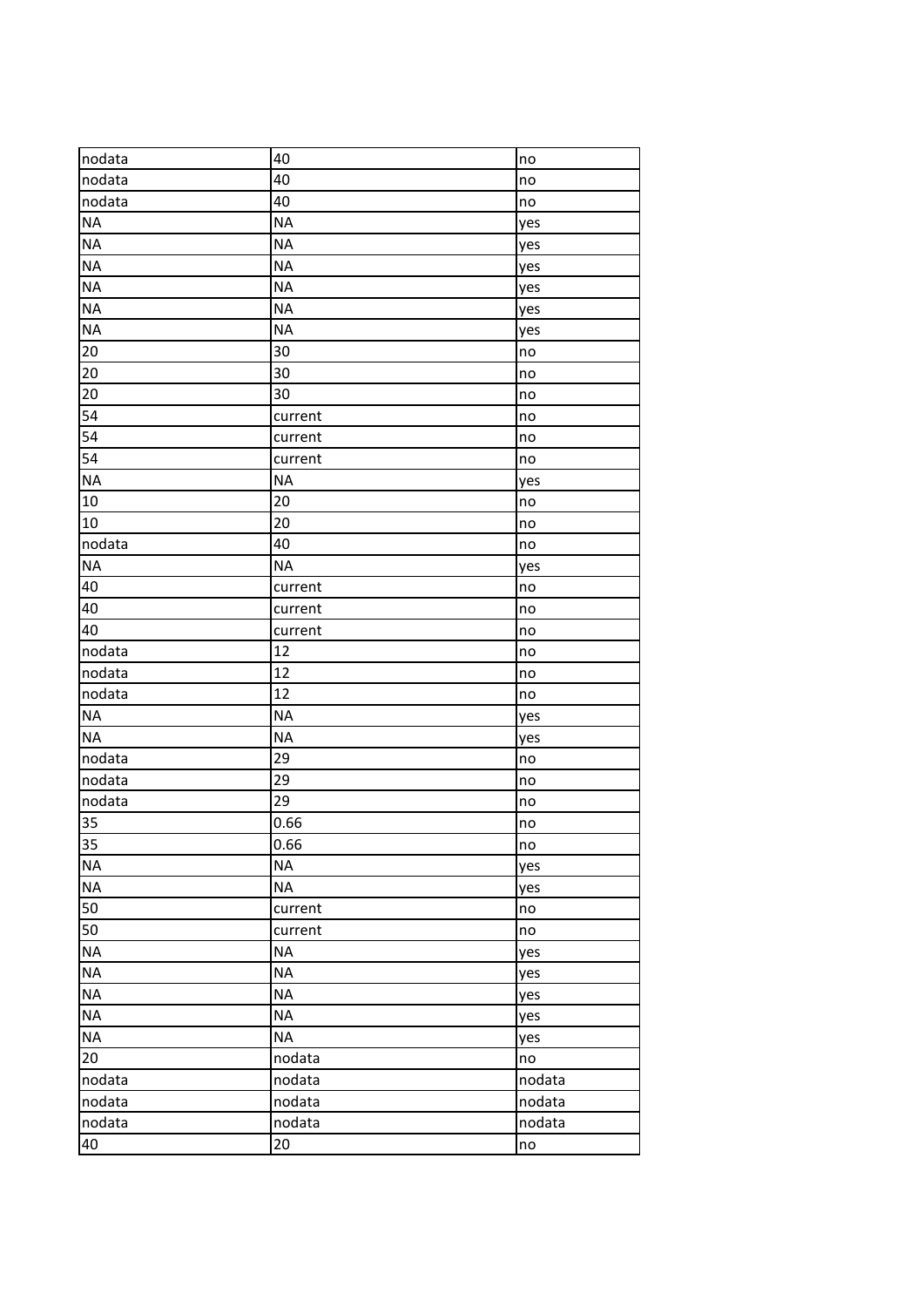| <b>NA</b>      | <b>NA</b> | yes           |
|----------------|-----------|---------------|
| <b>NA</b>      | <b>NA</b> | yes           |
| nodata         | 30        | $\mathsf{no}$ |
| <b>NA</b>      | <b>NA</b> | yes           |
| <b>NA</b>      | <b>NA</b> | yes           |
| <b>NA</b>      | <b>NA</b> | yes           |
| 14             | 40        | no            |
| 14             | 40        | no            |
| 14             | 40        | no            |
| $\bf 8$        | 36        | no            |
| $\overline{8}$ | 36        | no            |
| $\bf 8$        | 36        | no            |
| 8              | 36        | no            |
| nodata         | nodata    | nodata        |
| nodata         | nodata    | nodata        |
| <b>NA</b>      | <b>NA</b> | yes           |
| <b>NA</b>      | <b>NA</b> | yes           |
| <b>NA</b>      | <b>NA</b> | yes           |
| 10             | 40        | no            |
| 10             | 40        | no            |
| 10             | 40        | no            |
| <b>NA</b>      | <b>NA</b> | yes           |
| <b>NA</b>      | <b>NA</b> | yes           |
| <b>NA</b>      | <b>NA</b> | yes           |
| <b>NA</b>      | <b>NA</b> | yes           |
| 35             | current   | no            |
| 35             | current   | no            |
| 25             | 30        | no            |
| 25             | 30        | no            |
| 25             | 30        | no            |
| 35             | current   | no            |
| 35             | current   | no            |
| <b>NA</b>      | ΝA        | yes           |
| <b>NA</b>      | <b>NA</b> | yes           |
| <b>NA</b>      | <b>NA</b> | yes           |
| <b>NA</b>      | <b>NA</b> | yes           |
| 25             | 35        | no            |
| 25             | 35        | no            |
| 25             | 35        | no            |
| <b>NA</b>      | <b>NA</b> | yes           |
| <b>NA</b>      | <b>NA</b> | yes           |
| <b>NA</b>      | <b>NA</b> | yes           |
| <b>NA</b>      | <b>NA</b> | yes           |
| <b>NA</b>      | <b>NA</b> | yes           |
| 30             | 30        | no            |
| 30             | 30        | no            |
| 20             | 27        | no            |
|                |           |               |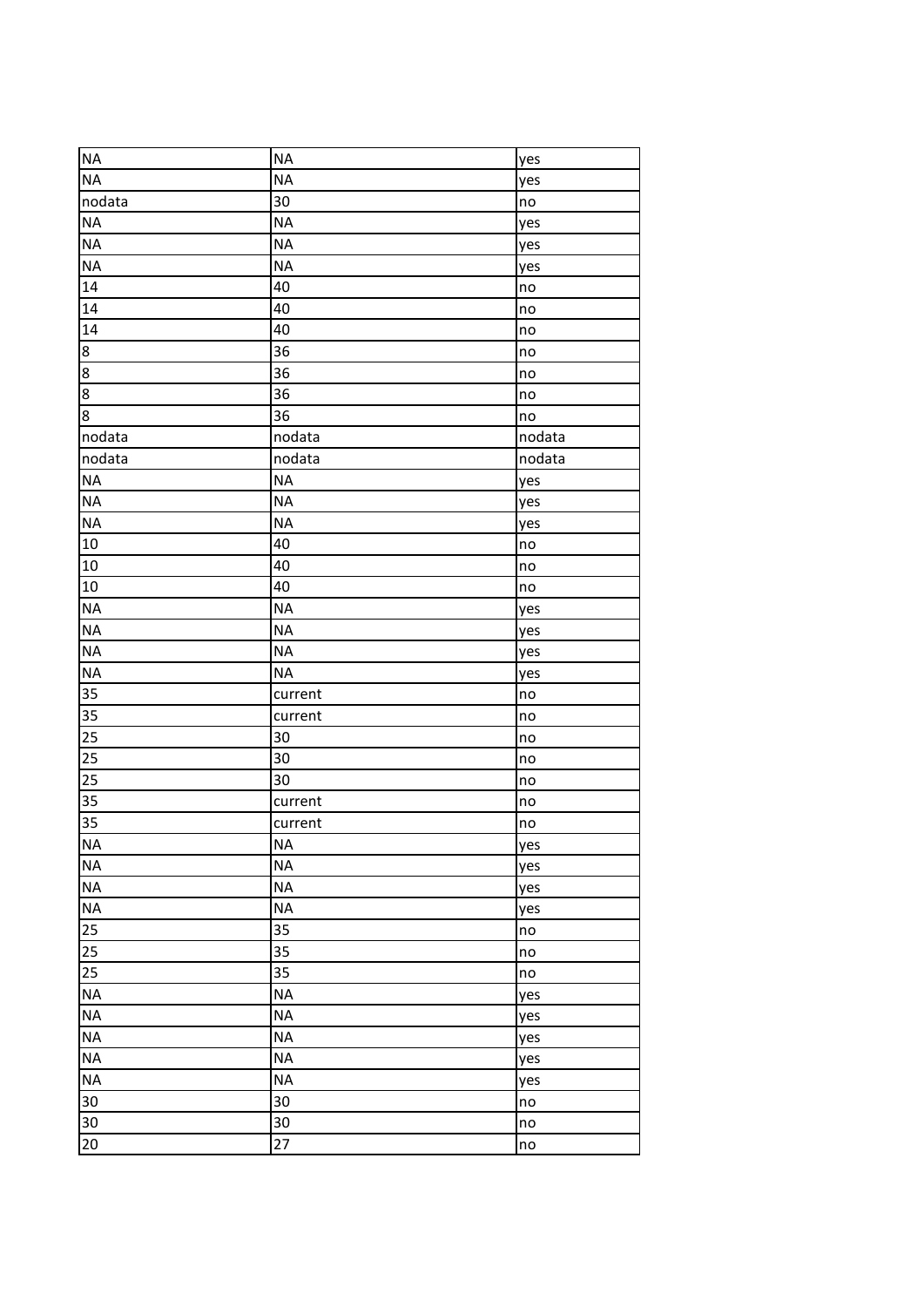| 20                       | 27             | no     |
|--------------------------|----------------|--------|
| 20                       | 35             | no     |
| 20                       | 35             | no     |
| 60                       | <b>NA</b>      | no     |
| 60                       | <b>NA</b>      | no     |
| <b>NA</b>                | <b>NA</b>      | yes    |
| <b>NA</b>                | <b>NA</b>      | yes    |
| <b>NA</b>                | <b>NA</b>      | yes    |
| <b>NA</b>                | <b>NA</b>      | yes    |
| <b>NA</b>                | <b>NA</b>      | yes    |
| <b>NA</b>                | <b>NA</b>      | yes    |
| <b>NA</b>                | <b>NA</b>      | yes    |
| $\overline{\phantom{a}}$ | 59             | nodata |
| $\overline{7}$           | 59             | nodata |
| $\overline{7}$           | 59             | nodata |
| 13                       | 42             | no     |
| 13                       | 42             | no     |
| 13                       | 42             | no     |
| 10                       | 20             | no     |
| 10                       | 20             | no     |
| 10                       | 20             | no     |
| 25                       | 4              | no     |
| 25                       | 4              | no     |
| 25                       | 4              | no     |
| <b>NA</b>                | <b>NA</b>      | yes    |
| <b>NA</b>                | <b>NA</b>      | yes    |
| <b>NA</b>                | <b>NA</b>      | yes    |
| <b>NA</b>                | <b>NA</b>      | yes    |
| $\overline{\mathbf{7}}$  | 28             | no     |
| $\overline{7}$           | 28             | no     |
| $\overline{7}$           | 28             | no     |
| $\overline{7}$           | 28             | no     |
| <b>NA</b>                | ΝA             | yes    |
| <b>NA</b>                | <b>NA</b>      | yes    |
| <b>NA</b>                | <b>NA</b>      | yes    |
| <b>NA</b>                | <b>NA</b>      | yes    |
| $\overline{7}$           | 12             | no     |
| $\overline{7}$           | 12             | no     |
| $\overline{7}$           | 12             | no     |
| 10                       | 37             | no     |
| 10                       | 37             | no     |
| 40                       | <b>Jul-75</b>  | no     |
| 40                       | <b>Jul-75</b>  | no     |
| 40                       | <b>Jul-75</b>  | no     |
| 45                       | 5              | no     |
| 45                       | $\overline{5}$ | no     |
| <b>NA</b>                | <b>NA</b>      | yes    |
|                          |                |        |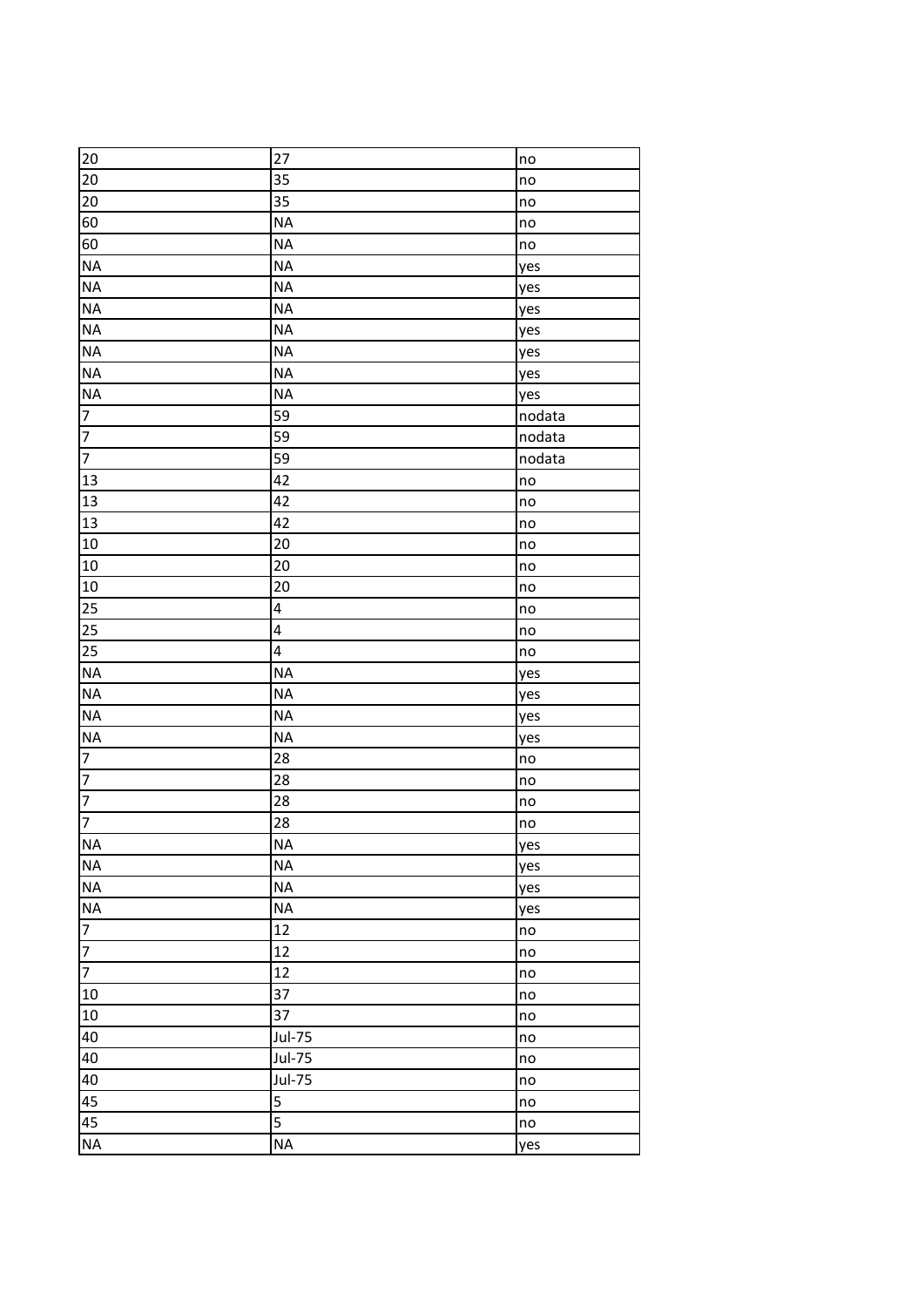| <b>NA</b><br><b>NA</b><br>yes<br><b>NA</b><br><b>NA</b><br>yes<br><b>NA</b><br><b>NA</b><br>yes<br><b>NA</b><br>10<br>no<br>10<br><b>NA</b><br>no<br><b>NA</b><br>10<br>no<br>30<br>12<br>no<br>12<br>30<br>no<br>12<br>30<br>no<br><b>NA</b><br><b>NA</b><br>yes<br><b>NA</b><br><b>NA</b><br>yes<br><b>NA</b><br><b>NA</b><br>yes<br><b>NA</b><br><b>NA</b><br>yes<br><b>NA</b><br><b>NA</b><br>yes<br><b>NA</b><br><b>NA</b><br>yes<br><b>NA</b><br><b>NA</b><br>yes<br>29<br>30<br>no<br>29<br>30<br>no<br>29<br>30<br>no<br>14<br>40<br>no<br>15<br>8<br>no<br>15<br>8<br>no<br>nodata<br>nodata<br>nodata<br>nodata<br>nodata<br>nodata<br>nodata<br>nodata<br>nodata<br>nodata<br>nodata<br>nodata<br>nodata<br>nodata<br>nodata<br>nodata<br>nodata<br>nodata<br>nodata<br>nodata<br>nodata<br>nodata<br>nodata<br>nodata<br>nodata<br>nodata<br>nodata<br>nodata<br>nodata<br>nodata<br>nodata<br>nodata<br>nodata<br>nodata<br>nodata<br>nodata<br>nodata<br>nodata<br>nodata<br>nodata<br>nodata<br>nodata<br>nodata<br>nodata<br>nodata<br>nodata<br>nodata<br>nodata<br>nodata<br>nodata<br>nodata<br>nodata<br>nodata<br>nodata<br>nodata<br>nodata<br>nodata<br>nodata<br>nodata<br>nodata<br>nodata<br>nodata<br>nodata<br>nodata<br>nodata<br>nodata<br>nodata<br>nodata<br>nodata<br>nodata<br>nodata<br>nodata<br>nodata<br>nodata<br>nodata |  |  |
|-----------------------------------------------------------------------------------------------------------------------------------------------------------------------------------------------------------------------------------------------------------------------------------------------------------------------------------------------------------------------------------------------------------------------------------------------------------------------------------------------------------------------------------------------------------------------------------------------------------------------------------------------------------------------------------------------------------------------------------------------------------------------------------------------------------------------------------------------------------------------------------------------------------------------------------------------------------------------------------------------------------------------------------------------------------------------------------------------------------------------------------------------------------------------------------------------------------------------------------------------------------------------------------------------------------------------------------------------------------------|--|--|
|                                                                                                                                                                                                                                                                                                                                                                                                                                                                                                                                                                                                                                                                                                                                                                                                                                                                                                                                                                                                                                                                                                                                                                                                                                                                                                                                                                 |  |  |
|                                                                                                                                                                                                                                                                                                                                                                                                                                                                                                                                                                                                                                                                                                                                                                                                                                                                                                                                                                                                                                                                                                                                                                                                                                                                                                                                                                 |  |  |
|                                                                                                                                                                                                                                                                                                                                                                                                                                                                                                                                                                                                                                                                                                                                                                                                                                                                                                                                                                                                                                                                                                                                                                                                                                                                                                                                                                 |  |  |
|                                                                                                                                                                                                                                                                                                                                                                                                                                                                                                                                                                                                                                                                                                                                                                                                                                                                                                                                                                                                                                                                                                                                                                                                                                                                                                                                                                 |  |  |
|                                                                                                                                                                                                                                                                                                                                                                                                                                                                                                                                                                                                                                                                                                                                                                                                                                                                                                                                                                                                                                                                                                                                                                                                                                                                                                                                                                 |  |  |
|                                                                                                                                                                                                                                                                                                                                                                                                                                                                                                                                                                                                                                                                                                                                                                                                                                                                                                                                                                                                                                                                                                                                                                                                                                                                                                                                                                 |  |  |
|                                                                                                                                                                                                                                                                                                                                                                                                                                                                                                                                                                                                                                                                                                                                                                                                                                                                                                                                                                                                                                                                                                                                                                                                                                                                                                                                                                 |  |  |
|                                                                                                                                                                                                                                                                                                                                                                                                                                                                                                                                                                                                                                                                                                                                                                                                                                                                                                                                                                                                                                                                                                                                                                                                                                                                                                                                                                 |  |  |
|                                                                                                                                                                                                                                                                                                                                                                                                                                                                                                                                                                                                                                                                                                                                                                                                                                                                                                                                                                                                                                                                                                                                                                                                                                                                                                                                                                 |  |  |
|                                                                                                                                                                                                                                                                                                                                                                                                                                                                                                                                                                                                                                                                                                                                                                                                                                                                                                                                                                                                                                                                                                                                                                                                                                                                                                                                                                 |  |  |
|                                                                                                                                                                                                                                                                                                                                                                                                                                                                                                                                                                                                                                                                                                                                                                                                                                                                                                                                                                                                                                                                                                                                                                                                                                                                                                                                                                 |  |  |
|                                                                                                                                                                                                                                                                                                                                                                                                                                                                                                                                                                                                                                                                                                                                                                                                                                                                                                                                                                                                                                                                                                                                                                                                                                                                                                                                                                 |  |  |
|                                                                                                                                                                                                                                                                                                                                                                                                                                                                                                                                                                                                                                                                                                                                                                                                                                                                                                                                                                                                                                                                                                                                                                                                                                                                                                                                                                 |  |  |
|                                                                                                                                                                                                                                                                                                                                                                                                                                                                                                                                                                                                                                                                                                                                                                                                                                                                                                                                                                                                                                                                                                                                                                                                                                                                                                                                                                 |  |  |
|                                                                                                                                                                                                                                                                                                                                                                                                                                                                                                                                                                                                                                                                                                                                                                                                                                                                                                                                                                                                                                                                                                                                                                                                                                                                                                                                                                 |  |  |
|                                                                                                                                                                                                                                                                                                                                                                                                                                                                                                                                                                                                                                                                                                                                                                                                                                                                                                                                                                                                                                                                                                                                                                                                                                                                                                                                                                 |  |  |
|                                                                                                                                                                                                                                                                                                                                                                                                                                                                                                                                                                                                                                                                                                                                                                                                                                                                                                                                                                                                                                                                                                                                                                                                                                                                                                                                                                 |  |  |
|                                                                                                                                                                                                                                                                                                                                                                                                                                                                                                                                                                                                                                                                                                                                                                                                                                                                                                                                                                                                                                                                                                                                                                                                                                                                                                                                                                 |  |  |
|                                                                                                                                                                                                                                                                                                                                                                                                                                                                                                                                                                                                                                                                                                                                                                                                                                                                                                                                                                                                                                                                                                                                                                                                                                                                                                                                                                 |  |  |
|                                                                                                                                                                                                                                                                                                                                                                                                                                                                                                                                                                                                                                                                                                                                                                                                                                                                                                                                                                                                                                                                                                                                                                                                                                                                                                                                                                 |  |  |
|                                                                                                                                                                                                                                                                                                                                                                                                                                                                                                                                                                                                                                                                                                                                                                                                                                                                                                                                                                                                                                                                                                                                                                                                                                                                                                                                                                 |  |  |
|                                                                                                                                                                                                                                                                                                                                                                                                                                                                                                                                                                                                                                                                                                                                                                                                                                                                                                                                                                                                                                                                                                                                                                                                                                                                                                                                                                 |  |  |
|                                                                                                                                                                                                                                                                                                                                                                                                                                                                                                                                                                                                                                                                                                                                                                                                                                                                                                                                                                                                                                                                                                                                                                                                                                                                                                                                                                 |  |  |
|                                                                                                                                                                                                                                                                                                                                                                                                                                                                                                                                                                                                                                                                                                                                                                                                                                                                                                                                                                                                                                                                                                                                                                                                                                                                                                                                                                 |  |  |
|                                                                                                                                                                                                                                                                                                                                                                                                                                                                                                                                                                                                                                                                                                                                                                                                                                                                                                                                                                                                                                                                                                                                                                                                                                                                                                                                                                 |  |  |
|                                                                                                                                                                                                                                                                                                                                                                                                                                                                                                                                                                                                                                                                                                                                                                                                                                                                                                                                                                                                                                                                                                                                                                                                                                                                                                                                                                 |  |  |
|                                                                                                                                                                                                                                                                                                                                                                                                                                                                                                                                                                                                                                                                                                                                                                                                                                                                                                                                                                                                                                                                                                                                                                                                                                                                                                                                                                 |  |  |
|                                                                                                                                                                                                                                                                                                                                                                                                                                                                                                                                                                                                                                                                                                                                                                                                                                                                                                                                                                                                                                                                                                                                                                                                                                                                                                                                                                 |  |  |
|                                                                                                                                                                                                                                                                                                                                                                                                                                                                                                                                                                                                                                                                                                                                                                                                                                                                                                                                                                                                                                                                                                                                                                                                                                                                                                                                                                 |  |  |
|                                                                                                                                                                                                                                                                                                                                                                                                                                                                                                                                                                                                                                                                                                                                                                                                                                                                                                                                                                                                                                                                                                                                                                                                                                                                                                                                                                 |  |  |
|                                                                                                                                                                                                                                                                                                                                                                                                                                                                                                                                                                                                                                                                                                                                                                                                                                                                                                                                                                                                                                                                                                                                                                                                                                                                                                                                                                 |  |  |
|                                                                                                                                                                                                                                                                                                                                                                                                                                                                                                                                                                                                                                                                                                                                                                                                                                                                                                                                                                                                                                                                                                                                                                                                                                                                                                                                                                 |  |  |
|                                                                                                                                                                                                                                                                                                                                                                                                                                                                                                                                                                                                                                                                                                                                                                                                                                                                                                                                                                                                                                                                                                                                                                                                                                                                                                                                                                 |  |  |
|                                                                                                                                                                                                                                                                                                                                                                                                                                                                                                                                                                                                                                                                                                                                                                                                                                                                                                                                                                                                                                                                                                                                                                                                                                                                                                                                                                 |  |  |
|                                                                                                                                                                                                                                                                                                                                                                                                                                                                                                                                                                                                                                                                                                                                                                                                                                                                                                                                                                                                                                                                                                                                                                                                                                                                                                                                                                 |  |  |
|                                                                                                                                                                                                                                                                                                                                                                                                                                                                                                                                                                                                                                                                                                                                                                                                                                                                                                                                                                                                                                                                                                                                                                                                                                                                                                                                                                 |  |  |
|                                                                                                                                                                                                                                                                                                                                                                                                                                                                                                                                                                                                                                                                                                                                                                                                                                                                                                                                                                                                                                                                                                                                                                                                                                                                                                                                                                 |  |  |
|                                                                                                                                                                                                                                                                                                                                                                                                                                                                                                                                                                                                                                                                                                                                                                                                                                                                                                                                                                                                                                                                                                                                                                                                                                                                                                                                                                 |  |  |
|                                                                                                                                                                                                                                                                                                                                                                                                                                                                                                                                                                                                                                                                                                                                                                                                                                                                                                                                                                                                                                                                                                                                                                                                                                                                                                                                                                 |  |  |
|                                                                                                                                                                                                                                                                                                                                                                                                                                                                                                                                                                                                                                                                                                                                                                                                                                                                                                                                                                                                                                                                                                                                                                                                                                                                                                                                                                 |  |  |
|                                                                                                                                                                                                                                                                                                                                                                                                                                                                                                                                                                                                                                                                                                                                                                                                                                                                                                                                                                                                                                                                                                                                                                                                                                                                                                                                                                 |  |  |
|                                                                                                                                                                                                                                                                                                                                                                                                                                                                                                                                                                                                                                                                                                                                                                                                                                                                                                                                                                                                                                                                                                                                                                                                                                                                                                                                                                 |  |  |
|                                                                                                                                                                                                                                                                                                                                                                                                                                                                                                                                                                                                                                                                                                                                                                                                                                                                                                                                                                                                                                                                                                                                                                                                                                                                                                                                                                 |  |  |
|                                                                                                                                                                                                                                                                                                                                                                                                                                                                                                                                                                                                                                                                                                                                                                                                                                                                                                                                                                                                                                                                                                                                                                                                                                                                                                                                                                 |  |  |
|                                                                                                                                                                                                                                                                                                                                                                                                                                                                                                                                                                                                                                                                                                                                                                                                                                                                                                                                                                                                                                                                                                                                                                                                                                                                                                                                                                 |  |  |
|                                                                                                                                                                                                                                                                                                                                                                                                                                                                                                                                                                                                                                                                                                                                                                                                                                                                                                                                                                                                                                                                                                                                                                                                                                                                                                                                                                 |  |  |
|                                                                                                                                                                                                                                                                                                                                                                                                                                                                                                                                                                                                                                                                                                                                                                                                                                                                                                                                                                                                                                                                                                                                                                                                                                                                                                                                                                 |  |  |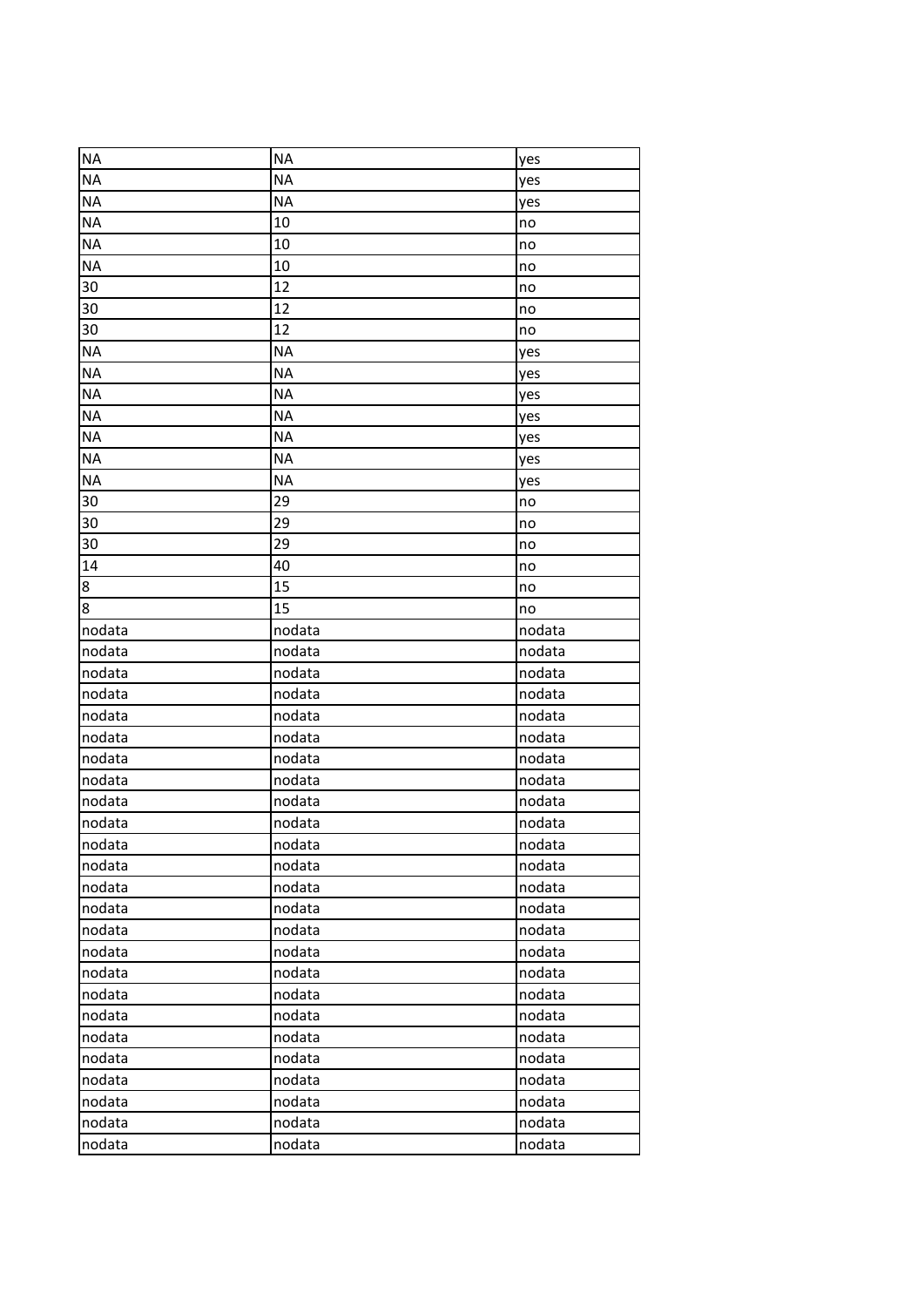| nodata | nodata | nodata |
|--------|--------|--------|
| nodata | nodata | nodata |
| nodata | nodata | nodata |
| nodata | nodata | nodata |
| nodata | nodata | nodata |
| nodata | nodata | nodata |
| nodata | nodata | nodata |
| nodata | nodata | nodata |
|        |        |        |
|        |        |        |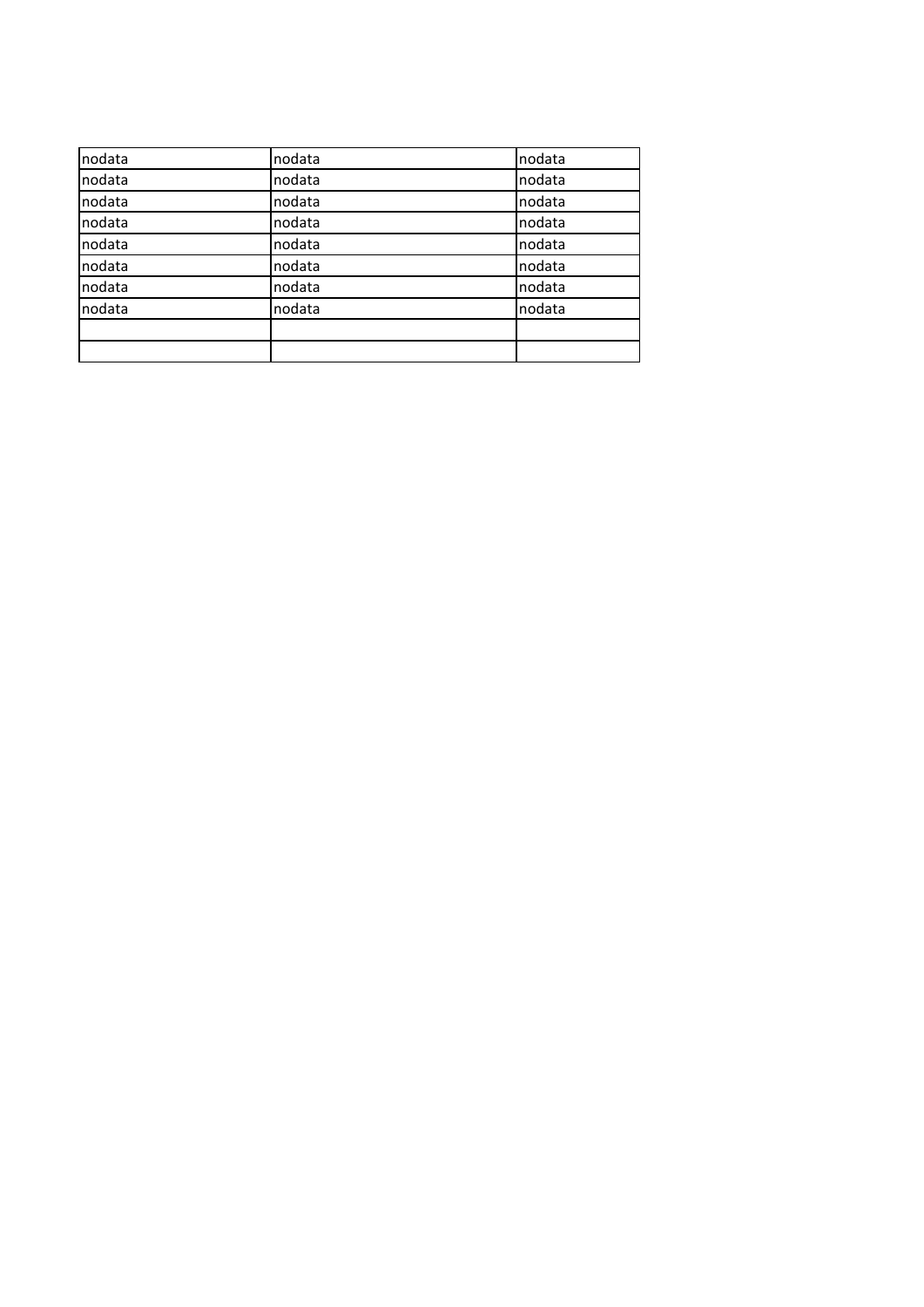| Number of cigarettes smoked | Alcohol [Units per week] |
|-----------------------------|--------------------------|
| $\sf NA$                    | low                      |
| $\sf NA$                    | low                      |
| <b>NA</b>                   | low                      |
| nodata                      | low                      |
| nodata                      | low                      |
| nodata                      | low                      |
| <b>NA</b>                   | 42                       |
| <b>NA</b>                   | 42                       |
| $\overline{7}$              | low                      |
| $\overline{7}$              | low                      |
| 7                           | low                      |
| 7                           | low                      |
| $\overline{7}$              | low                      |
| <b>NA</b>                   | no                       |
| <b>NA</b>                   | no                       |
| <b>NA</b>                   | no                       |
| <b>NA</b>                   | low                      |
| <b>NA</b>                   | low                      |
| NA                          | low                      |
| 10                          | low                      |
| 10                          | low                      |
| 10                          | low                      |
| nodata                      | 15                       |
| nodata                      | 15                       |
| nodata                      | 15                       |
| <b>NA</b>                   | low                      |
| <b>NA</b>                   | low                      |
| NA                          | low                      |
| $20\overline{)}$            | 22                       |
| 20                          | 22                       |
| 10                          | low                      |
| 10                          | low                      |
| 10                          | low                      |
| 25                          | low                      |
| 25                          | low                      |
| <b>NA</b>                   | 10                       |
| <b>NA</b>                   | 10                       |
| NA                          | 10                       |
| <b>NA</b>                   | $\boldsymbol{6}$         |
| <b>NA</b>                   | $6\,$                    |
| 80                          | 42                       |
| 80                          | 42                       |
| NA                          | low                      |
| <b>NA</b>                   | low                      |
| 10                          | $10\,$                   |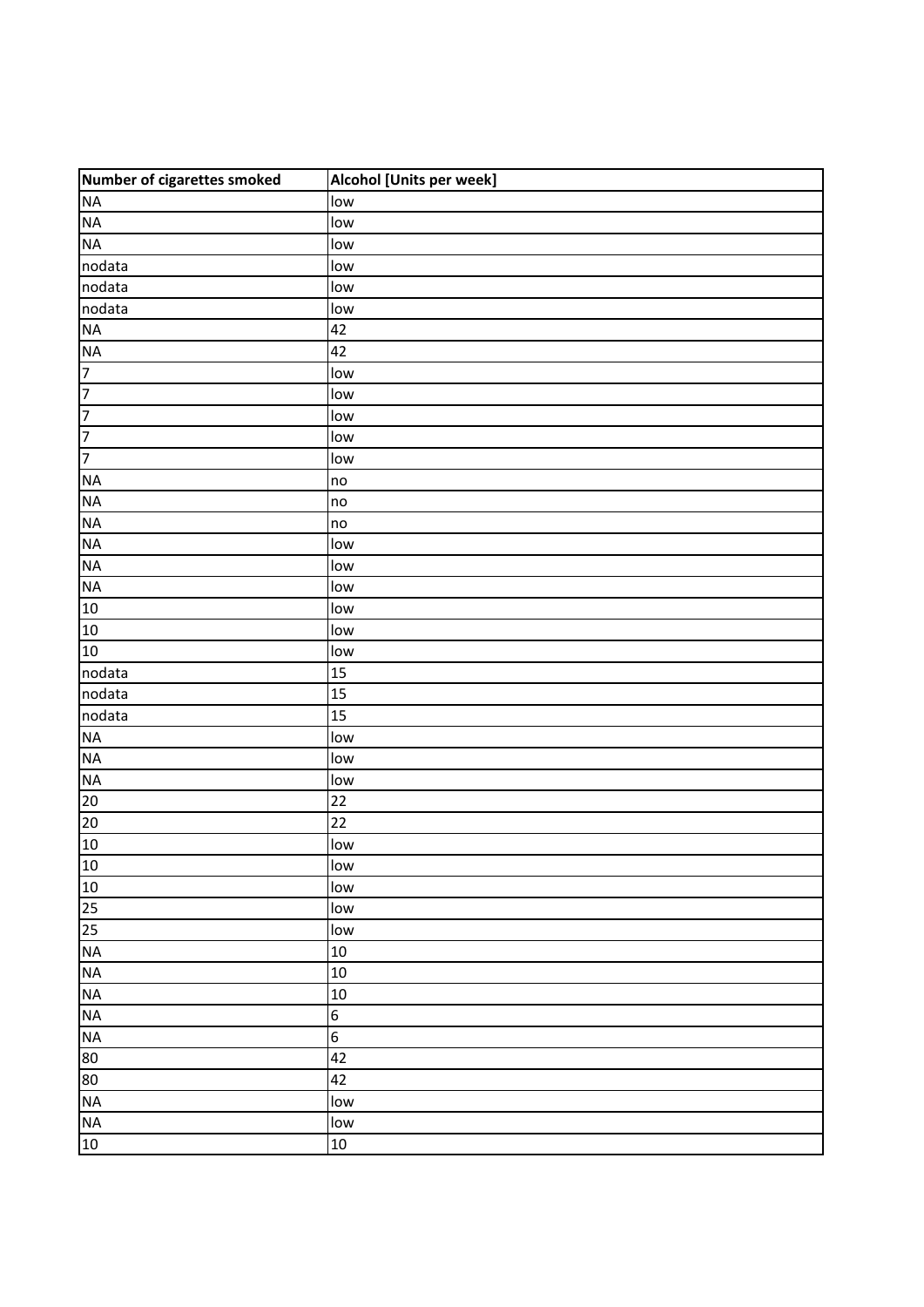| 10              | 10                      |
|-----------------|-------------------------|
| $10$            | 10                      |
| NA              | low                     |
| <b>NA</b>       | low                     |
| <b>NA</b>       | 20                      |
| NA              | 20                      |
| <b>NA</b>       | 20                      |
| 30 <sup>°</sup> | 30                      |
| nodata          | $\overline{\mathbf{4}}$ |
| nodata          | $\overline{\mathbf{4}}$ |
| 10              | 40                      |
| 10              | 40                      |
| nodata          | low                     |
| nodata          | low                     |
| 30              | nodata                  |
| <b>NA</b>       | no                      |
| NA              | no                      |
| NA              | low                     |
| <b>NA</b>       | low                     |
| 10              | 10                      |
| 10              | 10                      |
| 10              | 10                      |
| NA              | low                     |
| <b>NA</b>       | low                     |
| 20              | $\overline{2}$          |
| 20              | $\overline{2}$          |
| 20              | $\overline{2}$          |
| <b>NA</b>       | no                      |
| NA              | no                      |
| NA              | low                     |
| <b>NA</b>       | low                     |
| NA              | low                     |
| 30              | low                     |
| 30              | low                     |
| 30              | low                     |
| 20              | low                     |
| 10              | low                     |
| 10              | low                     |
| 10              | low                     |
| <b>NA</b>       | low                     |
| <b>NA</b>       | low                     |
| NA              | low                     |
| <b>NA</b>       | $\boldsymbol{6}$        |
| <b>NA</b>       | $\boldsymbol{6}$        |
| <b>NA</b>       | $\boldsymbol{6}$        |
| 5               | 12                      |
| 5               | 12                      |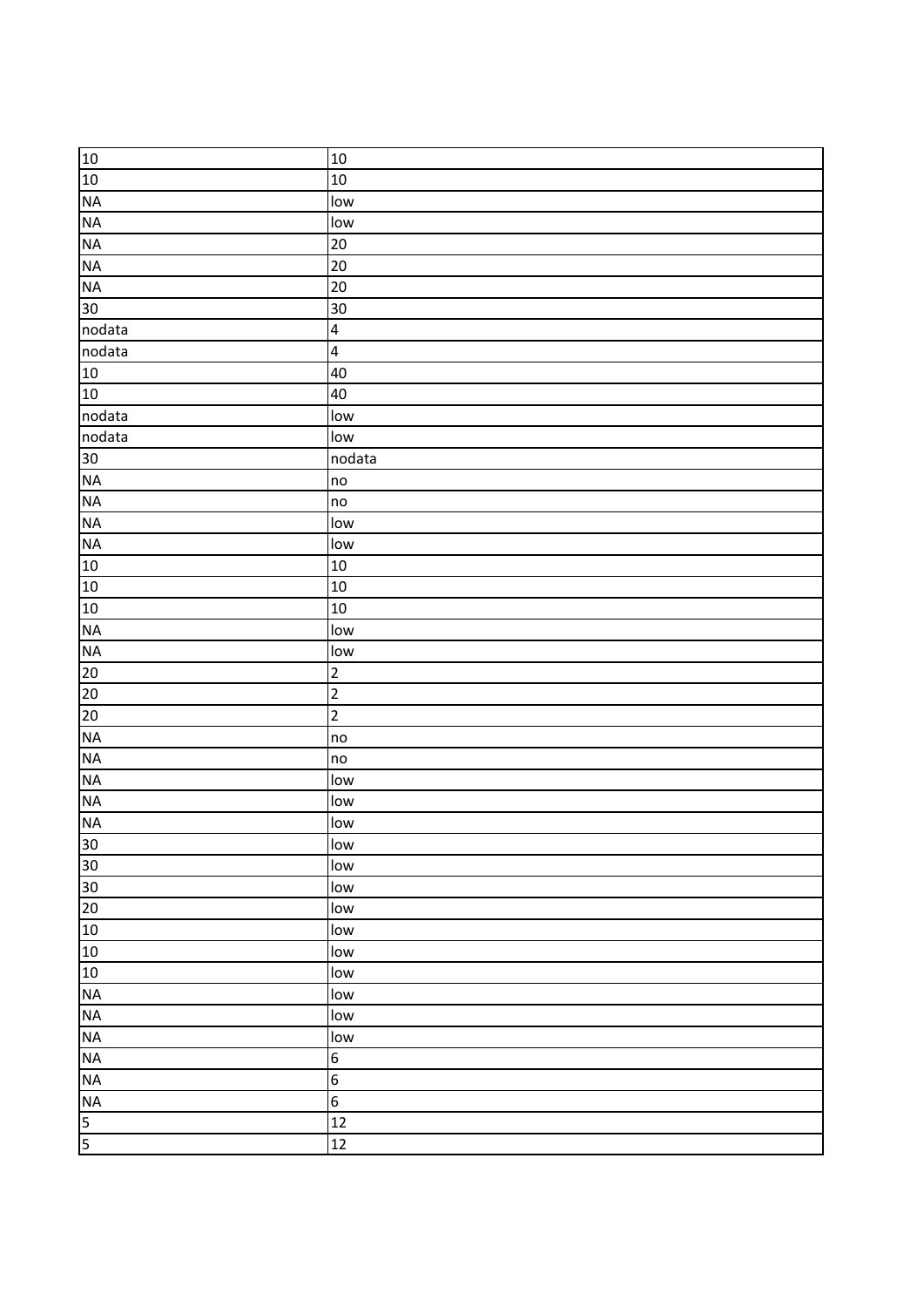| 5                               | 12                      |
|---------------------------------|-------------------------|
| nodata                          | low                     |
| nodata                          | low                     |
| $\frac{1}{\sigma}$              | 32                      |
|                                 | 32                      |
| NA                              | low                     |
| NA                              | low                     |
| <b>NA</b>                       | low                     |
| 15                              | $\boldsymbol{6}$        |
| 15                              | $\boldsymbol{6}$        |
| 20                              | no                      |
| 20                              | no                      |
| 20                              | no                      |
| nodata                          | 15                      |
| nodata                          | 15                      |
| nodata                          | 15                      |
| NA                              | 10                      |
| NA                              | 10                      |
| 40                              | $\overline{\mathbf{4}}$ |
| 40                              | $\overline{\mathbf{4}}$ |
| <b>NA</b>                       | no                      |
| NA                              | no                      |
| <b>NA</b>                       | heavyhist               |
| <b>NA</b>                       | heavyhist               |
| nodata                          | nodata                  |
| nodata                          | nodata                  |
| nodata                          | nodata                  |
| nodata                          | nodata                  |
| <b>NA</b>                       | $\mathbf{1}$            |
| NA                              | $\mathbf{1}$            |
| 30                              | low                     |
| 20                              | 30                      |
| $\frac{10}{20}$ $\frac{10}{20}$ | 30                      |
|                                 | 30                      |
| $20\overline{)}$                | 30                      |
| $20\,$                          | heavyhist               |
| $20\,$                          | heavyhist               |
| 20                              | heavyhist               |
| $20\,$                          | 16                      |
| $20\,$                          | 16                      |
| $20\,$                          | 16                      |
| NA                              | low                     |
| NA                              | low                     |
| 25                              | $\overline{\mathbf{4}}$ |
| $25\overline{)}$                | $\overline{\mathbf{4}}$ |
| 25                              | $\overline{\mathbf{4}}$ |
| nodata                          | nodata                  |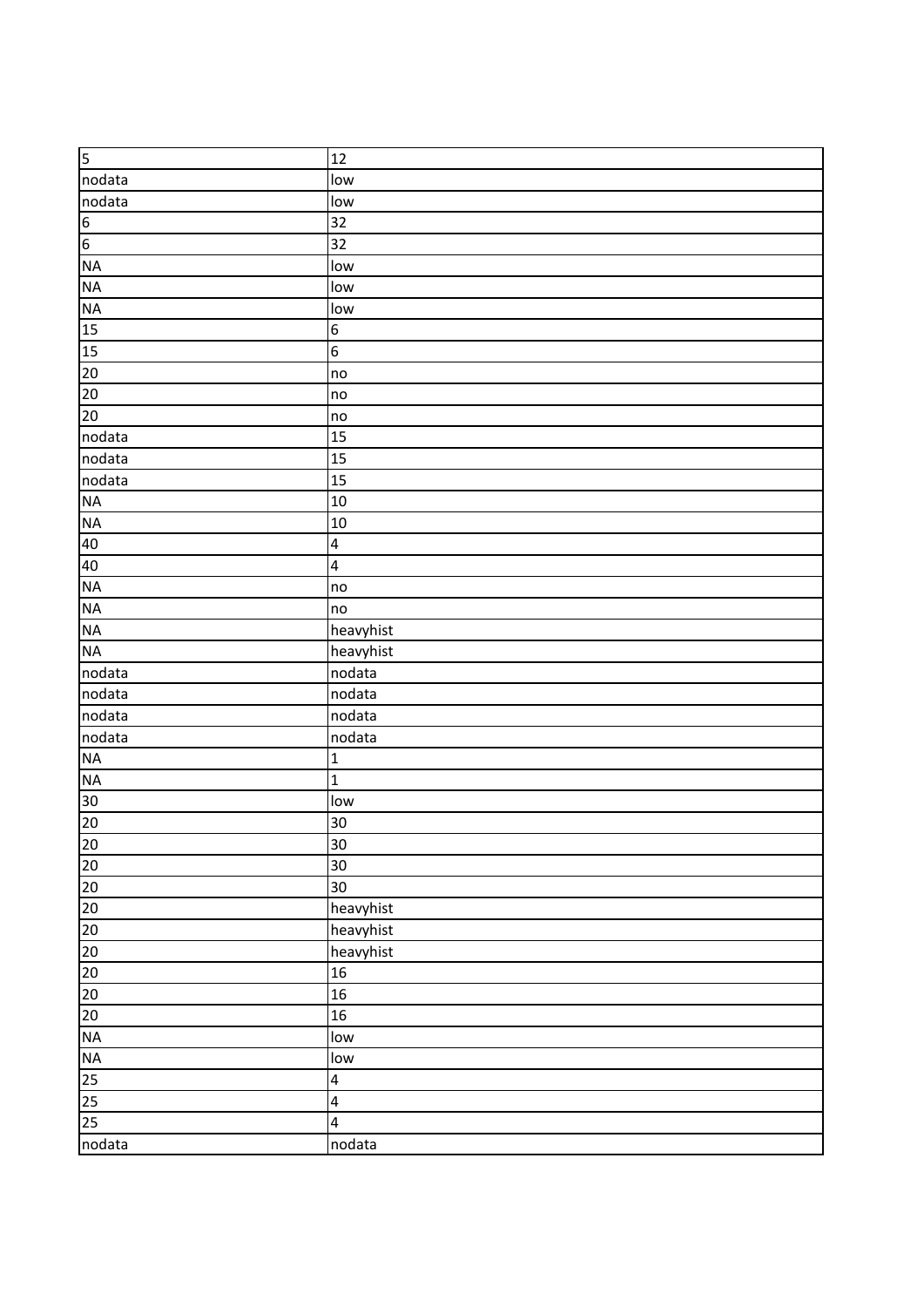| nodata          | nodata                   |
|-----------------|--------------------------|
| 60              | heavyhist                |
| 60              | heavyhist                |
| 60              | heavyhist                |
| <b>NA</b>       | $\overline{7}$           |
| <b>NA</b>       | $\overline{7}$           |
| NA              | $\overline{\mathcal{I}}$ |
| 40              | no                       |
| pipe            | 28                       |
| pipe            | 28                       |
| pipe            | 28                       |
| <b>NA</b>       | low                      |
| NA              | low                      |
| NA              | low                      |
| 10              | 10                       |
| 10              | 10                       |
| $10$            | 10                       |
| low             | 25                       |
| 20              | $\mathbf 1$              |
| $20\,$          | $\mathbf 1$              |
| 20              | $\mathbf{1}$             |
| nodata          | nodata                   |
| NA              | no                       |
| NA              | no                       |
| <b>NA</b>       | no                       |
| nodata          | nodata                   |
| nodata          | nodata                   |
| nodata          | nodata                   |
| 20              | $\overline{c}$           |
| $\overline{20}$ | $\overline{2}$           |
| 20              | $\overline{2}$           |
| 20              | $\overline{2}$           |
| nodata          | nodata                   |
| nodata          | nodata                   |
| nodata          | nodata                   |
| nodata          | nodata                   |
| $70\,$          | heavyhist                |
| 70              | heavyhist                |
| nodata          | nodata                   |
| nodata          | nodata                   |
| nodata          | nodata                   |
| 20              | 3                        |
| 20              | $\overline{\mathbf{3}}$  |
| $20\degree$     | 3                        |
| nodata          | nodata                   |
| nodata          | nodata                   |
| nodata          | nodata                   |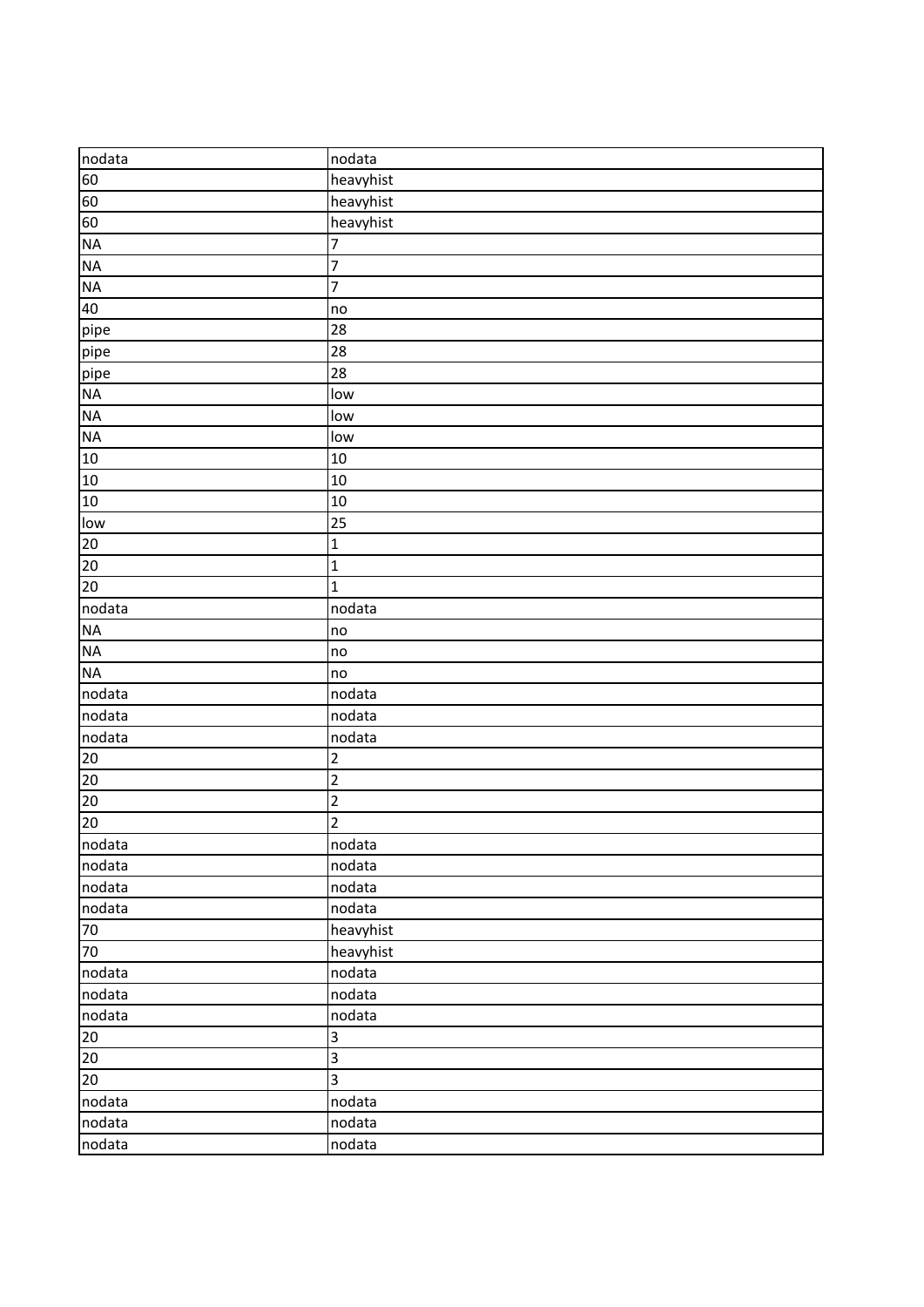| nodata    | nodata |
|-----------|--------|
| nodata    | nodata |
| nodata    | nodata |
| nodata    | nodata |
| <b>NA</b> | 28     |
| <b>NA</b> | 28     |
| 40        | 28     |
| 40        | 28     |
| nodata    | nodata |
| nodata    | nodata |
| nodata    | nodata |
| nodata    | nodata |
| nodata    | nodata |
| nodata    | nodata |
| nodata    | nodata |
| nodata    | nodata |
| nodata    | nodata |
| nodata    | nodata |
| nodata    | nodata |
| nodata    | nodata |
| nodata    | nodata |
| nodata    | nodata |
| nodata    | nodata |
| nodata    | nodata |
| nodata    | nodata |
| nodata    | nodata |
| nodata    | nodata |
| nodata    | nodata |
| nodata    | nodata |
| nodata    | nodata |
| nodata    | nodata |
| nodata    | nodata |
| nodata    | nodata |
| nodata    | nodata |
| nodata    | nodata |
| nodata    | nodata |
| nodata    | nodata |
| nodata    | nodata |
| nodata    | nodata |
| nodata    | nodata |
| nodata    | nodata |
| nodata    | nodata |
| nodata    | nodata |
| nodata    | nodata |
| nodata    | nodata |
| nodata    | nodata |
| <b>NA</b> | 5      |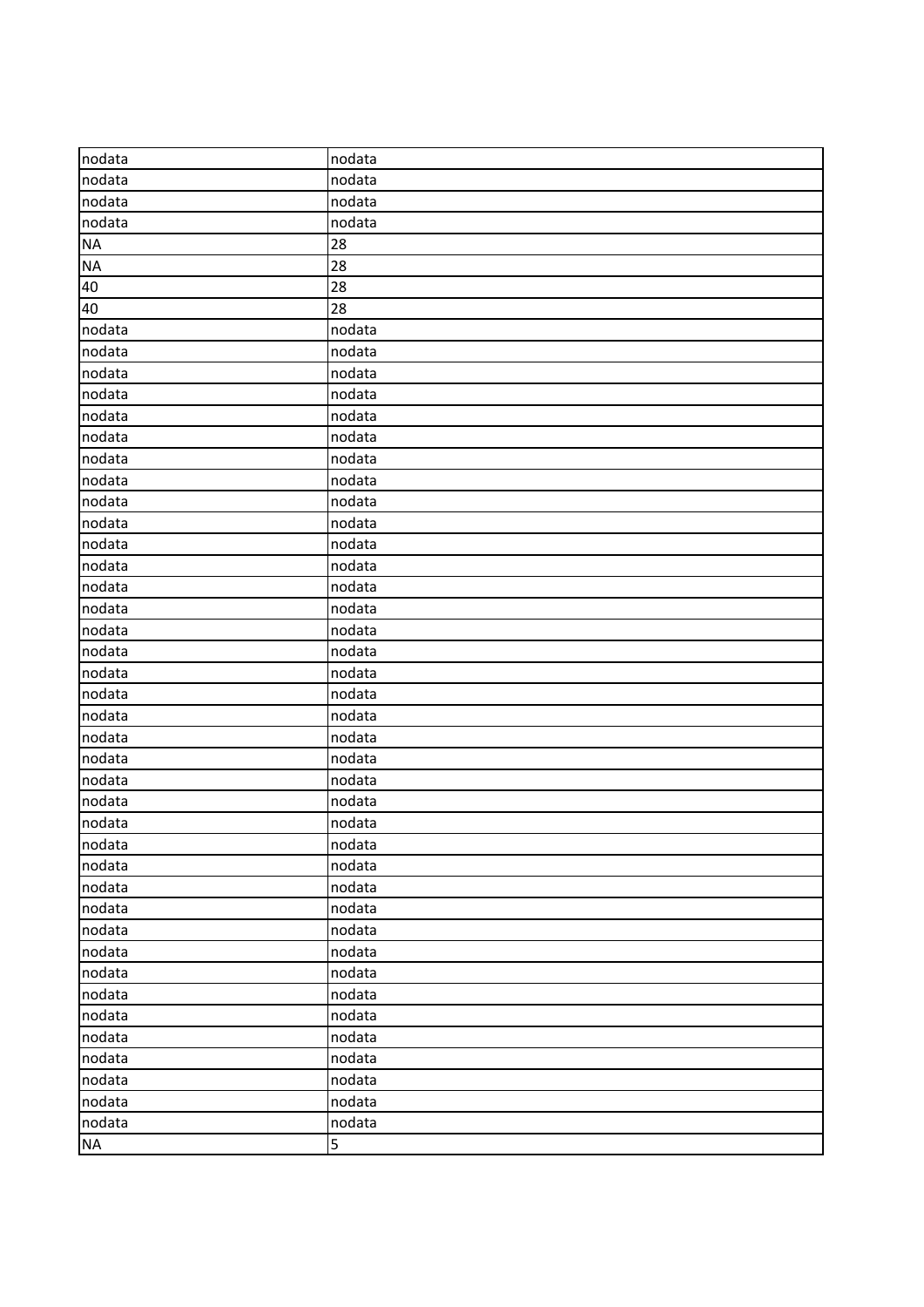| <b>NA</b>                | 5             |
|--------------------------|---------------|
| <b>NA</b>                | 5             |
| 10                       | low           |
| 30                       | heavyhist     |
| 30                       | heavyhist     |
| 30                       | heavyhist     |
| 20                       | low           |
| nodata                   | 10            |
| nodata                   | 10            |
| nodata                   | 10            |
| nodata                   | 30            |
| nodata                   | 30            |
| nodata                   | 30            |
| nodata                   | 14            |
| nodata                   | 14            |
| nodata                   | 14            |
| 20                       | 20            |
| 20                       | 20            |
| $\overline{20}$          | 20            |
| 30 <sub>o</sub>          | nodata        |
| 30 <sub>o</sub>          | nodata        |
| 30                       | nodata        |
| nodata                   | heavyhist     |
| nodata                   | heavyhist     |
| 20                       | 11-Feb        |
| $20\overline{)}$         | 11-Feb        |
| 20                       | 11-Feb        |
| nodata                   | nodata        |
| nodata                   | nodata        |
| nodata                   | nodata        |
| 25                       | low           |
| 50                       | low           |
| 50                       | low           |
| 50                       | low           |
| nodata                   | no            |
| nodata                   | $\mathsf{no}$ |
| nodata                   | no            |
| $20\overline{)}$         | heavyhist     |
| $20\,$                   | heavyhist     |
| $20\overline{)}$         | 56            |
| 15                       | 10            |
| 15                       | 10            |
| $\sf NA$                 | heavyhist     |
| NA                       | heavyhist     |
| NA                       | no            |
| $\overline{\mathsf{NA}}$ | 12            |
| $\sf NA$                 | 12            |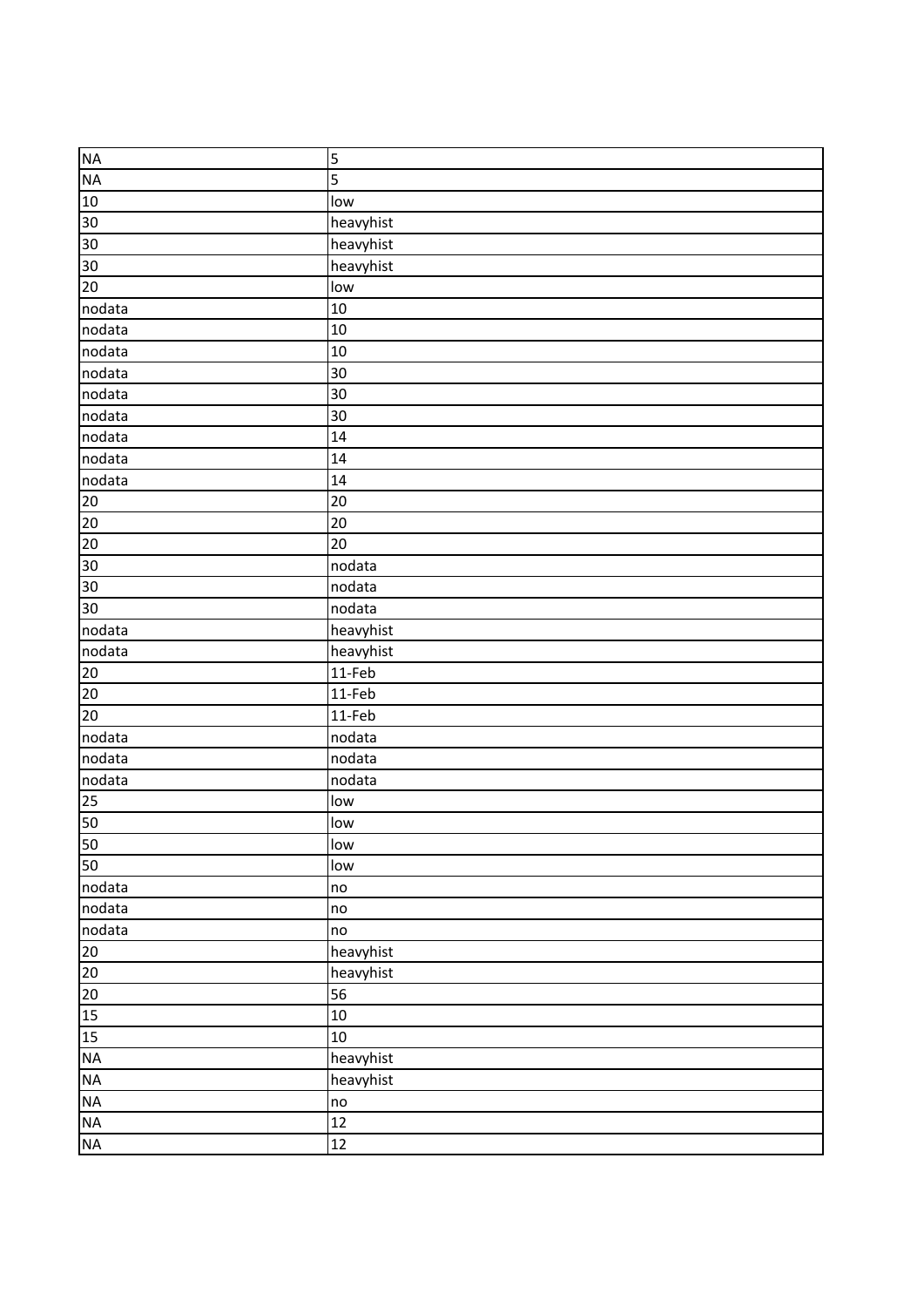| nodata          | $6\phantom{.}6$  |
|-----------------|------------------|
| nodata          | $\boldsymbol{6}$ |
| nodata          | $\boldsymbol{6}$ |
| NA              | heavyhist        |
| <b>NA</b>       | heavyhist        |
| NA              | heavyhist        |
| NA              | low              |
| NA              | low              |
| <b>NA</b>       | low              |
| nodata          | 40               |
| nodata          | 40               |
| nodata          | 40               |
| $\boxed{20}$    | 14               |
| $20\,$          | 14               |
| 20              | 14               |
| NA              | $\overline{2}$   |
| 10              | 14               |
| 10              | 14               |
| nodata          | 10               |
| NA              | low              |
| 25              | low              |
| 25              | low              |
| 25              | low              |
| nodata          | 10               |
| nodata          | 10               |
| nodata          | 10               |
| <b>NA</b>       | $\bf{8}$         |
| <b>NA</b>       | $\overline{8}$   |
| nodata          | low              |
| nodata          | low              |
| nodata          | low              |
| 20              | no               |
| $\overline{20}$ | no               |
| NA              | heavyhist        |
| NA              | heavyhist        |
| 10              | heavyhist        |
| $10\,$          | heavyhist        |
| <b>NA</b>       | 16               |
| NA              | 16               |
| $\sf NA$        | low              |
| <b>NA</b>       | low              |
| <b>NA</b>       | low              |
| nodata          | 16               |
| nodata          | $\boldsymbol{6}$ |
| nodata          | $\overline{6}$   |
| nodata          | $\overline{6}$   |
| nodata          | no               |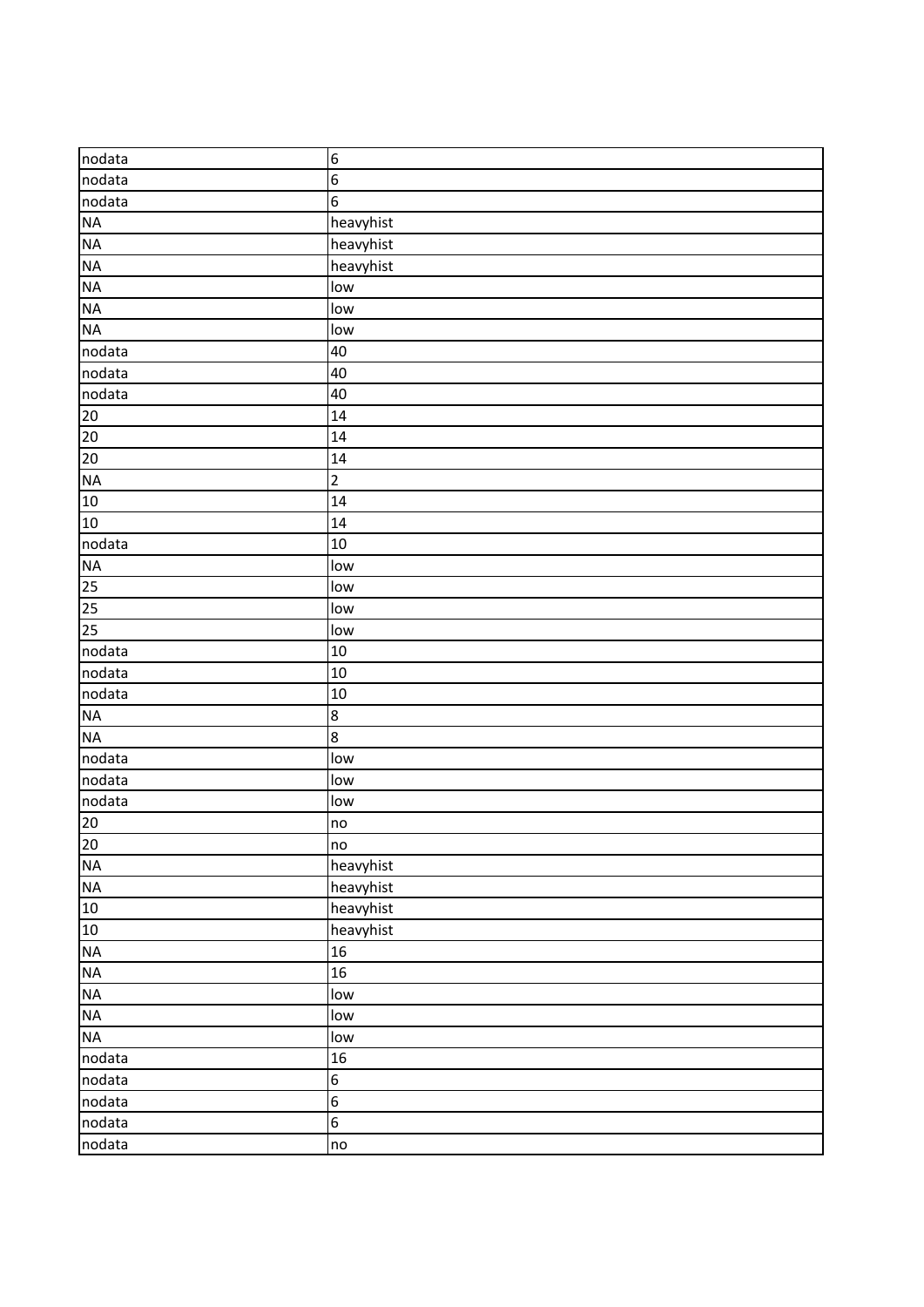| <b>NA</b>               | heavyhist               |
|-------------------------|-------------------------|
| <b>NA</b>               | $\overline{\mathbf{4}}$ |
| $\overline{2}$          | 12                      |
| <b>NA</b>               | low                     |
| <b>NA</b>               | low                     |
| <b>NA</b>               | low                     |
| nodata                  | low                     |
| nodata                  | low                     |
| nodata                  | low                     |
| nodata                  | $\overline{\mathbf{c}}$ |
| nodata                  | $\overline{2}$          |
| nodata                  | $\overline{2}$          |
| nodata                  | $\overline{2}$          |
| nodata                  | nodata                  |
| nodata                  | nodata                  |
| NA                      | low                     |
| <b>NA</b>               | low                     |
| <b>NA</b>               | low                     |
| nodata                  | no                      |
| nodata                  | no                      |
| nodata                  | no                      |
| <b>NA</b>               | low                     |
| NA                      | low                     |
| <b>NA</b>               | low                     |
| <b>NA</b>               | low                     |
| 15                      | low                     |
| 15                      | low                     |
| $\overline{3}$          | $\boldsymbol{6}$        |
| $\overline{3}$          | $\overline{6}$          |
| $\overline{3}$          | $\boldsymbol{6}$        |
| 10                      | low                     |
| 10                      | low                     |
| <b>NA</b>               | low                     |
| <b>NA</b>               | low                     |
| <b>NA</b>               | low                     |
| <b>NA</b>               | low                     |
| $\overline{\mathbf{r}}$ | 12                      |
| $\overline{4}$          | 12                      |
| $\overline{4}$          | $\overline{12}$         |
| <b>NA</b>               | no                      |
| <b>NA</b>               | no                      |
| NA                      | 8                       |
| NA                      | $\bf 8$                 |
| <b>NA</b>               | $\bf 8$                 |
| 30                      | 14                      |
| 30                      | 14                      |
| 20                      | no                      |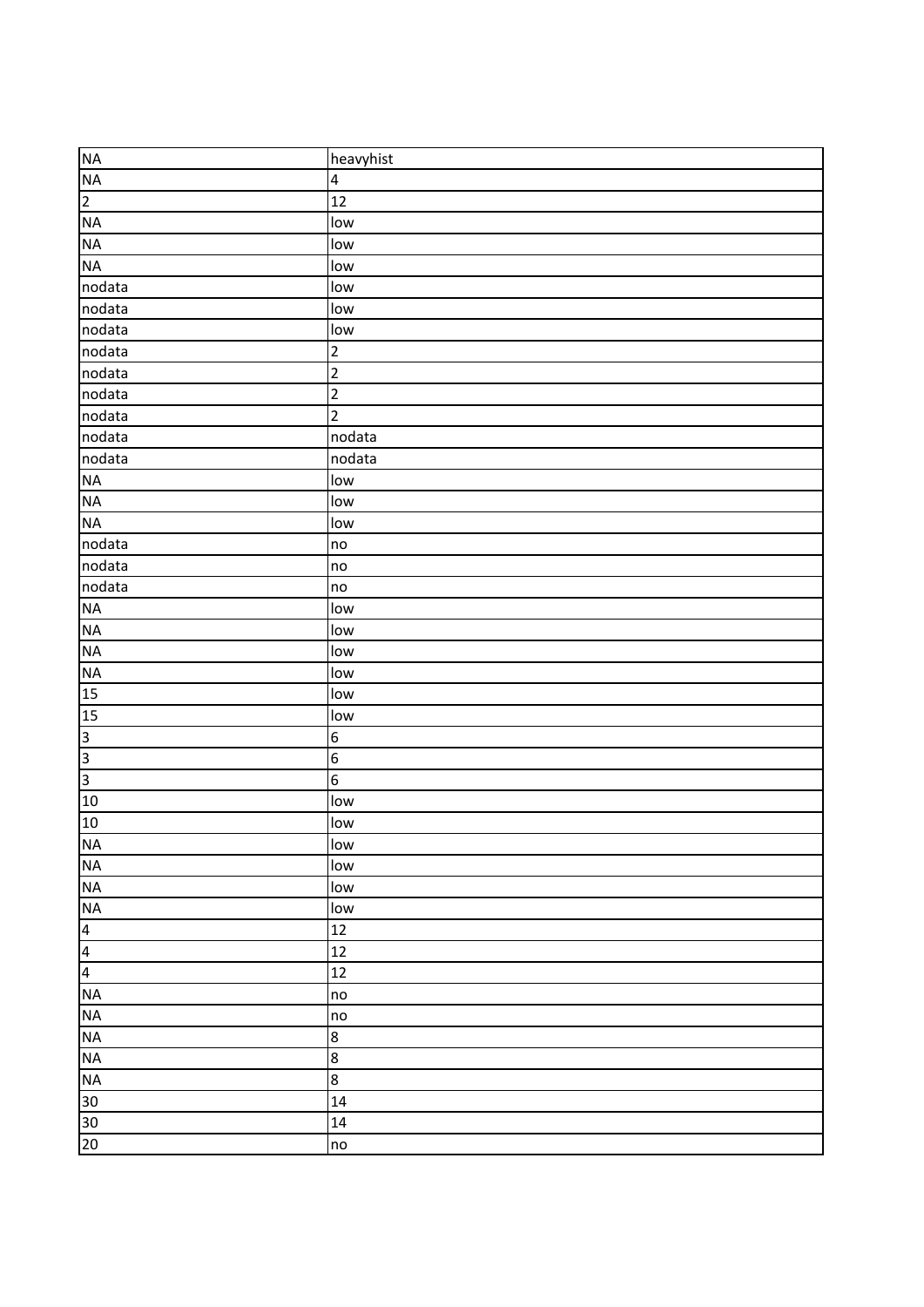| 20                      | no               |
|-------------------------|------------------|
| $\overline{\mathbf{r}}$ | $\boldsymbol{6}$ |
| $\overline{4}$          | $\boldsymbol{6}$ |
| $6\overline{6}$         | low              |
| $\overline{6}$          | low              |
| <b>NA</b>               | $\overline{6}$   |
| <b>NA</b>               | $\boldsymbol{6}$ |
| NA                      | 10               |
| NA                      | 10               |
| <b>NA</b>               | 10               |
| <b>NA</b>               | heavyhist        |
| <b>NA</b>               | heavyhist        |
| 15                      | $\mathbf 1$      |
| 15                      | $\mathbf{1}$     |
| 15                      | $\mathbf{1}$     |
| $\overline{25}$         | $\boldsymbol{6}$ |
| 25                      | $\boldsymbol{6}$ |
| 25                      | $\overline{6}$   |
| $\overline{3}$          | 10               |
| $\overline{3}$          | 10               |
| $\overline{3}$          | 10               |
| 20                      | 16               |
| $20\,$                  | 16               |
| 20                      | 16               |
| <b>NA</b>               | low              |
| <b>NA</b>               | low              |
| NA                      | low              |
| NA                      | low              |
| 20                      | 10               |
| 20                      | 10               |
| 20                      | 10               |
| 20                      | 10               |
| <b>NA</b>               | $\overline{3}$   |
| <b>NA</b>               | no               |
| NA                      | no               |
| NA                      | no               |
| $\mathbf{1}$            | $\bf 8$          |
| $\overline{1}$          | $\bf 8$          |
| $\overline{1}$          | 8                |
| 20                      | 12               |
| 20                      | 12               |
| 15                      | 20               |
| 15                      | 20               |
| 15                      | 20               |
| 15                      | 16               |
| 15                      | 16               |
| $\sf NA$                | no               |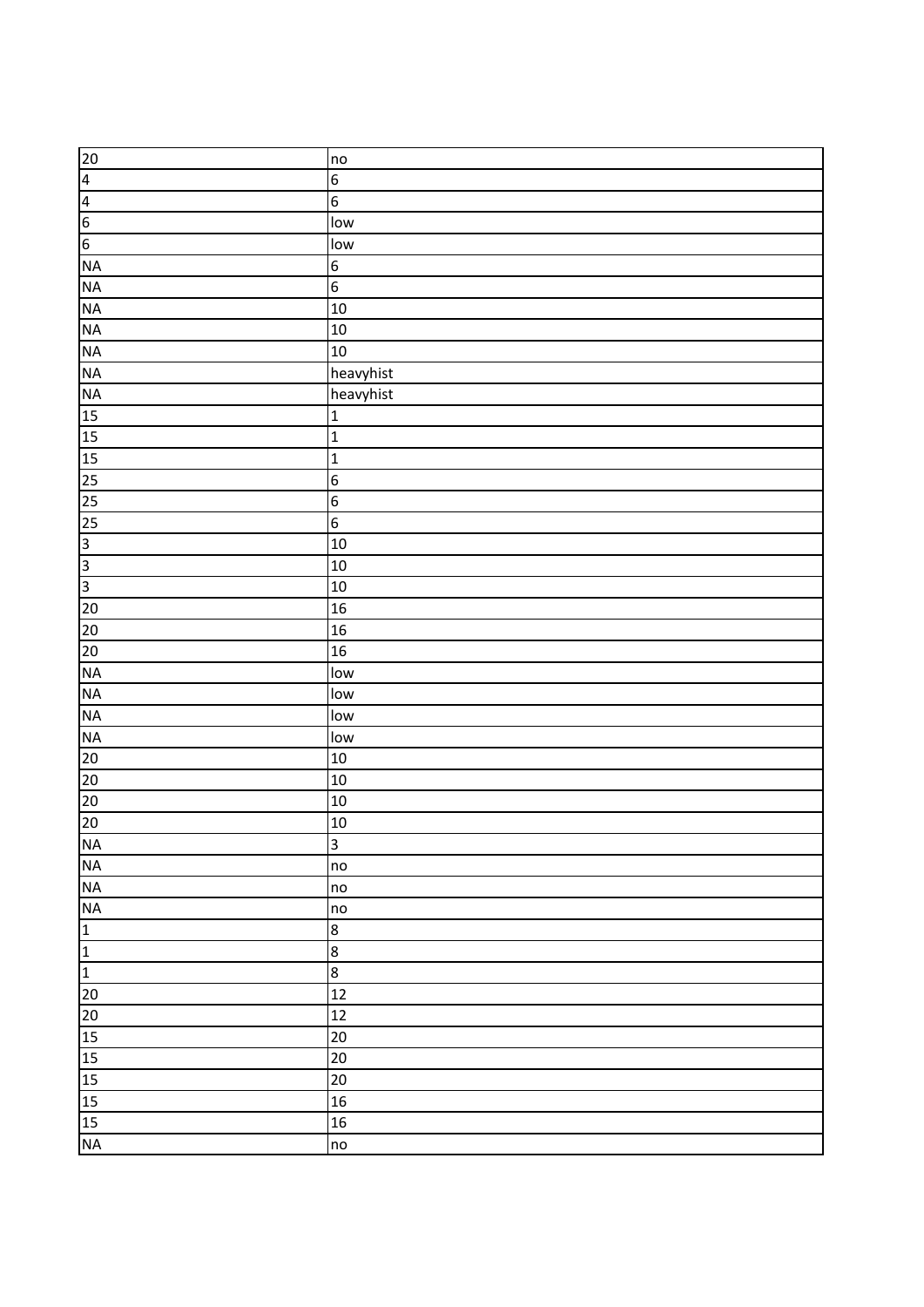| <b>NA</b>      | no                      |
|----------------|-------------------------|
| <b>NA</b>      | no                      |
| <b>NA</b>      | no                      |
| <b>NA</b>      | low                     |
| <b>NA</b>      | low                     |
| <b>NA</b>      | low                     |
| 10             | no                      |
| 10             | no                      |
| 10             | no                      |
| <b>NA</b>      | low                     |
| <b>NA</b>      | low                     |
| <b>NA</b>      | low                     |
| <b>NA</b>      | low                     |
| NA             | low                     |
| <b>NA</b>      | low                     |
| <b>NA</b>      | low                     |
| 15             | 8                       |
| 15             | $\overline{8}$          |
| 15             | $\overline{8}$          |
| 20             | 16                      |
| $\overline{2}$ | $\overline{\mathbf{4}}$ |
| $\overline{2}$ | $\overline{a}$          |
| nodata         | nodata                  |
| nodata         | nodata                  |
| nodata         | nodata                  |
| nodata         | nodata                  |
| nodata         | nodata                  |
| nodata         | nodata                  |
| nodata         | nodata                  |
| nodata         | nodata                  |
| nodata         | nodata                  |
| nodata         | nodata                  |
| nodata         | nodata                  |
| nodata         | nodata                  |
| nodata         | nodata                  |
| nodata         | nodata                  |
| nodata         | nodata                  |
| nodata         | nodata                  |
| nodata         | nodata                  |
| nodata         | nodata                  |
| nodata         | nodata                  |
| nodata         | nodata                  |
| nodata         | nodata                  |
| nodata         | nodata                  |
| nodata         | nodata                  |
| nodata         | nodata                  |
| nodata         | nodata                  |